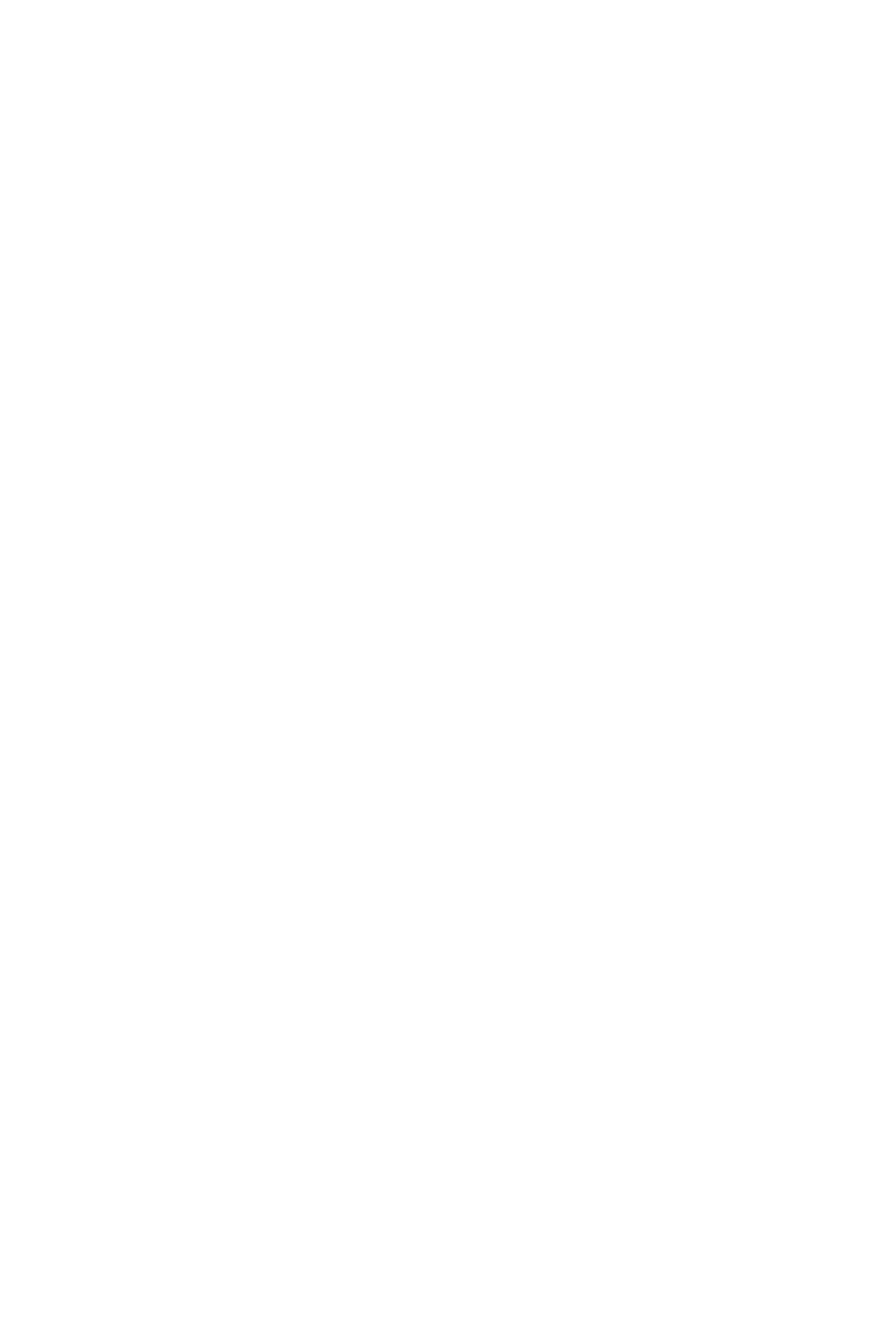# A GRADED READING COMPANION

# Listing verses of the Greek New Testament By order of Frequently Used Words

Compiled by Gregory C. Wolff

All Scripture taken from Nestle-Aland, Novum Testamentum Graece, 28th Revised Edition, edited by Barbara and Kurt Aland, Johannes Karavidopoulos, Carlo M. Martini, and Bruce M. Metzger in cooperation with the Institute for New Testament Textual Research, Münster/Westphalia, © 2012 Deutsche Bibelgesellschaft, Stuttgart. Used by permission.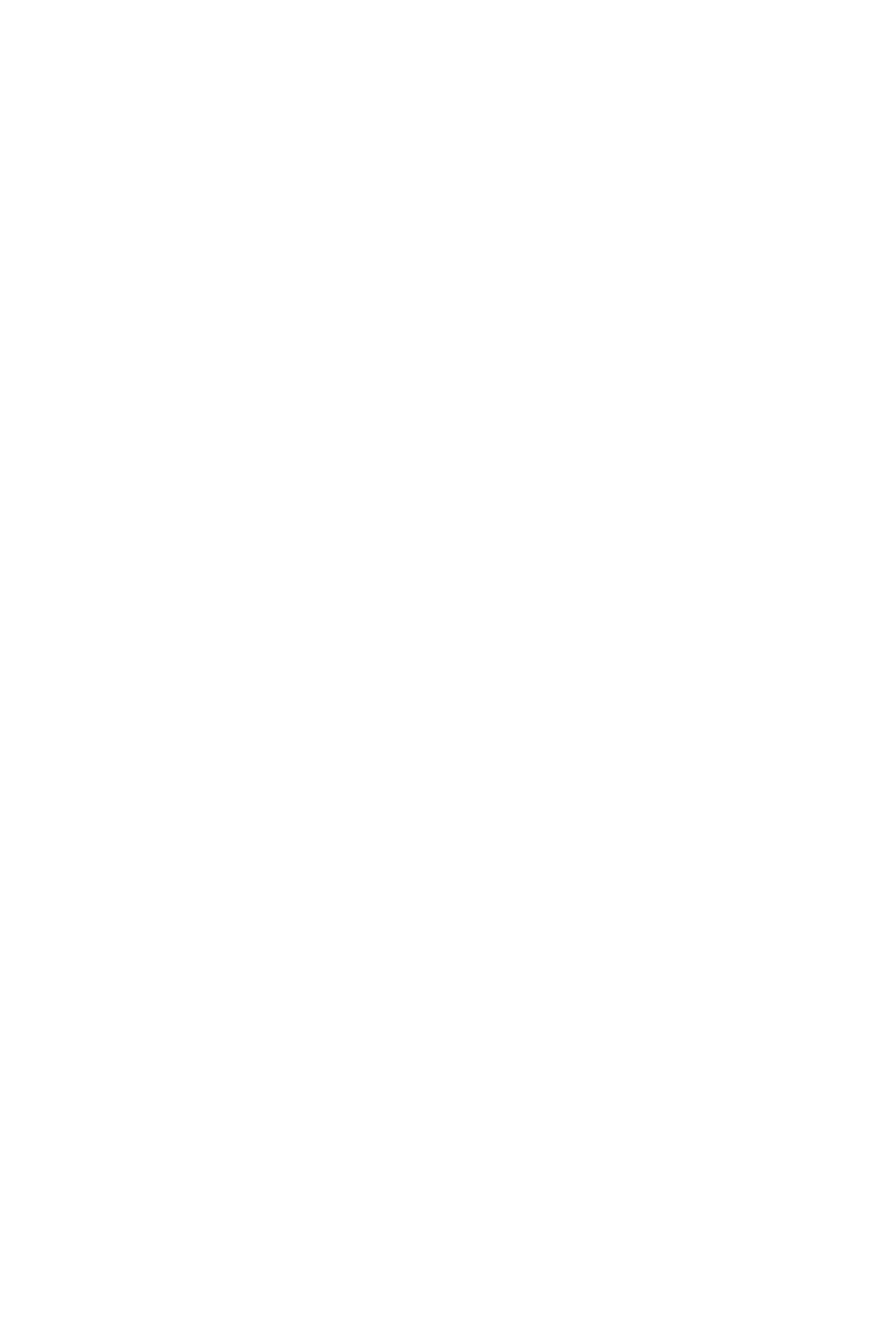# INTRODUCTION

I am convinced that the best way to read Scripture in the original language is to *read Scripture in the original language*. However, sometimes that's difficult, because if we simply open a Greek New Testament and start reading, we encounter too many words that are unfamiliar. This can often be frustrating for newer students of the Greek New Testament. Many times, students may complete their first year of Greek study to "fulfill a requirement" and simply give up on the joyous task (yes, it is a task!) of learning to read God's Word as originally given to us.

But, what if there was a tool that introduced the student to entire verses of the Greek New Testament containing the common vocabulary that firstyear Greek students would be familiar with? Wouldn't it be encouraging to take the vocabulary you *did* know, and read particular verses based upon that vocabulary? This would inspire the student to "stick with it" and build on the skills they already had!

This Graded Reading Companion is designed around that principle. It is not designed to replace Greek reading (even passages that you don't understand), in-depth study, translation or word studies. It is designed to supplement those activities and give the student confidence when learning to read the Greek New Testament—this is a goal that *can* be accomplished!

This resource is intended for students who have completed the first year of Greek study. They should be familiar with all the Greek verb forms and understand the basics of Greek grammar and syntax. Even though this Graded Reading Companion is based upon the frequency of vocabulary, some of the Greek sentence constructions may be either unfamiliar or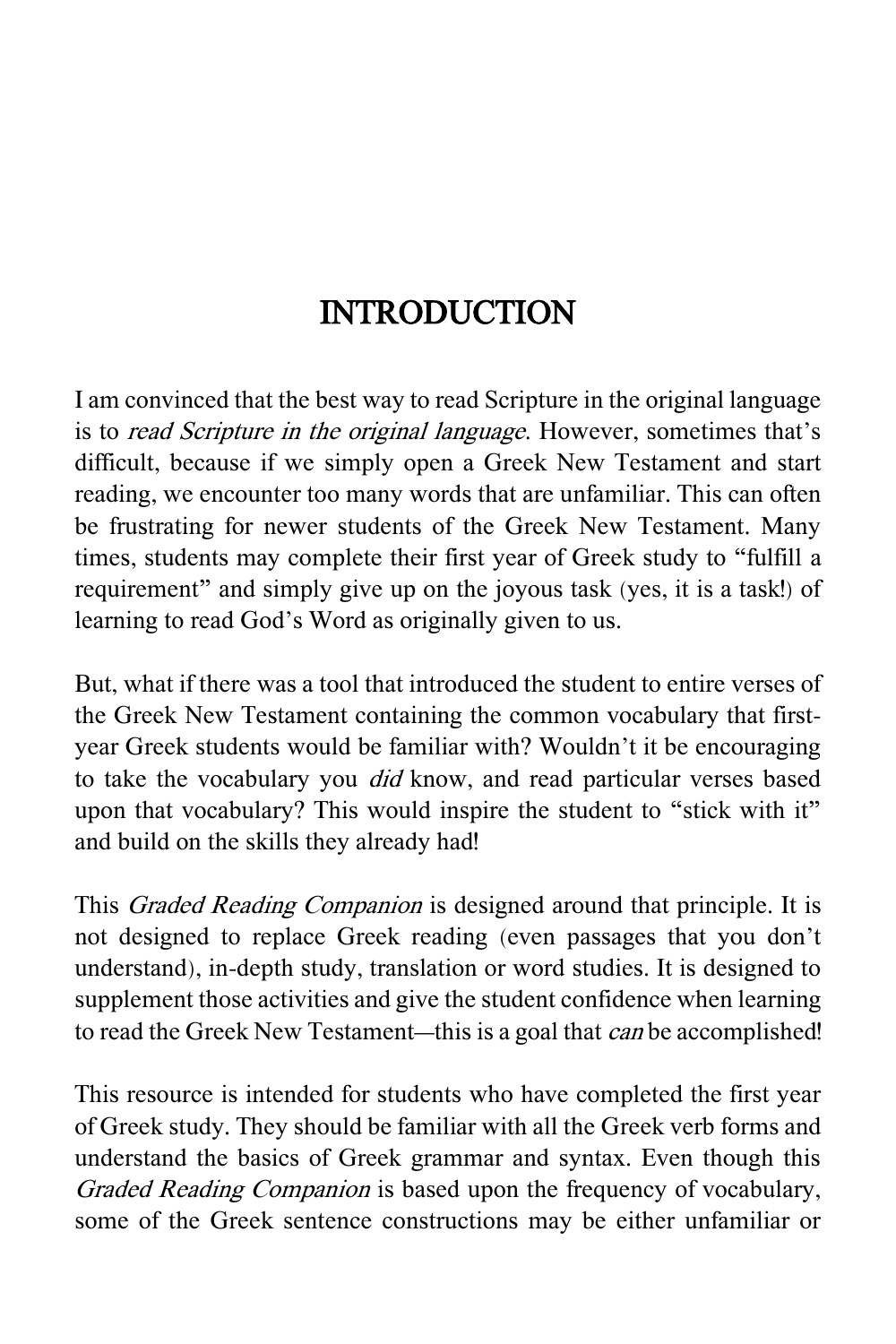#### Introduction

challenging. This is the nature of New Testament Greek. I encourage the student to attempt to translate as much of the text as possible before referring to an English Bible translation (a more literal translation would be most helpful here).

I also encourage the student to work with other students. Nothing can replace the academic exchange of ideas—especially when it comes to translation of the Greek New Testament. Many times, a new (or different) perspective will enable to student to better understand the text. This method also allows students to learn from other students, encourage one another in their studies and grow together in their understanding of God's Word. This could serve as a foundation for life-long learning.

The reader should be aware of how this Graded Reading Companion was constructed. The verses listed in this resource are grouped by frequency of the least frequently used word in the verse, listed in canon order. When determining frequency, proper names and foreign, indeclinable words are excluded. It seems unnecessary to learn these words, as most students can recognize Ἰησοῦς Χριστός as "Jesus Christ," as well as Ἀβραάμ as "Abraham." Likewise, the average student has little problem recognizing the word ἁλληλουϊά as the Greek transliterated form of the Hebrew "Halleluiah! Praise the Lord!" By excluding these words, the number of verses available to us increases, thus, allowing the student more time reading the Greek New Testament!

I've also removed some verses from this list which would not be very helpful. For example, once we exclude proper names, the genealogies found in Matthew and Luke, as well as the lists of the twelve apostles, come to the surface as "easy to read" verses. However, there is little benefit to the student in merely transliterating these names into English. Thus, these have been excluded.

This resource covers all verses that use only those words that are used 50 or more times in the Greek New Testament (roughly the same vocabulary presented in *Beginning with New Testament Greek*). That is a vocabulary of only about 300 words. However, with that vocabulary of 300 words, the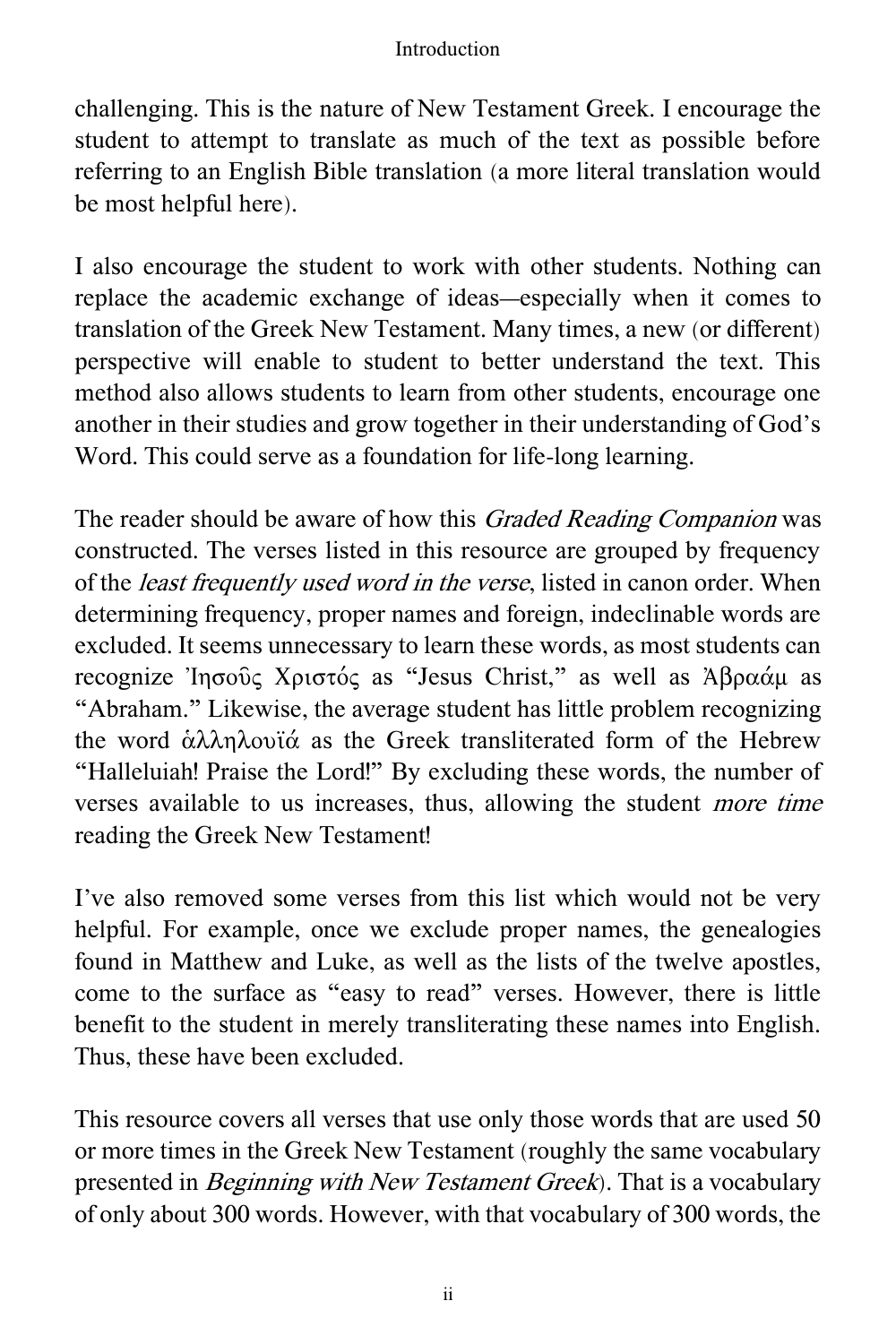#### Introduction

student can read more than 600 verses in the New Testament! As the student reinforces their vocabulary, they will gain more confidence to read more of these verses, and be encouraged to learn more vocabulary, and expand their ability to read more of the Greek New Testament.

I pray that this tool will help get you reading the Greek New Testament!

Gregory C. Wolff August 2021 B. A. Biblical Studies, Covenant College M. A. Theological Studies, Covenant Theological Seminary

> ό δε δίκαιος ἐκ πίστεως ζήσεται διὰ πίστεως γὰρ περιπατοῦμεν, οὐ διὰ εἴδους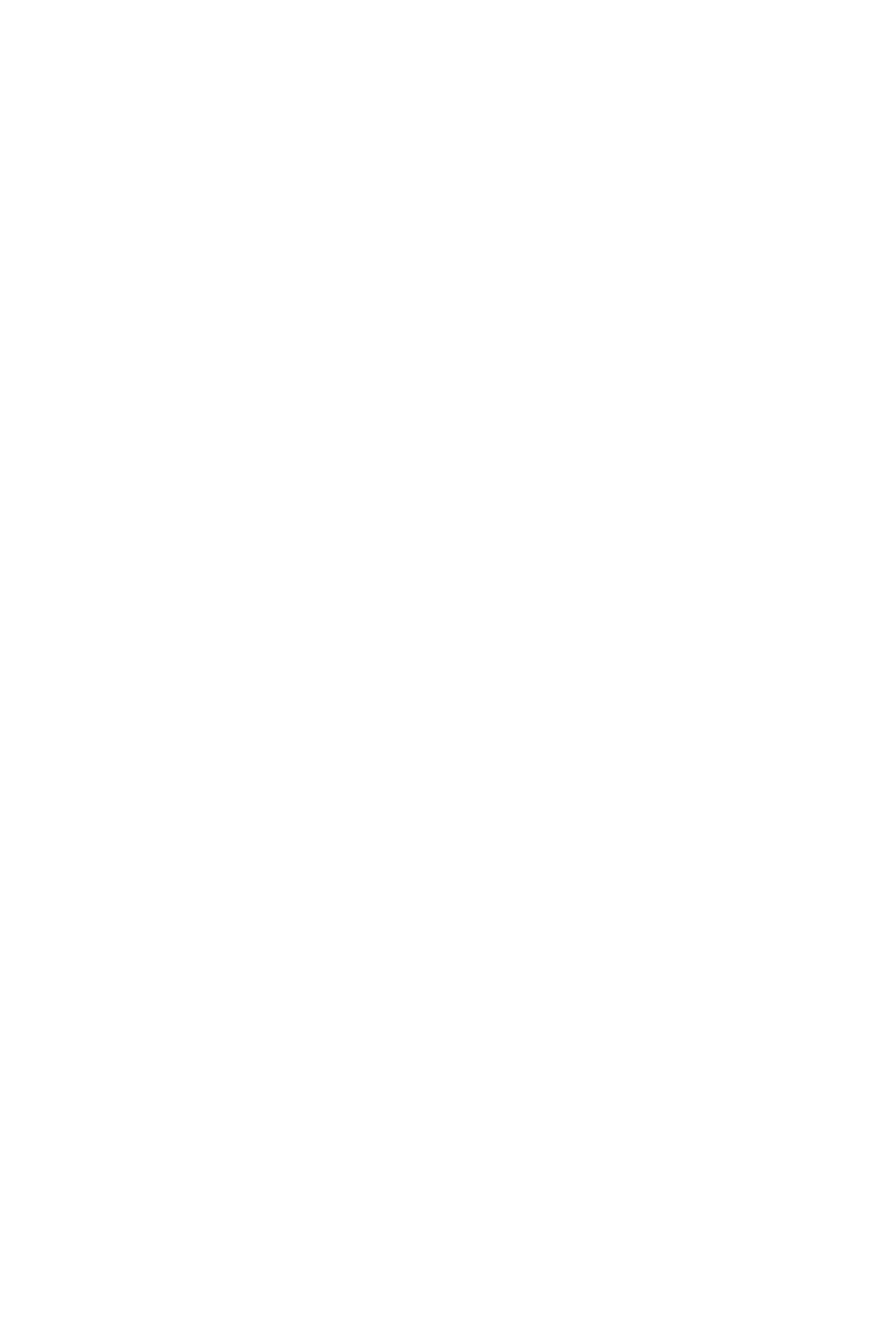A Graded Reading Companion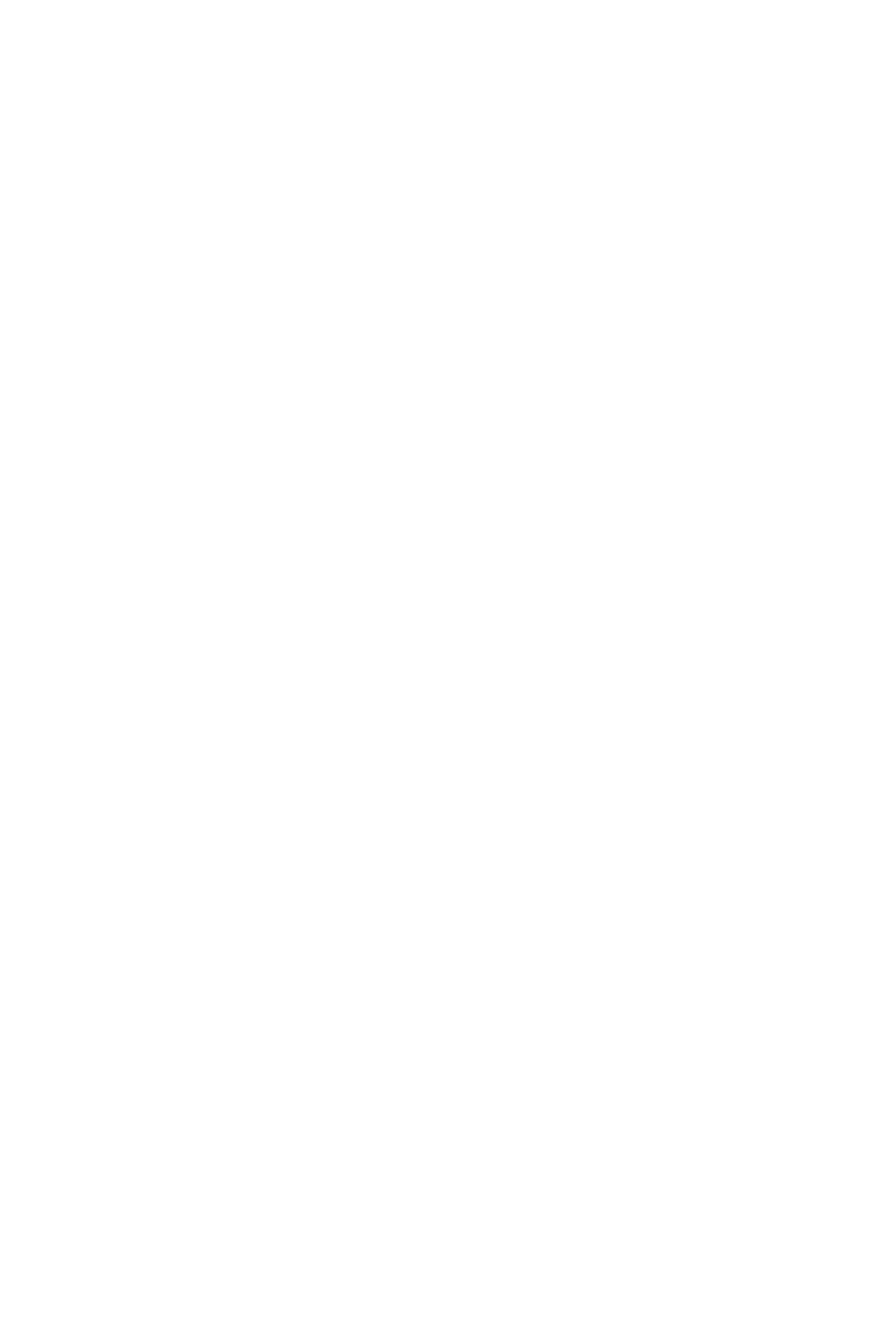#### Matt 10:20

οὐ γὰρ ὑμεῖς ἐστε οἱ λαλοῦντες ἀλλὰ τὸ πνεῦμα τοῦ πατρὸς ὑμῶν τὸ λαλοῦν ἐν ὑμῖν.

#### Matt 16:15

λέγει αὐτοῖς· ὑμεῖς δὲ τίνα με λέγετε εἶναι;

#### Matt 23:1

Τότε ὁ Ἰησοῦς ἐλάλησεν τοῖς ὄχλοις καὶ τοῖς μαθηταῖς αὐτοῦ

#### Matt 25:12

ὁ δὲ ἀποκριθεὶς εἶπεν· ἀμὴν λέγω ὑμῖν, οὐκ οἶδα ὑμᾶς.

#### Mark 10:36

ὁ δὲ εἶπεν αὐτοῖς· τί θέλετέ [με] ποιήσω ὑμῖν;

#### Mark 11:22

καὶ ἀποκριθεὶς ὁ Ἰησοῦς λέγει αὐτοῖς· ἔχετε πίστιν θεοῦ.

#### Mark 12:29

ἀπεκρίθη ὁ Ἰησοῦς ὅτι πρώτη ἐστίν· ἄκουε, Ἰσραήλ, κύριος ὁ θεὸς ἡμῶν κύριος εἷς ἐστιν,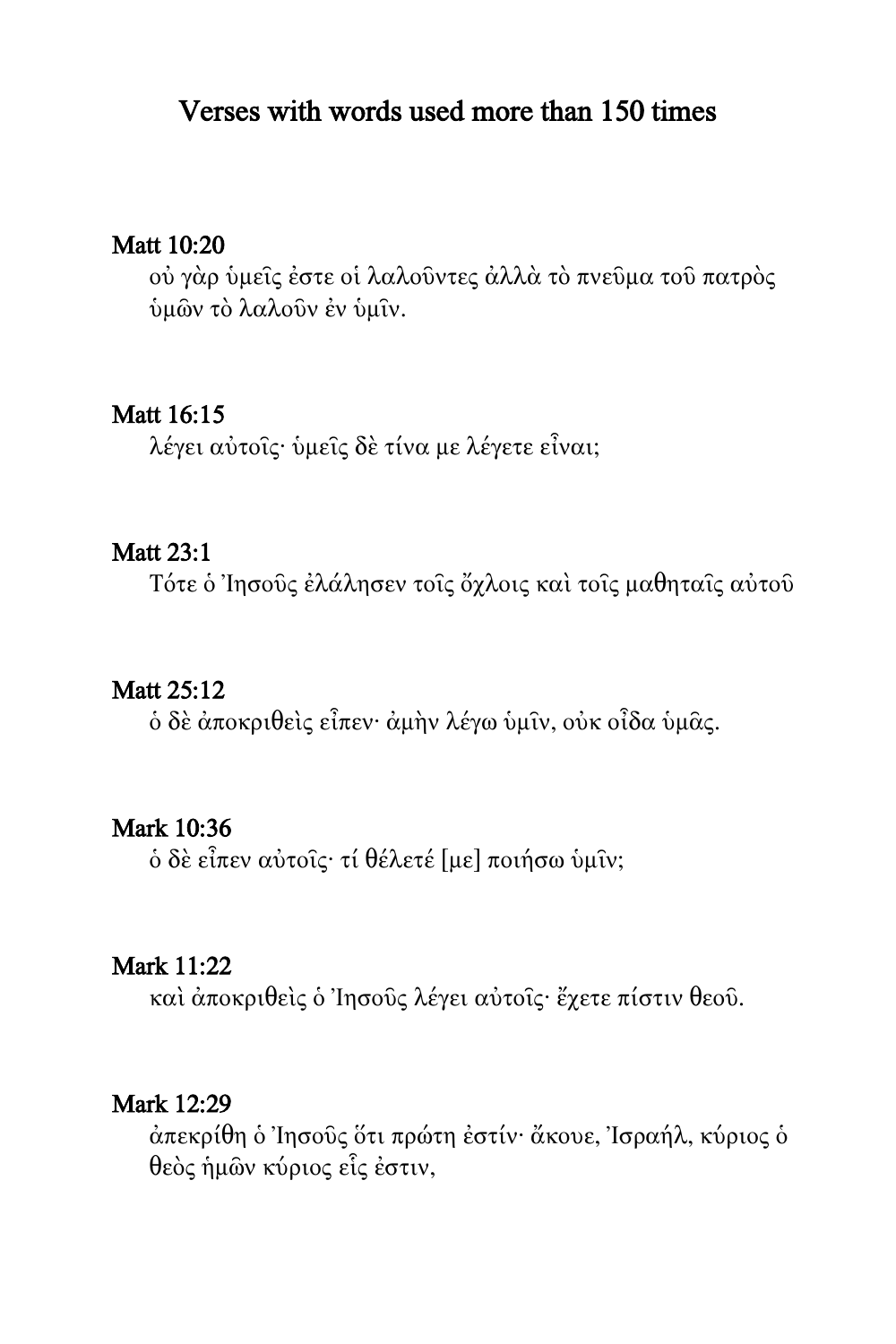### Luke 9:20

εἶπεν δὲ αὐτοῖς· ὑμεῖς δὲ τίνα με λέγετε εἶναι; Πέτρος δὲ ἀποκριθεὶς εἶπεν· τὸν χριστὸν τοῦ θεοῦ.

# Luke 17:26

καὶ καθὼς ἐγένετο ἐν ταῖς ἡμέραις Νῶε, οὕτως ἔσται καὶ ἐν ταῖς ἡμέραις τοῦ υἱοῦ τοῦ ἀνθρώπου·

# Luke 22:67

λέγοντες· εἰ σὺ εἶ ὁ χριστός, εἰπὸν ἡμῖν. εἶπεν δὲ αὐτοῖς· ἐὰν ὑμῖν εἴπω, οὐ μὴ πιστεύσητε·

# John 1:10

ἐν τῷ κόσμῳ ἦν, καὶ ὁ κόσμος δι' αὐτοῦ ἐγένετο, καὶ ὁ κόσμος αὐτὸν οὐκ ἔγνω.

### John 1:44

ἦν δὲ ὁ Φίλιππος ἀπὸ Βηθσαϊδά, ἐκ τῆς πόλεως Ἀνδρέου καὶ Πέτρου.

### John 2:24

αὐτὸς δὲ Ἰησοῦς οὐκ ἐπίστευεν αὐτὸν αὐτοῖς διὰ τὸ αὐτὸν γινώσκειν πάντας

### John 4:26

λέγει αὐτῇ ὁ Ἰησοῦς· ἐγώ εἰμι, ὁ λαλῶν σοι.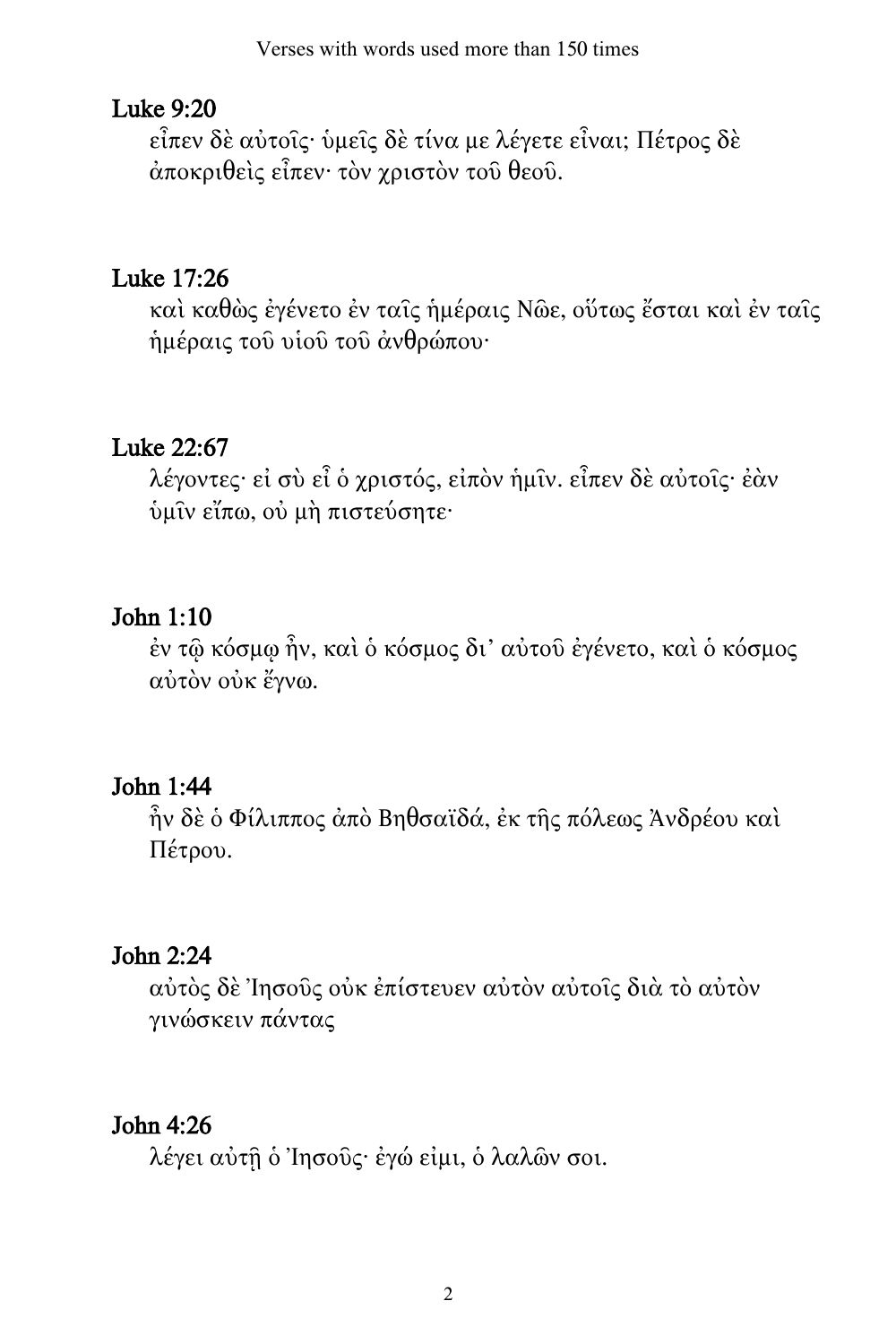### John 4:30

ἐξῆλθον ἐκ τῆς πόλεως καὶ ἤρχοντο πρὸς αὐτόν.

### John 4:41

καὶ πολλῷ πλείους ἐπίστευσαν διὰ τὸν λόγον αὐτοῦ,

### John 5:41

Δόξαν παρὰ ἀνθρώπων οὐ λαμβάνω,

# John 5:46

εἰ γὰρ ἐπιστεύετε Μωϋσεῖ, ἐπιστεύετε ἂν ἐμοί· περὶ γὰρ ἐμοῦ ἐκεῖνος ἔγραψεν.

# John 6:8

λέγει αὐτῷ εἷς ἐκ τῶν μαθητῶν αὐτοῦ, Ἀνδρέας ὁ ἀδελφὸς Σίμωνος Πέτρου·

# John 6:36

Ἀλλ' εἶπον ὑμῖν ὅτι καὶ ἑωράκατέ [με] καὶ οὐ πιστεύετε.

# John 6:46

οὐχ ὅτι τὸν πατέρα ἑώρακέν τις εἰ μὴ ὁ ὢν παρὰ τοῦ θεοῦ, οὗτος ἑώρακεν τὸν πατέρα.

# John 6:65

καὶ ἔλεγεν· διὰ τοῦτο εἴρηκα ὑμῖν ὅτι οὐδεὶς δύναται ἐλθεῖν πρός με ἐὰν μὴ ᾖ δεδομένον αὐτῷ ἐκ τοῦ πατρός.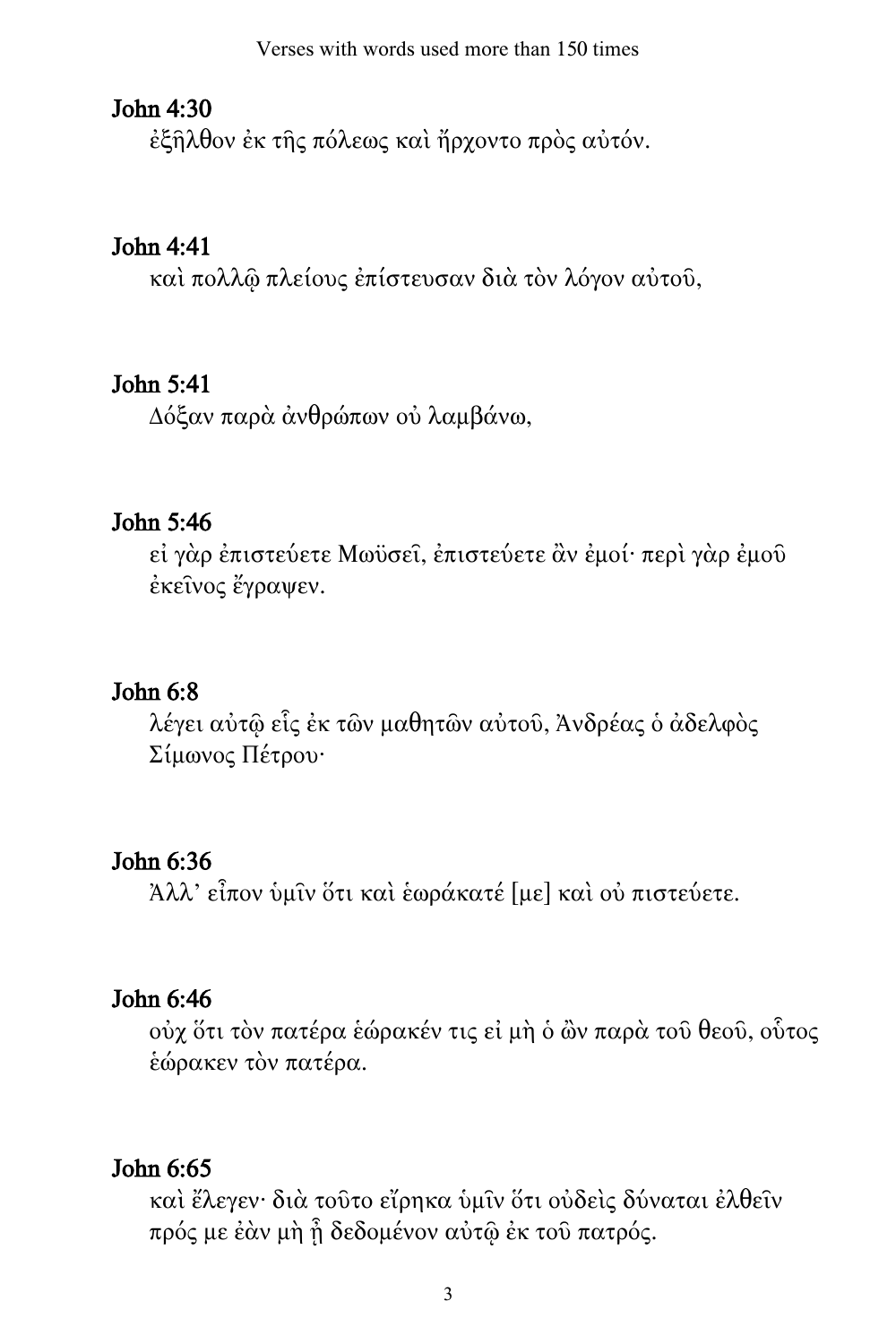### John 6:69

καὶ ἡμεῖς πεπιστεύκαμεν καὶ ἐγνώκαμεν ὅτι σὺ εἶ ὁ ἅγιος τοῦ θεοῦ.

#### John 7:41

ἄλλοι ἔλεγον· οὗτός ἐστιν ὁ χριστός, οἱ δὲ ἔλεγον· μὴ γὰρ ἐκ τῆς Γαλιλαίας ὁ χριστὸς ἔρχεται;

#### John 8:27

οὐκ ἔγνωσαν ὅτι τὸν πατέρα αὐτοῖς ἔλεγεν.

#### John 8:30

Ταῦτα αὐτοῦ λαλοῦντος πολλοὶ ἐπίστευσαν εἰς αὐτόν.

#### John 8:38

ἃ ἐγὼ ἑώρακα παρὰ τῷ πατρὶ λαλῶ· καὶ ὑμεῖς οὖν ἃ ἠκούσατε παρὰ τοῦ πατρὸς ποιεῖτε.

### John 9:33

εἰ μὴ ἦν οὗτος παρὰ θεοῦ, οὐκ ἠδύνατο ποιεῖν οὐδέν.

#### John 9:36

ἀπεκρίθη ἐκεῖνος καὶ εἶπεν· καὶ τίς ἐστιν, κύριε, ἵνα πιστεύσω εἰς αὐτόν;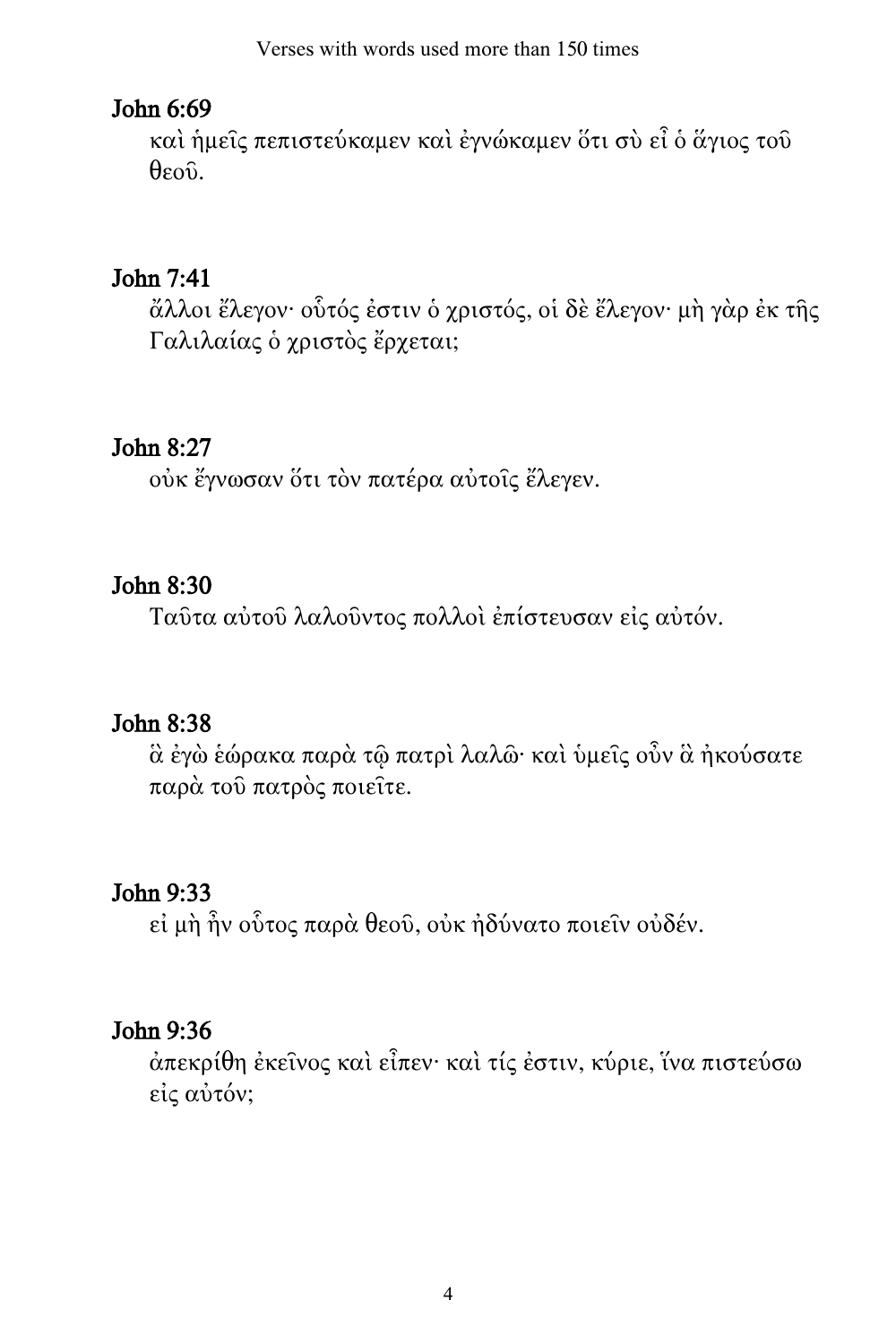#### John 9:37

εἶπεν αὐτῷ ὁ Ἰησοῦς· καὶ ἑώρακας αὐτὸν καὶ ὁ λαλῶν μετὰ σοῦ ἐκεῖνός ἐστιν.

#### John 10:30

ἐγὼ καὶ ὁ πατὴρ ἕν ἐσμεν.

#### John 10:34

ἀπεκρίθη αὐτοῖς [ὁ] Ἰησοῦς· οὐκ ἔστιν γεγραμμένον ἐν τῷ νόμῳ ὑμῶν ὅτι ἐγὼ εἶπα· θεοί ἐστε;

#### John 10:37

εἰ οὐ ποιῶ τὰ ἔργα τοῦ πατρός μου, μὴ πιστεύετέ μοι·

### John 11:40

λέγει αὐτῇ ὁ Ἰησοῦς· οὐκ εἶπόν σοι ὅτι ἐὰν πιστεύσῃς ὄψῃ τὴν δόξαν τοῦ θεοῦ;

#### John 12:22

ἔρχεται ὁ Φίλιππος καὶ λέγει τῷ Ἀνδρέᾳ, ἔρχεται Ἀνδρέας καὶ Φίλιππος καὶ λέγουσιν τῷ Ἰησοῦ.

#### John 12:41

ταῦτα εἶπεν Ἠσαΐας ὅτι εἶδεν τὴν δόξαν αὐτοῦ, καὶ ἐλάλησεν περὶ αὐτοῦ.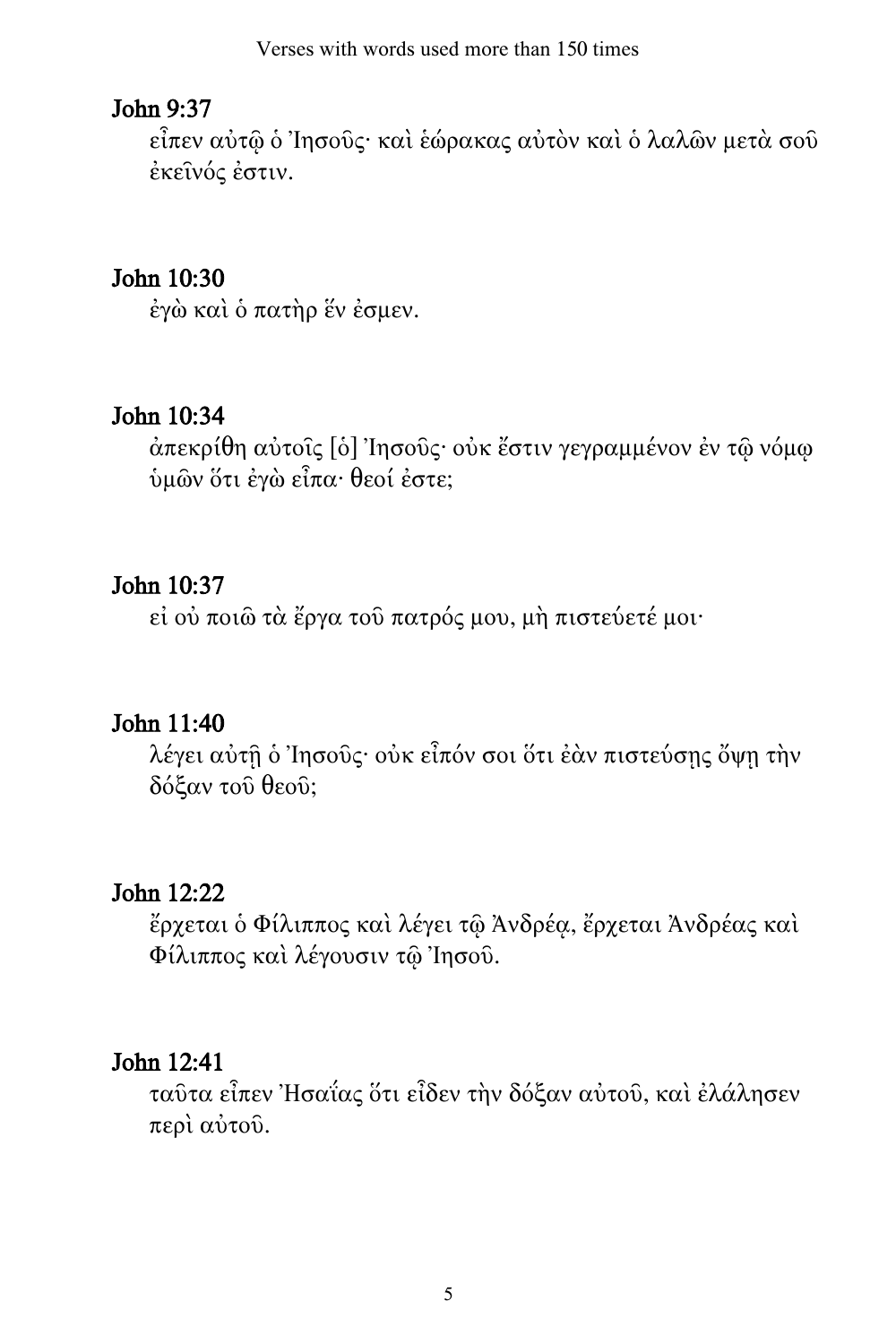#### John 14:11

πιστεύετέ μοι ὅτι ἐγὼ ἐν τῷ πατρὶ καὶ ὁ πατὴρ ἐν ἐμοί· εἰ δὲ μή, διὰ τὰ ἔργα αὐτὰ πιστεύετε.

#### John 16:9

περὶ ἁμαρτίας μέν, ὅτι οὐ πιστεύουσιν εἰς ἐμέ·

#### John 17:16

ἐκ τοῦ κόσμου οὐκ εἰσὶν καθὼς ἐγὼ οὐκ εἰμὶ ἐκ τοῦ κόσμου.

#### John 19:22

ἀπεκρίθη ὁ Πιλᾶτος· ὃ γέγραφα, γέγραφα.

#### John 20:28

ἀπεκρίθη Θωμᾶς καὶ εἶπεν αὐτῷ· ὁ κύριός μου καὶ ὁ θεός μου.

#### John 21:21

τοῦτον οὖν ἰδὼν ὁ Πέτρος λέγει τῷ Ἰησοῦ· κύριε, οὗτος δὲ τί;

#### Acts 4:20

οὐ δυνάμεθα γὰρ ἡμεῖς ἃ εἴδαμεν καὶ ἠκούσαμεν μὴ λαλεῖν.

#### 1 Cor 2:11

τίς γὰρ οἶδεν ἀνθρώπων τὰ τοῦ ἀνθρώπου εἰ μὴ τὸ πνεῦμα τοῦ ἀνθρώπου τὸ ἐν αὐτῷ; οὕτως καὶ τὰ τοῦ θεοῦ οὐδεὶς ἔγνωκεν εἰ μὴ τὸ πνεῦμα τοῦ θεοῦ.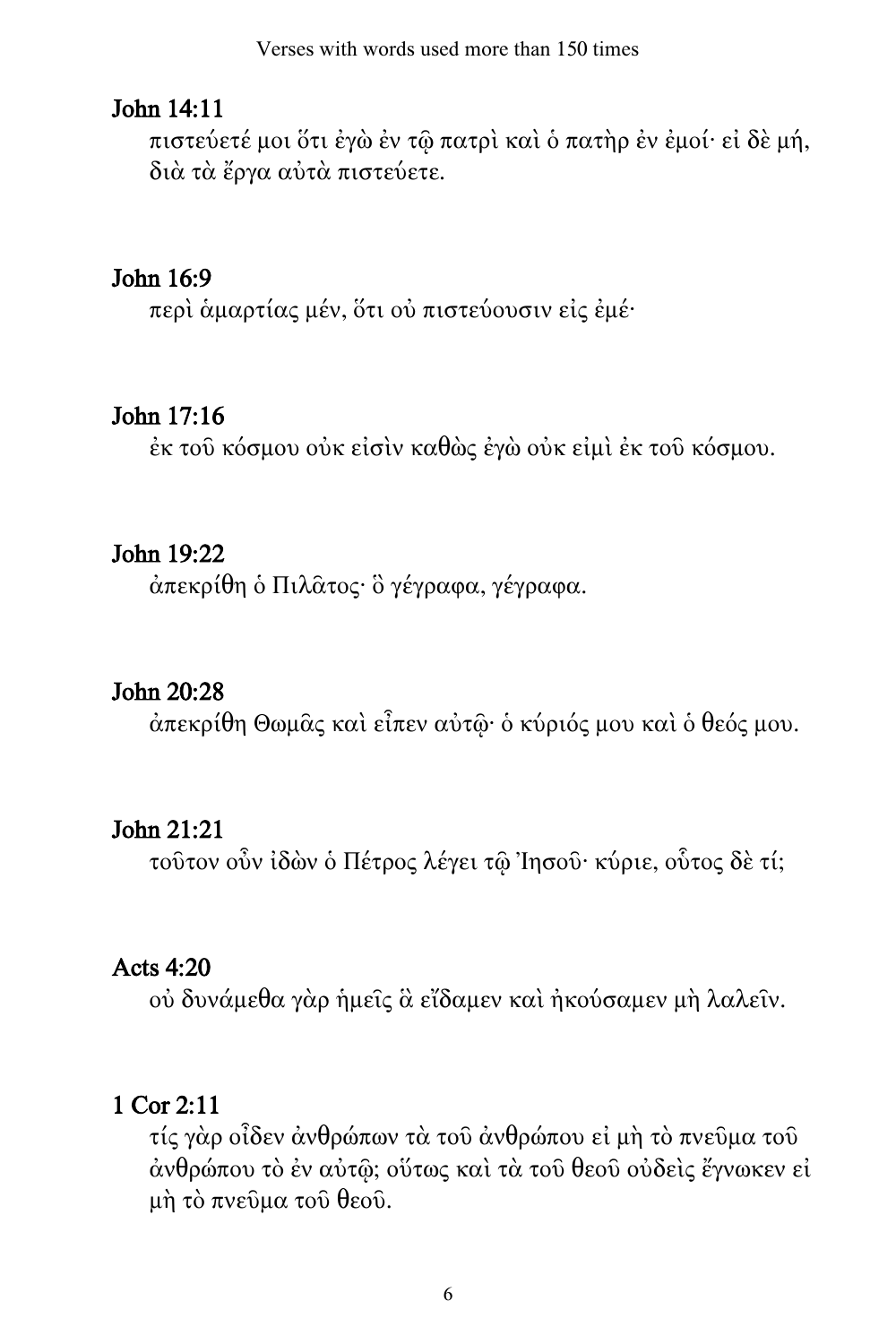### 1 Cor 3:23

ὑμεῖς δὲ Χριστοῦ, Χριστὸς δὲ θεοῦ.

# 1 Cor 8:6

ἀλλ' ἡμῖν εἷς θεὸς ὁ πατὴρ ἐξ οὗ τὰ πάντα καὶ ἡμεῖς εἰς αὐτόν, καὶ εἷς κύριος Ἰησοῦς Χριστὸς δι' οὗ τὰ πάντα καὶ ἡμεῖς δι' αὐτοῦ.

# 1 Cor 9:8

Μὴ κατὰ ἄνθρωπον ταῦτα λαλῶ ἢ καὶ ὁ νόμος ταῦτα οὐ λέγει;

### 1 Cor 11:8

οὐ γάρ ἐστιν ἀνὴρ ἐκ γυναικὸς ἀλλὰ γυνὴ ἐξ ἀνδρός·

# 1 Cor 16:23

ἡ χάρις τοῦ κυρίου Ἰησοῦ μεθ' ὑμῶν.

# Gal 3:26

Πάντες γὰρ υἱοὶ θεοῦ ἐστε διὰ τῆς πίστεως ἐν Χριστῷ Ἰησοῦ·

### Gal 4:21

Λέγετέ μοι, οἱ ὑπὸ νόμον θέλοντες εἶναι, τὸν νόμον οὐκ ἀκούετε;

# Gal 6:18

Ἡ χάρις τοῦ κυρίου ἡμῶν Ἰησοῦ Χριστοῦ μετὰ τοῦ πνεύματος ὑμῶν, ἀδελφοί· ἀμήν.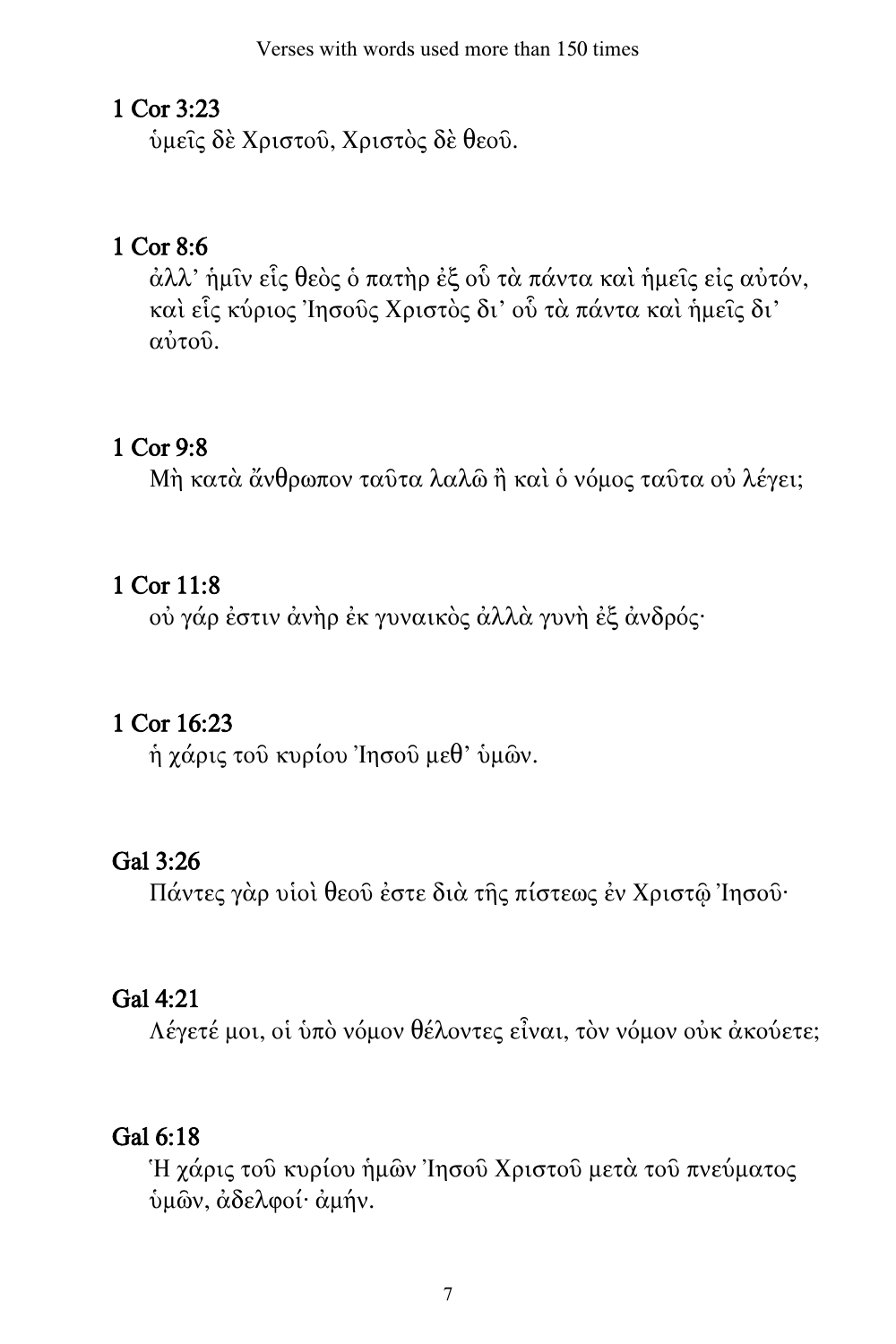### Eph 4:6

εἷς θεὸς καὶ πατὴρ πάντων, ὁ ἐπὶ πάντων καὶ διὰ πάντων καὶ ἐν πᾶσιν.

### Phil 4:23

Ἡ χάρις τοῦ κυρίου Ἰησοῦ Χριστοῦ μετὰ τοῦ πνεύματος ὑμῶν.

#### 1 Thess 5:28

Ἡ χάρις τοῦ κυρίου ἡμῶν Ἰησοῦ Χριστοῦ μεθ' ὑμῶν.

#### 2 Thess 3:18

Ἡ χάρις τοῦ κυρίου ἡμῶν Ἰησοῦ Χριστοῦ μετὰ πάντων ὑμῶν.

#### 2 Tim 4:22

Ὁ κύριος μετὰ τοῦ πνεύματός σου. ἡ χάρις μεθ' ὑμῶν.

#### Phlm 1:25

Ἡ χάρις τοῦ κυρίου Ἰησοῦ Χριστοῦ μετὰ τοῦ πνεύματος ὑμῶν.

### Heb 13:25

Ἡ χάρις μετὰ πάντων ὑμῶν.

### 1 John 4:5

αὐτοὶ ἐκ τοῦ κόσμου εἰσίν, διὰ τοῦτο ἐκ τοῦ κόσμου λαλοῦσιν καὶ ὁ κόσμος αὐτῶν ἀκούει.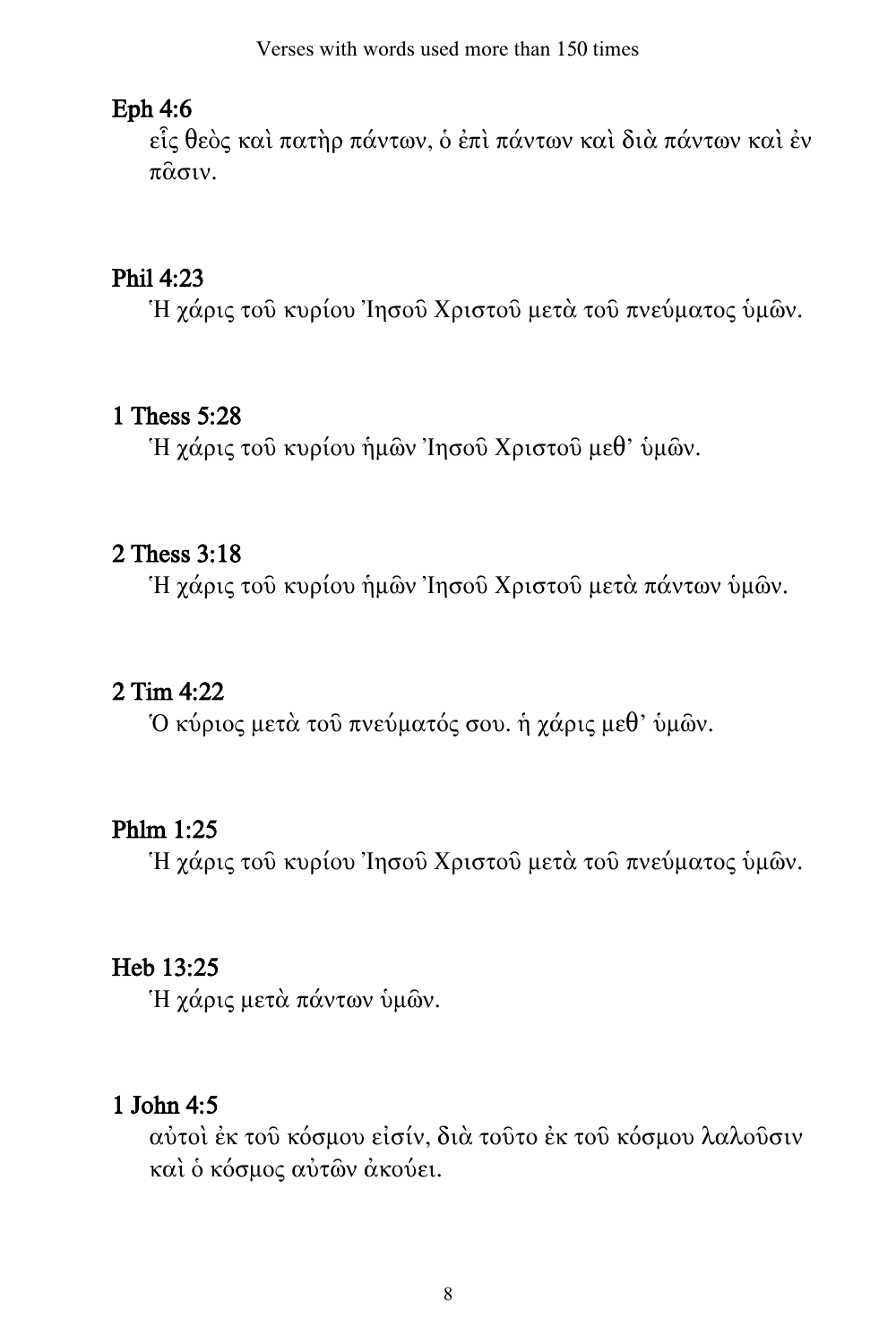# Rev 22:21

Ἡ χάρις τοῦ κυρίου Ἰησοῦ μετὰ πάντων.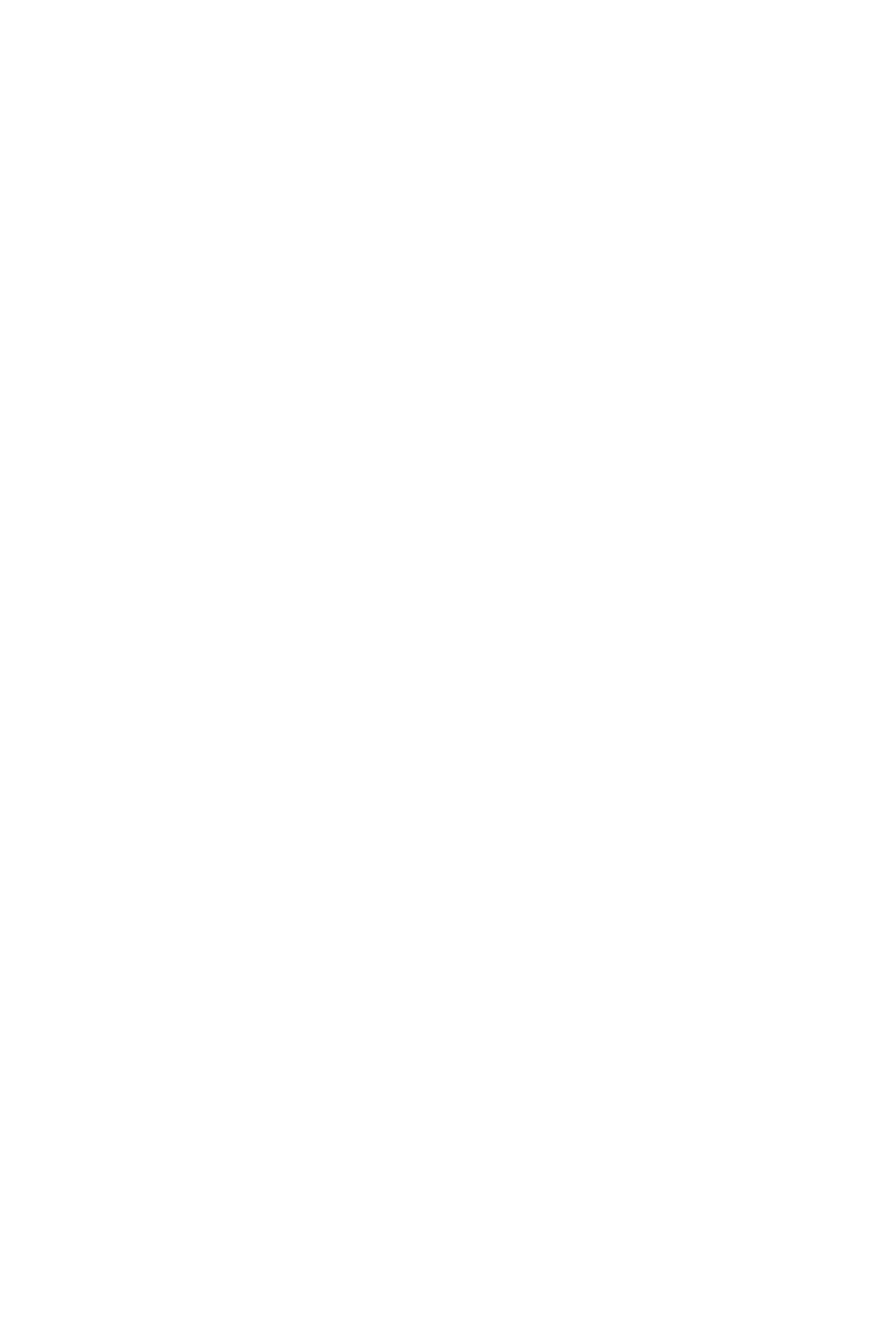#### Matt 2:5

οἱ δὲ εἶπαν αὐτῷ· ἐν Βηθλέεμ τῆς Ἰουδαίας· οὕτως γὰρ γέγραπται διὰ τοῦ προφήτου·

#### Matt 16:16

ἀποκριθεὶς δὲ Σίμων Πέτρος εἶπεν· σὺ εἶ ὁ χριστὸς ὁ υἱὸς τοῦ θεοῦ τοῦ ζῶντος.

#### Matt 20:27

καὶ ὃς ἂν θέλῃ ἐν ὑμῖν εἶναι πρῶτος ἔσται ὑμῶν δοῦλος·

#### Matt 21:11

οἱ δὲ ὄχλοι ἔλεγον· οὗτός ἐστιν ὁ προφήτης Ἰησοῦς ὁ ἀπὸ Ναζαρὲθ τῆς Γαλιλαίας.

#### Matt 22:32

ἐγώ εἰμι ὁ θεὸς Ἀβραὰμ καὶ ὁ θεὸς Ἰσαὰκ καὶ ὁ θεὸς Ἰακώβ; οὐκ ἔστιν [ὁ] θεὸς νεκρῶν ἀλλὰ ζώντων.

#### Matt 26:21

καὶ ἐσθιόντων αὐτῶν εἶπεν· ἀμὴν λέγω ὑμῖν ὅτι εἷς ἐξ ὑμῶν παραδώσει με.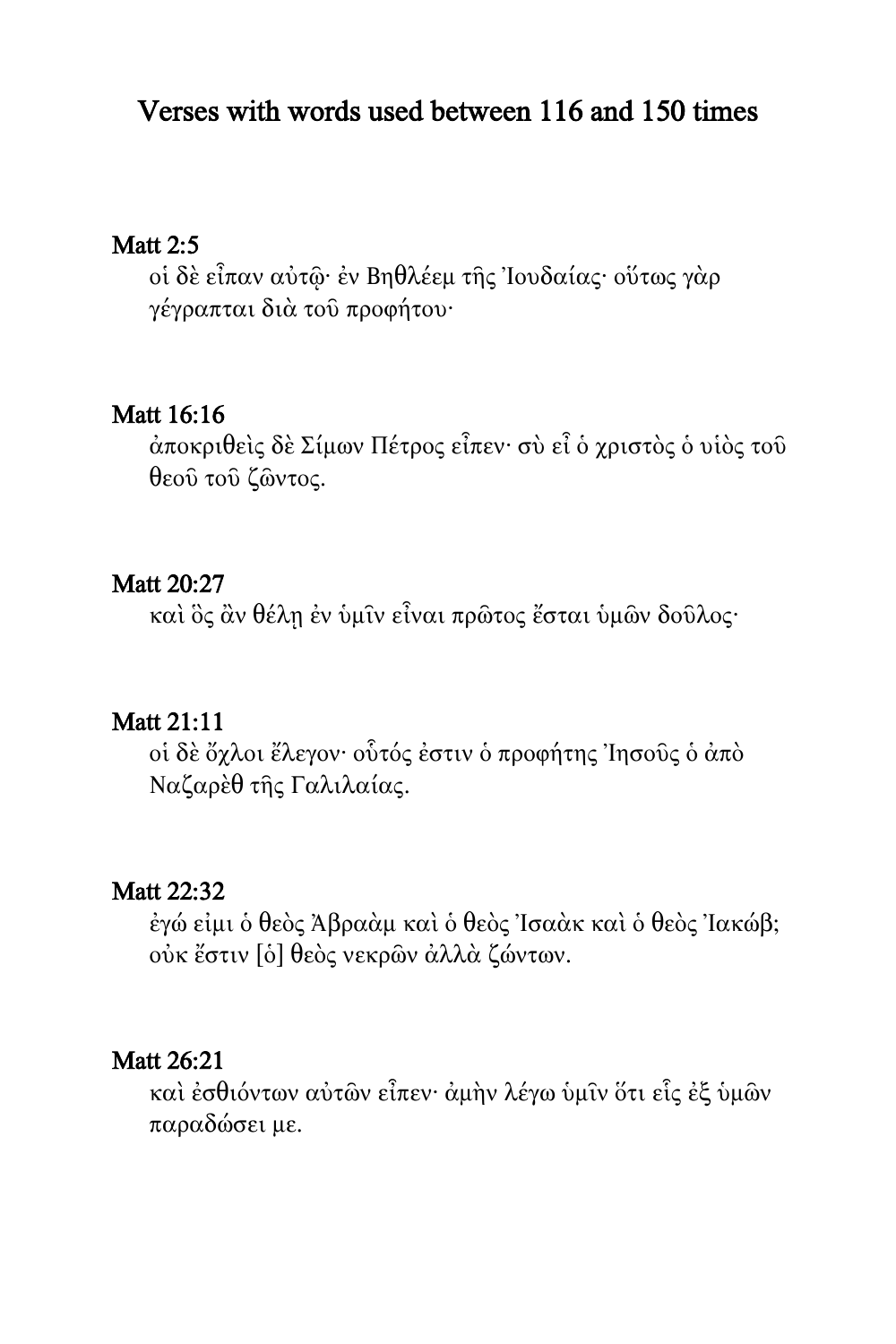#### Mark 1:37

καὶ εὗρον αὐτὸν καὶ λέγουσιν αὐτῷ ὅτι πάντες ζητοῦσίν σε.

#### Mark 3:19

καὶ Ἰούδαν Ἰσκαριώθ, ὃς καὶ παρέδωκεν αὐτόν.

#### Mark 6:15

ἄλλοι δὲ ἔλεγον ὅτι Ἠλίας ἐστίν· ἄλλοι δὲ ἔλεγον ὅτι προφήτης ὡς εἷς τῶν προφητῶν.

#### Mark 9:40

ὃς γὰρ οὐκ ἔστιν καθ' ἡμῶν, ὑπὲρ ἡμῶν ἐστιν.

#### Mark 10:44

καὶ ὃς ἂν θέλῃ ἐν ὑμῖν εἶναι πρῶτος ἔσται πάντων δοῦλος·

#### Mark 11:6

οἱ δὲ εἶπαν αὐτοῖς καθὼς εἶπεν ὁ Ἰησοῦς, καὶ ἀφῆκαν αὐτούς.

#### Luke 5:20

καὶ ἰδὼν τὴν πίστιν αὐτῶν εἶπεν· ἄνθρωπε, ἀφέωνταί σοι αἱ ἁμαρτίαι σου.

### Luke 6:46

Τί δέ με καλεῖτε· κύριε κύριε, καὶ οὐ ποιεῖτε ἃ λέγω;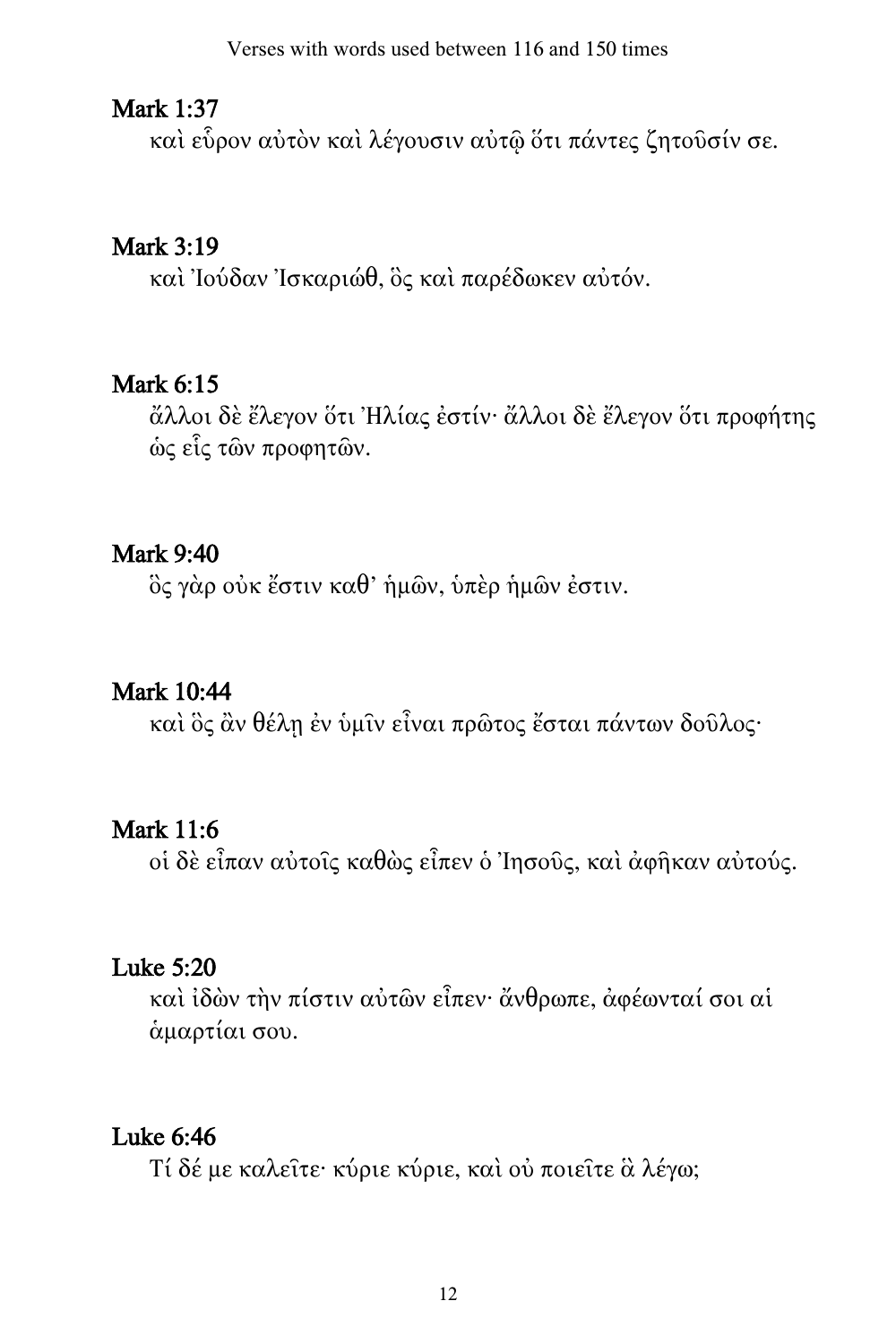#### Luke 7:48

εἶπεν δὲ αὐτῇ· ἀφέωνταί σου αἱ ἁμαρτίαι.

### Luke 15:11

Εἶπεν δέ· ἄνθρωπός τις εἶχεν δύο υἱούς.

#### Luke 16:29

λέγει δὲ Ἀβραάμ· ἔχουσιν Μωϋσέα καὶ τοὺς προφήτας· ἀκουσάτωσαν αὐτῶν.

#### Luke 19:32

Ἀπελθόντες δὲ οἱ ἀπεσταλμένοι εὗρον καθὼς εἶπεν αὐτοῖς.

#### Luke 20:38

θεὸς δὲ οὐκ ἔστιν νεκρῶν ἀλλὰ ζώντων, πάντες γὰρ αὐτῷ ζῶσιν.

#### Luke 20:45

Ἀκούοντος δὲ παντὸς τοῦ λαοῦ εἶπεν τοῖς μαθηταῖς [αὐτοῦ]·

#### Luke 21:10

Τότε ἔλεγεν αὐτοῖς· ἐγερθήσεται ἔθνος ἐπ' ἔθνος καὶ βασιλεία ἐπὶ βασιλείαν,

#### Luke 24:3

εἰσελθοῦσαι δὲ οὐχ εὗρον τὸ σῶμα τοῦ κυρίου Ἰησοῦ.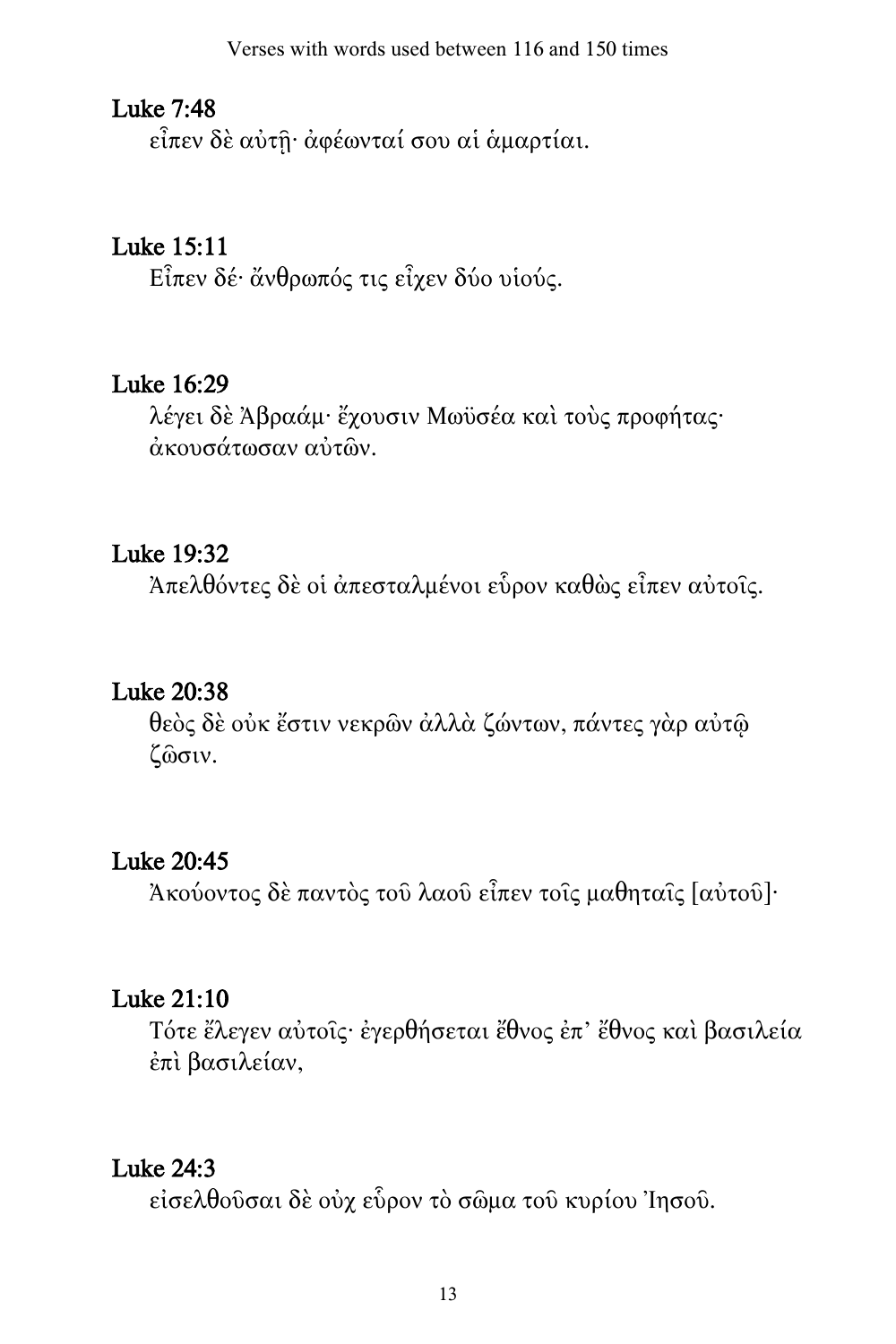### John 1:6

Ἐγένετο ἄνθρωπος, ἀπεσταλμένος παρὰ θεοῦ, ὄνομα αὐτῷ Ἰωάννης·

### John 1:24

Καὶ ἀπεσταλμένοι ἦσαν ἐκ τῶν Φαρισαίων.

### John 1:45

εὑρίσκει Φίλιππος τὸν Ναθαναὴλ καὶ λέγει αὐτῷ· ὃν ἔγραψεν Μωϋσῆς ἐν τῷ νόμῳ καὶ οἱ προφῆται εὑρήκαμεν, Ἰησοῦν υἱὸν τοῦ Ἰωσὴφ τὸν ἀπὸ Ναζαρέτ.

### John 3:27

Ἀπεκρίθη Ἰωάννης καὶ εἶπεν· οὐ δύναται ἄνθρωπος λαμβάνειν οὐδὲ ἓν ἐὰν μὴ ᾖ δεδομένον αὐτῷ ἐκ τοῦ οὐρανοῦ.

### John 3:35

δ πατήρ άγαπα τον υίον και πάντα δέδωκεν έν τη χειρι αύτου.

### John 4:3

ἀφῆκεν τὴν Ἰουδαίαν καὶ ἀπῆλθεν πάλιν εἰς τὴν Γαλιλαίαν.

### John 4:50

λέγει αὐτῷ ὁ Ἰησοῦς· πορεύου, ὁ υἱός σου ζῇ. Ἐπίστευσεν ὁ ἄνθρωπος τῷ λόγῳ ὃν εἶπεν αὐτῷ ὁ Ἰησοῦς καὶ ἐπορεύετο.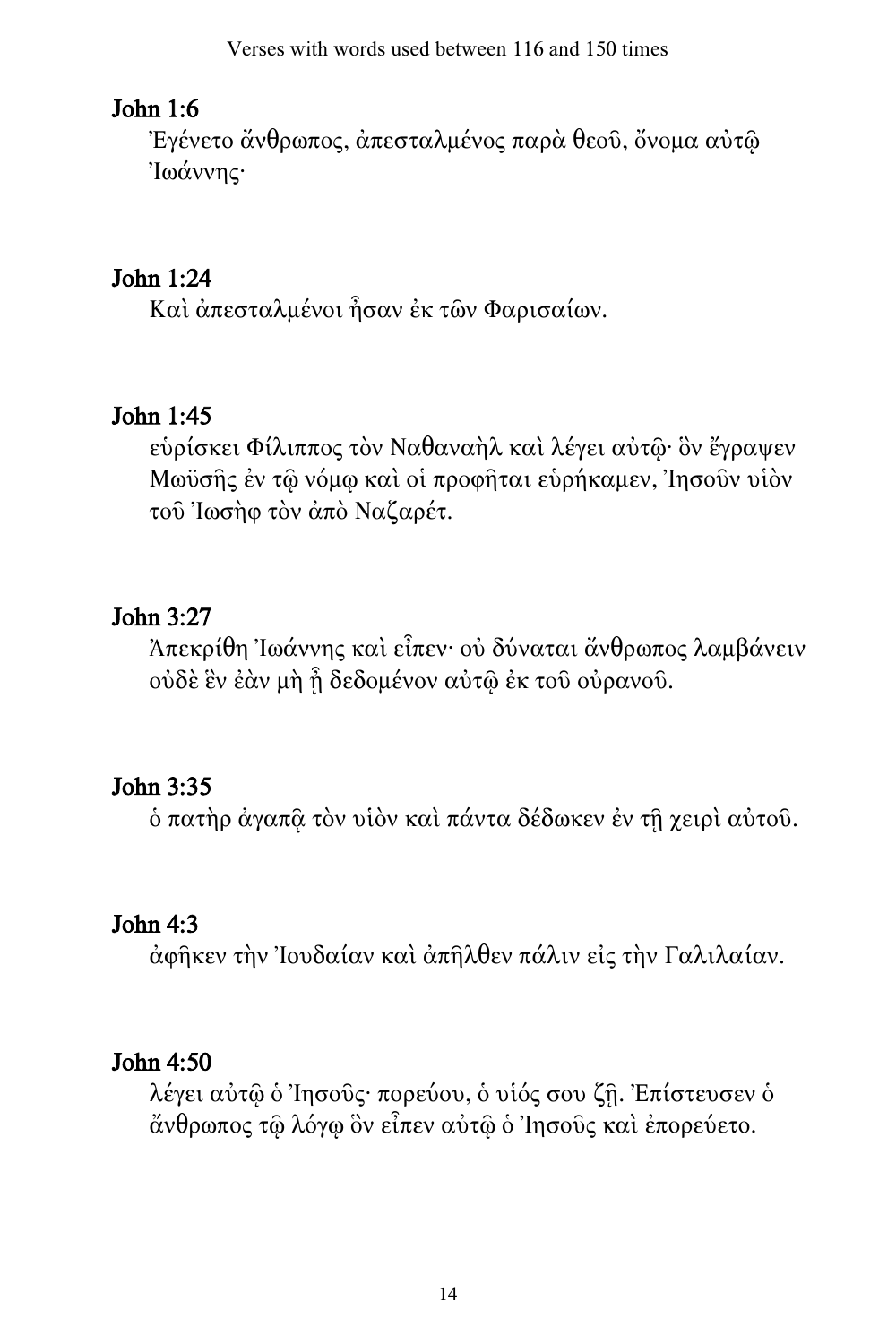#### John 5:38

καὶ τὸν λόγον αὐτοῦ οὐκ ἔχετε ἐν ὑμῖν μένοντα, ὅτι ὃν ἀπέστειλεν ἐκεῖνος, τούτῳ ὑμεῖς οὐ πιστεύετε.

#### John 5:40

καὶ οὐ θέλετε ἐλθεῖν πρός με ἵνα ζωὴν ἔχητε.

#### John 5:42

ἀλλ' ἔγνωκα ὑμᾶς ὅτι τὴν ἀγάπην τοῦ θεοῦ οὐκ ἔχετε ἐν ἑαυτοῖς.

#### John 6:29

ἀπεκρίθη [ὁ] Ἰησοῦς καὶ εἶπεν αὐτοῖς· τοῦτό ἐστιν τὸ ἔργον τοῦ θεοῦ, ἵνα πιστεύητε εἰς ὃν ἀπέστειλεν ἐκεῖνος.

#### John 7:5

οὐδὲ γὰρ οἱ ἀδελφοὶ αὐτοῦ ἐπίστευον εἰς αὐτόν.

### John 7:9

ταῦτα δὲ εἰπὼν αὐτὸς ἔμεινεν ἐν τῇ Γαλιλαίᾳ.

#### John 8:34

ἀπεκρίθη αὐτοῖς ὁ Ἰησοῦς· ἀμὴν ἀμὴν λέγω ὑμῖν ὅτι πᾶς ὁ ποιῶν τὴν ἁμαρτίαν δοῦλός ἐστιν τῆς ἁμαρτίας.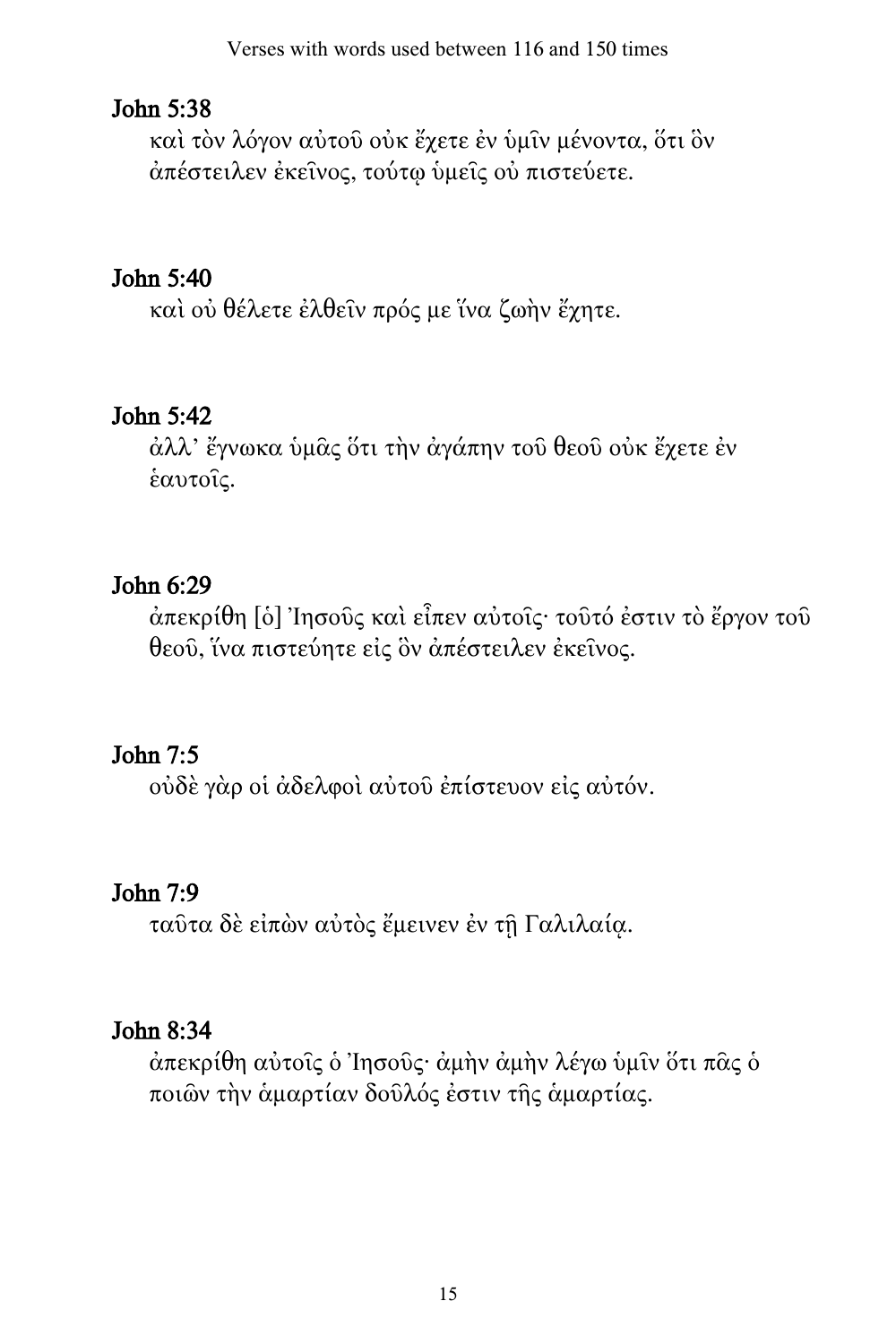### John 11:46

τινὲς δὲ ἐξ αὐτῶν ἀπῆλθον πρὸς τοὺς Φαρισαίους καὶ εἶπαν αὐτοῖς ἃ ἐποίησεν Ἰησοῦς.

### John 12:30

ἀπεκρίθη Ἰησοῦς καὶ εἶπεν· οὐ δι' ἐμὲ ἡ φωνὴ αὕτη γέγονεν ἀλλὰ δι' ὑμᾶς.

#### John 12:39

διὰ τοῦτο οὐκ ἠδύναντο πιστεύειν, ὅτι πάλιν εἶπεν Ἠσαΐας·

#### John 14:25

Ταῦτα λελάληκα ὑμῖν παρ' ὑμῖν μένων·

### John 16:3

καὶ ταῦτα ποιήσουσιν ὅτι οὐκ ἔγνωσαν τὸν πατέρα οὐδὲ ἐμέ.

### John 16:28

ἐξῆλθον παρὰ τοῦ πατρὸς καὶ ἐλήλυθα εἰς τὸν κόσμον· πάλιν ἀφίημι τὸν κόσμον καὶ πορεύομαι πρὸς τὸν πατέρα.

### John 18:4

Ἰησοῦς οὖν εἰδὼς πάντα τὰ ἐρχόμενα ἐπ' αὐτὸν ἐξῆλθεν καὶ λέγει αὐτοῖς· τίνα ζητεῖτε;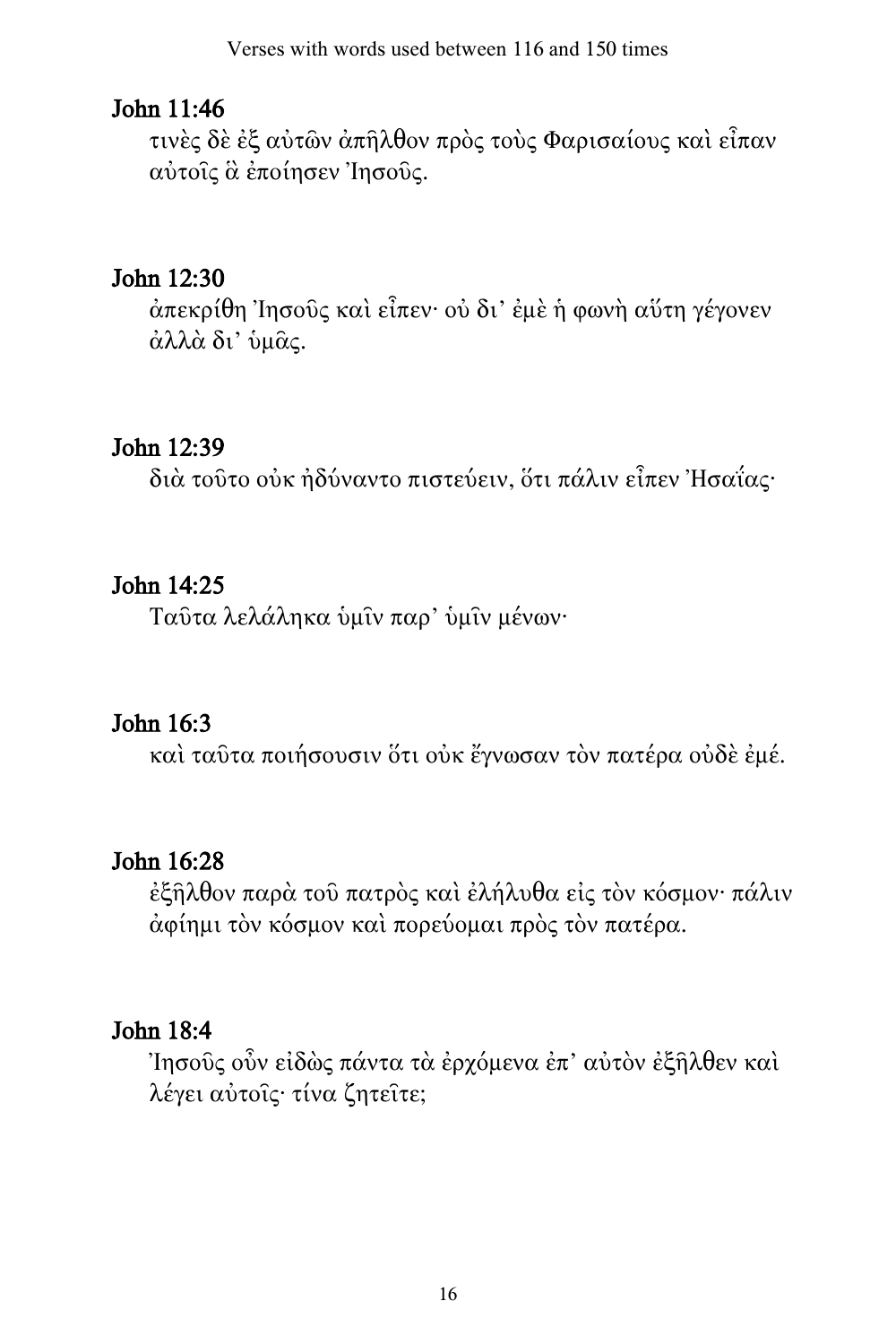### John 18:5

ἀπεκρίθησαν αὐτῷ· Ἰησοῦν τὸν Ναζωραῖον. λέγει αὐτοῖς· ἐγώ εἰμι. εἱστήκει δὲ καὶ Ἰούδας ὁ παραδιδοὺς αὐτὸν μετ' αὐτῶν.

# John 20:10

ἀπῆλθον οὖν πάλιν πρὸς αὐτοὺς οἱ μαθηταί.

### John 20:31

ταῦτα δὲ γέγραπται ἵνα πιστεύσητε ὅτι Ἰησοῦς ἐστιν ὁ χριστὸς ὁ υἱὸς τοῦ θεοῦ, καὶ ἵνα πιστεύοντες ζωὴν ἔχητε ἐν τῷ ὀνόματι αὐτοῦ.

### Acts 2:16

ἀλλὰ τοῦτό ἐστιν τὸ εἰρημένον διὰ τοῦ προφήτου Ἰωήλ·

### Acts 7:1

Εἶπεν δὲ ὁ ἀρχιερεύς· εἰ ταῦτα οὕτως ἔχει;

### Acts 13:30

ὁ δὲ θεὸς ἤγειρεν αὐτὸν ἐκ νεκρῶν,

### Acts 19:2

εἶπέν τε πρὸς αὐτούς· εἰ πνεῦμα ἅγιον ἐλάβετε πιστεύσαντες; οἱ δὲ πρὸς αὐτόν· ἀλλ' οὐδ' εἰ πνεῦμα ἅγιον ἔστιν ἠκούσαμεν.

### Rom 8:31

Τί οὖν ἐροῦμεν πρὸς ταῦτα; εἰ ὁ θεὸς ὑπὲρ ἡμῶν, τίς καθ' ἡμῶν;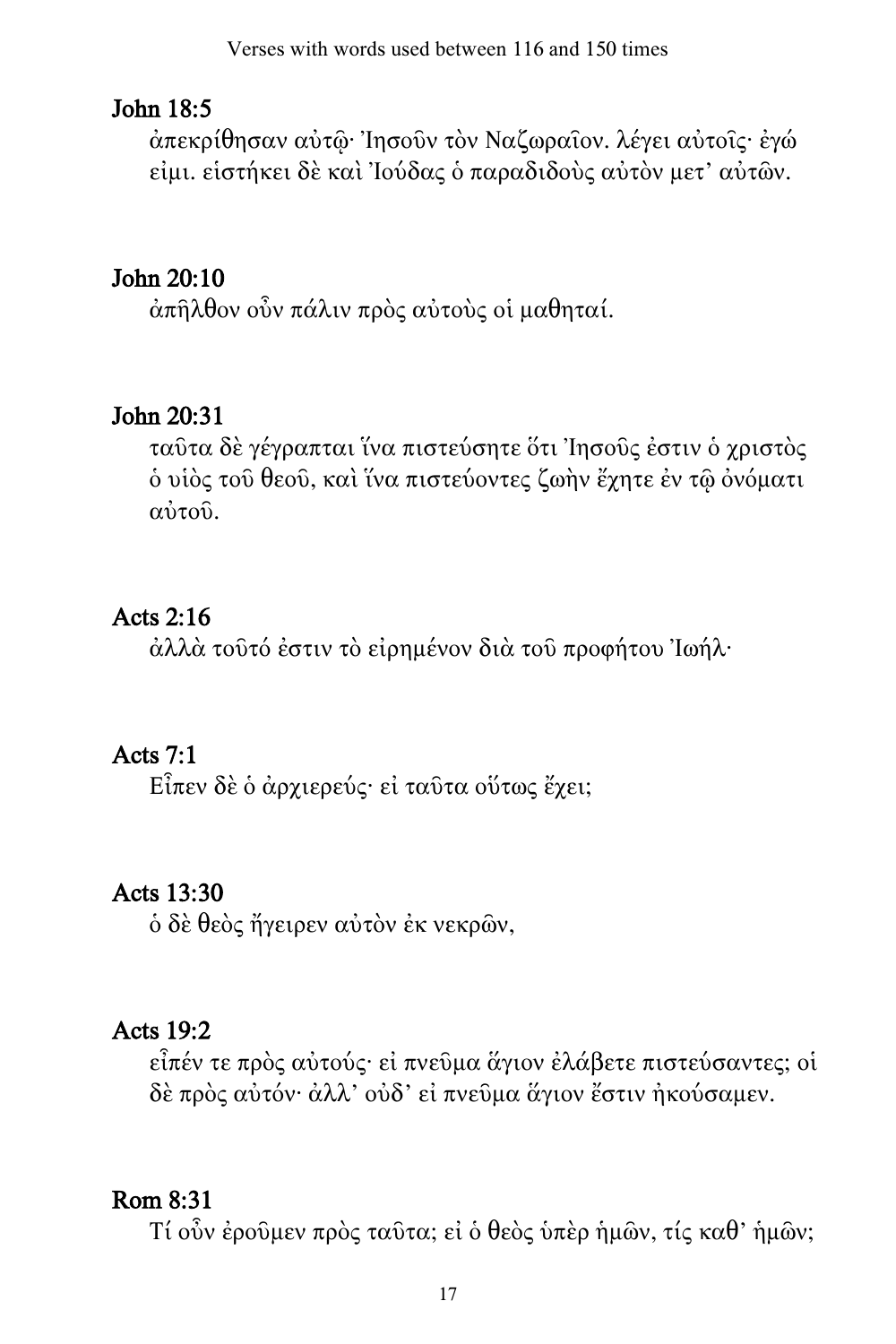#### Rom 9:25

ὡς καὶ ἐν τῷ Ὡσηὲ λέγει· καλέσω τὸν οὐ λαόν μου λαόν μου καὶ τὴν οὐκ ἠγαπημένην ἠγαπημένην·

#### Rom 11:36

ὅτι ἐξ αὐτοῦ καὶ δι' αὐτοῦ καὶ εἰς αὐτὸν τὰ πάντα· αὐτῷ ἡ δόξα εἰς τοὺς αἰῶνας, ἀμήν.

#### 1 Cor 4:20

οὐ γὰρ ἐν λόγῳ ἡ βασιλεία τοῦ θεοῦ ἀλλ' ἐν δυνάμει.

#### 1 Cor 8:3

εί δέ τις άγαπα τον θεόν, οὗτος ἔγνωσται ὑπ' αὐτοῦ.

#### 1 Cor 15:16

εἰ γὰρ νεκροὶ οὐκ ἐγείρονται, οὐδὲ Χριστὸς ἐγήγερται·

#### 1 Cor 16:14

πάντα ὑμῶν ἐν ἀγάπῃ γινέσθω.

#### 1 Cor 16:24

ἡ ἀγάπη μου μετὰ πάντων ὑμῶν ἐν Χριστῷ Ἰησοῦ.

#### 2 Cor 11:11

διὰ τί; ὅτι οὐκ ἀγαπῶ ὑμᾶς; ὁ θεὸς οἶδεν.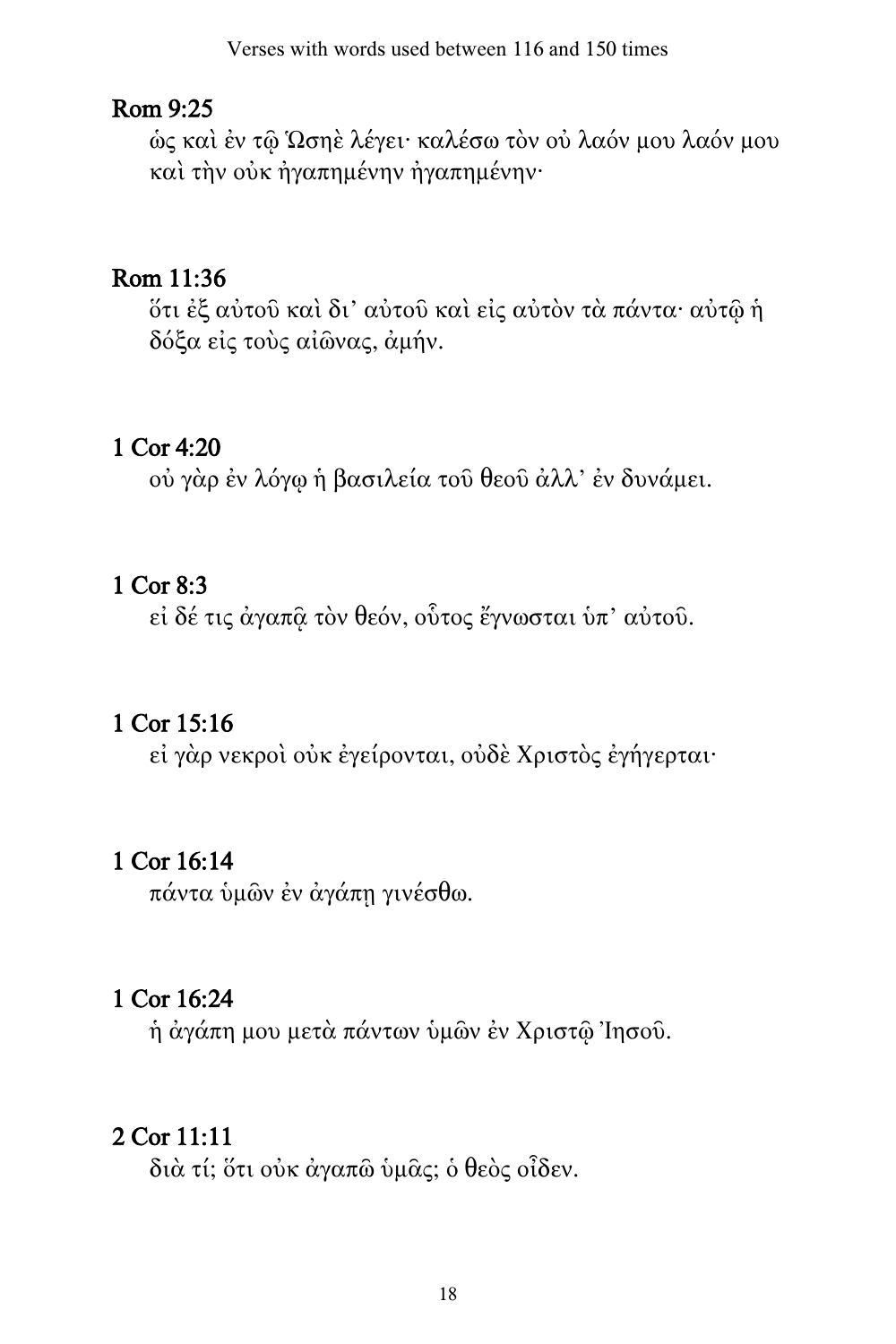# Gal 1:5

ᾧ ἡ δόξα εἰς τοὺς αἰῶνας τῶν αἰώνων, ἀμήν.

# Gal 3:12

ὁ δὲ νόμος οὐκ ἔστιν ἐκ πίστεως, ἀλλ' ὁ ποιήσας αὐτὰ ζήσεται ἐν αὐτοῖς.

# Phil 2:21

οἱ πάντες γὰρ τὰ ἑαυτῶν ζητοῦσιν, οὐ τὰ Ἰησοῦ Χριστοῦ.

# Phil 4:20

τῷ δὲ θεῷ καὶ πατρὶ ἡμῶν ἡ δόξα εἰς τοὺς αἰῶνας τῶν αἰώνων, ἀμήν.

# Col 1:4

ἀκούσαντες τὴν πίστιν ὑμῶν ἐν Χριστῷ Ἰησοῦ καὶ τὴν ἀγάπην ἣν ἔχετε εἰς πάντας τοὺς ἁγίους

# 2 Tim 4:12

Τύχικον δὲ ἀπέστειλα εἰς Ἔφεσον.

# Phlm 1:5

ἀκούων σου τὴν ἀγάπην καὶ τὴν πίστιν, ἣν ἔχεις πρὸς τὸν κύριον Ἰησοῦν καὶ εἰς πάντας τοὺς ἁγίους,

# Jas 2:17

οὕτως καὶ ἡ πίστις, ἐὰν μὴ ἔχῃ ἔργα, νεκρά ἐστιν καθ' ἑαυτήν.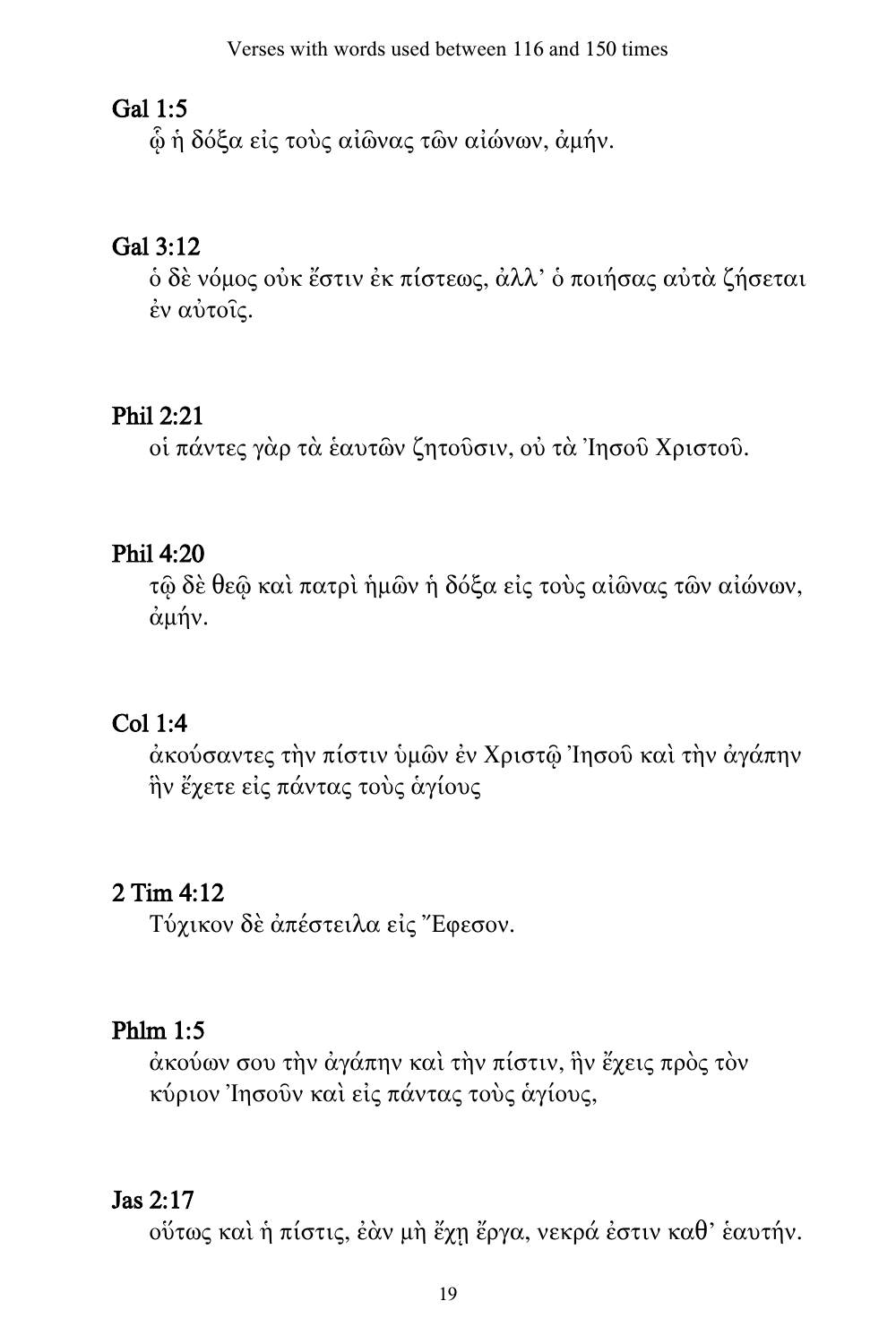#### 1 John 4:8

ὁ μὴ ἀγαπῶν οὐκ ἔγνω τὸν θεόν, ὅτι ὁ θεὸς ἀγάπη ἐστίν.

### 1 John 4:13

Ἐν τούτῳ γινώσκομεν ὅτι ἐν αὐτῷ μένομεν καὶ αὐτὸς ἐν ἡμῖν, ὅτι ἐκ τοῦ πνεύματος αὐτοῦ δέδωκεν ἡμῖν.

# 1 John 4:16

καὶ ἡμεῖς ἐγνώκαμεν καὶ πεπιστεύκαμεν τὴν ἀγάπην ἣν ἔχει ὁ θεὸς ἐν ἡμῖν. Ὁ θεὸς ἀγάπη ἐστίν, καὶ ὁ μένων ἐν τῇ ἀγάπῃ ἐν τῷ θεῷ μένει, καὶ ὁ θεὸς ἐν αὐτῷ μένει.

### 1 John 4:19

ἡμεῖς ἀγαπῶμεν, ὅτι αὐτὸς πρῶτος ἠγάπησεν ἡμᾶς.

# 1 John 5:12

ὁ ἔχων τὸν υἱὸν ἔχει τὴν ζωήν· ὁ μὴ ἔχων τὸν υἱὸν τοῦ θεοῦ τὴν ζωὴν οὐκ ἔχει.

# Rev 2:4

ἀλλ' ἔχω κατὰ σοῦ ὅτι τὴν ἀγάπην σου τὴν πρώτην ἀφῆκες.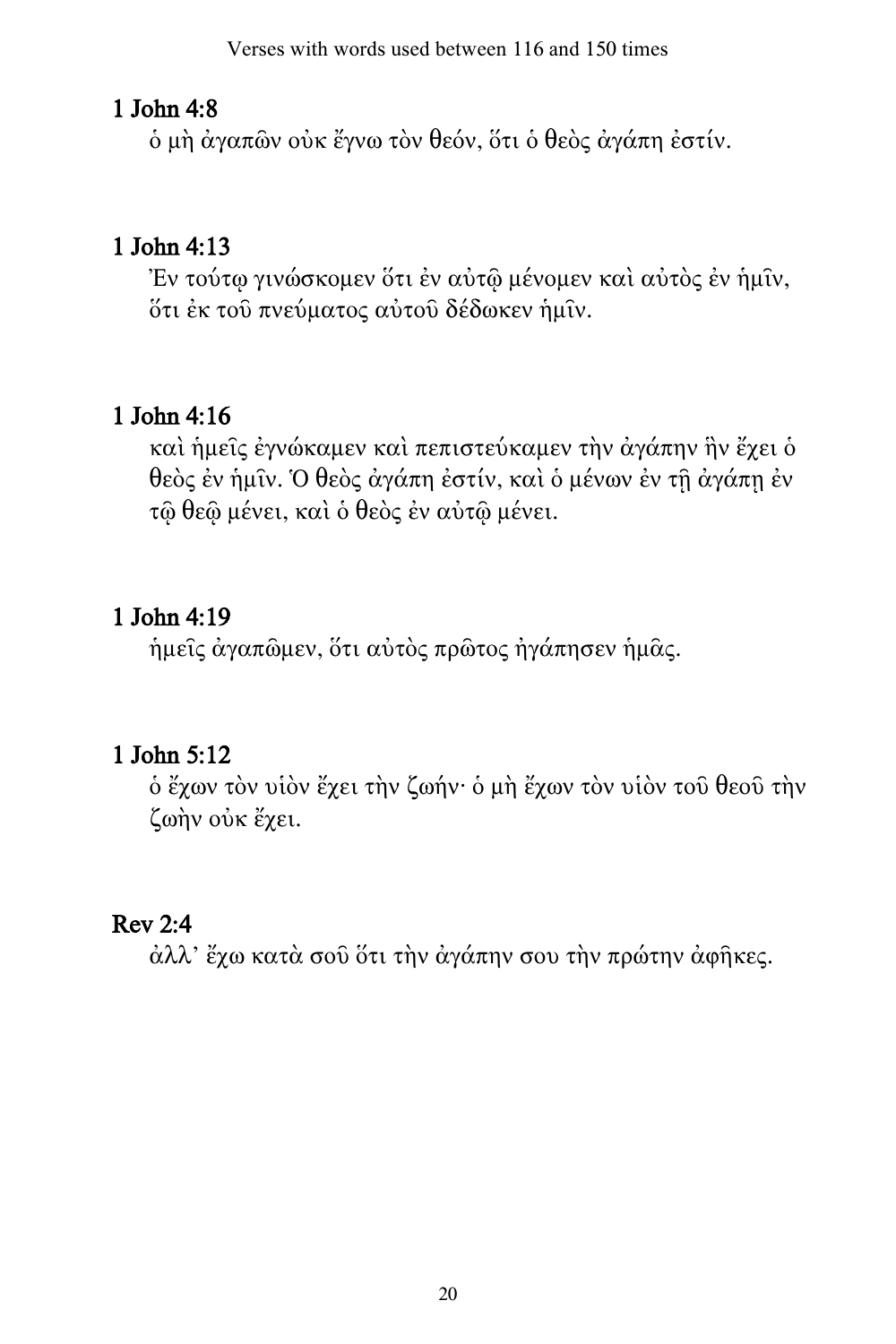#### Matt 7:1

Μὴ κρίνετε, ἵνα μὴ κριθῆτε·

#### Matt 7:12

Πάντα οὖν ὅσα ἐὰν θέλητε ἵνα ποιῶσιν ὑμῖν οἱ ἄνθρωποι, οὕτως καὶ ὑμεῖς ποιεῖτε αὐτοῖς· οὗτος γάρ ἐστιν ὁ νόμος καὶ οἱ προφῆται.

#### Matt 9:7

καὶ ἐγερθεὶς ἀπῆλθεν εἰς τὸν οἶκον αὐτοῦ.

#### Matt 22:43

λέγει αὐτοῖς· πῶς οὖν Δαυὶδ ἐν πνεύματι καλεῖ αὐτὸν κύριον λέγων·

#### Matt 22:45

εἰ οὖν Δαυὶδ καλεῖ αὐτὸν κύριον, πῶς υἱὸς αὐτοῦ ἐστιν;

#### Matt 24:36

Περὶ δὲ τῆς ἡμέρας ἐκείνης καὶ ὥρας οὐδεὶς οἶδεν, οὐδὲ οἱ ἄγγελοι τῶν οὐρανῶν οὐδὲ ὁ υἱός, εἰ μὴ ὁ πατὴρ μόνος.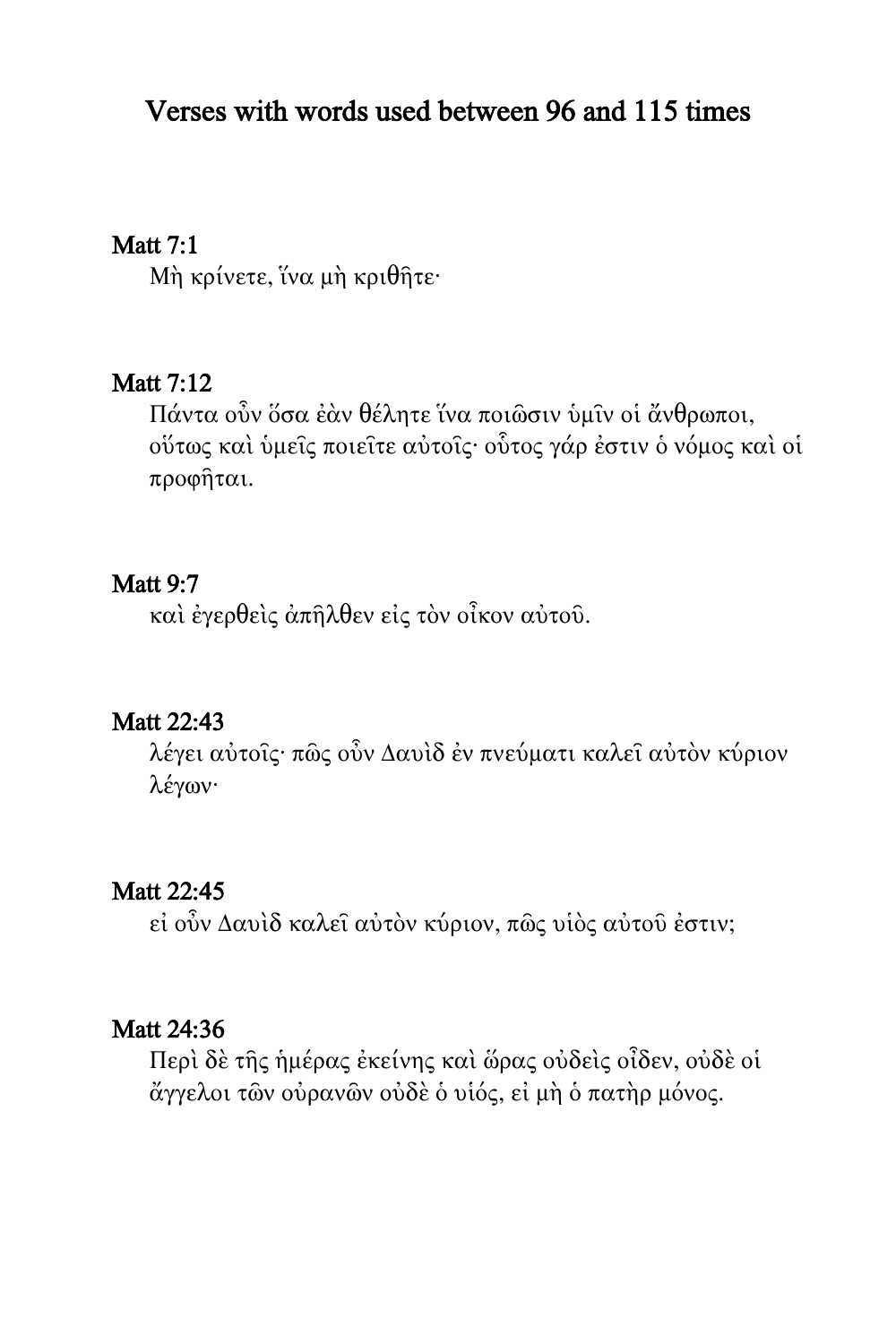#### Matt 27:25

καὶ ἀποκριθεὶς πᾶς ὁ λαὸς εἶπεν· τὸ αἷμα αὐτοῦ ἐφ' ἡμᾶς καὶ ἐπὶ τὰ τέκνα ἡμῶν.

#### Mark 2:1

Καὶ εἰσελθὼν πάλιν εἰς Καφαρναοὺμ δι' ἡμερῶν ἠκούσθη ὅτι ἐν οἴκῳ ἐστίν.

#### Mark 4:25

ὃς γὰρ ἔχει, δοθήσεται αὐτῷ· καὶ ὃς οὐκ ἔχει, καὶ ὃ ἔχει ἀρθήσεται ἀπ' αὐτοῦ.

#### Mark 9:13

ἀλλὰ λέγω ὑμῖν ὅτι καὶ Ἠλίας ἐλήλυθεν, καὶ ἐποίησαν αὐτῷ ὅσα ἤθελον, καθὼς γέγραπται ἐπ' αὐτόν.

#### Mark 10:18

ὁ δὲ Ἰησοῦς εἶπεν αὐτῷ· τί με λέγεις ἀγαθόν; οὐδεὶς ἀγαθὸς εἰ μὴ εἷς ὁ θεός.

#### Mark 13:32

Περὶ δὲ τῆς ἡμέρας ἐκείνης ἢ τῆς ὥρας οὐδεὶς οἶδεν, οὐδὲ οἱ ἄγγελοι ἐν οὐρανῷ οὐδὲ ὁ υἱός, εἰ μὴ ὁ πατήρ.

#### Mark 15:12

ὁ δὲ Πιλᾶτος πάλιν ἀποκριθεὶς ἔλεγεν αὐτοῖς· τί οὖν [θέλετε] ποιήσω [ὃν λέγετε] τὸν βασιλέα τῶν Ἰουδαίων;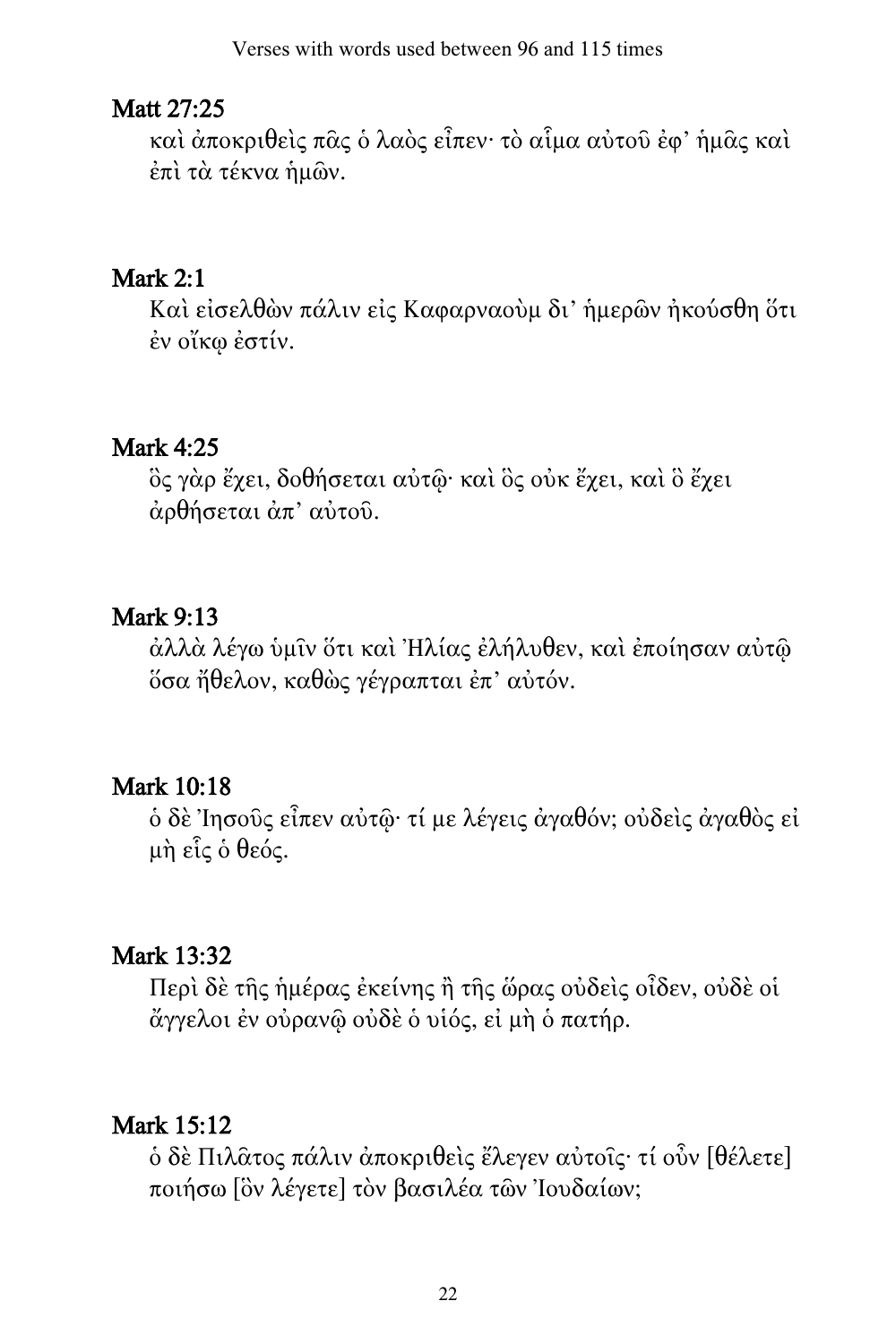### Luke 2:49

καὶ εἶπεν πρὸς αὐτούς· τί ὅτι ἐζητεῖτέ με; οὐκ ᾔδειτε ὅτι ἐν τοῖς τοῦ πατρός μου δεῖ εἶναί με;

### Luke 4:4

καὶ ἀπεκρίθη πρὸς αὐτὸν ὁ Ἰησοῦς· γέγραπται ὅτι οὐκ ἐπ' ἄρτῳ μόνῳ ζήσεται ὁ ἄνθρωπος.

#### Luke 10:24

λέγω γὰρ ὑμῖν ὅτι πολλοὶ προφῆται καὶ βασιλεῖς ἠθέλησαν ἰδεῖν ἃ ὑμεῖς βλέπετε καὶ οὐκ εἶδαν, καὶ ἀκοῦσαι ἃ ἀκούετε καὶ οὐκ ἤκουσαν.

#### Luke 12:12

τὸ γὰρ ἅγιον πνεῦμα διδάξει ὑμᾶς ἐν αὐτῇ τῇ ὥρᾳ ἃ δεῖ εἰπεῖν.

#### Luke 17:19

καὶ εἶπεν αὐτῷ· ἀναστὰς πορεύου· ἡ πίστις σου σέσωκέν σε.

#### Luke 18:19

εἶπεν δὲ αὐτῷ ὁ Ἰησοῦς· τί με λέγεις ἀγαθόν; οὐδεὶς ἀγαθὸς εἰ μὴ εἷς ὁ θεός.

#### Luke 18:26

εἶπαν δὲ οἱ ἀκούσαντες· καὶ τίς δύναται σωθῆναι;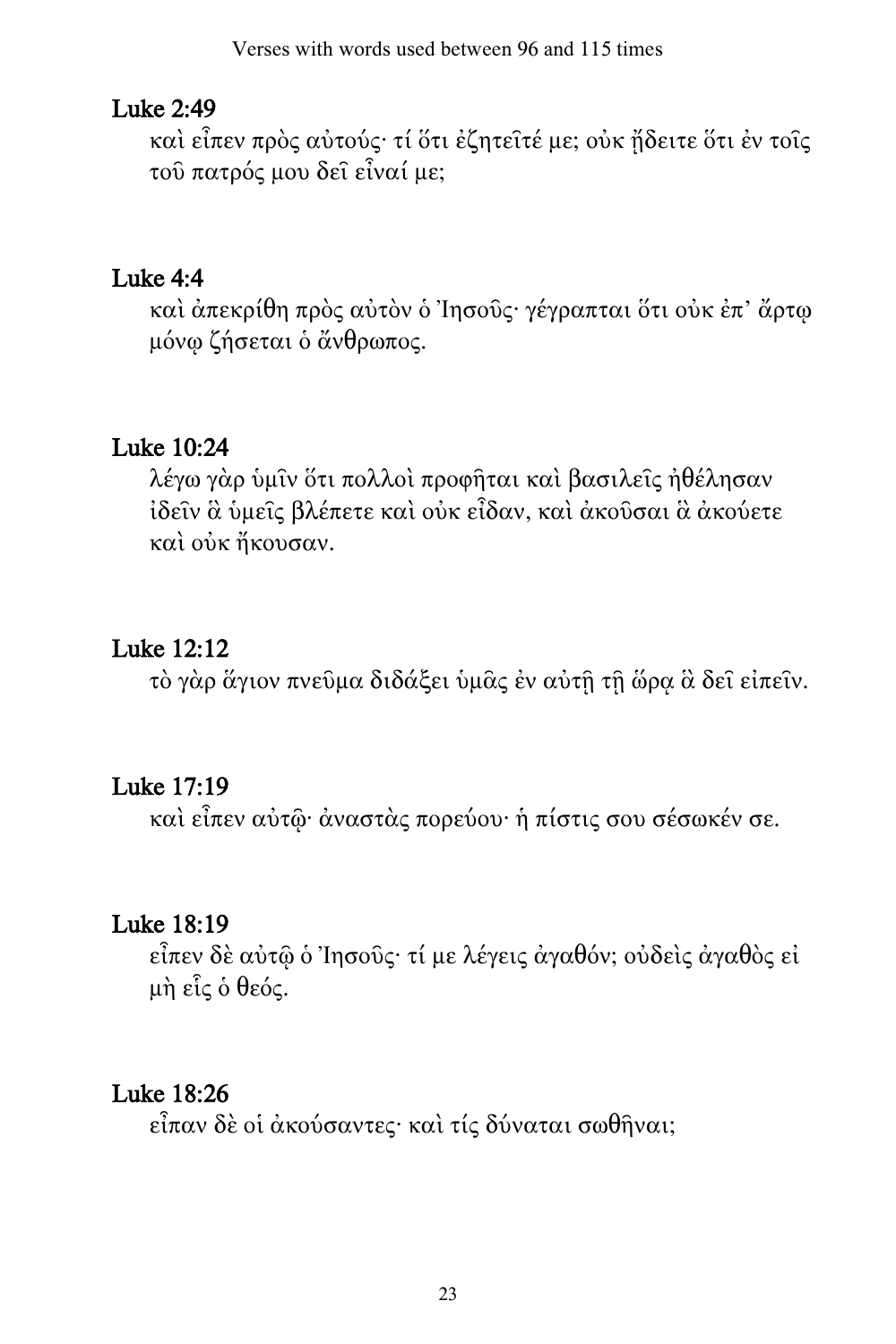#### Luke 19:26

λέγω ὑμῖν ὅτι παντὶ τῷ ἔχοντι δοθήσεται, ἀπὸ δὲ τοῦ μὴ ἔχοντος καὶ ὃ ἔχει ἀρθήσεται.

#### Luke 20:41

Εἶπεν δὲ πρὸς αὐτούς· πῶς λέγουσιν τὸν χριστὸν εἶναι Δαυὶδ υἱόν;

#### Luke 20:44

Δαυὶδ οὖν κύριον αὐτὸν καλεῖ, καὶ πῶς αὐτοῦ υἱός ἐστιν;

#### John 1:12

ὅσοι δὲ ἔλαβον αὐτόν, ἔδωκεν αὐτοῖς ἐξουσίαν τέκνα θεοῦ γενέσθαι, τοῖς πιστεύουσιν εἰς τὸ ὄνομα αὐτοῦ,

#### John 1:17

ὅτι ὁ νόμος διὰ Μωϋσέως ἐδόθη, ἡ χάρις καὶ ἡ ἀλήθεια διὰ Ἰησοῦ Χριστοῦ ἐγένετο.

#### John 1:46

καὶ εἶπεν αὐτῷ Ναθαναήλ· ἐκ Ναζαρὲτ δύναταί τι ἀγαθὸν εἶναι; λέγει αὐτῷ [ὁ] Φίλιππος· ἔρχου καὶ ἴδε.

#### John 1:49

ἀπεκρίθη αὐτῷ Ναθαναήλ· ῥαββί, σὺ εἶ ὁ υἱὸς τοῦ θεοῦ, σὺ βασιλεὺς εἶ τοῦ Ἰσραήλ.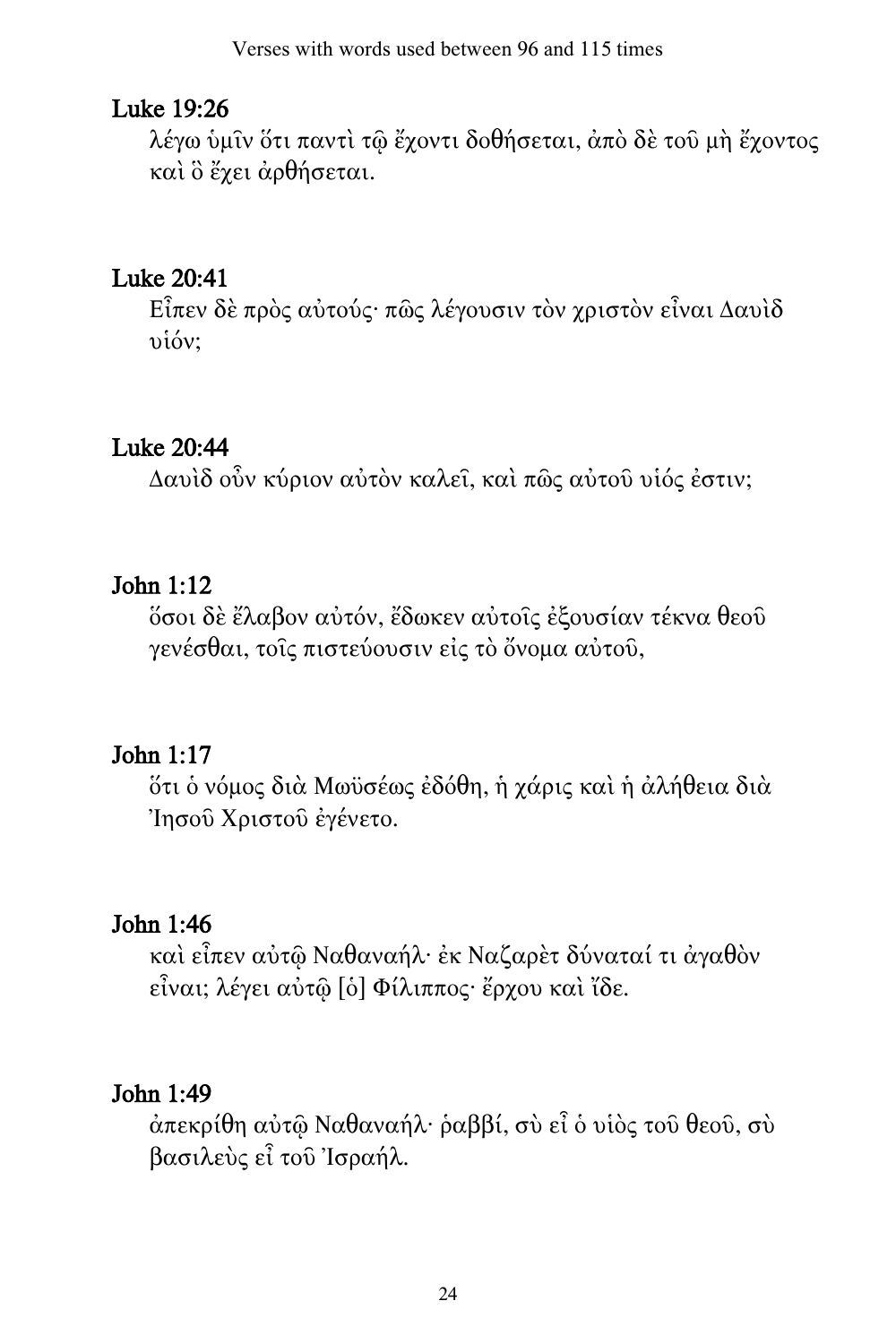# John 3:6

τὸ γεγεννημένον ἐκ τῆς σαρκὸς σάρξ ἐστιν, καὶ τὸ γεγεννημένον ἐκ τοῦ πνεύματος πνεῦμά ἐστιν.

# John 3:9

Ἀπεκρίθη Νικόδημος καὶ εἶπεν αὐτῷ· πῶς δύναται ταῦτα γενέσθαι;

# John 3:17

οὐ γὰρ ἀπέστειλεν ὁ θεὸς τὸν υἱὸν εἰς τὸν κόσμον ἵνα κρίνῃ τὸν κόσμον, ἀλλ' ἵνα σωθῇ ὁ κόσμος δι' αὐτοῦ.

# John 5:25

ἀμὴν ἀμὴν λέγω ὑμῖν ὅτι ἔρχεται ὥρα καὶ νῦν ἐστιν ὅτε οἱ νεκροὶ ἀκούσουσιν τῆς φωνῆς τοῦ υἱοῦ τοῦ θεοῦ καὶ οἱ ἀκούσαντες ζήσουσιν.

# John 5:43

ἐγὼ ἐλήλυθα ἐν τῷ ὀνόματι τοῦ πατρός μου, καὶ οὐ λαμβάνετέ με· ἐὰν ἄλλος ἔλθῃ ἐν τῷ ὀνόματι τῷ ἰδίῳ, ἐκεῖνον λήμψεσθε.

# John 5:44

πῶς δύνασθε ὑμεῖς πιστεῦσαι δόξαν παρὰ ἀλλήλων λαμβάνοντες, καὶ τὴν δόξαν τὴν παρὰ τοῦ μόνου θεοῦ οὐ ζητεῖτε;

# John 6:48

Ἐγώ εἰμι ὁ ἄρτος τῆς ζωῆς.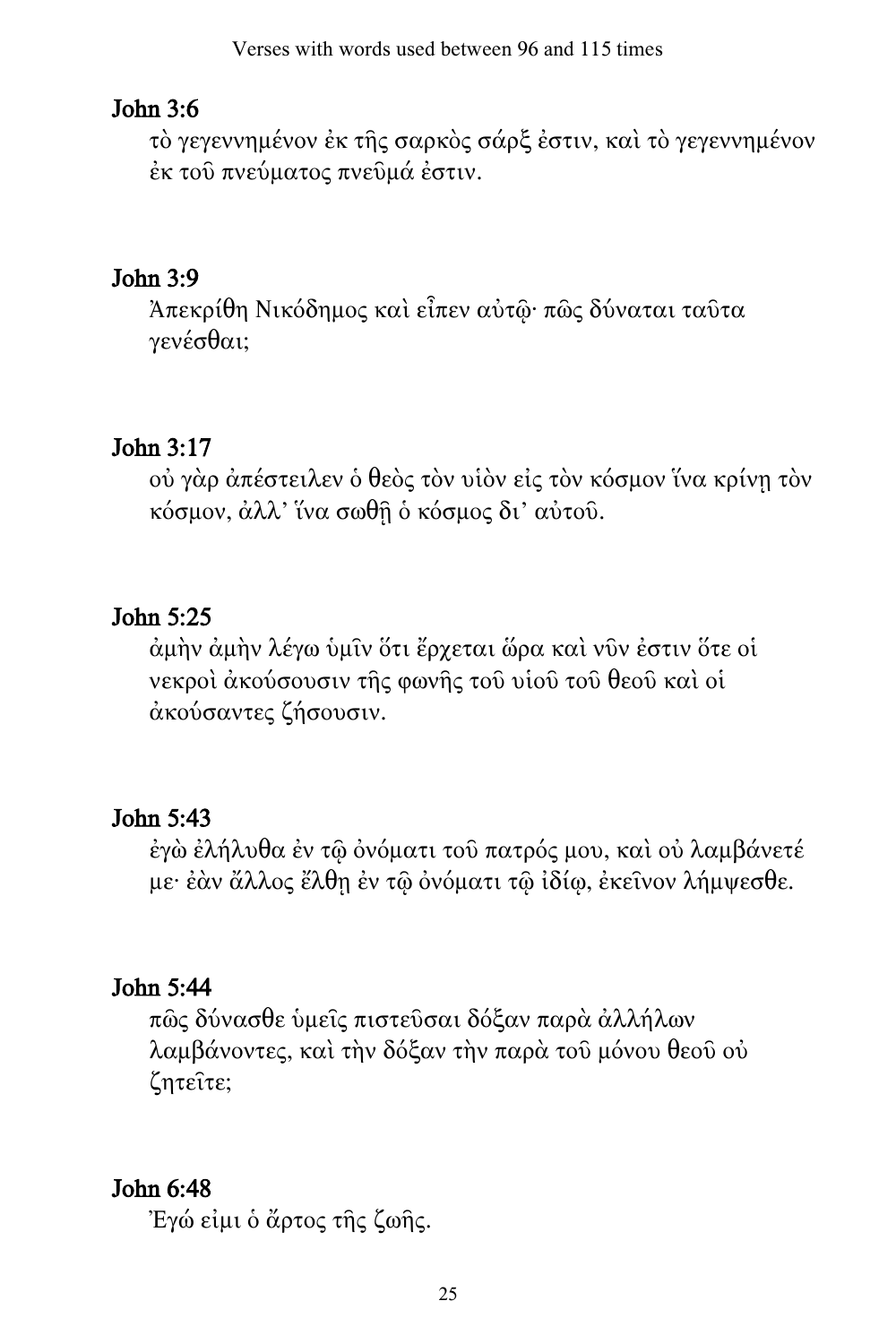### John 7:51

μὴ ὁ νόμος ἡμῶν κρίνει τὸν ἄνθρωπον ἐὰν μὴ ἀκούσῃ πρῶτον παρ' αὐτοῦ καὶ γνῷ τί ποιεῖ;

### John 8:15

ὑμεῖς κατὰ τὴν σάρκα κρίνετε, ἐγὼ οὐ κρίνω οὐδένα.

### John 8:24

εἶπον οὖν ὑμῖν ὅτι ἀποθανεῖσθε ἐν ταῖς ἁμαρτίαις ὑμῶν· ἐὰν γὰρ μὴ πιστεύσητε ὅτι ἐγώ εἰμι, ἀποθανεῖσθε ἐν ταῖς ἁμαρτίαις ὑμῶν.

### John 8:39

Ἀπεκρίθησαν καὶ εἶπαν αὐτῷ· ὁ πατὴρ ἡμῶν Ἀβραάμ ἐστιν. λέγει αὐτοῖς ὁ Ἰησοῦς· εἰ τέκνα τοῦ Ἀβραάμ ἐστε, τὰ ἔργα τοῦ Ἀβραὰμ ἐποιεῖτε·

### John 8:45

ἐγὼ δὲ ὅτι τὴν ἀλήθειαν λέγω, οὐ πιστεύετέ μοι.

### John 8:50

ἐγὼ δὲ οὐ ζητῶ τὴν δόξαν μου· ἔστιν ὁ ζητῶν καὶ κρίνων.

### John 10:17

Διὰ τοῦτό με ὁ πατὴρ ἀγαπῷ ὅτι ἐγὼ τίθημι τὴν ψυχήν μου, ἵνα πάλιν λάβω αὐτήν.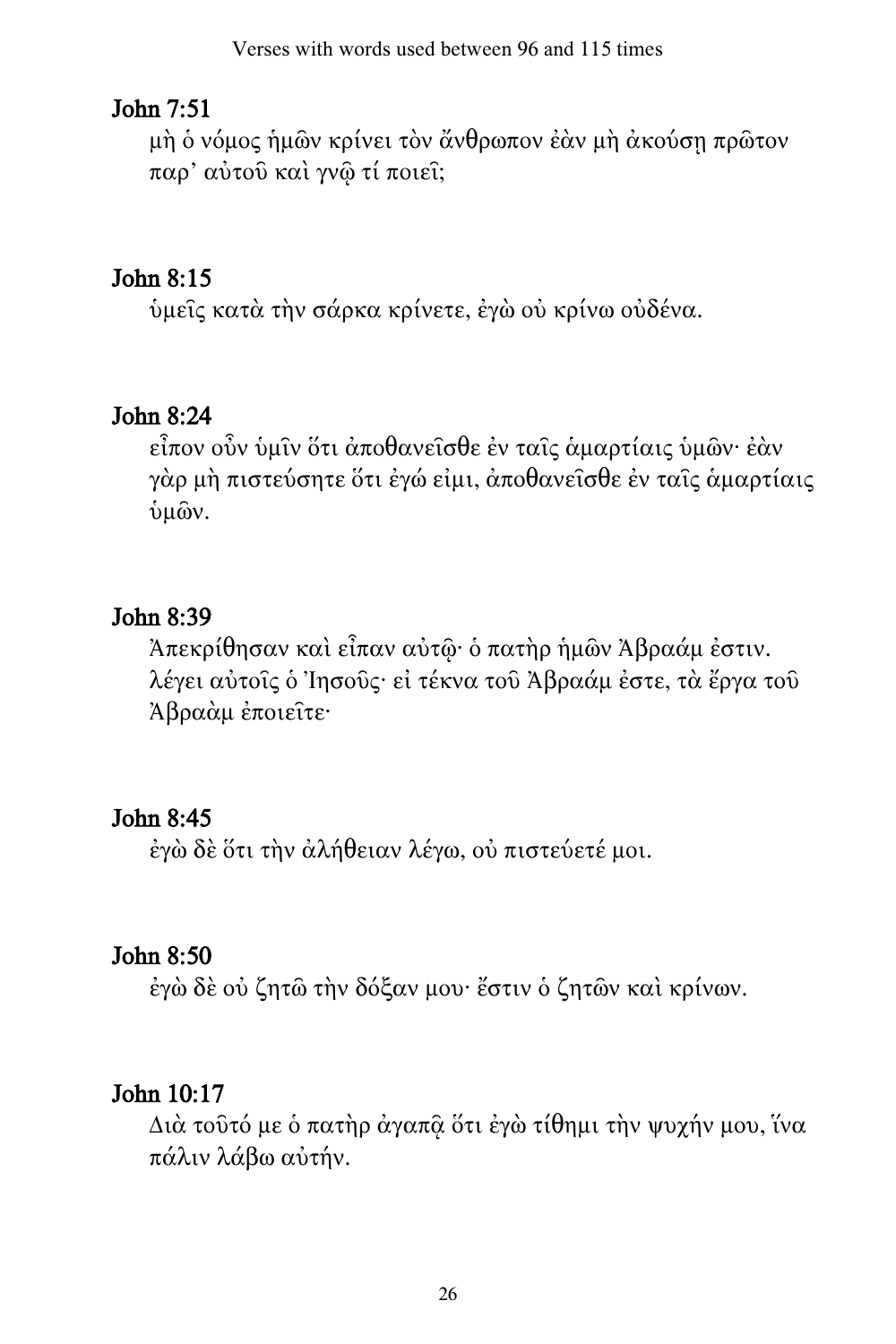#### John 11:23

λέγει αὐτῇ ὁ Ἰησοῦς· ἀναστήσεται ὁ ἀδελφός σου.

#### John 11:26

καὶ πᾶς ὁ ζῶν καὶ πιστεύων εἰς ἐμὲ οὐ μὴ ἀποθάνῃ εἰς τὸν αἰῶνα. πιστεύεις τοῦτο;

#### John 12:4

Λέγει δὲ Ἰούδας ὁ Ἰσκαριώτης εἷς [ἐκ] τῶν μαθητῶν αὐτοῦ, ὁ μέλλων αὐτὸν παραδιδόναι·

## John 14:6

λέγει αὐτῷ [ὁ] Ἰησοῦς· ἐγώ εἰμι ἡ ὁδὸς καὶ ἡ ἀλήθεια καὶ ἡ ζωή· οὐδεὶς ἔρχεται πρὸς τὸν πατέρα εἰ μὴ δι' ἐμοῦ.

## John 17:7

νῦν ἔγνωκαν ὅτι πάντα ὅσα δέδωκάς μοι παρὰ σοῦ εἰσιν·

#### John 19:21

ἔλεγον οὖν τῷ Πιλάτῳ οἱ ἀρχιερεῖς τῶν Ἰουδαίων· μὴ γράφε· ὁ βασιλεὺς τῶν Ἰουδαίων, ἀλλ' ὅτι ἐκεῖνος εἶπεν· βασιλεύς εἰμι τῶν Ἰουδαίων.

#### John 21:23

ἐξῆλθεν οὖν οὗτος ὁ λόγος εἰς τοὺς ἀδελφοὺς ὅτι ὁ μαθητὴς ἐκεῖνος οὐκ ἀποθνῄσκει· οὐκ εἶπεν δὲ αὐτῷ ὁ Ἰησοῦς ὅτι οὐκ ἀποθνῄσκει ἀλλ'· ἐὰν αὐτὸν θέλω μένειν ἕως ἔρχομαι [, τί πρὸς σέ];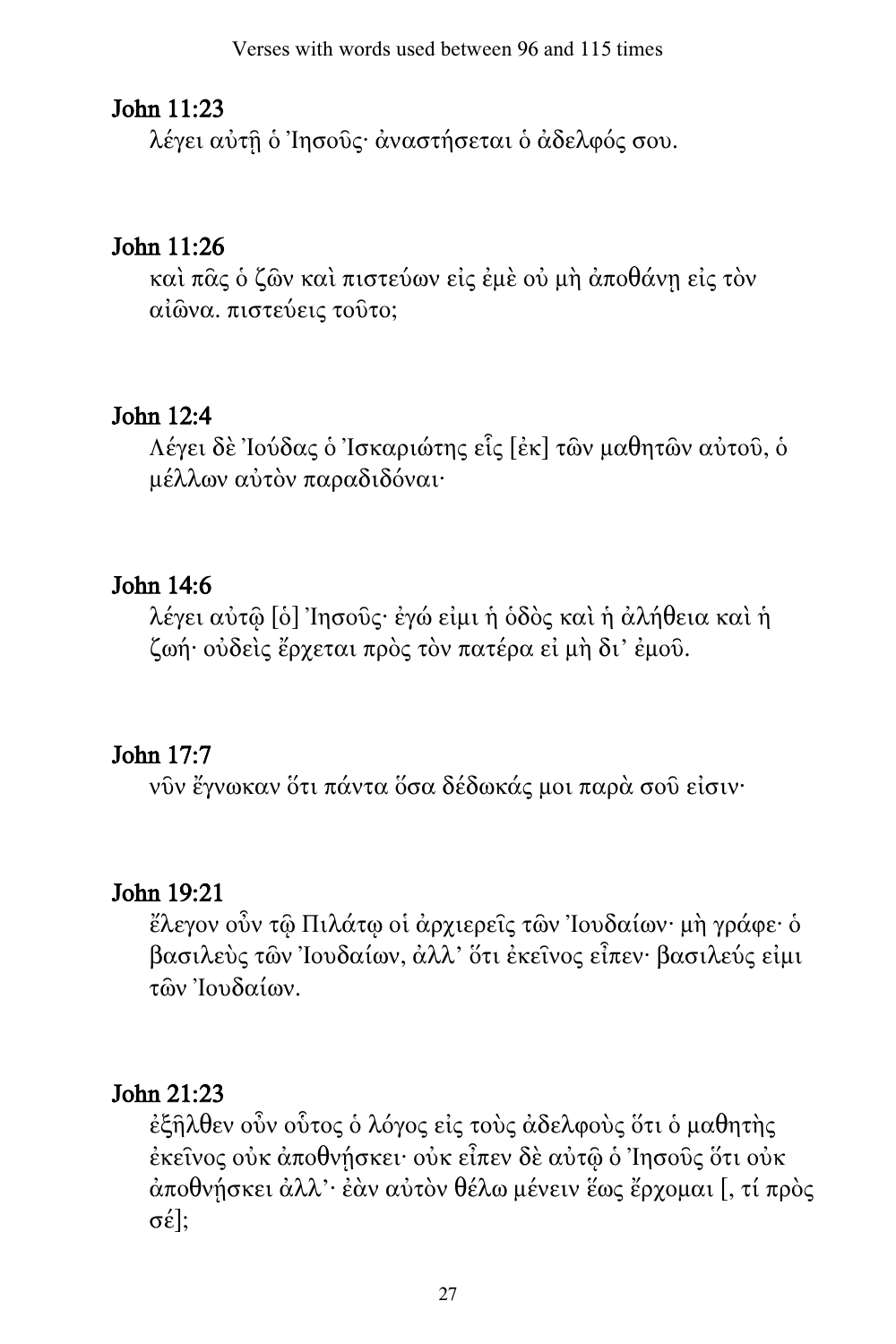## Acts 3:22

Μωϋσῆς μὲν εἶπεν ὅτι προφήτην ὑμῖν ἀναστήσει κύριος ὁ θεὸς ὑμῶν ἐκ τῶν ἀδελφῶν ὑμῶν ὡς ἐμέ· αὐτοῦ ἀκούσεσθε κατὰ πάντα ὅσα ἂν λαλήσῃ πρὸς ὑμᾶς.

## Acts 7:37

οὗτός ἐστιν ὁ Μωϋσῆς ὁ εἴπας τοῖς υἱοῖς Ἰσραήλ· προφήτην ὑμῖν ἀναστήσει ὁ θεὸς ἐκ τῶν ἀδελφῶν ὑμῶν ὡς ἐμέ.

## Acts 9:6

ἀλλ' ἀνάστηθι καὶ εἴσελθε εἰς τὴν πόλιν καὶ λαληθήσεταί σοι ὅ τί σε δεῖ ποιεῖν.

## Acts 10:26

ὁ δὲ Πέτρος ἤγειρεν αὐτὸν λέγων· ἀνάστηθι· καὶ ἐγὼ αὐτὸς ἄνθρωπός εἰμι.

## Acts 15:26

ἀνθρώποις παραδεδωκόσιν τὰς ψυχὰς αὐτῶν ὑπὲρ τοῦ ὀνόματος τοῦ κυρίου ἡμῶν Ἰησοῦ Χριστοῦ.

## Acts 16:31

οἱ δὲ εἶπαν· πίστευσον ἐπὶ τὸν κύριον Ἰησοῦν καὶ σωθήσῃ σὺ καὶ ὁ οἶκός σου.

# Acts 26:27

πιστεύεις, βασιλεῦ Ἀγρίππα, τοῖς προφήταις; οἶδα ὅτι πιστεύεις.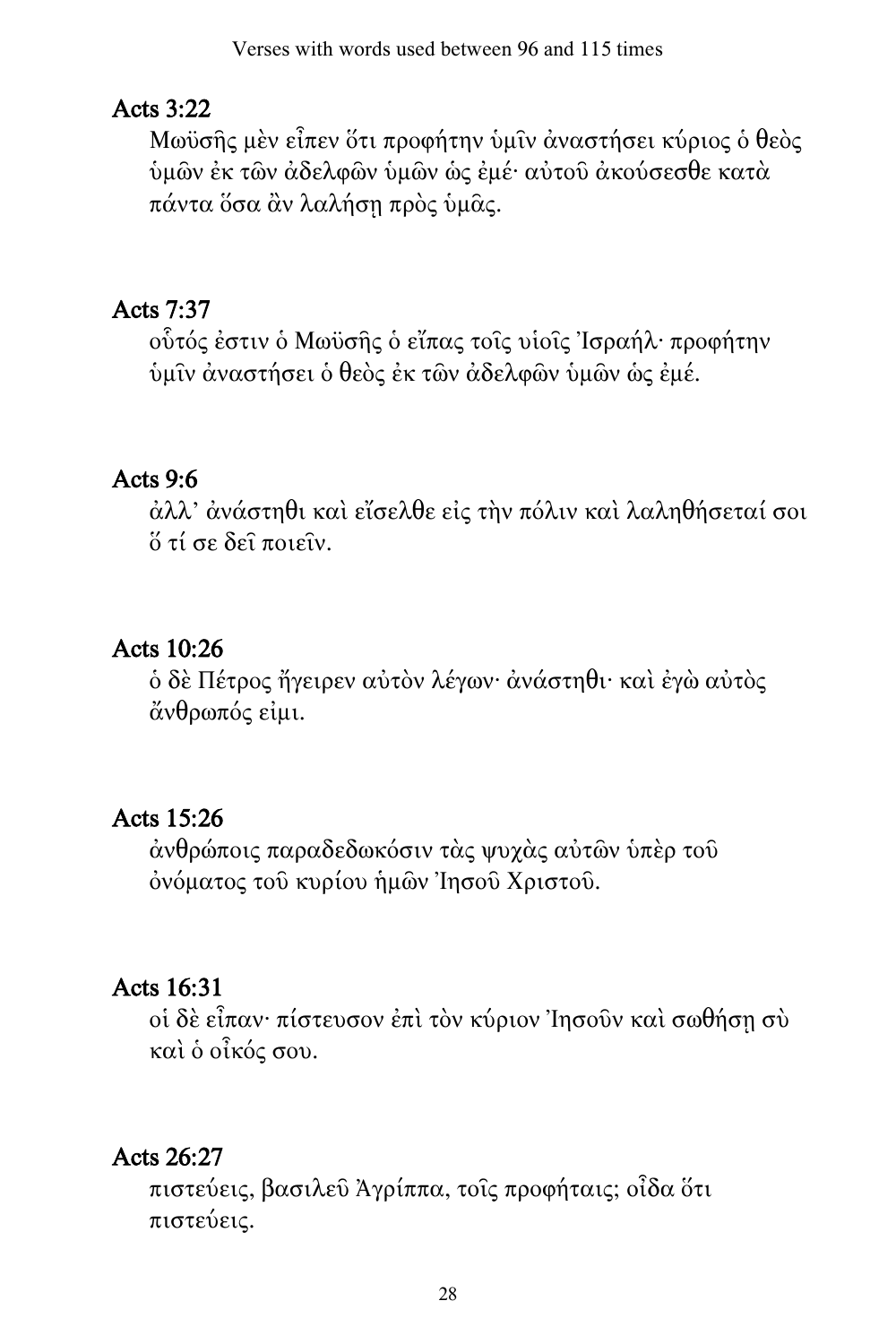#### Rom 9:24

Οὓς καὶ ἐκάλεσεν ἡμᾶς οὐ μόνον ἐξ Ἰουδαίων ἀλλὰ καὶ ἐξ ἐθνῶν,

#### Rom 14:7

ούδεις γὰρ ἡμῶν εαυτῷ ζῆ και οὐδεις εαυτῷ ἀποθνήσκει·

#### Rom 14:8

έάν τε γὰρ ζῶμεν, τῷ κυρίῳ ζῶμεν, ἐάν τε ἀποθνήσκωμεν, τῷ κυρίω ἀποθνήσκομεν. ἐάν τε οὖν ζῶμεν ἐάν τε ἀποθνήσκωμεν, τοῦ κυρίου ἐσμέν.

## 1 Cor 3:4

ὅταν γὰρ λέγῃ τις· ἐγὼ μέν εἰμι Παύλου, ἕτερος δέ· ἐγὼ Ἀπολλῶ, οὐκ ἄνθρωποί ἐστε;

## 1 Cor 7:16

τί γὰρ οἶδας, γύναι, εἰ τὸν ἄνδρα σώσεις; ἢ τί οἶδας, ἄνερ, εἰ τὴν γυναῖκα σώσεις;

## 2 Cor 13:8

οὐ γὰρ δυνάμεθά τι κατὰ τῆς ἀληθείας ἀλλ' ὑπὲρ τῆς ἀληθείας.

## Gal 1:2

καὶ οἱ σὺν ἐμοὶ πάντες ἀδελφοὶ ταῖς ἐκκλησίαις τῆς Γαλατίας,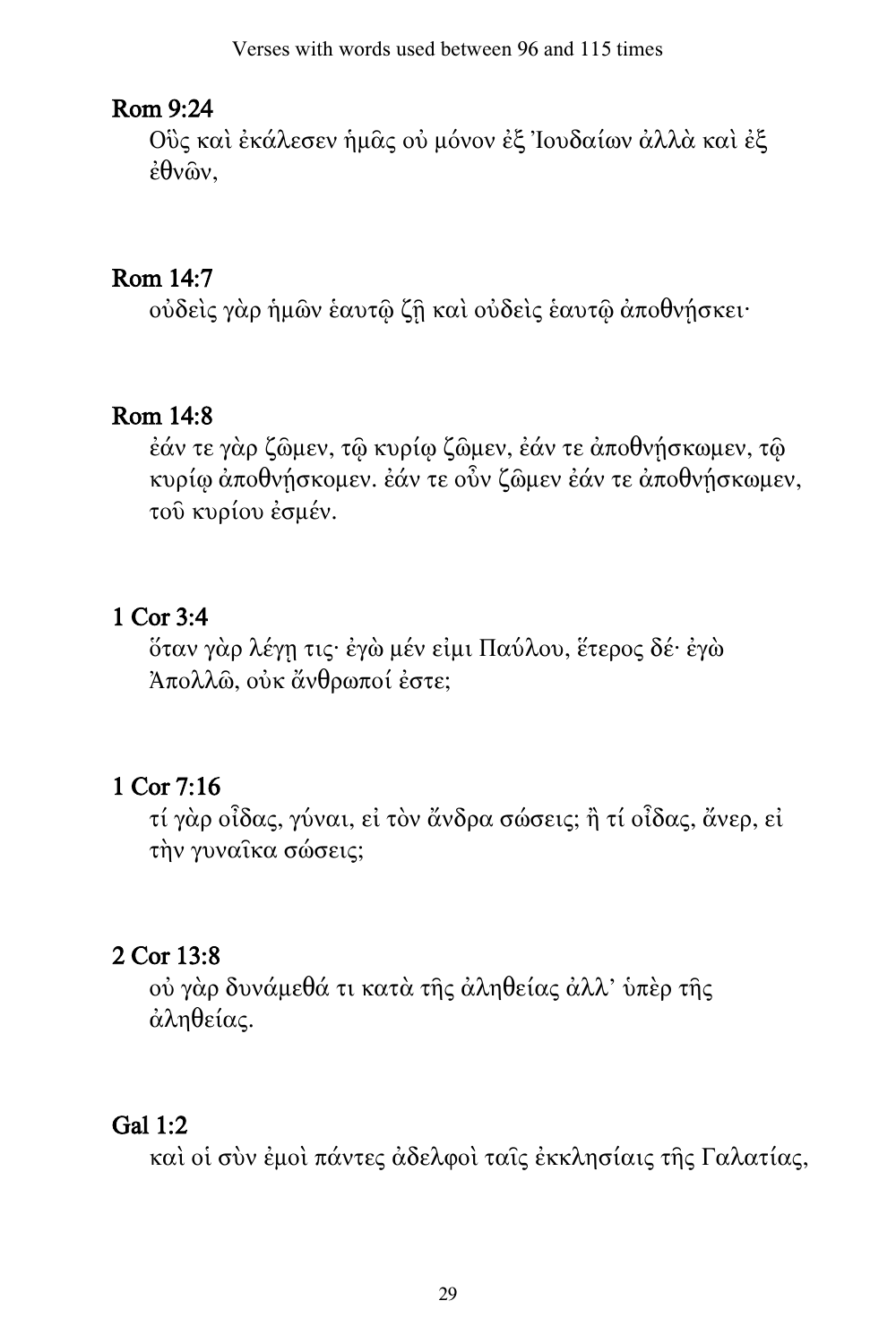#### Eph 5:22

αἱ γυναῖκες τοῖς ἰδίοις ἀνδράσιν ὡς τῷ κυρίῳ,

## Eph 5:25

Οἱ ἄνδρες, ἀγαπᾶτε τὰς γυναῖκας, καθὼς καὶ ὁ Χριστὸς ἠγάπησεν τὴν ἐκκλησίαν καὶ ἑαυτὸν παρέδωκεν ὑπὲρ αὐτῆς,

## 2 Thess 1:1

Παῦλος καὶ Σιλουανὸς καὶ Τιμόθεος τῇ ἐκκλησίᾳ Θεσσαλονικέων ἐν θεῷ πατρὶ ἡμῶν καὶ κυρίῳ Ἰησοῦ Χριστῷ,

## Jas 4:17

εἰδότι οὖν καλὸν ποιεῖν καὶ μὴ ποιοῦντι, ἁμαρτία αὐτῷ ἐστιν.

## 1 John 5:1

Πᾶς ὁ πιστεύων ὅτι Ἰησοῦς ἐστιν ὁ Χριστὸς ἐκ τοῦ θεοῦ γεγέννηται, καὶ πᾶς ὁ ἀγαπῶν τὸν γεννήσαντα ἀγαπᾶ καὶ τὸν γεγεννημένον ἐξ αὐτοῦ.

## 2 John 1:2

διὰ τὴν ἀλήθειαν τὴν μένουσαν ἐν ἡμῖν καὶ μεθ' ἡμῶν ἔσται εἰς τὸν αἰῶνα.

## Rev 1:19

γράψον οὖν ἃ εἶδες καὶ ἃ εἰσὶν καὶ ἃ μέλλει γενέσθαι μετὰ ταῦτα.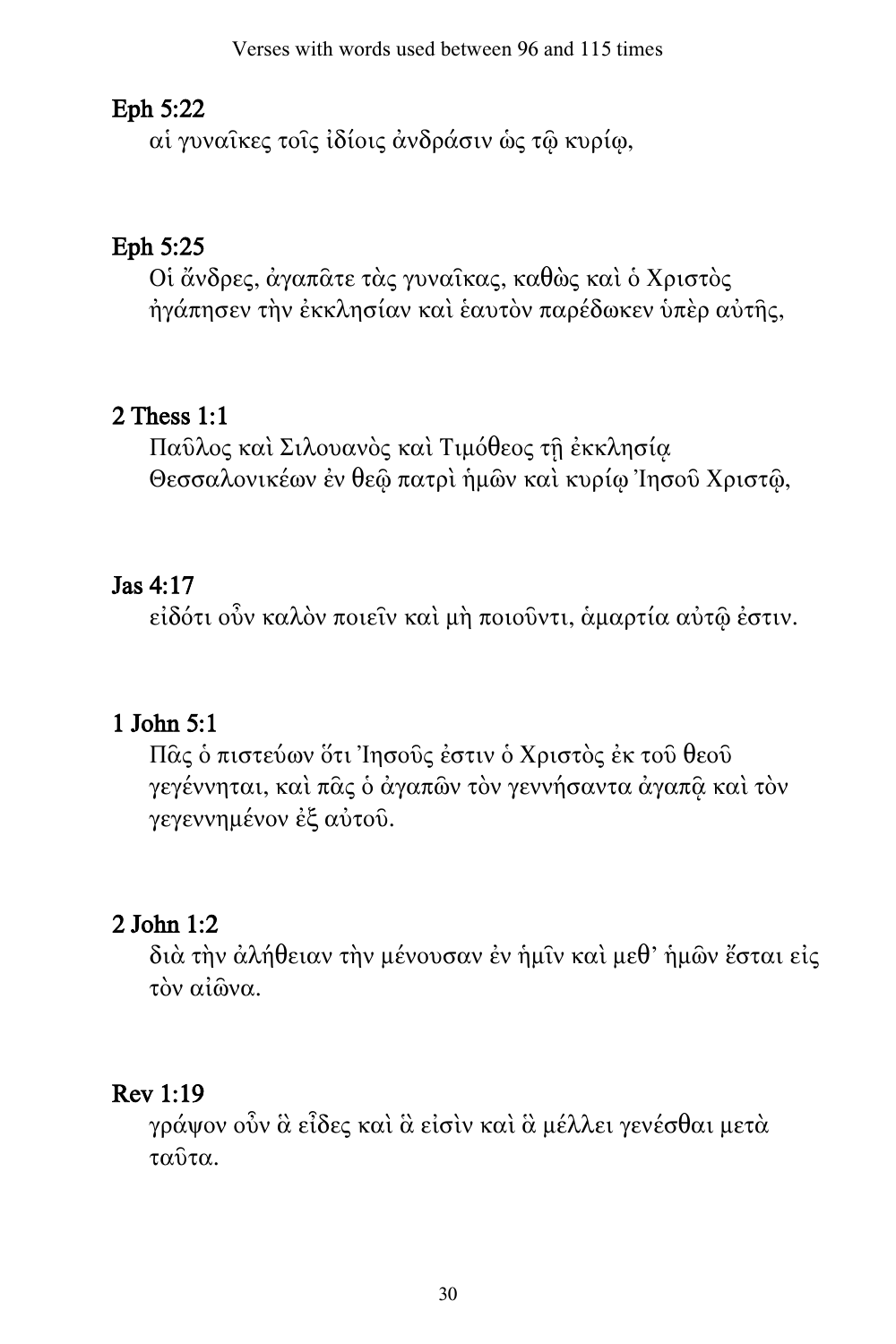## Rev 17:18

καὶ ἡ γυνὴ ἣν εἶδες ἔστιν ἡ πόλις ἡ μεγάλη ἡ ἔχουσα βασιλείαν ἐπὶ τῶν βασιλέων τῆς γῆς.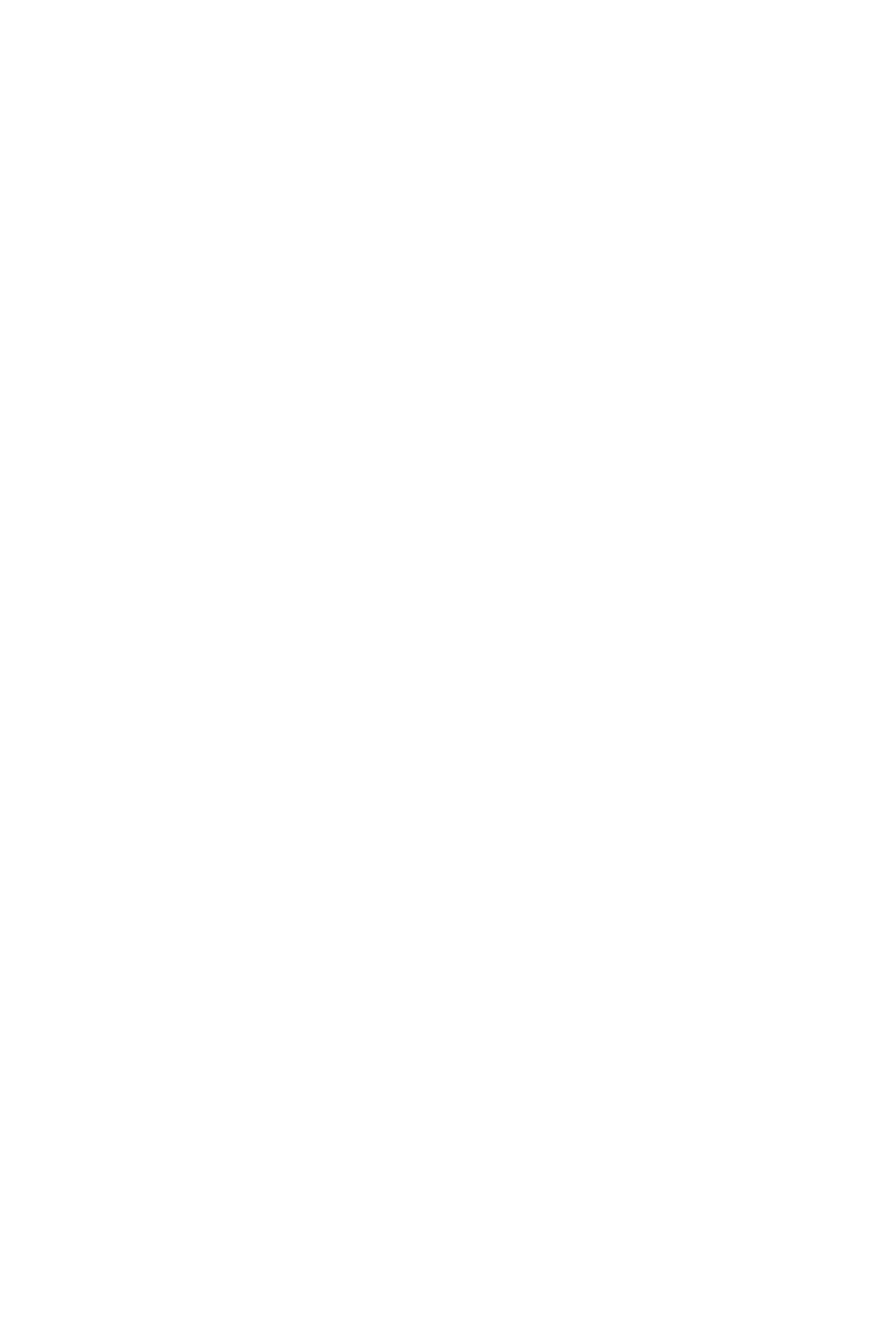#### Matt 1:22

τοῦτο δὲ ὅλον γέγονεν ἵνα πληρωθῇ τὸ ῥηθὲν ὑπὸ κυρίου διὰ τοῦ προφήτου λέγοντος·

#### Matt 2:17

τότε ἐπληρώθη τὸ ῥηθὲν διὰ Ἰερεμίου τοῦ προφήτου λέγοντος·

#### Matt 4:14

ἵνα πληρωθῇ τὸ ῥηθὲν διὰ Ἠσαΐου τοῦ προφήτου λέγοντος·

#### Matt 8:25

καὶ προσελθόντες ἤγειραν αὐτὸν λέγοντες· κύριε, σῶσον, ἀπολλύμεθα.

#### Matt 9:19

καὶ ἐγερθεὶς ὁ Ἰησοῦς ἠκολούθησεν αὐτῷ καὶ οἱ μαθηταὶ αύτοῦ

#### Matt 12:17

ἵνα πληρωθῇ τὸ ῥηθὲν διὰ Ἠσαΐου τοῦ προφήτου λέγοντος·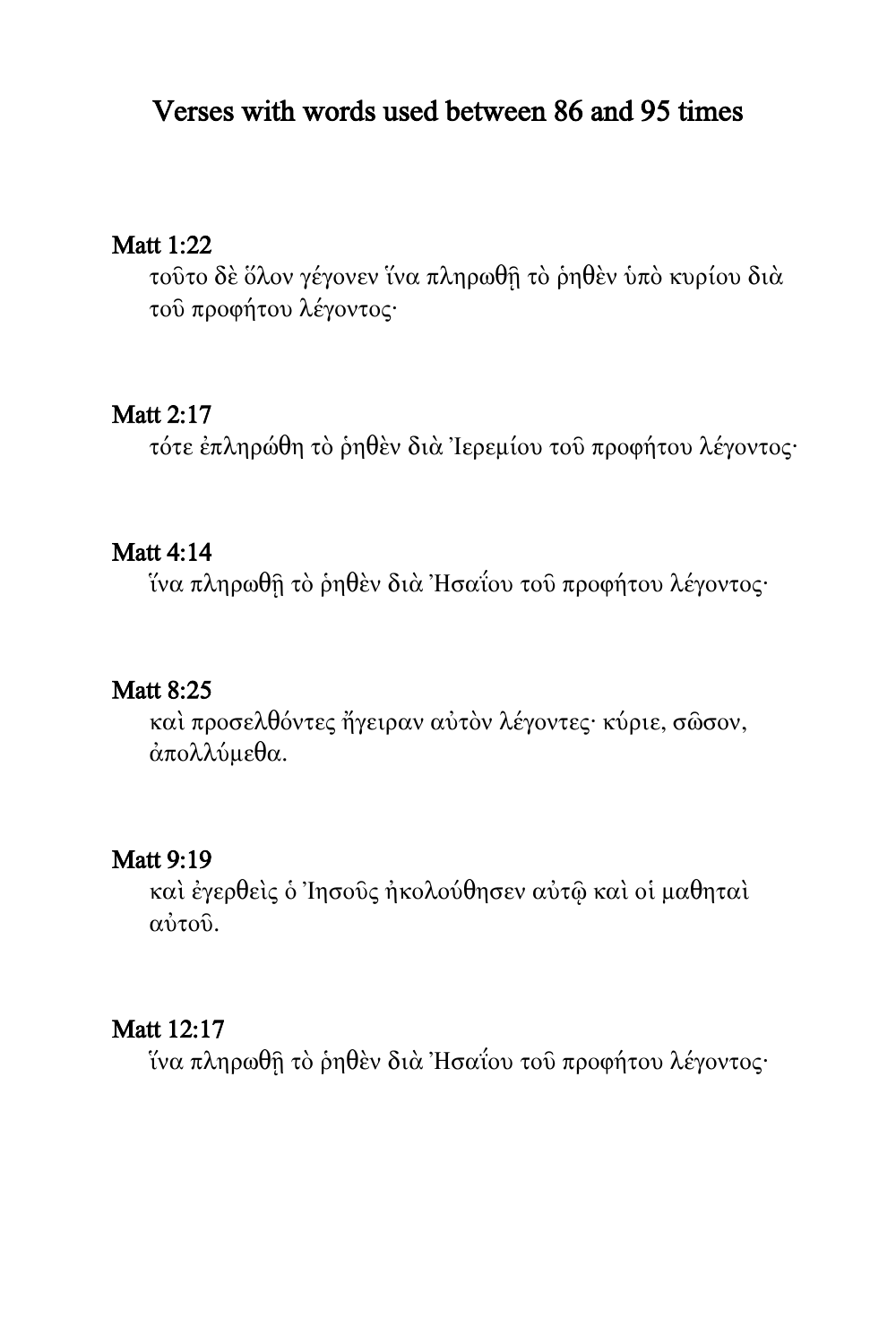## Matt 12:32

καὶ ὃς ἐὰν εἴπῃ λόγον κατὰ τοῦ υἱοῦ τοῦ ἀνθρώπου, ἀφεθήσεται αὐτῷ· ὃς δ' ἂν εἴπῃ κατὰ τοῦ πνεύματος τοῦ ἁγίου, οὐκ ἀφεθήσεται αὐτῷ οὔτε ἐν τούτῳ τῷ αἰῶνι οὔτε ἐν τῷ μέλλοντι.

## Matt 13:1

Ἐν τῇ ἡμέρᾳ ἐκείνῃ ἐξελθὼν ὁ Ἰησοῦς τῆς οἰκίας ἐκάθητο παρὰ τὴν θάλασσαν·

## Matt 21:4

τοῦτο δὲ γέγονεν ἵνα πληρωθῇ τὸ ῥηθὲν διὰ τοῦ προφήτου λέγοντος·

## Matt 21:26

ἐὰν δὲ εἴπωμεν· ἐξ ἀνθρώπων, φοβούμεθα τὸν ὄχλον, πάντες γὰρ ὡς προφήτην ἔχουσιν τὸν Ἰωάννην.

## Matt 28:18

καὶ προσελθὼν ὁ Ἰησοῦς ἐλάλησεν αὐτοῖς λέγων· ἐδόθη μοι πᾶσα ἐξουσία ἐν οὐρανῷ καὶ ἐπὶ [τῆς] γῆς.

## Mark 1:24

λέγων· τί ἡμῖν καὶ σοί, Ἰησοῦ Ναζαρηνέ; ἦλθες ἀπολέσαι ἡμᾶς; οἶδά σε τίς εἶ, ὁ ἅγιος τοῦ θεοῦ.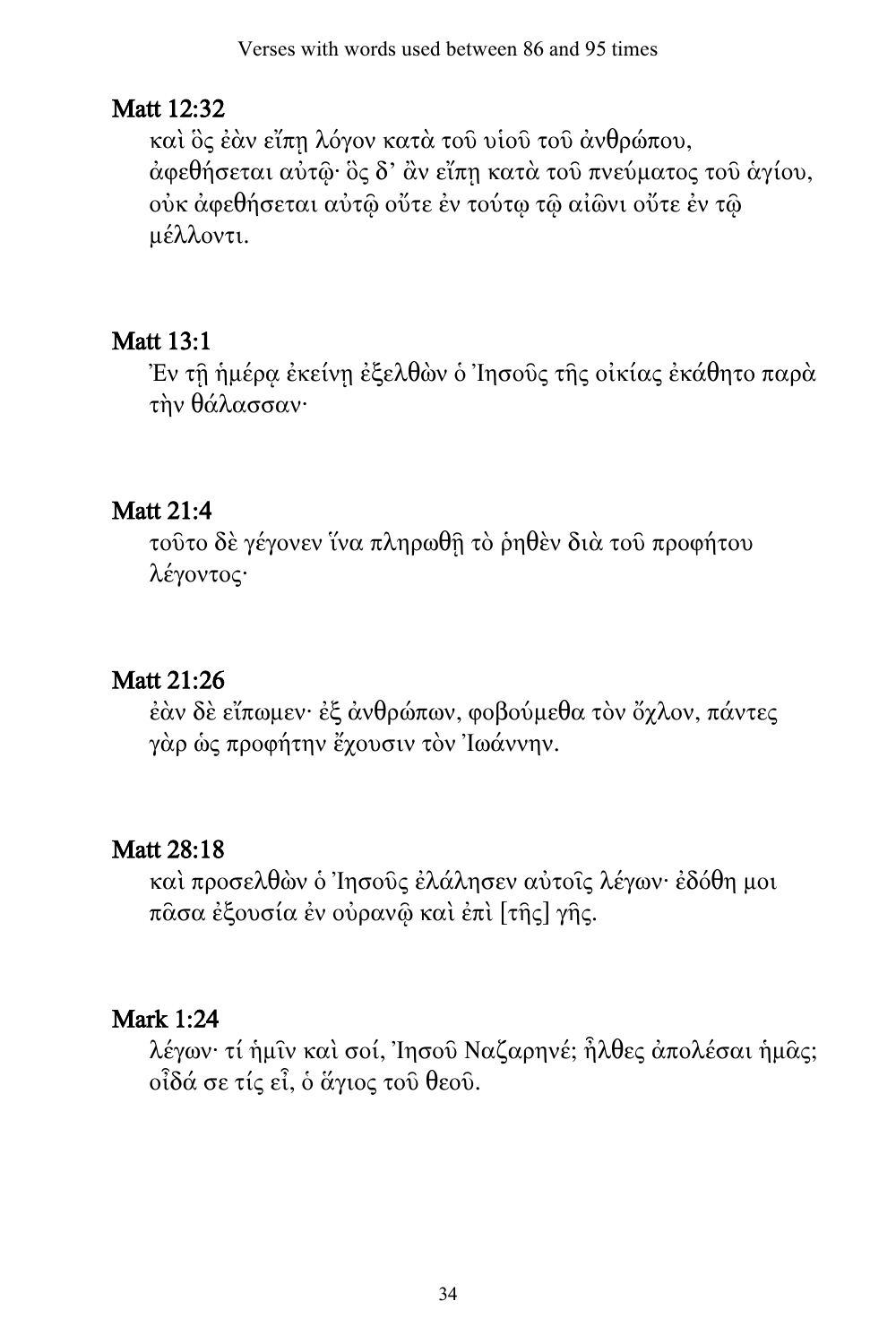## Mark 2:13

Καὶ ἐξῆλθεν πάλιν παρὰ τὴν θάλασσαν· καὶ πᾶς ὁ ὄχλος ἤρχετο πρὸς αὐτόν, καὶ ἐδίδασκεν αὐτούς.

## Mark 10:28

Ἤρξατο λέγειν ὁ Πέτρος αὐτῷ· ἰδοὺ ἡμεῖς ἀφήκαμεν πάντα καὶ ἠκολουθήκαμέν σοι.

## Luke 1:30

Καὶ εἶπεν ὁ ἄγγελος αὐτῇ· μὴ φοβοῦ, Μαριάμ, εὗρες γὰρ χάριν παρὰ τῷ θεῷ.

## Luke 7:50

εἶπεν δὲ πρὸς τὴν γυναῖκα· ἡ πίστις σου σέσωκέν σε· πορεύου εἰς εἰρήνην.

## Luke 8:50

ὁ δὲ Ἰησοῦς ἀκούσας ἀπεκρίθη αὐτῷ· μὴ φοβοῦ, μόνον πίστευσον, καὶ σωθήσεται.

## Luke 10:5

εἰς ἣν δ' ἂν εἰσέλθητε οἰκίαν, πρῶτον λέγετε· εἰρήνη τῷ οἴκῳ τούτῳ.

## Luke 18:28

Εἶπεν δὲ ὁ Πέτρος· ἰδοὺ ἡμεῖς ἀφέντες τὰ ἴδια ἠκολουθήσαμέν σοι.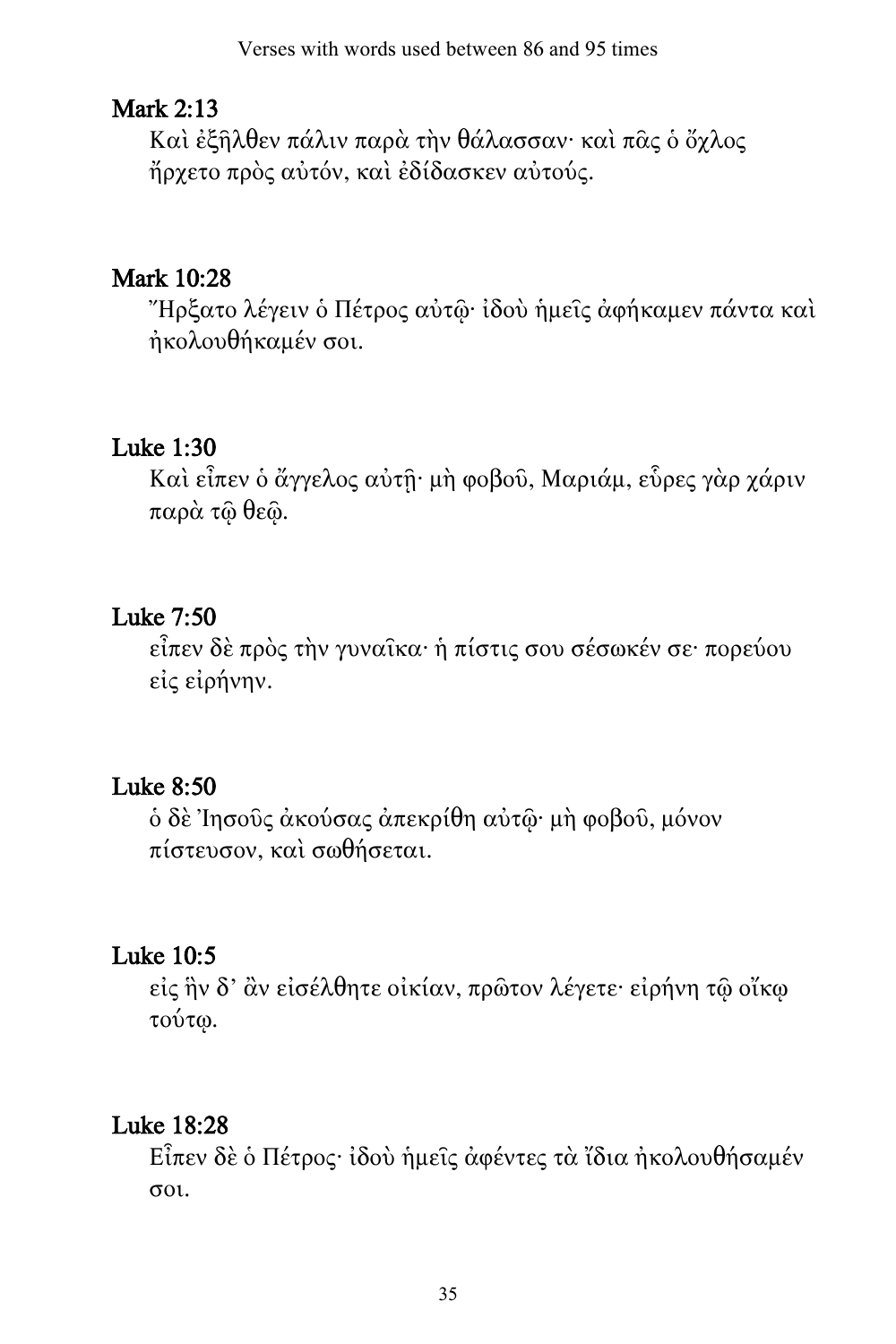#### Luke 19:10

ἦλθεν γὰρ ὁ υἱὸς τοῦ ἀνθρώπου ζητῆσαι καὶ σῶσαι τὸ ἀπολωλός.

## Luke 22:16

λέγω γὰρ ὑμῖν ὅτι οὐ μὴ φάγω αὐτὸ ἕως ὅτου πληρωθῇ ἐν τῇ βασιλείᾳ τοῦ θεοῦ.

#### Luke 24:43

καὶ λαβὼν ἐνώπιον αὐτῶν ἔφαγεν.

#### John 1:37

καὶ ἤκουσαν οἱ δύο μαθηταὶ αὐτοῦ λαλοῦντος καὶ ἠκολούθησαν τῷ Ἰησοῦ.

## John 1:40

Ἦν Ἀνδρέας ὁ ἀδελφὸς Σίμωνος Πέτρου εἷς ἐκ τῶν δύο τῶν ἀκουσάντων παρὰ Ἰωάννου καὶ ἀκολουθησάντων αὐτῷ·

## John 4:53

ἔγνω οὖν ὁ πατὴρ ὅτι [ἐν] ἐκείνῃ τῇ ὥρᾳ ἐν ᾗ εἶπεν αὐτῷ ὁ Ἰησοῦς· ὁ υἱός σου ζῇ, καὶ ἐπίστευσεν αὐτὸς καὶ ἡ οἰκία αὐτοῦ ὅλη.

## John 6:20

ὁ δὲ λέγει αὐτοῖς· ἐγώ εἰμι· μὴ φοβεῖσθε.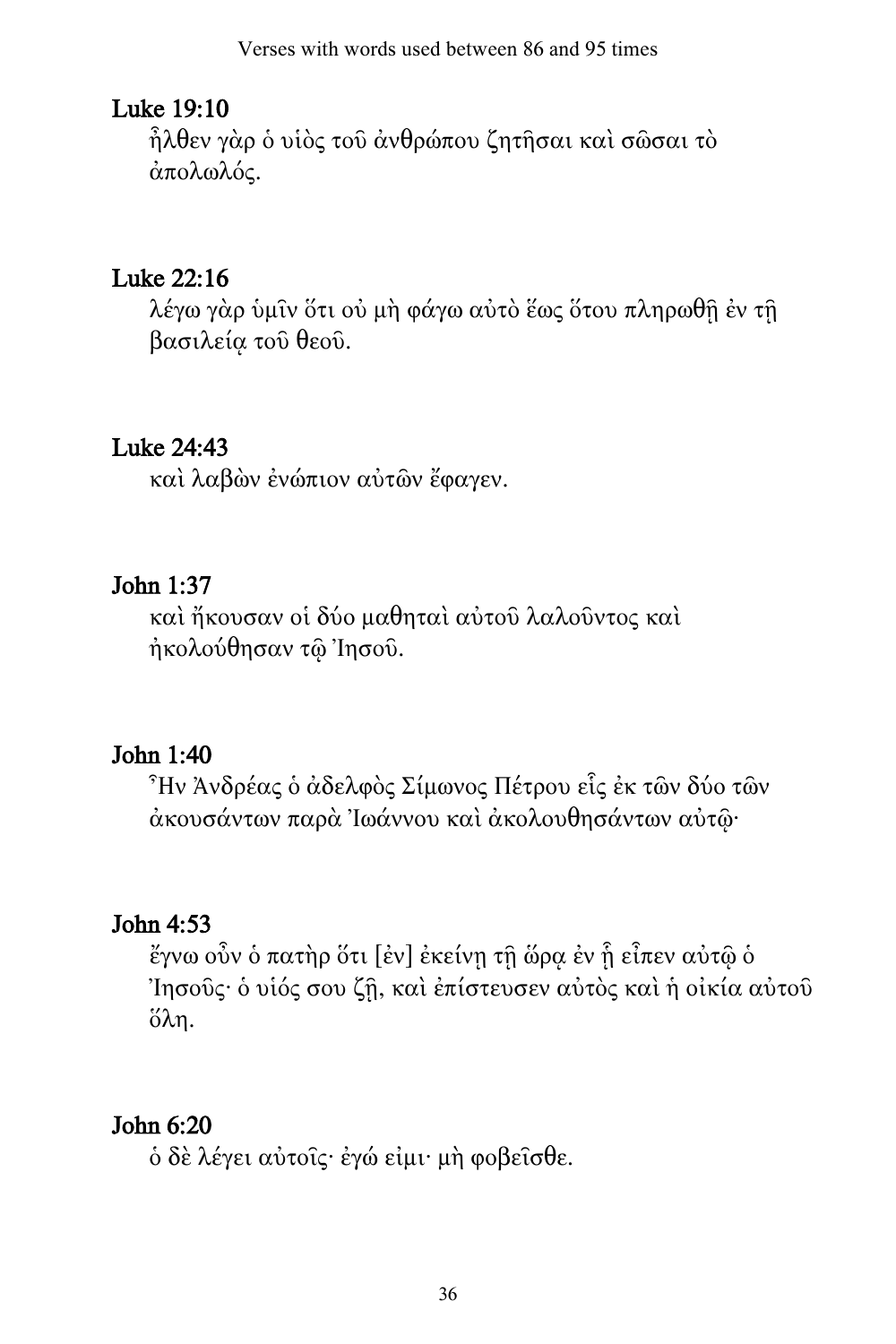#### John 8:35

ὁ δὲ δοῦλος οὐ μένει ἐν τῇ οἰκίᾳ εἰς τὸν αἰῶνα, ὁ υἱὸς μένει εἰς τὸν αἰῶνα.

#### John 10:42

καὶ πολλοὶ ἐπίστευσαν εἰς αὐτὸν ἐκεῖ.

## John 11:48

ἐὰν ἀφῶμεν αὐτὸν οὕτως, πάντες πιστεύσουσιν εἰς αὐτόν, καὶ ἐλεύσονται οἱ Ῥωμαῖοι καὶ ἀροῦσιν ἡμῶν καὶ τὸν τόπον καὶ τὸ ἔθνος.

#### John 12:9

Ἔγνω οὖν [ὁ] ὄχλος πολὺς ἐκ τῶν Ἰουδαίων ὅτι ἐκεῖ ἐστιν καὶ ἦλθον οὐ διὰ τὸν Ἰησοῦν μόνον, ἀλλ' ἵνα καὶ τὸν Λάζαρον ἴδωσιν ὃν ἤγειρεν ἐκ νεκρῶν.

## John 18:9

ἵνα πληρωθῇ ὁ λόγος ὃν εἶπεν ὅτι οὓς δέδωκάς μοι οὐκ ἀπώλεσα ἐξ αὐτῶν οὐδένα.

## John 21:22

λέγει αὐτῷ ὁ Ἰησοῦς· ἐὰν αὐτὸν θέλω μένειν ἕως ἔρχομαι, τί πρὸς σέ; σύ μοι ἀκολούθει.

## Acts 16:32

καὶ ἐλάλησαν αὐτῷ τὸν λόγον τοῦ κυρίου σὺν πᾶσιν τοῖς ἐν τῇ οἰκίᾳ αὐτοῦ.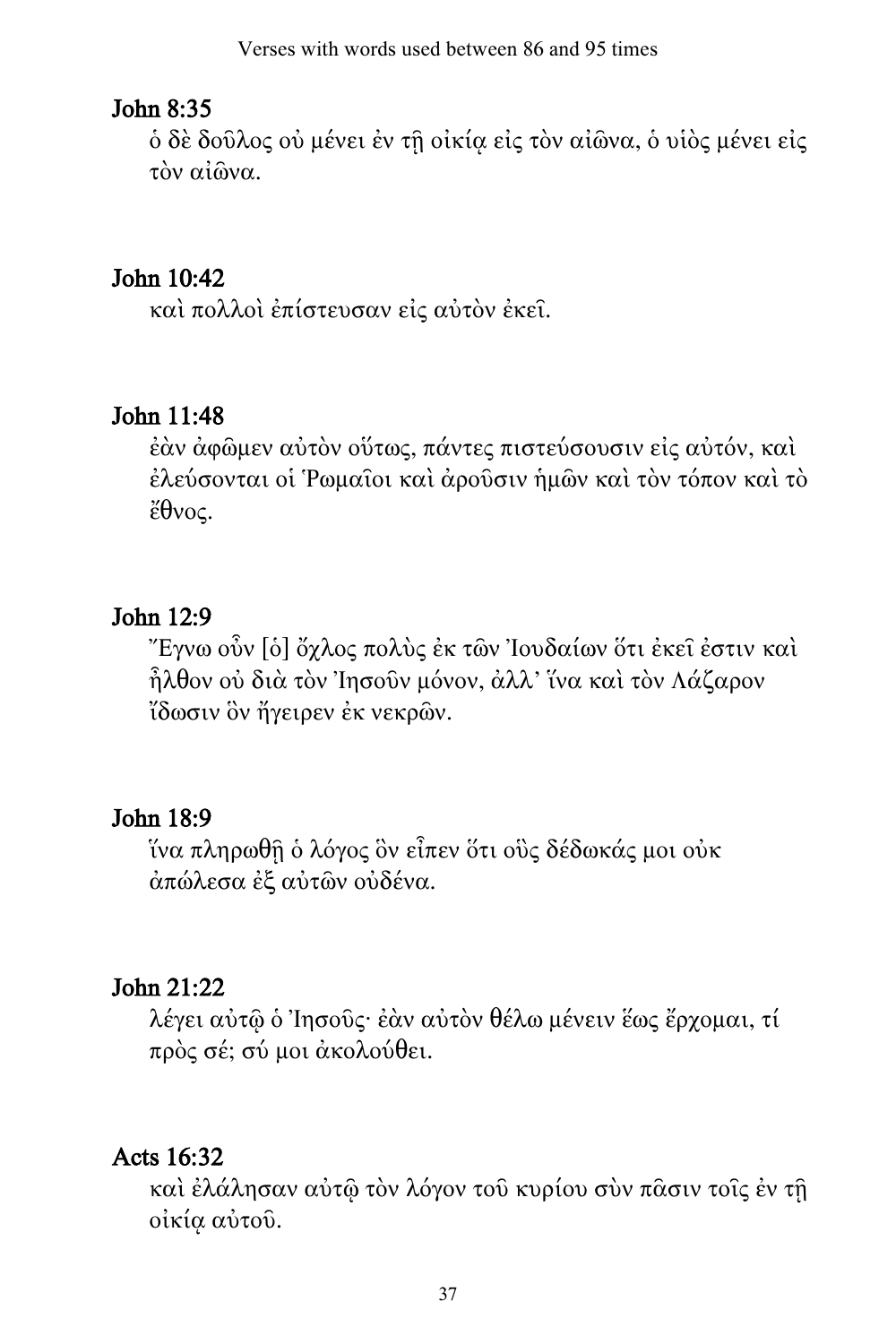## Acts 19:14

ἦσαν δέ τινος Σκευᾶ Ἰουδαίου ἀρχιερέως ἑπτὰ υἱοὶ τοῦτο ποιοῦντες.

#### Rom 3:17

καὶ ὁδὸν εἰρήνης οὐκ ἔγνωσαν.

#### Rom 6:2

μὴ γένοιτο. οἵτινες ἀπεθάνομεν τῇ ἁμαρτίᾳ, πῶς ἔτι ζήσομεν ἐν αὐτῇ;

#### Rom 8:10

εἰ δὲ Χριστὸς ἐν ὑμῖν, τὸ μὲν σῶμα νεκρὸν διὰ ἁμαρτίαν τὸ δὲ πνεῦμα ζωὴ διὰ δικαιοσύνην.

#### Rom 10:5

Μωϋσῆς γὰρ γράφει τὴν δικαιοσύνην τὴν ἐκ [τοῦ] νόμου ὅτι ὁ ποιήσας αὐτὰ ἄνθρωπος ζήσεται ἐν αὐτοῖς.

#### Rom 15:33

Ὁ δὲ θεὸς τῆς εἰρήνης μετὰ πάντων ὑμῶν, ἀμήν.

#### 1 Cor 1:3

χάρις ὑμῖν καὶ εἰρήνη ἀπὸ θεοῦ πατρὸς ἡμῶν καὶ κυρίου Ἰησοῦ Χριστοῦ.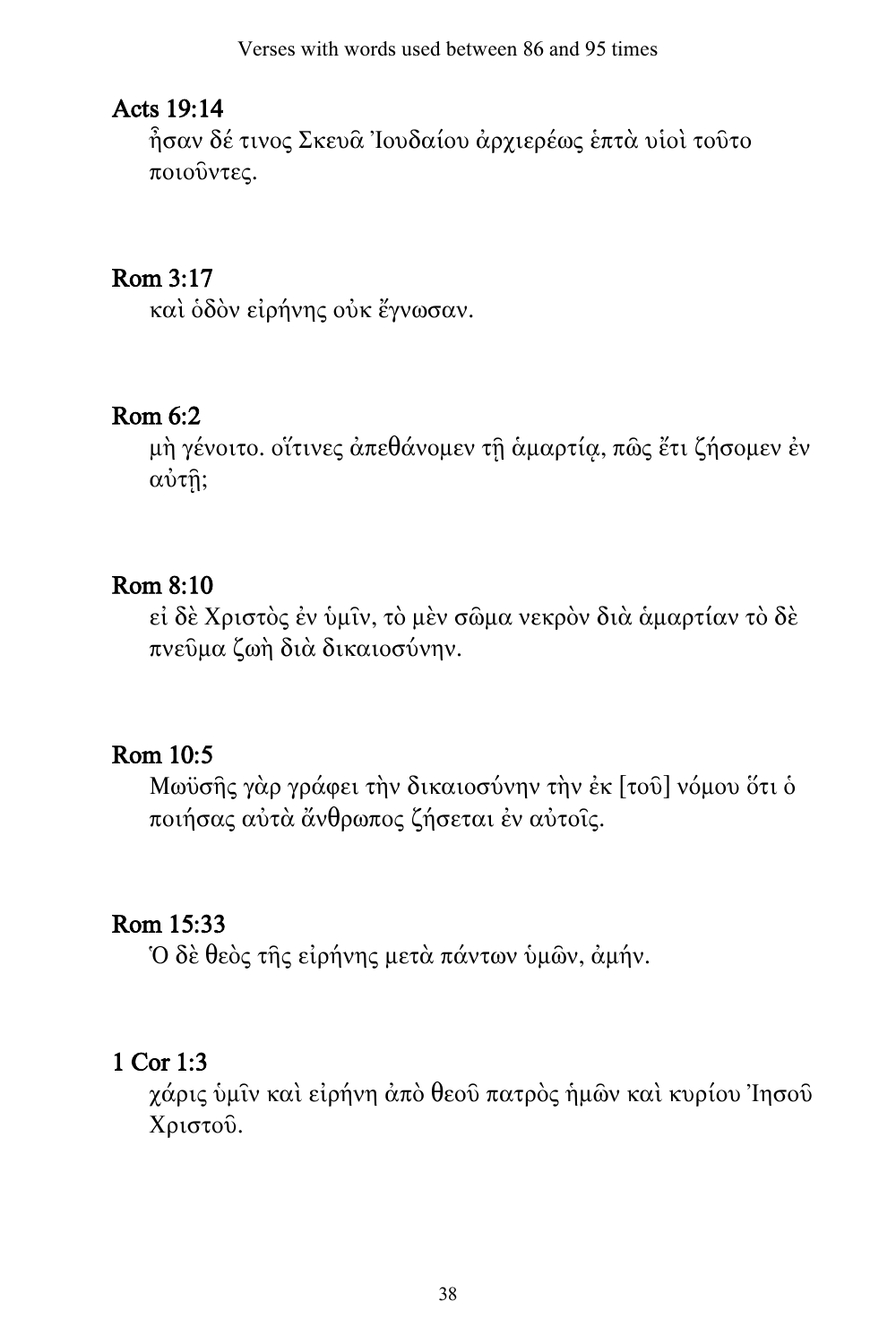## 1 Cor 10:24

μηδεὶς τὸ ἑαυτοῦ ζητείτω ἀλλὰ τὸ τοῦ ἑτέρου.

## 1 Cor 12:15

ἐὰν εἴπῃ ὁ πούς· ὅτι οὐκ εἰμὶ χείρ, οὐκ εἰμὶ ἐκ τοῦ σώματος, οὐ παρὰ τοῦτο οὐκ ἔστιν ἐκ τοῦ σώματος;

## 2 Cor 1:2

χάρις ὑμῖν καὶ εἰρήνη ἀπὸ θεοῦ πατρὸς ἡμῶν καὶ κυρίου Ἰησοῦ Χριστοῦ.

## 2 Cor 5:21

τὸν μὴ γνόντα ἁμαρτίαν ὑπὲρ ἡμῶν ἁμαρτίαν ἐποίησεν, ἵνα ἡμεῖς γενώμεθα δικαιοσύνη θεοῦ ἐν αὐτῷ.

## Gal 1:3

χάρις ὑμῖν καὶ εἰρήνη ἀπὸ θεοῦ πατρὸς ἡμῶν καὶ κυρίου Ἰησοῦ Χριστοῦ

## Eph 1:2

χάρις ὑμῖν καὶ εἰρήνη ἀπὸ θεοῦ πατρὸς ἡμῶν καὶ κυρίου Ἰησοῦ Χριστοῦ.

## Eph 6:23

Εἰρήνη τοῖς ἀδελφοῖς καὶ ἀγάπη μετὰ πίστεως ἀπὸ θεοῦ πατρὸς καὶ κυρίου Ἰησοῦ Χριστοῦ.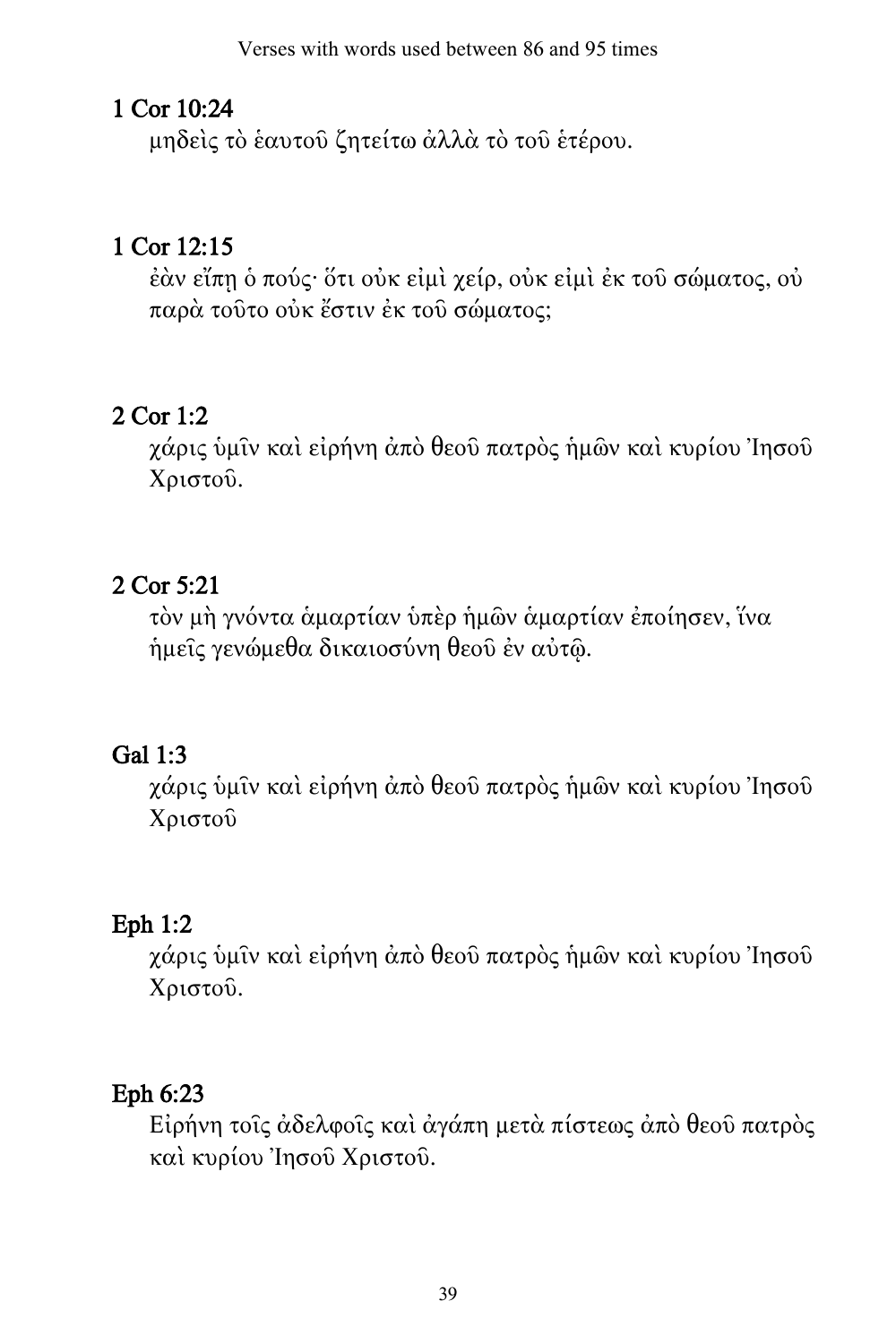## Phil 1:2

χάρις ὑμῖν καὶ εἰρήνη ἀπὸ θεοῦ πατρὸς ἡμῶν καὶ κυρίου Ἰησοῦ Χριστοῦ.

# 1 Thess 1:1

Παῦλος καὶ Σιλουανὸς καὶ Τιμόθεος τῇ ἐκκλησίᾳ Θεσσαλονικέων ἐν θεῷ πατρὶ καὶ κυρίῳ Ἰησοῦ Χριστῷ, χάρις ὑμῖν καὶ εἰρήνη.

## 1 Thess 2:6

οὔτε ζητοῦντες ἐξ ἀνθρώπων δόξαν οὔτε ἀφ' ὑμῶν οὔτε ἀπ' ἄλλων,

# 2 Thess 1:2

χάρις ὑμῖν καὶ εἰρήνη ἀπὸ θεοῦ πατρὸς [ἡμῶν] καὶ κυρίου Ἰησοῦ Χριστοῦ.

# Phlm 1:3

χάρις ὑμῖν καὶ εἰρήνη ἀπὸ θεοῦ πατρὸς ἡμῶν καὶ κυρίου Ἰησοῦ Χριστοῦ.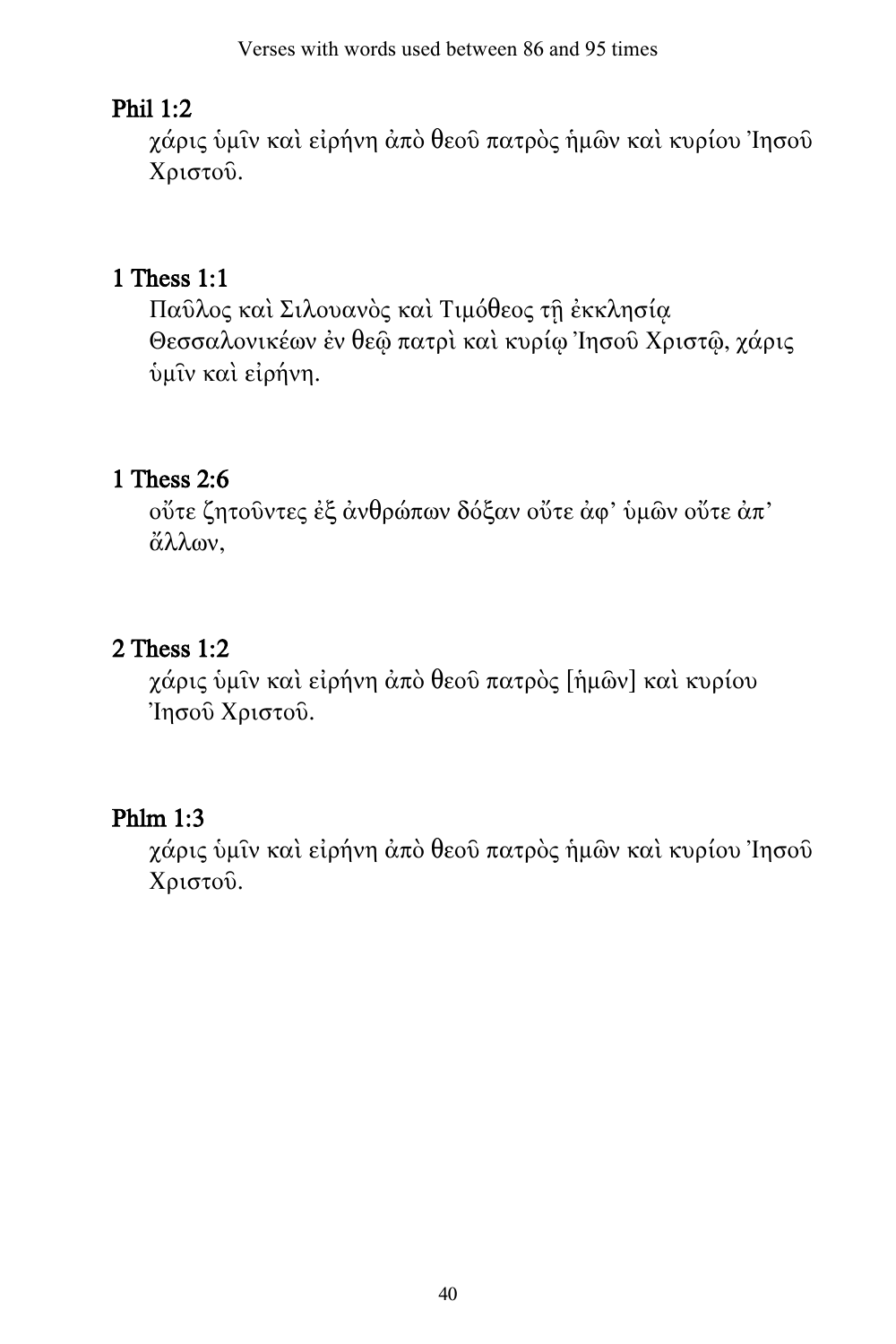#### Matt 5:2

καὶ ἀνοίξας τὸ στόμα αὐτοῦ ἐδίδασκεν αὐτοὺς λέγων·

#### Matt 12:48

ὁ δὲ ἀποκριθεὶς εἶπεν τῷ λέγοντι αὐτῷ· τίς ἐστιν ἡ μήτηρ μου καὶ τίνες εἰσὶν οἱ ἀδελφοί μου;

#### Matt 17:19

Τότε προσελθόντες οἱ μαθηταὶ τῷ Ἰησοῦ κατ' ἰδίαν εἶπον· διὰ τί ἡμεῖς οὐκ ἠδυνήθημεν ἐκβαλεῖν αὐτό;

#### Matt 20:33

λέγουσιν αὐτῷ· κύριε, ἵνα ἀνοιγῶσιν οἱ ὀφθαλμοὶ ἡμῶν.

#### Matt 27:56

ἐν αἷς ἦν Μαρία ἡ Μαγδαληνὴ καὶ Μαρία ἡ τοῦ Ἰακώβου καὶ Ἰωσὴφ μήτηρ καὶ ἡ μήτηρ τῶν υἱῶν Ζεβεδαίου.

#### Mark 1:9

Καὶ ἐγένετο ἐν ἐκείναις ταῖς ἡμέραις ἦλθεν Ἰησοῦς ἀπὸ Ναζαρὲτ τῆς Γαλιλαίας καὶ ἐβαπτίσθη εἰς τὸν Ἰορδάνην ὑπὸ Ἰωάννου.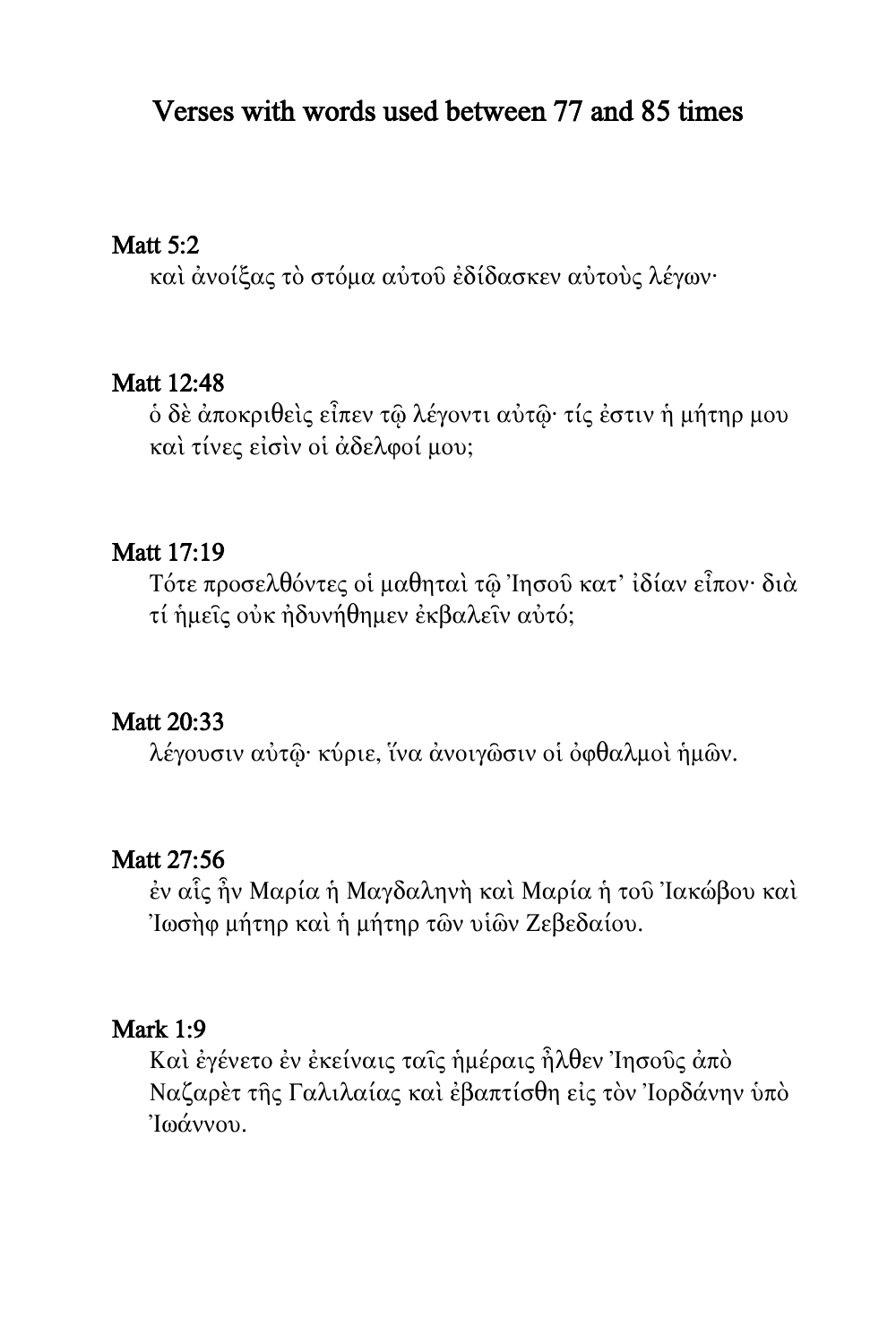#### Mark 3:33

καὶ ἀποκριθεὶς αὐτοῖς λέγει· τίς ἐστιν ἡ μήτηρ μου καὶ οἱ ἀδελφοί [μου];

## Mark 14:39

Καὶ πάλιν ἀπελθὼν προσηύξατο τὸν αὐτὸν λόγον εἰπών.

## Luke 1:70

καθὼς ἐλάλησεν διὰ στόματος τῶν ἁγίων ἀπ' αἰῶνος προφητῶν αὐτοῦ,

## Luke 8:21

ὁ δὲ ἀποκριθεὶς εἶπεν πρὸς αὐτούς· μήτηρ μου καὶ ἀδελφοί μου οὗτοί εἰσιν οἱ τὸν λόγον τοῦ θεοῦ ἀκούοντες καὶ ποιοῦντες.

## Luke 9:57

Καὶ πορευομένων αὐτῶν ἐν τῇ ὁδῷ εἶπέν τις πρὸς αὐτόν· ἀκολουθήσω σοι ὅπου ἐὰν ἀπέρχῃ.

## Luke 12:57

Τί δὲ καὶ ἀφ' ἑαυτῶν οὐ κρίνετε τὸ δίκαιον;

## John 1:51

καὶ λέγει αὐτῷ· ἀμὴν ἀμὴν λέγω ὑμῖν, ὄψεσθε τὸν οὐρανὸν ἀνεῳγότα καὶ τοὺς ἀγγέλους τοῦ θεοῦ ἀναβαίνοντας καὶ καταβαίνοντας ἐπὶ τὸν υἱὸν τοῦ ἀνθρώπου.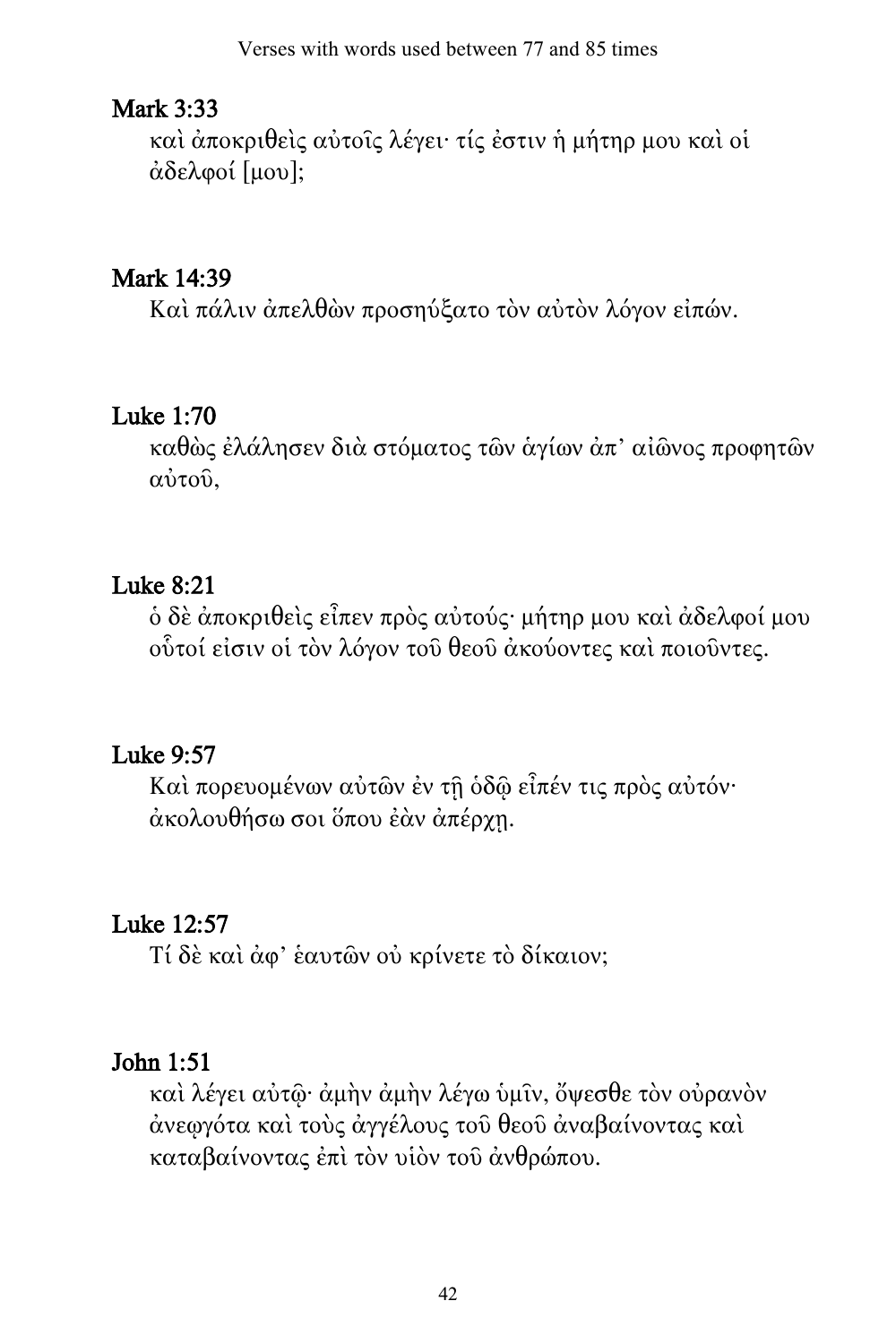## John 2:12

Μετὰ τοῦτο κατέβη εἰς Καφαρναοὺμ αὐτὸς καὶ ἡ μήτηρ αὐτοῦ καὶ οἱ ἀδελφοὶ [αὐτοῦ] καὶ οἱ μαθηταὶ αὐτοῦ καὶ ἐκεῖ ἔμειναν οὐ πολλὰς ἡμέρας.

## John 3:13

καὶ οὐδεὶς ἀναβέβηκεν εἰς τὸν οὐρανὸν εἰ μὴ ὁ ἐκ τοῦ οὐρανοῦ καταβάς, ὁ υἱὸς τοῦ ἀνθρώπου.

## John 4:1

Ὡς οὖν ἔγνω ὁ Ἰησοῦς ὅτι ἤκουσαν οἱ Φαρισαῖοι ὅτι Ἰησοῦς πλείονας μαθητὰς ποιεῖ καὶ βαπτίζει ἢ Ἰωάννης

## John 6:33

ὁ γὰρ ἄρτος τοῦ θεοῦ ἐστιν ὁ καταβαίνων ἐκ τοῦ οὐρανοῦ καὶ ζωὴν διδοὺς τῷ κόσμῳ.

## John 6:42

καὶ ἔλεγον· οὐχ οὗτός ἐστιν Ἰησοῦς ὁ υἱὸς Ἰωσήφ, οὗ ἡμεῖς οἴδαμεν τὸν πατέρα καὶ τὴν μητέρα; πῶς νῦν λέγει ὅτι ἐκ τοῦ οὐρανοῦ καταβέβηκα;

## John 6:50

οὗτός ἐστιν ὁ ἄρτος ὁ ἐκ τοῦ οὐρανοῦ καταβαίνων, ἵνα τις ἐξ αὐτοῦ φάγῃ καὶ μὴ ἀποθάνῃ.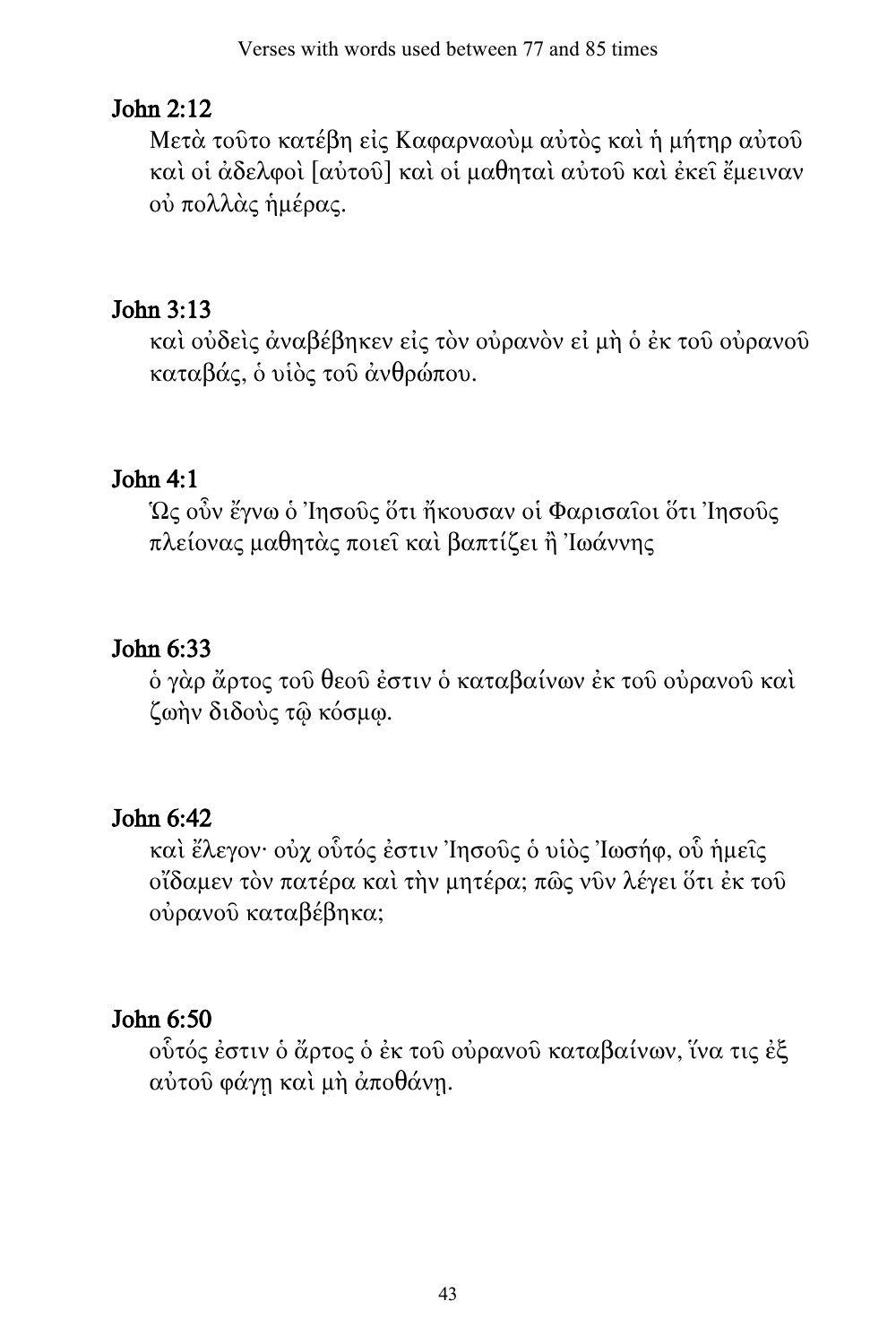# John 6:51

ἐγώ εἰμι ὁ ἄρτος ὁ ζῶν ὁ ἐκ τοῦ οὐρανοῦ καταβάς· ἐάν τις φάγῃ ἐκ τούτου τοῦ ἄρτου ζήσει εἰς τὸν αἰῶνα, καὶ ὁ ἄρτος δὲ ὃν ἐγὼ δώσω ἡ σάρξ μού ἐστιν ὑπὲρ τῆς τοῦ κόσμου ζωῆς.

# John 7:31

Ἐκ τοῦ ὄχλου δὲ πολλοὶ ἐπίστευσαν εἰς αὐτὸν καὶ ἔλεγον· ὁ χριστὸς ὅταν ἔλθῃ μὴ πλείονα σημεῖα ποιήσει ὧν οὗτος ἐποίησεν;

# John 7:34

ζητήσετέ με καὶ οὐχ εὑρήσετέ [με], καὶ ὅπου εἰμὶ ἐγὼ ὑμεῖς οὐ δύνασθε ἐλθεῖν.

## John 7:36

τίς ἐστιν ὁ λόγος οὗτος ὃν εἶπεν· ζητήσετέ με καὶ οὐχ εὑρήσετέ [με], καὶ ὅπου εἰμὶ ἐγὼ ὑμεῖς οὐ δύνασθε ἐλθεῖν;

## John 7:53

⟦Καὶ ἐπορεύθησαν ἕκαστος εἰς τὸν οἶκον αὐτοῦ,

# John 8:21

Εἶπεν οὖν πάλιν αὐτοῖς· ἐγὼ ὑπάγω καὶ ζητήσετέ με, καὶ ἐν τῇ ἁμαρτίᾳ ὑμῶν ἀποθανεῖσθε· ὅπου ἐγὼ ὑπάγω ὑμεῖς οὐ δύνασθε ἐλθεῖν.

# John 9:10

ἔλεγον οὖν αὐτῷ· πῶς [οὖν] ἠνεῴχθησάν σου οἱ ὀφθαλμοί;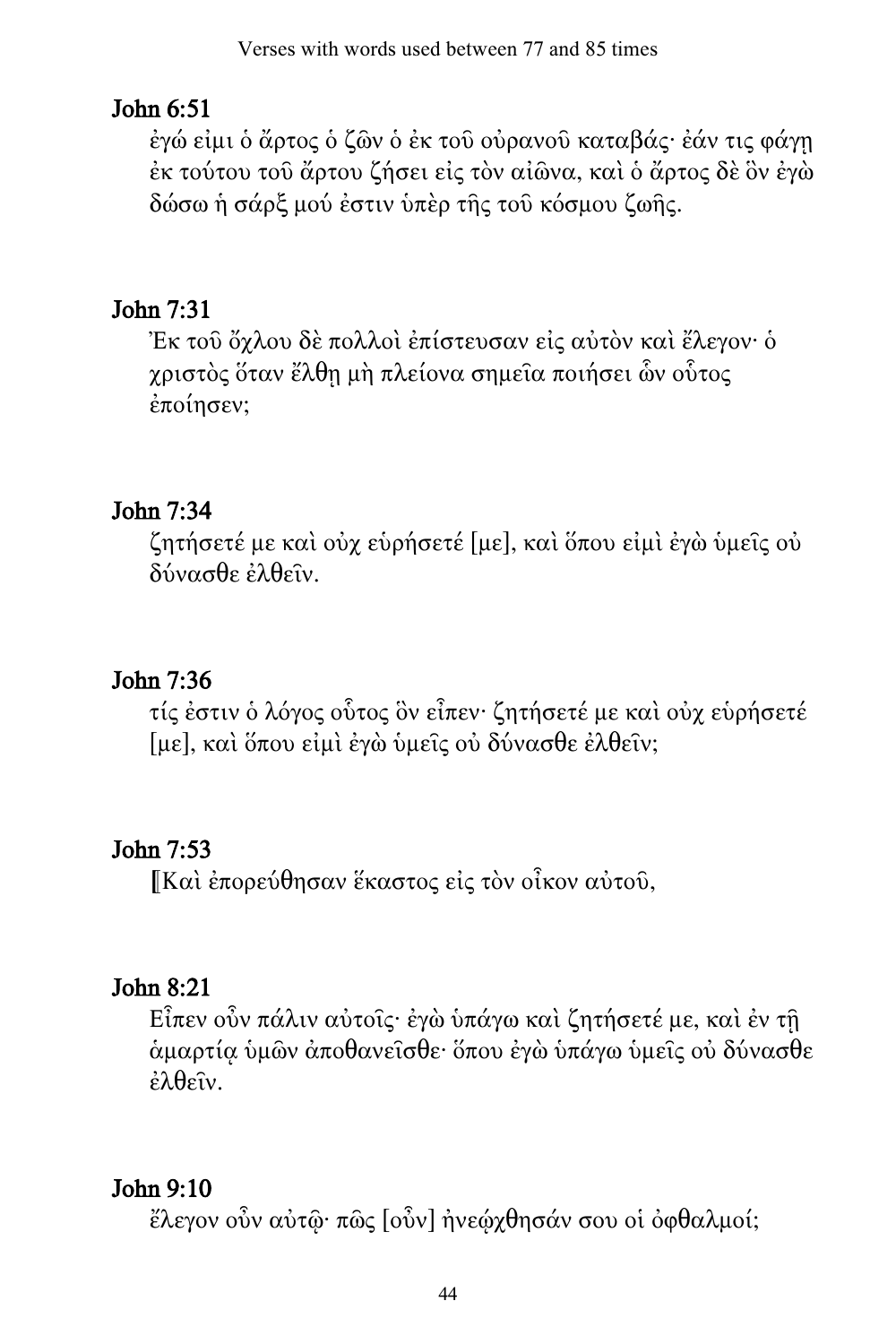#### John 9:26

εἶπον οὖν αὐτῷ· τί ἐποίησέν σοι; πῶς ἤνοιξέν σου τοὺς ὀφθαλμούς;

## John 12:11

ὅτι πολλοὶ δι' αὐτὸν ὑπῆγον τῶν Ἰουδαίων καὶ ἐπίστευον εἰς τὸν Ἰησοῦν.

#### John 13:3

εἰδὼς ὅτι πάντα ἔδωκεν αὐτῷ ὁ πατὴρ εἰς τὰς χεῖρας καὶ ὅτι ἀπὸ θεοῦ ἐξῆλθεν καὶ πρὸς τὸν θεὸν ὑπάγει,

## John 13:16

ἀμὴν ἀμὴν λέγω ὑμῖν, οὐκ ἔστιν δοῦλος μείζων τοῦ κυρίου αὐτοῦ οὐδὲ ἀπόστολος μείζων τοῦ πέμψαντος αὐτόν.

## John 13:20

ἀμὴν ἀμὴν λέγω ὑμῖν, ὁ λαμβάνων ἄν τινα πέμψω ἐμὲ λαμβάνει, ὁ δὲ ἐμὲ λαμβάνων λαμβάνει τὸν πέμψαντά με.

## John 14:4

καὶ ὅπου [ἐγὼ] ὑπάγω οἴδατε τὴν ὁδόν.

## John 14:20

ἐν ἐκείνῃ τῇ ἡμέρᾳ γνώσεσθε ὑμεῖς ὅτι ἐγὼ ἐν τῷ πατρί μου καὶ ὑμεῖς ἐν ἐμοὶ κἀγὼ ἐν ὑμῖν.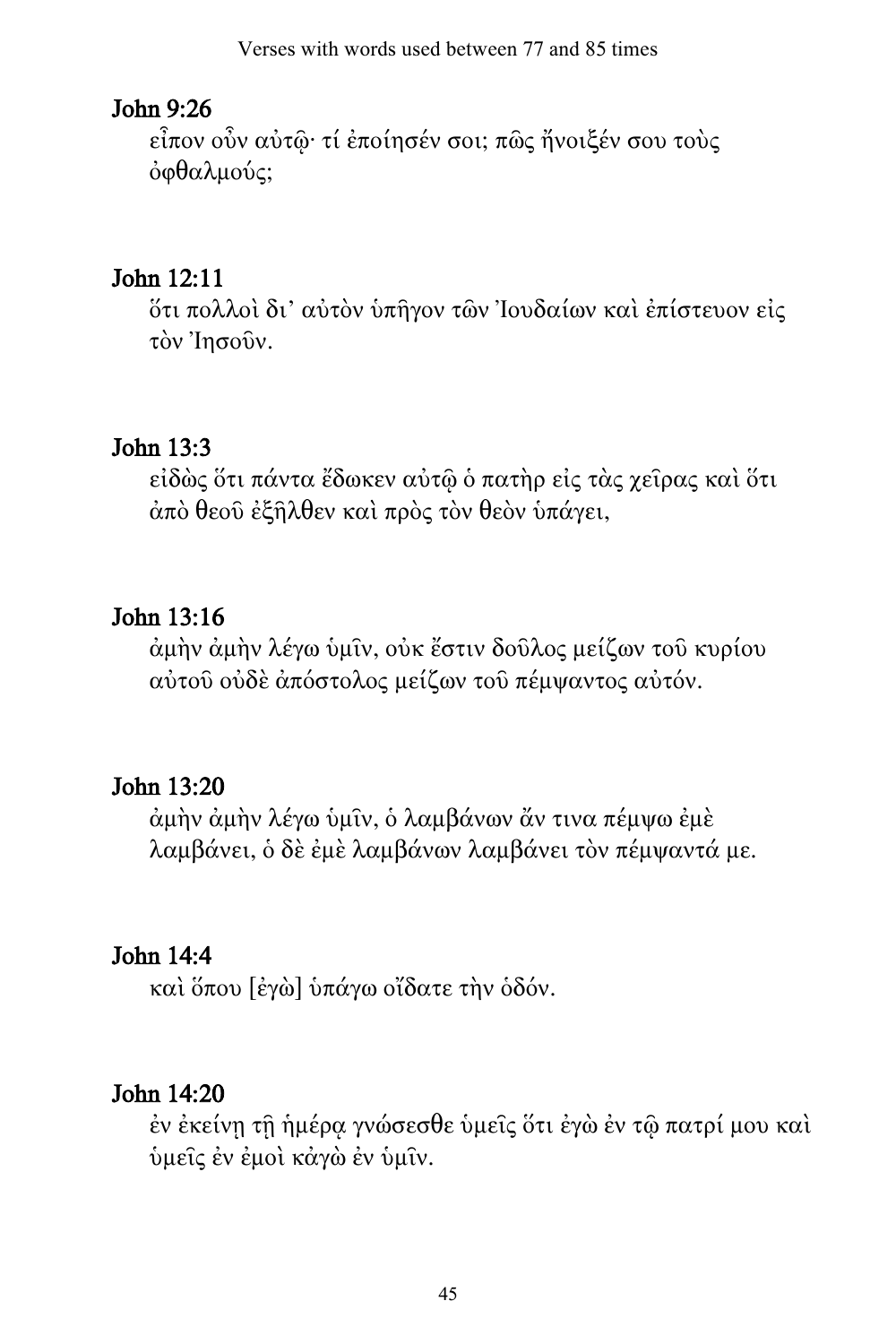## John 15:21

ἀλλὰ ταῦτα πάντα ποιήσουσιν εἰς ὑμᾶς διὰ τὸ ὄνομά μου, ὅτι οὐκ οἴδασιν τὸν πέμψαντά με.

# John 17:18

καθὼς ἐμὲ ἀπέστειλας εἰς τὸν κόσμον, κἀγὼ ἀπέστειλα αὐτοὺς εἰς τὸν κόσμον·

# John 17:21

ἵνα πάντες ἓν ὦσιν, καθὼς σύ, πάτερ, ἐν ἐμοὶ κἀγὼ ἐν σοί, ἵνα καὶ αὐτοὶ ἐν ἡμῖν ὦσιν, ἵνα ὁ κόσμος πιστεύῃ ὅτι σύ με ἀπέστειλας.

# John 17:22

κἀγὼ τὴν δόξαν ἣν δέδωκάς μοι δέδωκα αὐτοῖς, ἵνα ὦσιν ἓν καθὼς ἡμεῖς ἕν·

# John 17:25

πάτερ δίκαιε, καὶ ὁ κόσμος σε οὐκ ἔγνω, ἐγὼ δέ σε ἔγνων, καὶ οὗτοι ἔγνωσαν ὅτι σύ με ἀπέστειλας·

# John 18:8

ἀπεκρίθη Ἰησοῦς· εἶπον ὑμῖν ὅτι ἐγώ εἰμι. εἰ οὖν ἐμὲ ζητεῖτε, ἄφετε τούτους ὑπάγειν·

# John 19:8

Ὅτε οὖν ἤκουσεν ὁ Πιλᾶτος τοῦτον τὸν λόγον, μᾶλλον ἐφοβήθη,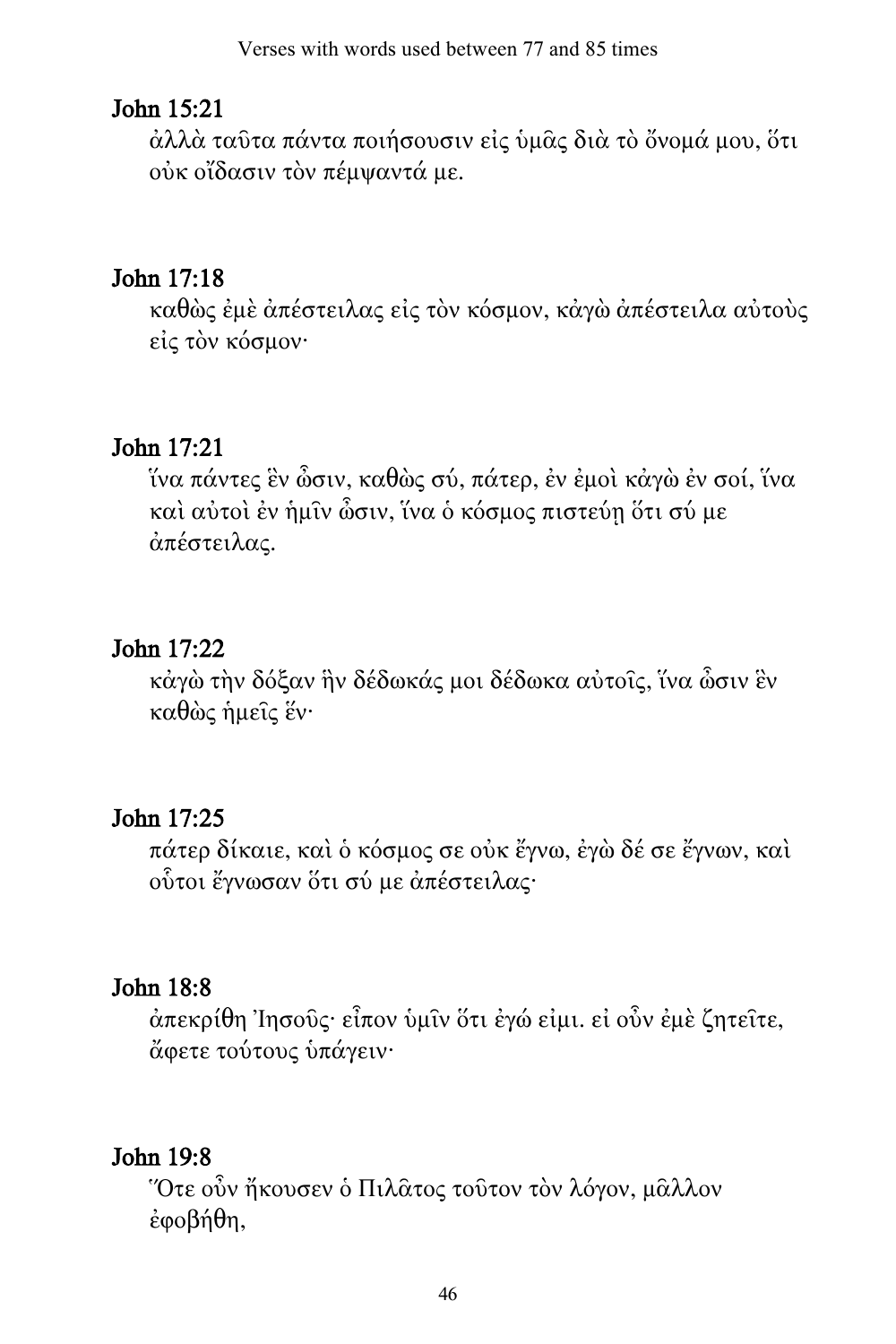## John 20:21

εἶπεν οὖν αὐτοῖς [ὁ Ἰησοῦς] πάλιν· εἰρήνη ὑμῖν· καθὼς ἀπέσταλκέν με ὁ πατήρ, κἀγὼ πέμπω ὑμᾶς.

## Acts 4:19

ὁ δὲ Πέτρος καὶ Ἰωάννης ἀποκριθέντες εἶπον πρὸς αὐτούς· εἰ δίκαιόν ἐστιν ἐνώπιον τοῦ θεοῦ ὑμῶν ἀκούειν μᾶλλον ἢ τοῦ θεοῦ, κρίνατε·

## Acts 14:25

καὶ λαλήσαντες ἐν Πέργῃ τὸν λόγον κατέβησαν εἰς Ἀττάλειαν

## Acts 19:5

ἀκούσαντες δὲ ἐβαπτίσθησαν εἰς τὸ ὄνομα τοῦ κυρίου Ἰησοῦ,

## Rom 3:10

καθὼς γέγραπται ὅτι οὐκ ἔστιν δίκαιος οὐδὲ εἷς,

## 1 Cor 1:12

λέγω δὲ τοῦτο ὅτι ἕκαστος ὑμῶν λέγει· ἐγὼ μέν εἰμι Παύλου, ἐγὼ δὲ Ἀπολλῶ, ἐγὼ δὲ Κηφᾶ, ἐγὼ δὲ Χριστοῦ.

## 1 Cor 7:24

ἕκαστος ἐν ᾧ ἐκλήθη, ἀδελφοί, ἐν τούτῳ μενέτω παρὰ θεῷ.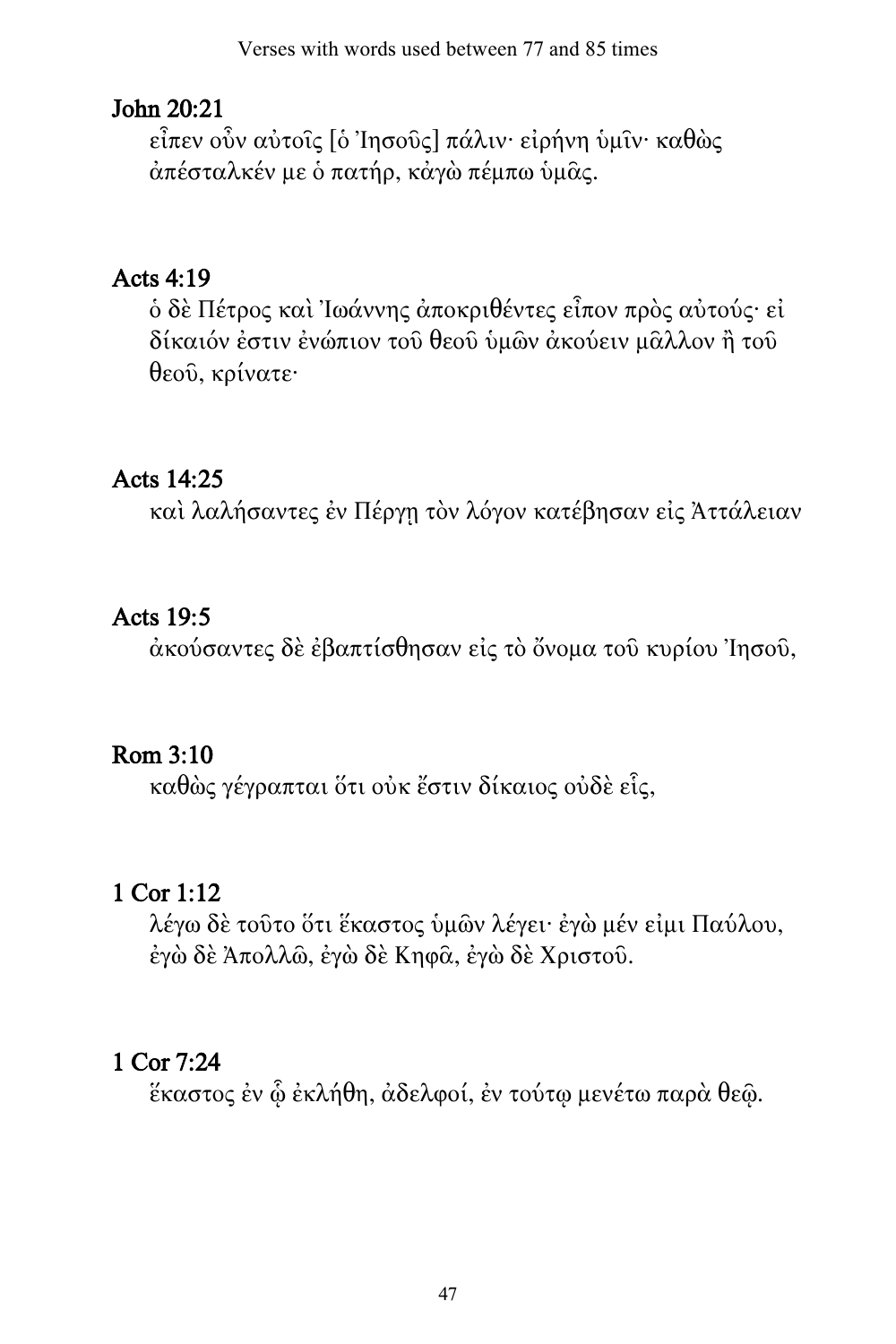## Gal 1:1

Παῦλος ἀπόστολος οὐκ ἀπ' ἀνθρώπων οὐδὲ δι' ἀνθρώπου ἀλλὰ διὰ Ἰησοῦ Χριστοῦ καὶ θεοῦ πατρὸς τοῦ ἐγείραντος αὐτὸν ἐκ νεκρῶν,

# Gal 1:19

ἕτερον δὲ τῶν ἀποστόλων οὐκ εἶδον εἰ μὴ Ἰάκωβον τὸν ἀδελφὸν τοῦ κυρίου.

## Eph 1:15

Διὰ τοῦτο κἀγὼ ἀκούσας τὴν καθ' ὑμᾶς πίστιν ἐν τῷ κυρίῳ Ἰησοῦ καὶ τὴν ἀγάπην τὴν εἰς πάντας τοὺς ἁγίους

# Eph 6:22

ὃν ἔπεμψα πρὸς ὑμᾶς εἰς αὐτὸ τοῦτο, ἵνα γνῶτε τὰ περὶ ἡμῶν καὶ παρακαλέσῃ τὰς καρδίας ὑμῶν.

# Col 4:8

ὃν ἔπεμψα πρὸς ὑμᾶς εἰς αὐτὸ τοῦτο, ἵνα γνῶτε τὰ περὶ ἡμῶν καὶ παρακαλέσῃ τὰς καρδίας ὑμῶν,

## 1 Thess 4:18

Ὥστε παρακαλεῖτε ἀλλήλους ἐν τοῖς λόγοις τούτοις.

## 1 Thess 5:25

Ἀδελφοί, προσεύχεσθε [καὶ] περὶ ἡμῶν.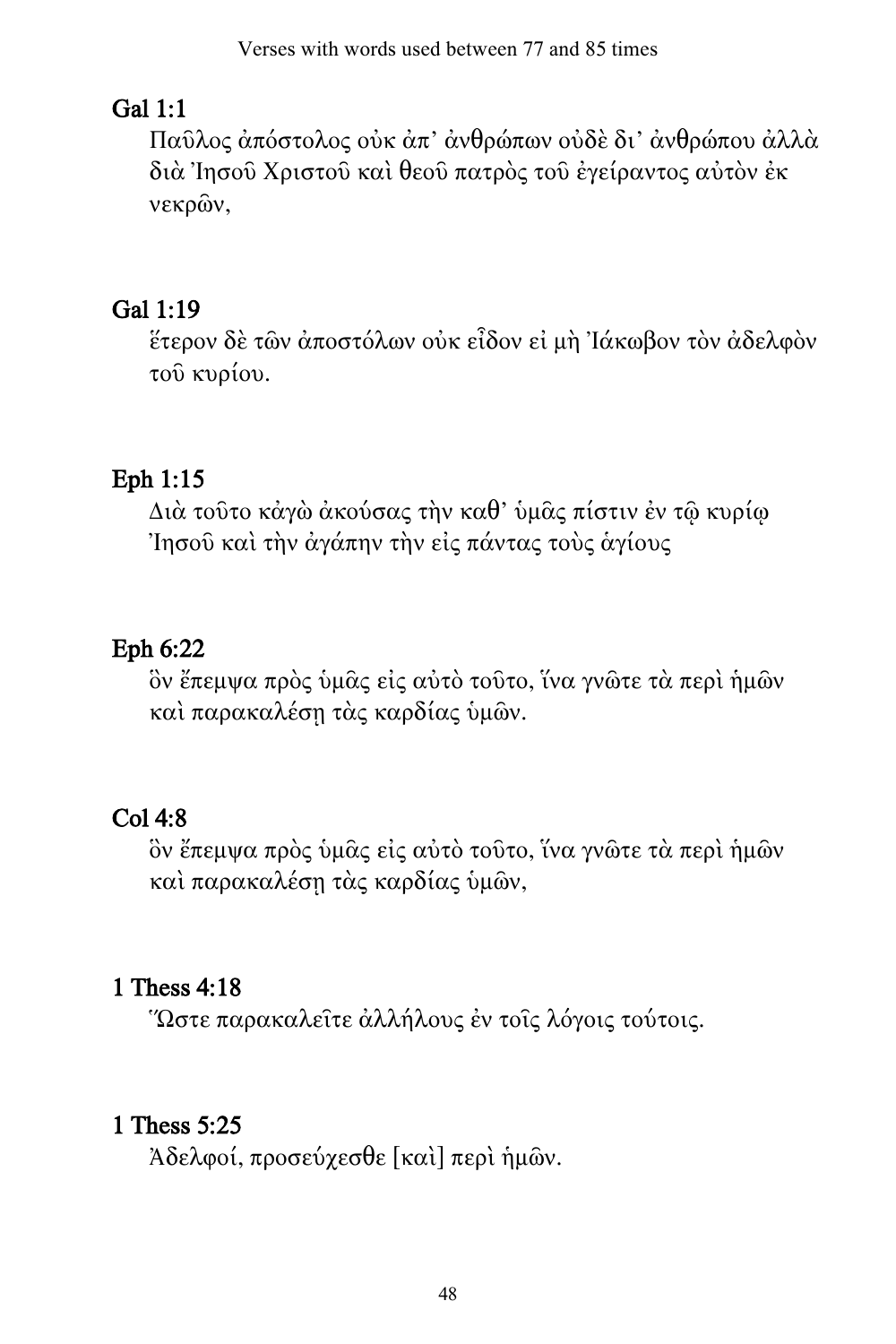## 1 John 2:29

ἐὰν εἰδῆτε ὅτι δίκαιός ἐστιν, γινώσκετε ὅτι καὶ πᾶς ὁ ποιῶν τὴν δικαιοσύνην ἐξ αὐτοῦ γεγέννηται.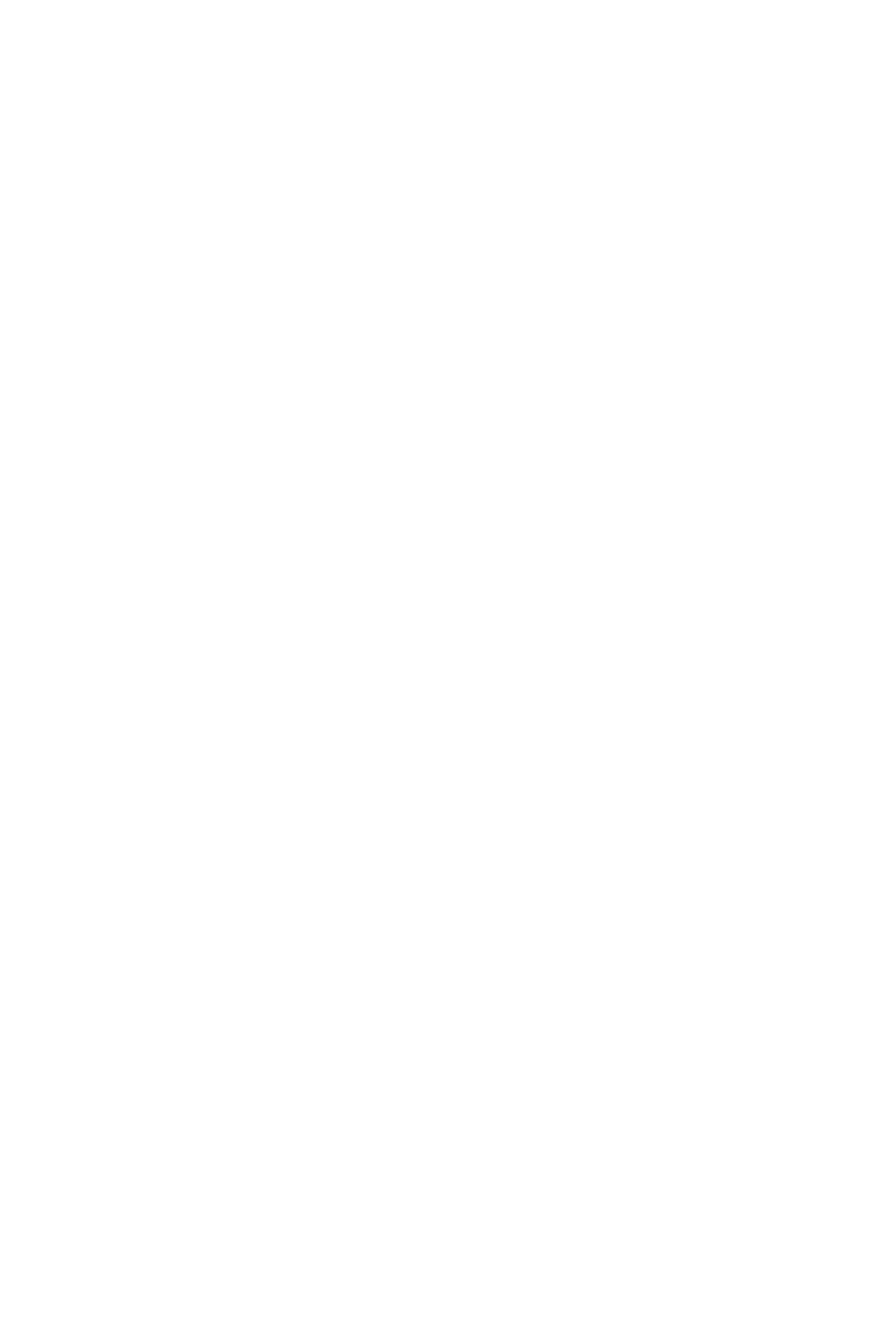#### Matt 10:2

Τῶν δὲ δώδεκα ἀποστόλων τὰ ὀνόματά ἐστιν ταῦτα· πρῶτος Σίμων ὁ λεγόμενος Πέτρος καὶ Ἀνδρέας ὁ ἀδελφὸς αὐτοῦ, καὶ Ἰάκωβος ὁ τοῦ Ζεβεδαίου καὶ Ἰωάννης ὁ ἀδελφὸς αὐτοῦ,

#### Matt 12:8

κύριος γάρ ἐστιν τοῦ σαββάτου ὁ υἱὸς τοῦ ἀνθρώπου.

#### Matt 14:5

καὶ θέλων αὐτὸν ἀποκτεῖναι ἐφοβήθη τὸν ὄχλον, ὅτι ὡς προφήτην αὐτὸν εἶχον.

#### Matt 23:3

πάντα οὖν ὅσα ἐὰν εἴπωσιν ὑμῖν ποιήσατε καὶ τηρεῖτε, κατὰ δὲ τὰ ἔργα αὐτῶν μὴ ποιεῖτε· λέγουσιν γὰρ καὶ οὐ ποιοῦσιν.

#### Matt 26:14

Τότε πορευθεὶς εἷς τῶν δώδεκα, ὁ λεγόμενος Ἰούδας Ἰσκαριώτης, πρὸς τοὺς ἀρχιερεῖς

#### Matt 27:36

καὶ καθήμενοι ἐτήρουν αὐτὸν ἐκεῖ.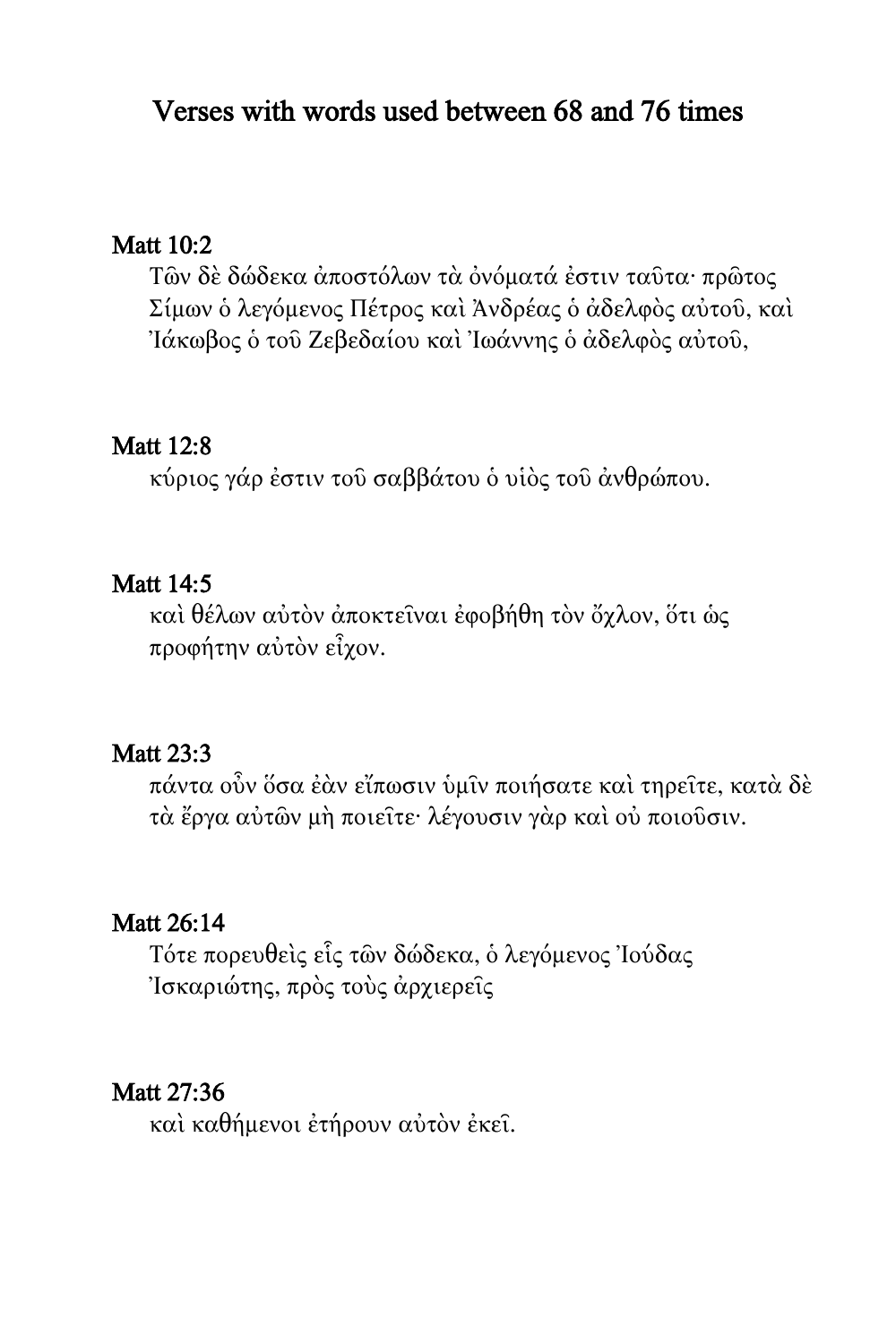#### Mark 1:8

ἐγὼ ἐβάπτισα ὑμᾶς ὕδατι, αὐτὸς δὲ βαπτίσει ὑμᾶς ἐν πνεύματι ἁγίῳ.

#### Mark 2:27

Καὶ ἔλεγεν αὐτοῖς· τὸ σάββατον διὰ τὸν ἄνθρωπον ἐγένετο καὶ οὐχ ὁ ἄνθρωπος διὰ τὸ σάββατον·

#### Mark 2:28

ὥστε κύριός ἐστιν ὁ υἱὸς τοῦ ἀνθρώπου καὶ τοῦ σαββάτου.

#### Mark 6:24

καὶ ἐξελθοῦσα εἶπεν τῇ μητρὶ αὐτῆς· τί αἰτήσωμαι; ἡ δὲ εἶπεν· τὴν κεφαλὴν Ἰωάννου τοῦ βαπτίζοντος.

#### Mark 9:31

ἐδίδασκεν γὰρ τοὺς μαθητὰς αὐτοῦ καὶ ἔλεγεν αὐτοῖς ὅτι ὁ υἱὸς τοῦ ἀνθρώπου παραδίδοται εἰς χεῖρας ἀνθρώπων, καὶ ἀποκτενοῦσιν αὐτόν, καὶ ἀποκτανθεὶς μετὰ τρεῖς ἡμέρας ἀναστήσεται.

#### Mark 11:24

διὰ τοῦτο λέγω ὑμῖν, πάντα ὅσα προσεύχεσθε καὶ αἰτεῖσθε, πιστεύετε ὅτι ἐλάβετε, καὶ ἔσται ὑμῖν.

## Mark 14:10

Καὶ Ἰούδας Ἰσκαριὼθ ὁ εἷς τῶν δώδεκα ἀπῆλθεν πρὸς τοὺς ἀρχιερεῖς ἵνα αὐτὸν παραδοῖ αὐτοῖς.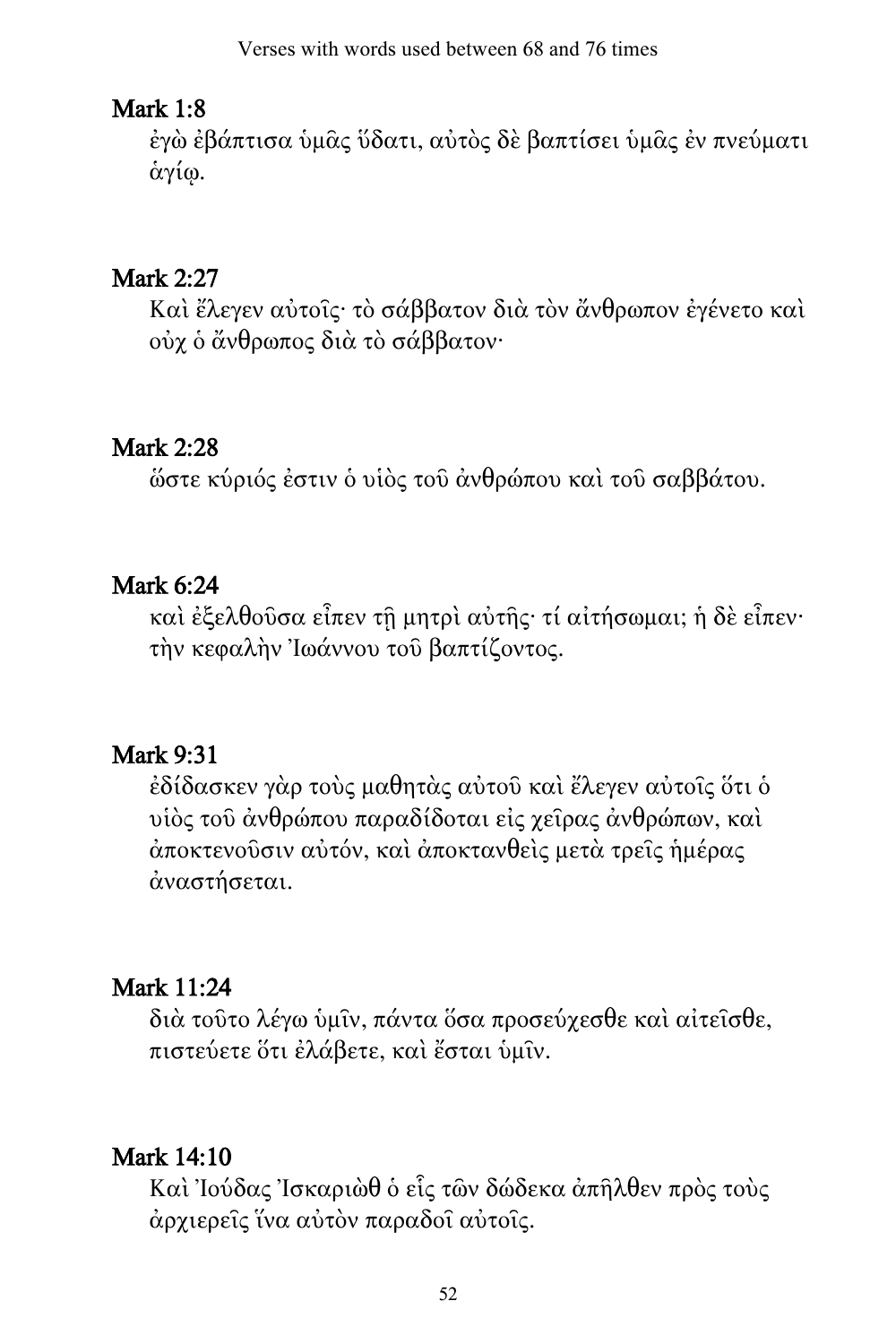#### Mark 15:8

καὶ ἀναβὰς ὁ ὄχλος ἤρξατο αἰτεῖσθαι καθὼς ἐποίει αὐτοῖς.

## Luke 6:5

καὶ ἔλεγεν αὐτοῖς· κύριός ἐστιν τοῦ σαββάτου ὁ υἱὸς τοῦ ἀνθρώπου.

## Luke 23:52

οὗτος προσελθὼν τῷ Πιλάτῳ ἠτήσατο τὸ σῶμα τοῦ Ἰησοῦ

## John 1:4

ἐν αὐτῷ ζωὴ ἦν, καὶ ἡ ζωὴ ἦν τὸ φῶς τῶν ἀνθρώπων·

## John 1:8

οὐκ ἦν ἐκεῖνος τὸ φῶς, ἀλλ' ἵνα μαρτυρήσῃ περὶ τοῦ φωτός.

## John 1:33

κἀγὼ οὐκ ᾔδειν αὐτόν, ἀλλ' ὁ πέμψας με βαπτίζειν ἐν ὕδατι ἐκεῖνός μοι εἶπεν· ἐφ' ὃν ἂν ἴδῃς τὸ πνεῦμα καταβαῖνον καὶ μένον ἐπ' αὐτόν, οὗτός ἐστιν ὁ βαπτίζων ἐν πνεύματι ἁγίῳ.

## John 1:34

κἀγὼ ἑώρακα καὶ μεμαρτύρηκα ὅτι οὗτός ἐστιν ὁ υἱὸς τοῦ θεοῦ.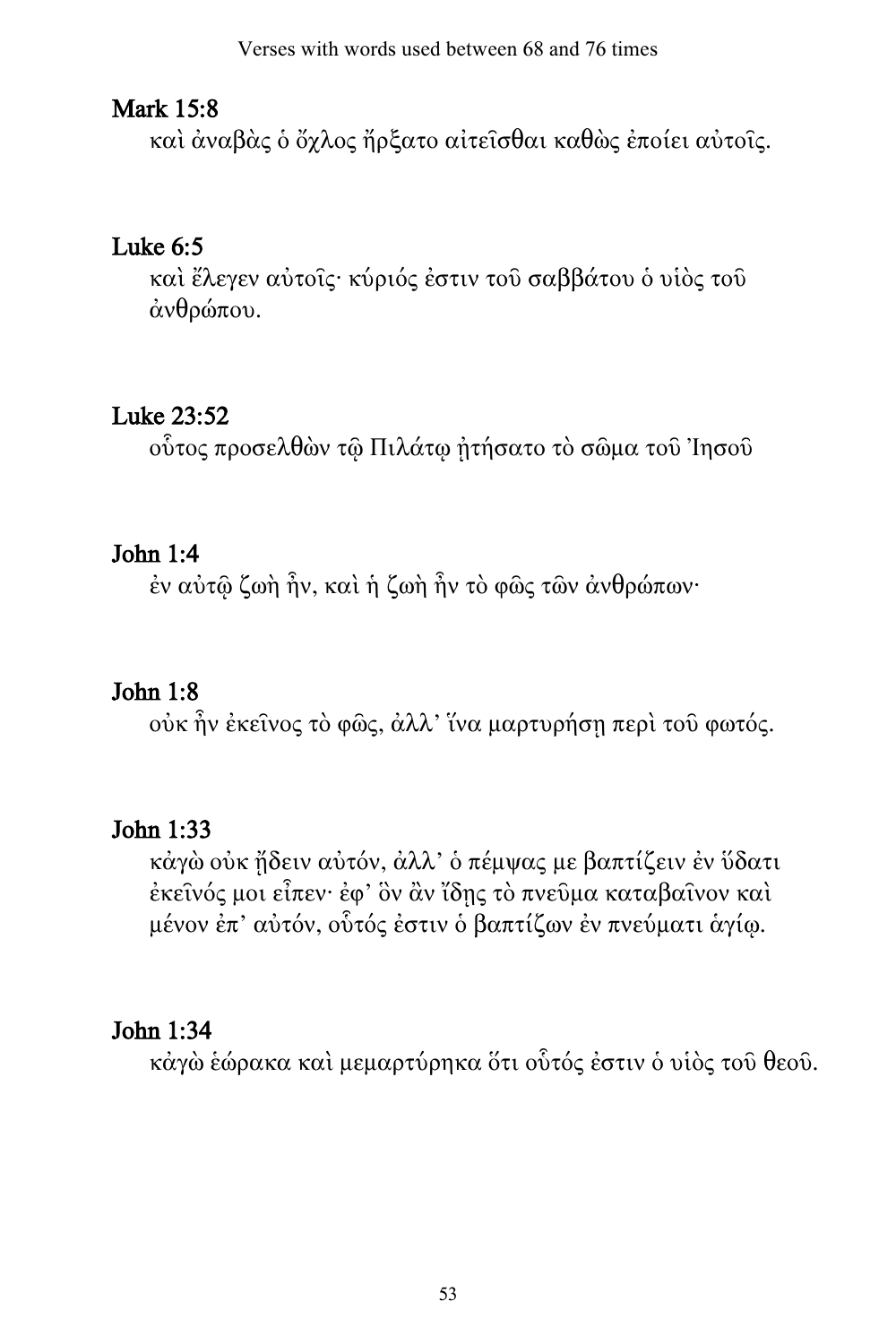#### John 3:5

ἀπεκρίθη Ἰησοῦς· ἀμὴν ἀμὴν λέγω σοι, ἐὰν μή τις γεννηθῇ ἐξ ὕδατος καὶ πνεύματος, οὐ δύναται εἰσελθεῖν εἰς τὴν βασιλείαν τοῦ θεοῦ.

#### John 3:15

ἵνα πᾶς ὁ πιστεύων ἐν αὐτῷ ἔχῃ ζωὴν αἰώνιον.

#### John 4:39

Ἐκ δὲ τῆς πόλεως ἐκείνης πολλοὶ ἐπίστευσαν εἰς αὐτὸν τῶν Σαμαριτῶν διὰ τὸν λόγον τῆς γυναικὸς μαρτυρούσης ὅτι εἶπέν μοι πάντα ἃ ἐποίησα.

## John 5:33

ὑμεῖς ἀπεστάλκατε πρὸς Ἰωάννην, καὶ μεμαρτύρηκεν τῇ άληθεία·

## John 6:47

Ἀμὴν ἀμὴν λέγω ὑμῖν, ὁ πιστεύων ἔχει ζωὴν αἰώνιον.

## John 6:53

εἶπεν οὖν αὐτοῖς ὁ Ἰησοῦς· ἀμὴν ἀμὴν λέγω ὑμῖν, ἐὰν μὴ φάγητε τὴν σάρκα τοῦ υἱοῦ τοῦ ἀνθρώπου καὶ πίητε αὐτοῦ τὸ αἷμα, οὐκ ἔχετε ζωὴν ἐν ἑαυτοῖς.

## John 6:67

εἶπεν οὖν ὁ Ἰησοῦς τοῖς δώδεκα· μὴ καὶ ὑμεῖς θέλετε ὑπάγειν;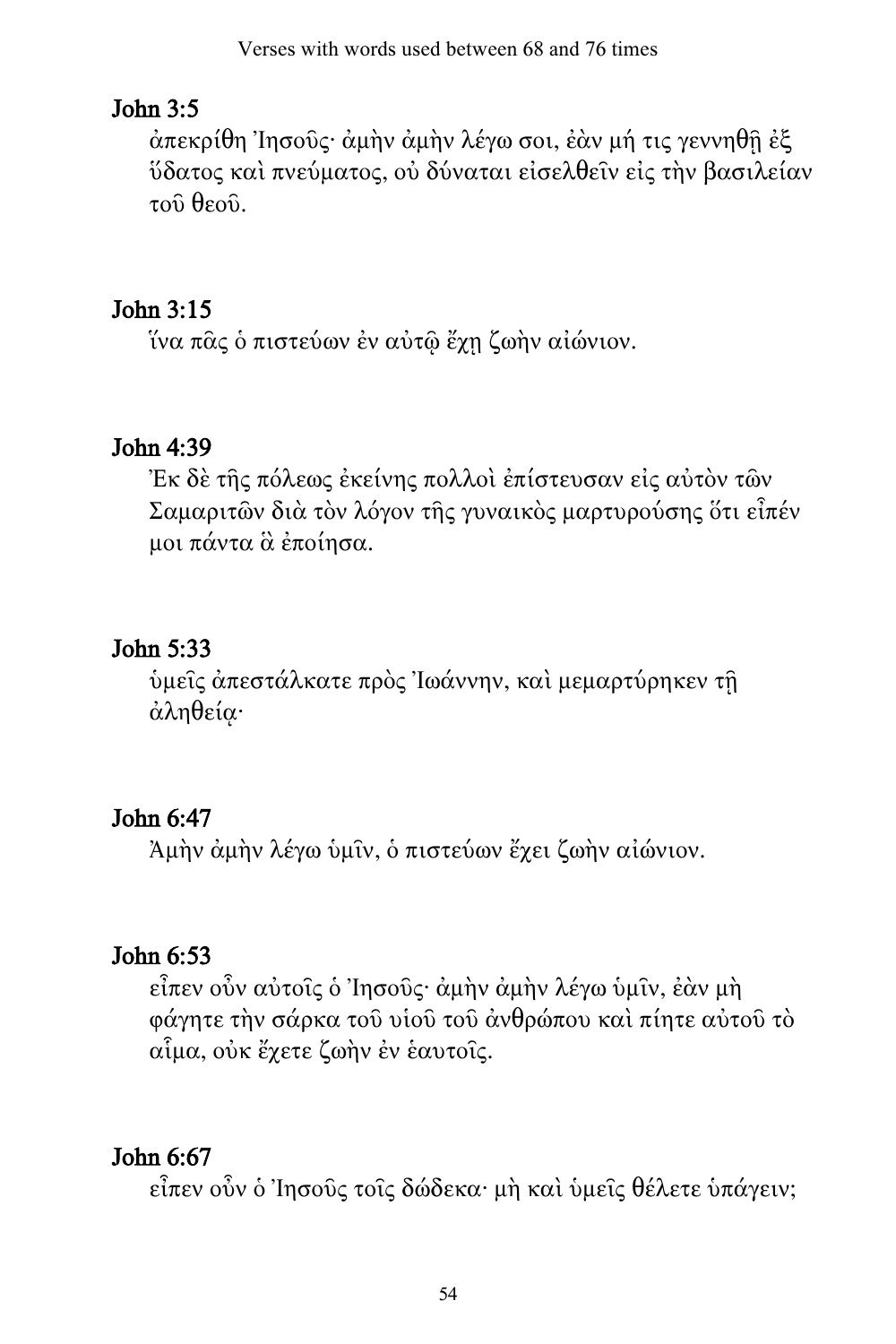## John 6:68

ἀπεκρίθη αὐτῷ Σίμων Πέτρος· κύριε, πρὸς τίνα ἀπελευσόμεθα; ῥήματα ζωῆς αἰωνίου ἔχεις,

## John 6:71

ἔλεγεν δὲ τὸν Ἰούδαν Σίμωνος Ἰσκαριώτου· οὗτος γὰρ ἔμελλεν παραδιδόναι αὐτόν, εἷς ἐκ τῶν δώδεκα.

#### John 7:1

Καὶ μετὰ ταῦτα περιεπάτει ὁ Ἰησοῦς ἐν τῇ Γαλιλαίᾳ· οὐ γὰρ ἤθελεν ἐν τῇ Ἰουδαίᾳ περιπατεῖν, ὅτι ἐζήτουν αὐτὸν οἱ Ἰουδαῖοι ἀποκτεῖναι.

## John 7:19

Οὐ Μωϋσῆς δέδωκεν ὑμῖν τὸν νόμον; καὶ οὐδεὶς ἐξ ὑμῶν ποιεῖ τὸν νόμον. τί με ζητεῖτε ἀποκτεῖναι;

## John 7:25

Ἔλεγον οὖν τινες ἐκ τῶν Ἱεροσολυμιτῶν· οὐχ οὗτός ἐστιν ὃν ζητοῦσιν ἀποκτεῖναι;

## John 8:40

νῦν δὲ ζητεῖτέ με ἀποκτεῖναι ἄνθρωπον ὃς τὴν ἀλήθειαν ὑμῖν λελάληκα ἣν ἤκουσα παρὰ τοῦ θεοῦ· τοῦτο Ἀβραὰμ οὐκ ἐποίησεν.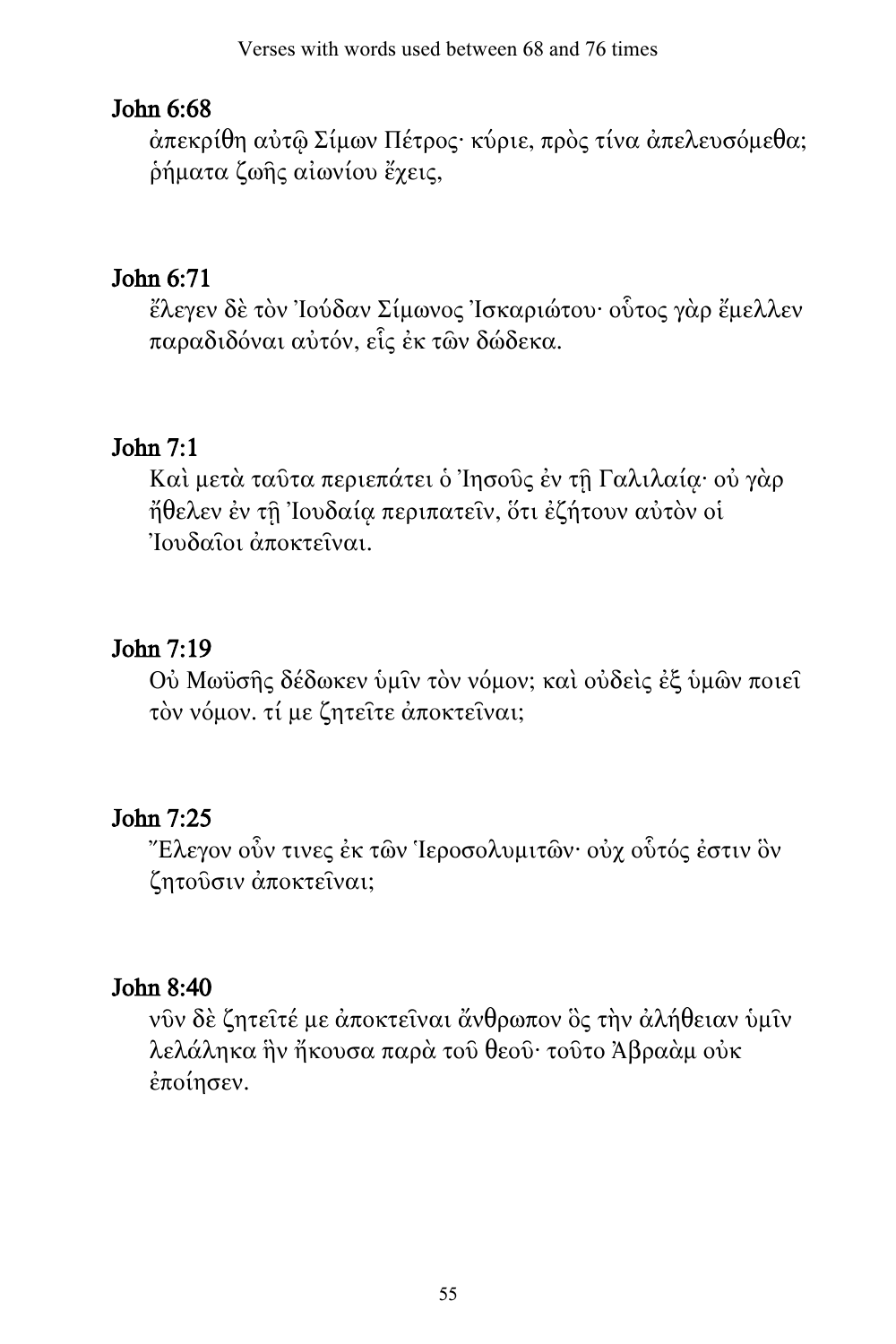## John 8:47

ὁ ὢν ἐκ τοῦ θεοῦ τὰ ῥήματα τοῦ θεοῦ ἀκούει· διὰ τοῦτο ὑμεῖς οὐκ ἀκούετε, ὅτι ἐκ τοῦ θεοῦ οὐκ ἐστέ.

## John 9:5

ὅταν ἐν τῷ κόσμῳ ὦ, φῶς εἰμι τοῦ κόσμου.

## John 10:25

ἀπεκρίθη αὐτοῖς ὁ Ἰησοῦς· εἶπον ὑμῖν καὶ οὐ πιστεύετε· τὰ ἔργα ἃ ἐγὼ ποιῶ ἐν τῷ ὀνόματι τοῦ πατρός μου ταῦτα μαρτυρεῖ περὶ ἐμοῦ·

## John 11:15

καὶ χαίρω δι' ὑμᾶς ἵνα πιστεύσητε, ὅτι οὐκ ἤμην ἐκεῖ· ἀλλ' ἄγωμεν πρὸς αὐτόν.

## John 11:22

[ἀλλὰ] καὶ νῦν οἶδα ὅτι ὅσα ἂν αἰτήσῃ τὸν θεὸν δώσει σοι ὁ θεός.

## John 13:9

λέγει αὐτῷ Σίμων Πέτρος· κύριε, μὴ τοὺς πόδας μου μόνον ἀλλὰ καὶ τὰς χεῖρας καὶ τὴν κεφαλήν.

## John 13:35

ἐν τούτῳ γνώσονται πάντες ὅτι ἐμοὶ μαθηταί ἐστε, ἐὰν ἀγάπην ἔχητε ἐν ἀλλήλοις.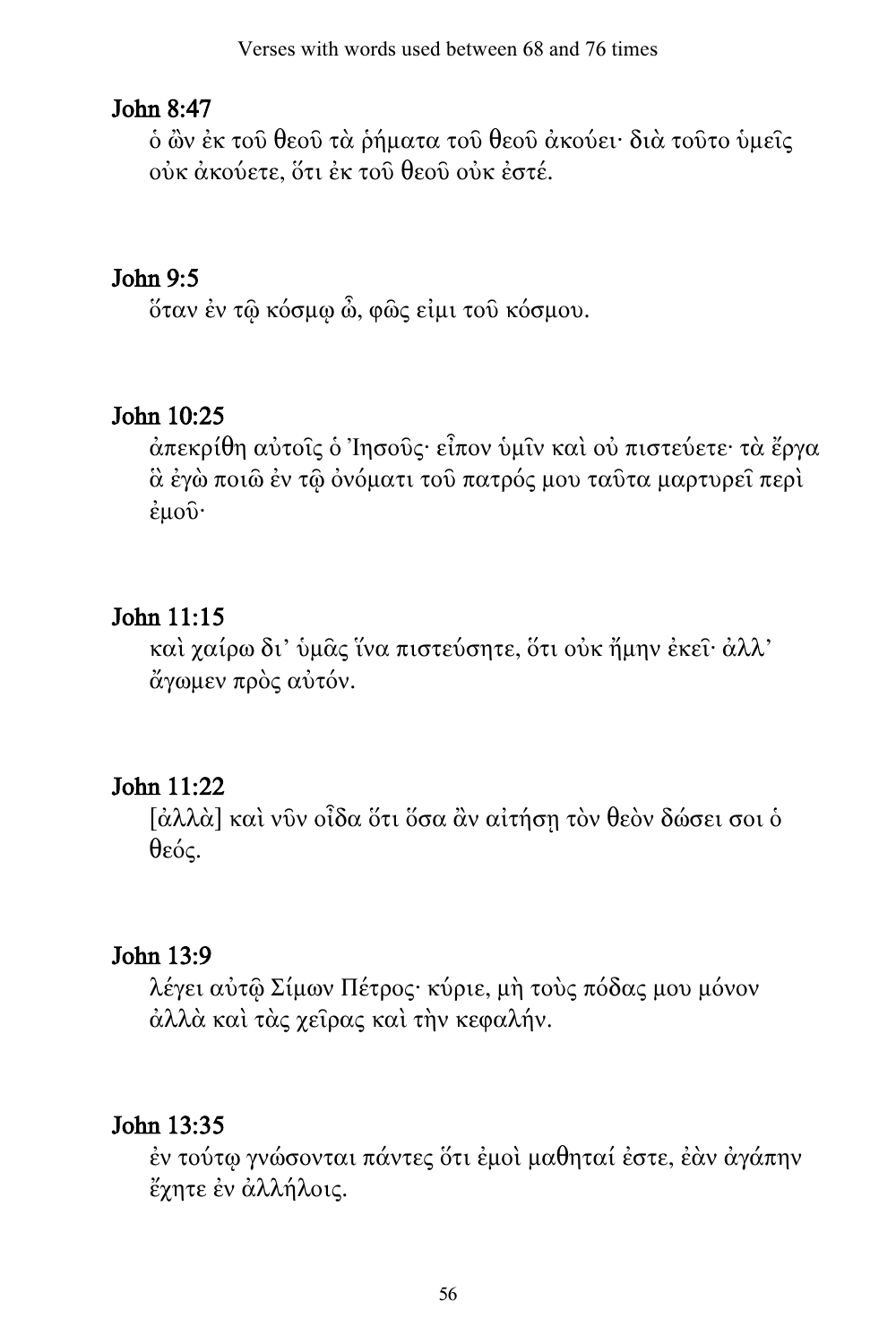## John 14:14

ἐάν τι αἰτήσητέ με ἐν τῷ ὀνόματί μου ἐγὼ ποιήσω.

## John 14:24

ὁ μὴ ἀγαπῶν με τοὺς λόγους μου οὐ τηρεῖ· καὶ ὁ λόγος ὃν ἀκούετε οὐκ ἔστιν ἐμὸς ἀλλὰ τοῦ πέμψαντός με πατρός.

## John 14:28

ἠκούσατε ὅτι ἐγὼ εἶπον ὑμῖν· ὑπάγω καὶ ἔρχομαι πρὸς ὑμᾶς. εἰ ἠγαπᾶτέ με ἐχάρητε ἂν ὅτι πορεύομαι πρὸς τὸν πατέρα, ὅτι ὁ πατὴρ μείζων μού ἐστιν.

## John 15:7

ἐὰν μείνητε ἐν ἐμοὶ καὶ τὰ ῥήματά μου ἐν ὑμῖν μείνῃ, ὃ ἐὰν θέλητε αἰτήσασθε, καὶ γενήσεται ὑμῖν.

## John 15:9

Καθὼς ἠγάπησέν με ὁ πατήρ, κἀγὼ ὑμᾶς ἠγάπησα· μείνατε ἐν τῇ ἀγάπῃ τῇ ἐμῇ.

## John 17:2

καθὼς ἔδωκας αὐτῷ ἐξουσίαν πάσης σαρκός, ἵνα πᾶν ὃ δέδωκας αὐτῷ δώσῃ αὐτοῖς ζωὴν αἰώνιον.

## John 20:24

Θωμᾶς δὲ εἷς ἐκ τῶν δώδεκα, ὁ λεγόμενος Δίδυμος, οὐκ ἦν μετ' αὐτῶν ὅτε ἦλθεν Ἰησοῦς.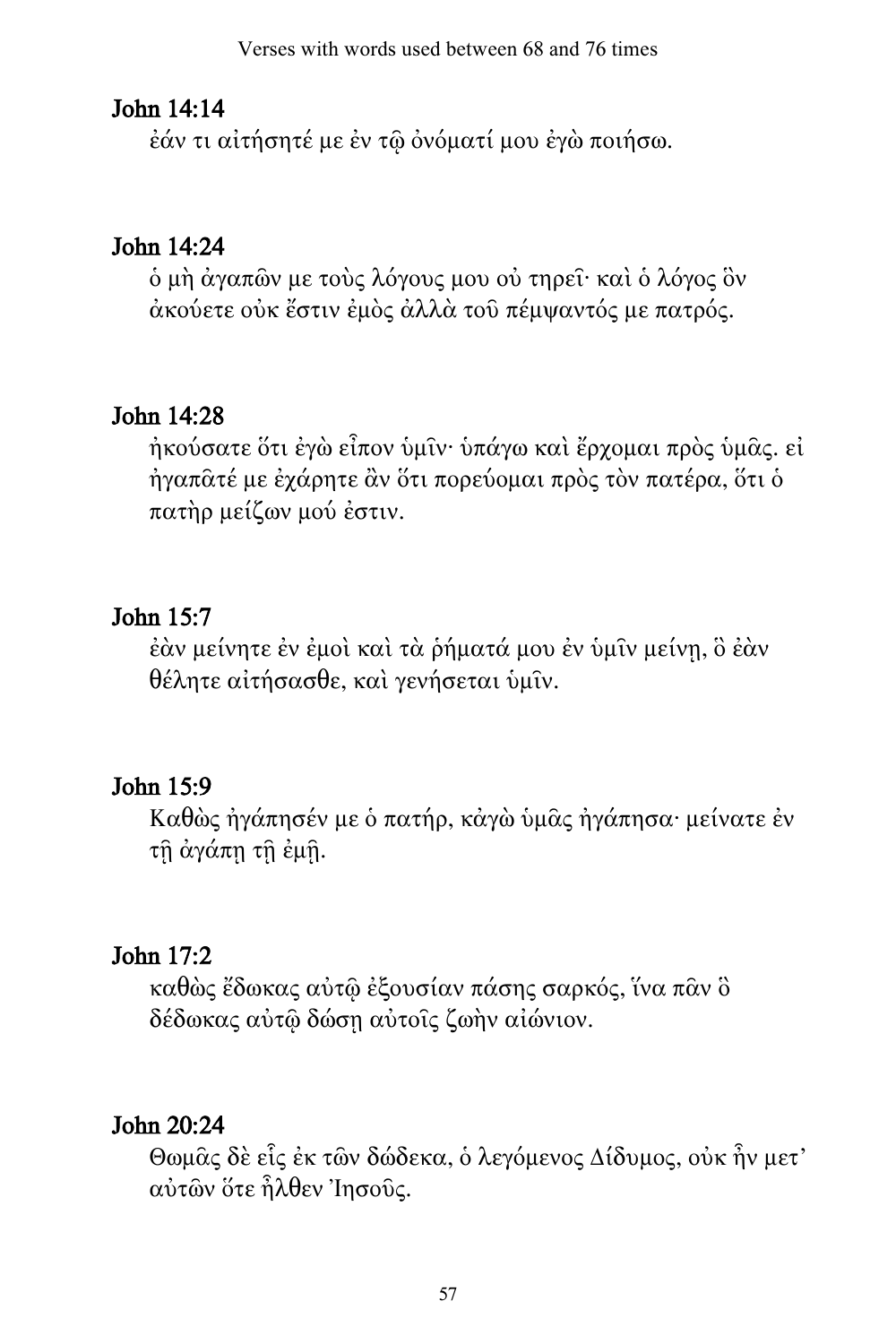# Acts 1:5

ὅτι Ἰωάννης μὲν ἐβάπτισεν ὕδατι, ὑμεῖς δὲ ἐν πνεύματι βαπτισθήσεσθε ἁγίῳ οὐ μετὰ πολλὰς ταύτας ἡμέρας.

# Acts 5:20

πορεύεσθε καὶ σταθέντες λαλεῖτε ἐν τῷ ἱερῷ τῷ λαῷ πάντα τὰ ῥήματα τῆς ζωῆς ταύτης.

# Acts 9:9

καὶ ἦν ἡμέρας τρεῖς μὴ βλέπων καὶ οὐκ ἔφαγεν οὐδὲ ἔπιεν.

# Acts 11:14

ὃς λαλήσει ῥήματα πρὸς σὲ ἐν οἷς σωθήσῃ σὺ καὶ πᾶς ὁ οἶκός σου.

# Acts 16:2

ὃς ἐμαρτυρεῖτο ὑπὸ τῶν ἐν Λύστροις καὶ Ἰκονίῳ ἀδελφῶν.

# Rom 8:14

ὅσοι γὰρ πνεύματι θεοῦ ἄγονται, οὗτοι υἱοὶ θεοῦ εἰσιν.

# 1 Cor 1:15

ἵνα μή τις εἴπῃ ὅτι εἰς τὸ ἐμὸν ὄνομα ἐβαπτίσθητε.

# 1 Cor 9:4

μὴ οὐκ ἔχομεν ἐξουσίαν φαγεῖν καὶ πεῖν;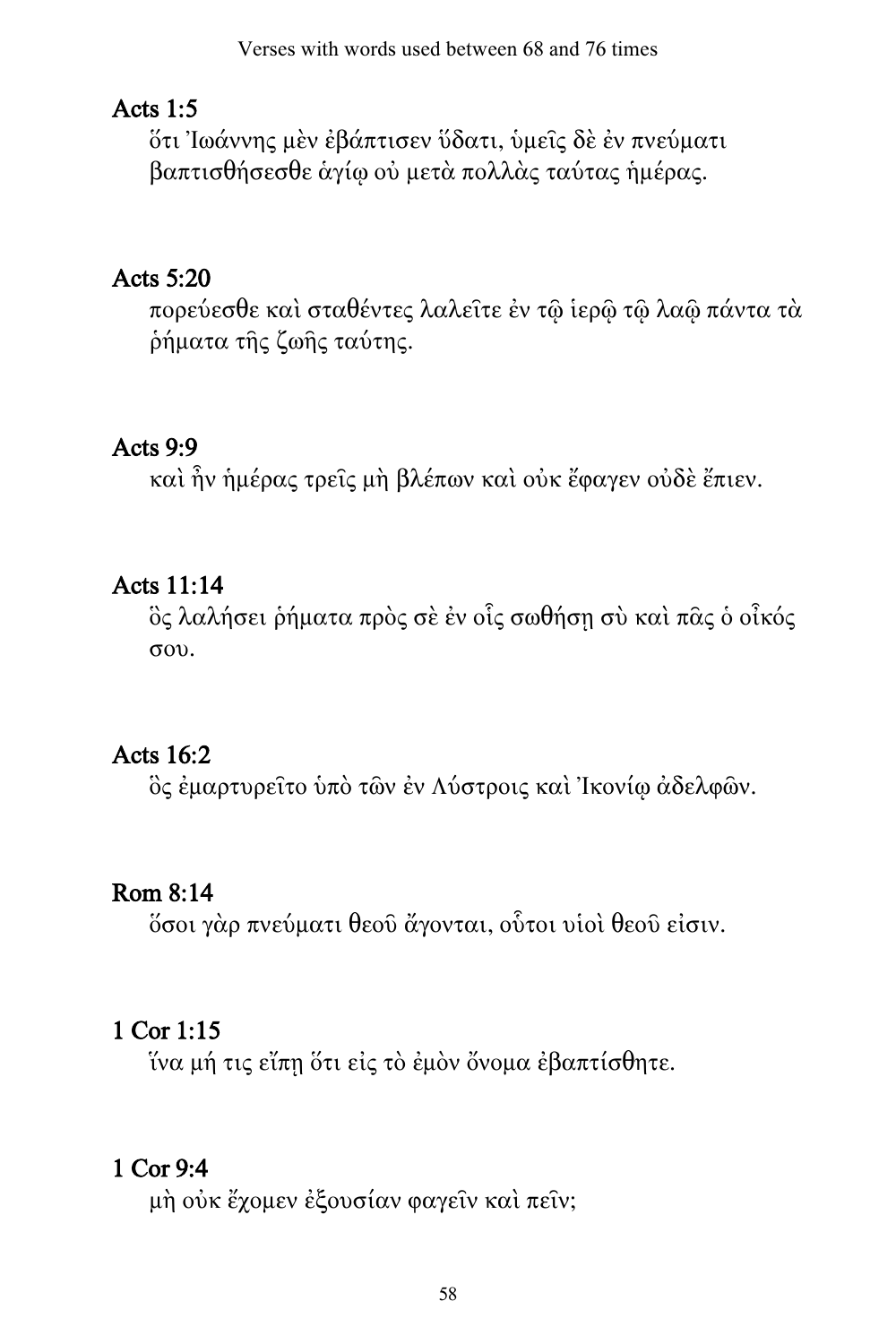## 1 Cor 11:3

Θέλω δὲ ὑμᾶς εἰδέναι ὅτι παντὸς ἀνδρὸς ἡ κεφαλὴ ὁ Χριστός ἐστιν, κεφαλὴ δὲ γυναικὸς ὁ ἀνήρ, κεφαλὴ δὲ τοῦ Χριστοῦ ὁ θεός.

## Gal 5:18

εἰ δὲ πνεύματι ἄγεσθε, οὐκ ἐστὲ ὑπὸ νόμον.

## Phil 3:9

καὶ εὑρεθῶ ἐν αὐτῷ, μὴ ἔχων ἐμὴν δικαιοσύνην τὴν ἐκ νόμου ἀλλὰ τὴν διὰ πίστεως Χριστοῦ, τὴν ἐκ θεοῦ δικαιοσύνην ἐπὶ τῇ πίστει,

## Heb 10:15

Μαρτυρεῖ δὲ ἡμῖν καὶ τὸ πνεῦμα τὸ ἅγιον· μετὰ γὰρ τὸ εἰρηκέναι·

## 1 John 5:6

οὗτός ἐστιν ὁ ἐλθὼν δι' ὕδατος καὶ αἵματος, Ἰησοῦς Χριστός, οὐκ ἐν τῷ ὕδατι μόνον, ἀλλ' ἐν τῷ ὕδατι καὶ ἐν τῷ αἵματι· καὶ τὸ πνεῦμά ἐστιν τὸ μαρτυροῦν, ὅτι τὸ πνεῦμά ἐστιν ἡ ἀλήθεια.

## 1 John 5:7

ὅτι τρεῖς εἰσιν οἱ μαρτυροῦντες,

## 1 John 5:8

τὸ πνεῦμα καὶ τὸ ὕδωρ καὶ τὸ αἷμα, καὶ οἱ τρεῖς εἰς τὸ ἕν εἰσιν.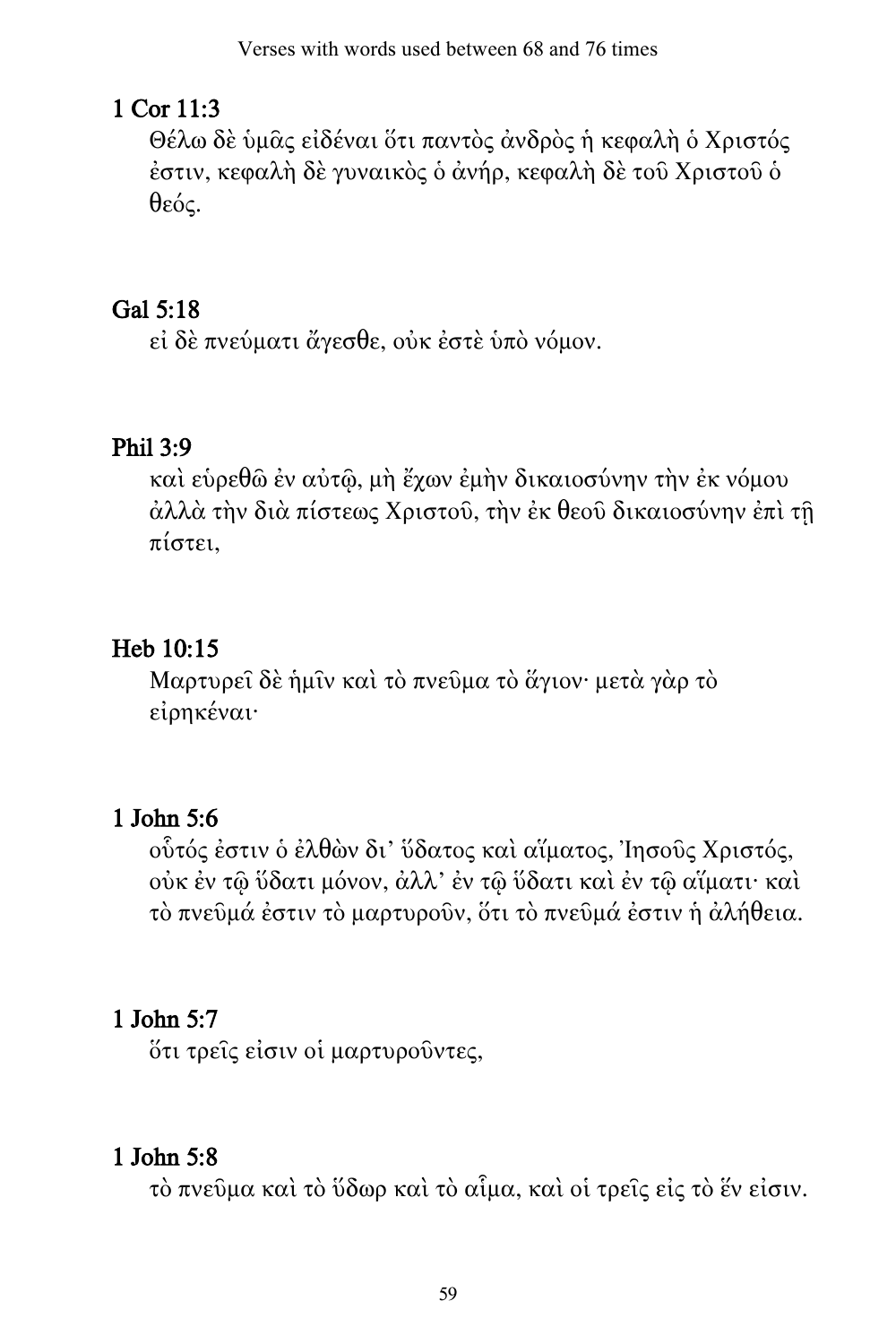## 1 John 5:13

Ταῦτα ἔγραψα ὑμῖν, ἵνα εἰδῆτε ὅτι ζωὴν ἔχετε αἰώνιον, τοῖς πιστεύουσιν εἰς τὸ ὄνομα τοῦ υἱοῦ τοῦ θεοῦ.

# Rev 13:13

καὶ ποιεῖ σημεῖα μεγάλα, ἵνα καὶ πῦρ ποιῇ ἐκ τοῦ οὐρανοῦ καταβαίνειν εἰς τὴν γῆν ἐνώπιον τῶν ἀνθρώπων,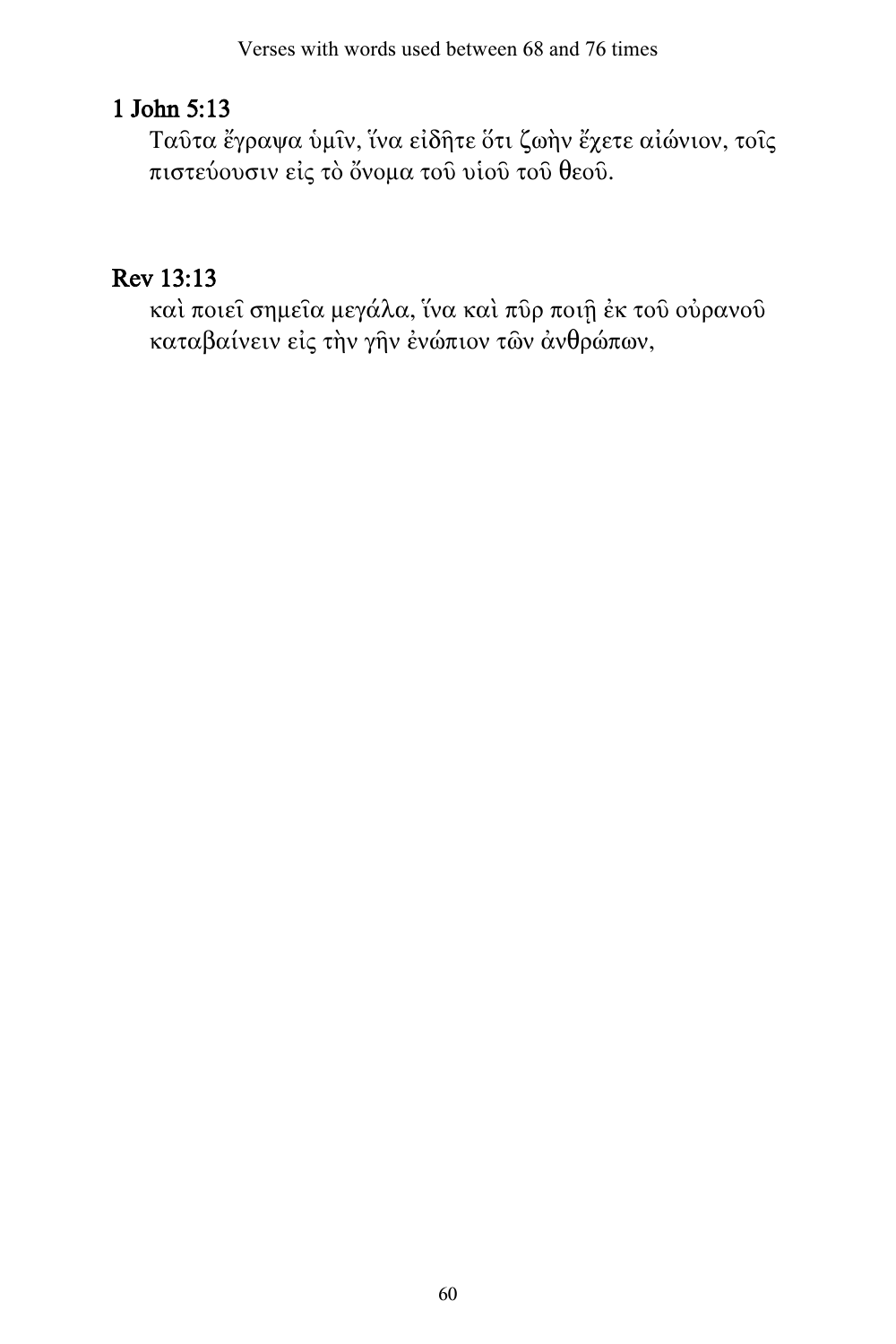#### Matt 6:10

ἐλθέτω ἡ βασιλεία σου· γενηθήτω τὸ θέλημά σου, ὡς ἐν οὐρανῷ καὶ ἐπὶ γῆς·

#### Matt 7:21

Οὐ πᾶς ὁ λέγων μοι· κύριε κύριε, εἰσελεύσεται εἰς τὴν βασιλείαν τῶν οὐρανῶν, ἀλλ' ὁ ποιῶν τὸ θέλημα τοῦ πατρός μου τοῦ ἐν τοῖς οὐρανοῖς.

#### Matt 7:29

ἦν γὰρ διδάσκων αὐτοὺς ὡς ἐξουσίαν ἔχων καὶ οὐχ ὡς οἱ γραμματεῖς αὐτῶν.

#### Matt 8:1

Καταβάντος δὲ αὐτοῦ ἀπὸ τοῦ ὄρους ἠκολούθησαν αὐτῷ ὄχλοι πολλοί.

#### Matt 12:46

Ἔτι αὐτοῦ λαλοῦντος τοῖς ὄχλοις ἰδοὺ ἡ μήτηρ καὶ οἱ ἀδελφοὶ αὐτοῦ εἱστήκεισαν ἔξω ζητοῦντες αὐτῷ λαλῆσαι.

#### Matt 12:47

[εἶπεν δέ τις αὐτῷ· ἰδοὺ ἡ μήτηρ σου καὶ οἱ ἀδελφοί σου ἔξω ἑστήκασιν ζητοῦντές σοι λαλῆσαι.]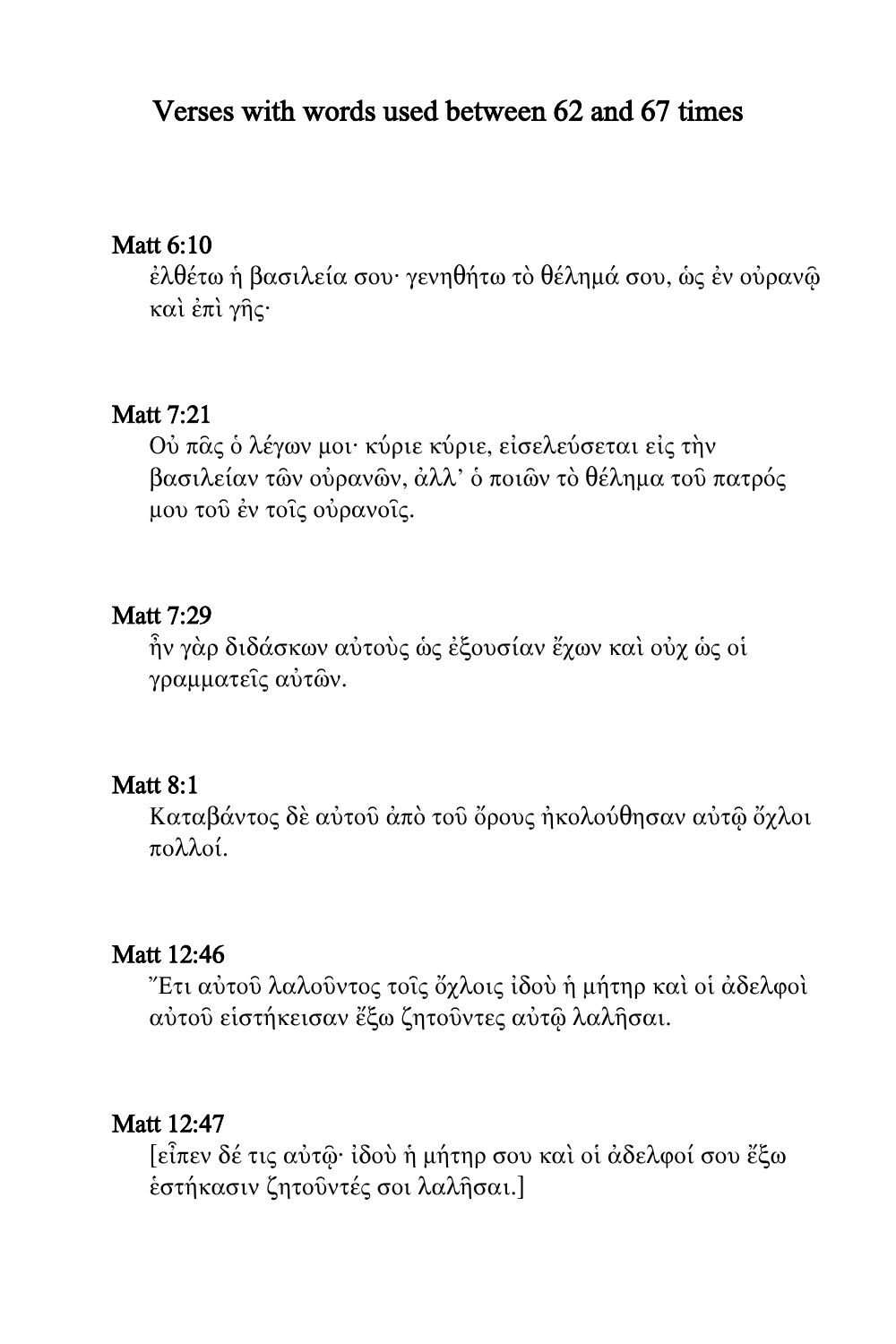## Matt 14:29

ὁ δὲ εἶπεν· ἐλθέ. καὶ καταβὰς ἀπὸ τοῦ πλοίου [ὁ] Πέτρος περιεπάτησεν ἐπὶ τὰ ὕδατα καὶ ἦλθεν πρὸς τὸν Ἰησοῦν.

# Matt 15:1

Τότε προσέρχονται τῷ Ἰησοῦ ἀπὸ Ἱεροσολύμων Φαρισαῖοι καὶ γραμματεῖς λέγοντες·

## Matt 19:17

ὁ δὲ εἶπεν αὐτῷ· τί με ἐρωτᾷς περὶ τοῦ ἀγαθοῦ; εἷς ἐστιν ὁ ἀγαθός· εἰ δὲ θέλεις εἰς τὴν ζωὴν εἰσελθεῖν, τήρησον τὰς ἐντολάς.

## Matt 21:43

διὰ τοῦτο λέγω ὑμῖν ὅτι ἀρθήσεται ἀφ' ὑμῶν ἡ βασιλεία τοῦ θεοῦ καὶ δοθήσεται ἔθνει ποιοῦντι τοὺς καρποὺς αὐτῆς.

## Matt 22:38

αὕτη ἐστὶν ἡ μεγάλη καὶ πρώτη ἐντολή.

## Matt 22:42

λέγων· τί ὑμῖν δοκεῖ περὶ τοῦ χριστοῦ; τίνος υἱός ἐστιν; λέγουσιν αὐτῷ· τοῦ Δαυίδ.

## Mark 3:15

καὶ ἔχειν ἐξουσίαν ἐκβάλλειν τὰ δαιμόνια·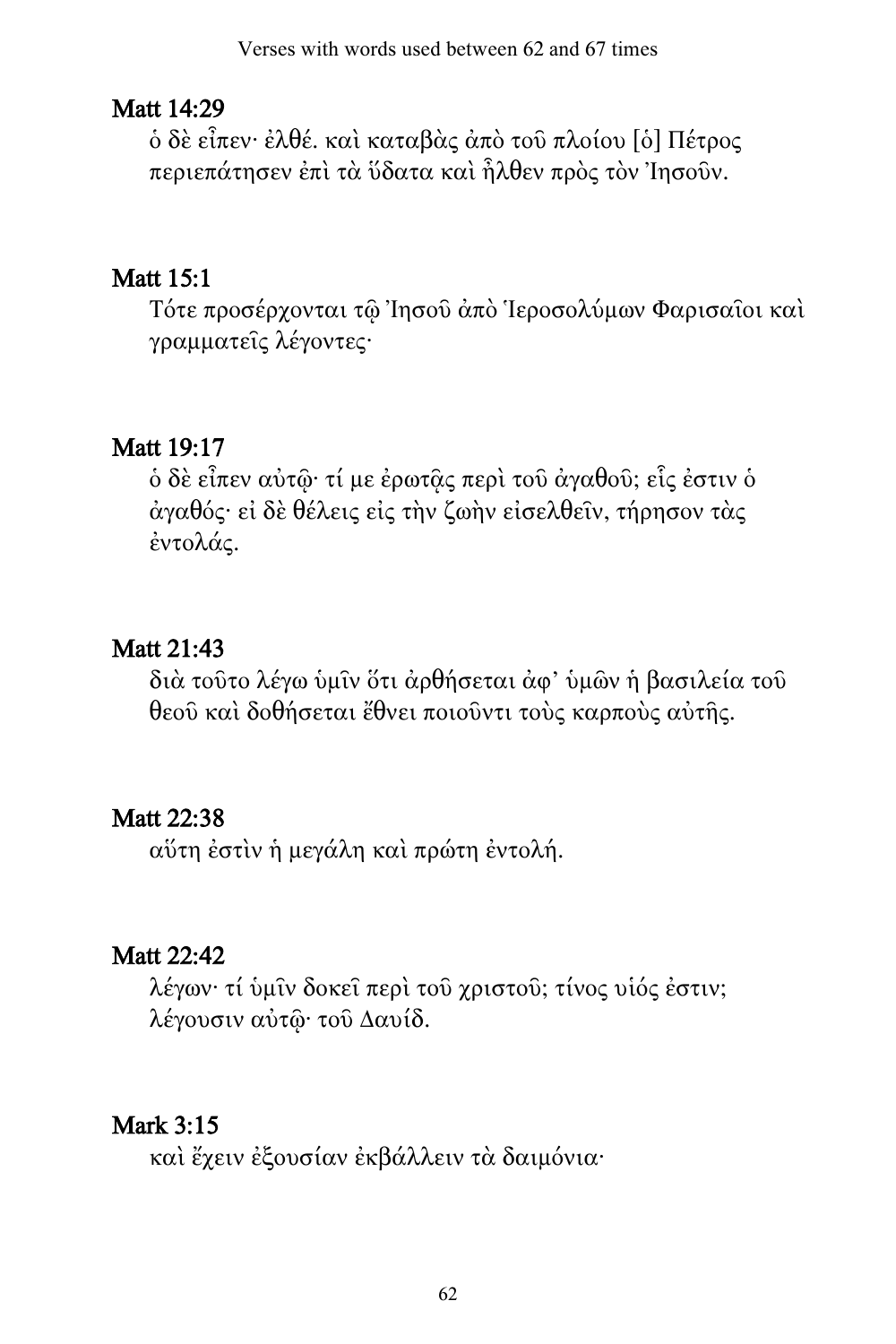## Mark 11:27

Καὶ ἔρχονται πάλιν εἰς Ἱεροσόλυμα. καὶ ἐν τῷ ἱερῷ περιπατοῦντος αὐτοῦ ἔρχονται πρὸς αὐτὸν οἱ ἀρχιερεῖς καὶ οἱ γραμματεῖς καὶ οἱ πρεσβύτεροι

### Mark 12:35

Καὶ ἀποκριθεὶς ὁ Ἰησοῦς ἔλεγεν διδάσκων ἐν τῷ ἱερῷ· πῶς λέγουσιν οἱ γραμματεῖς ὅτι ὁ χριστὸς υἱὸς Δαυίδ ἐστιν;

### Mark 15:9

ὁ δὲ Πιλᾶτος ἀπεκρίθη αὐτοῖς λέγων· θέλετε ἀπολύσω ὑμῖν τὸν βασιλέα τῶν Ἰουδαίων;

## Luke 8:18

Βλέπετε οὖν πῶς ἀκούετε· ὃς ἂν γὰρ ἔχῃ, δοθήσεται αὐτῷ· καὶ ὃς ἂν μὴ ἔχῃ, καὶ ὃ δοκεῖ ἔχειν ἀρθήσεται ἀπ' αὐτοῦ.

## Luke 16:27

εἶπεν δέ· ἐρωτῶ σε οὖν, πάτερ, ἵνα πέμψῃς αὐτὸν εἰς τὸν οἶκον τοῦ πατρός μου,

## Luke 19:47

Καὶ ἦν διδάσκων τὸ καθ' ἡμέραν ἐν τῷ ἱερῷ. οἱ δὲ ἀρχιερεῖς καὶ οἱ γραμματεῖς ἐζήτουν αὐτὸν ἀπολέσαι καὶ οἱ πρῶτοι τοῦ λαοῦ,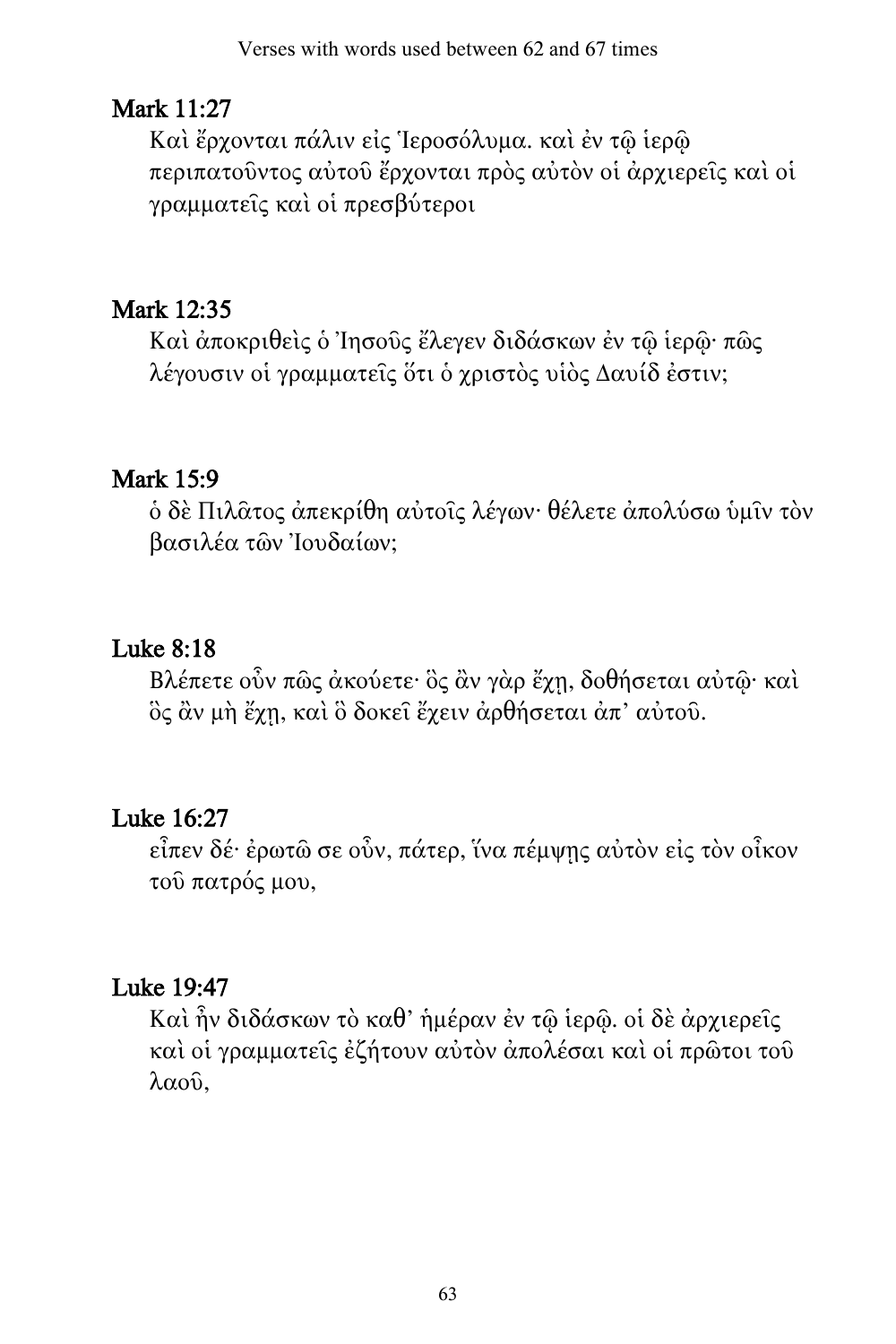#### Luke 20:3

ἀποκριθεὶς δὲ εἶπεν πρὸς αὐτούς· ἐρωτήσω ὑμᾶς κἀγὼ λόγον, καὶ εἴπατέ μοι·

#### Luke 22:68

ἐὰν δὲ ἐρωτήσω, οὐ μὴ ἀποκριθῆτε.

#### Luke 22:70

εἶπαν δὲ πάντες· σὺ οὖν εἶ ὁ υἱὸς τοῦ θεοῦ; ὁ δὲ πρὸς αὐτοὺς ἔφη· ὑμεῖς λέγετε ὅτι ἐγώ εἰμι.

#### Luke 23:3

ὁ δὲ Πιλᾶτος ἠρώτησεν αὐτὸν λέγων· σὺ εἶ ὁ βασιλεὺς τῶν Ἰουδαίων; ὁ δὲ ἀποκριθεὶς αὐτῷ ἔφη· σὺ λέγεις.

#### John 1:13

οἳ οὐκ ἐξ αἱμάτων οὐδὲ ἐκ θελήματος σαρκὸς οὐδὲ ἐκ θελήματος ἀνδρὸς ἀλλ' ἐκ θεοῦ ἐγεννήθησαν.

#### John 1:21

καὶ ἠρώτησαν αὐτόν· τί οὖν; σὺ Ἠλίας εἶ; καὶ λέγει· οὐκ εἰμί. ὁ προφήτης εἶ σύ; καὶ ἀπεκρίθη· οὔ.

#### John 1:25

καὶ ἠρώτησαν αὐτὸν καὶ εἶπαν αὐτῷ· τί οὖν βαπτίζεις εἰ σὺ οὐκ εἶ ὁ χριστὸς οὐδὲ Ἠλίας οὐδὲ ὁ προφήτης;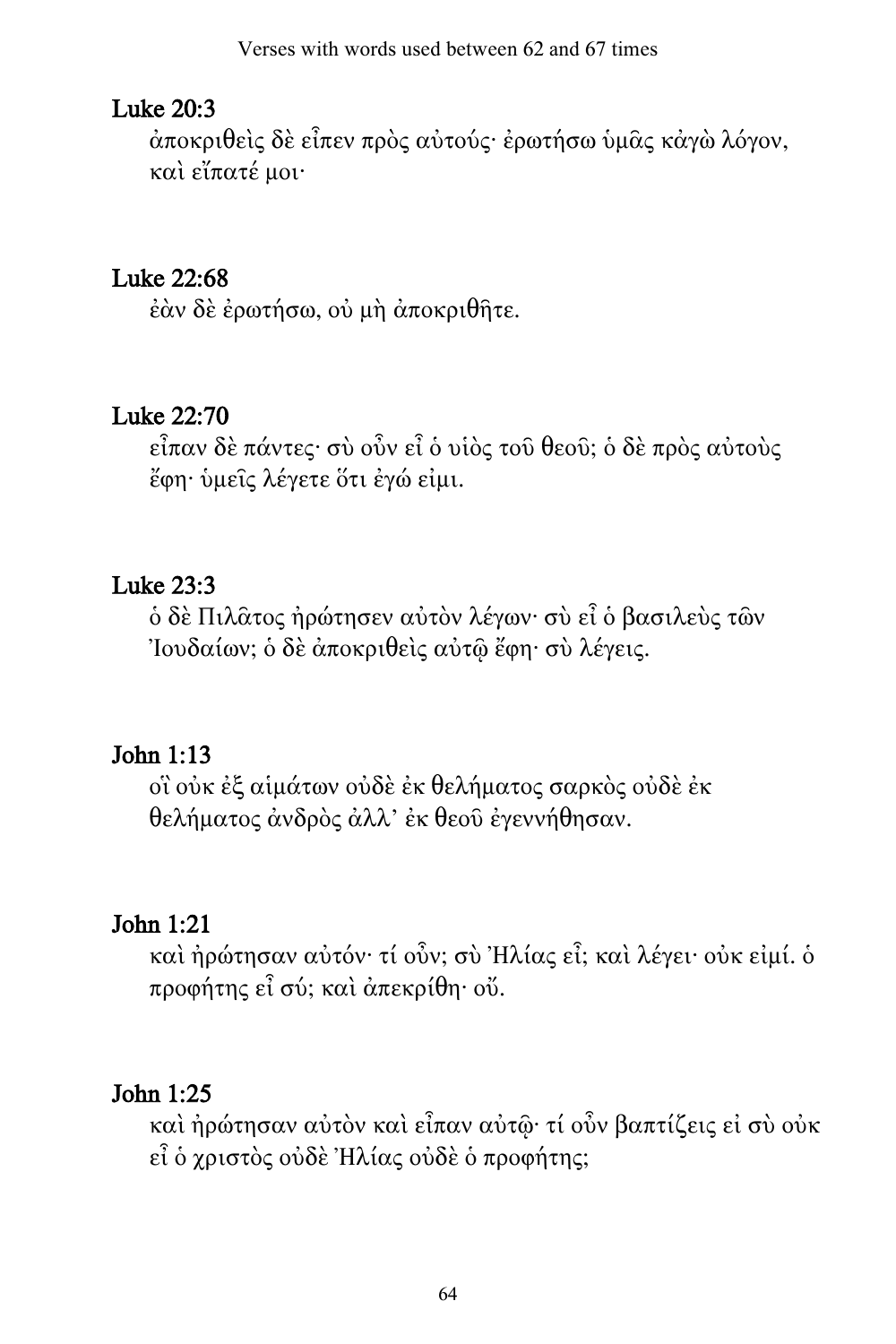### John 4:33

ἔλεγον οὖν οἱ μαθηταὶ πρὸς ἀλλήλους· μή τις ἤνεγκεν αὐτῷ φαγεῖν;

## John 4:40

ὡς οὖν ἦλθον πρὸς αὐτὸν οἱ Σαμαρῖται, ἠρώτων αὐτὸν μεῖναι παρ' αὐτοῖς· καὶ ἔμεινεν ἐκεῖ δύο ἡμέρας.

## John 5:12

ἠρώτησαν αὐτόν· τίς ἐστιν ὁ ἄνθρωπος ὁ εἰπών σοι· ἆρον καὶ περιπάτει;

## John 6:38

ὅτι καταβέβηκα ἀπὸ τοῦ οὐρανοῦ οὐχ ἵνα ποιῶ τὸ θέλημα τὸ ἐμὸν ἀλλὰ τὸ θέλημα τοῦ πέμψαντός με.

## John 7:20

ἀπεκρίθη ὁ ὄχλος· δαιμόνιον ἔχεις· τίς σε ζητεῖ ἀποκτεῖναι;

## John 9:34

ἀπεκρίθησαν καὶ εἶπαν αὐτῷ· ἐν ἁμαρτίαις σὺ ἐγεννήθης ὅλος καὶ σὺ διδάσκεις ἡμᾶς; καὶ ἐξέβαλον αὐτὸν ἔξω.

## John 9:35

Ἤκουσεν Ἰησοῦς ὅτι ἐξέβαλον αὐτὸν ἔξω καὶ εὑρὼν αὐτὸν εἶπεν· σὺ πιστεύεις εἰς τὸν υἱὸν τοῦ ἀνθρώπου;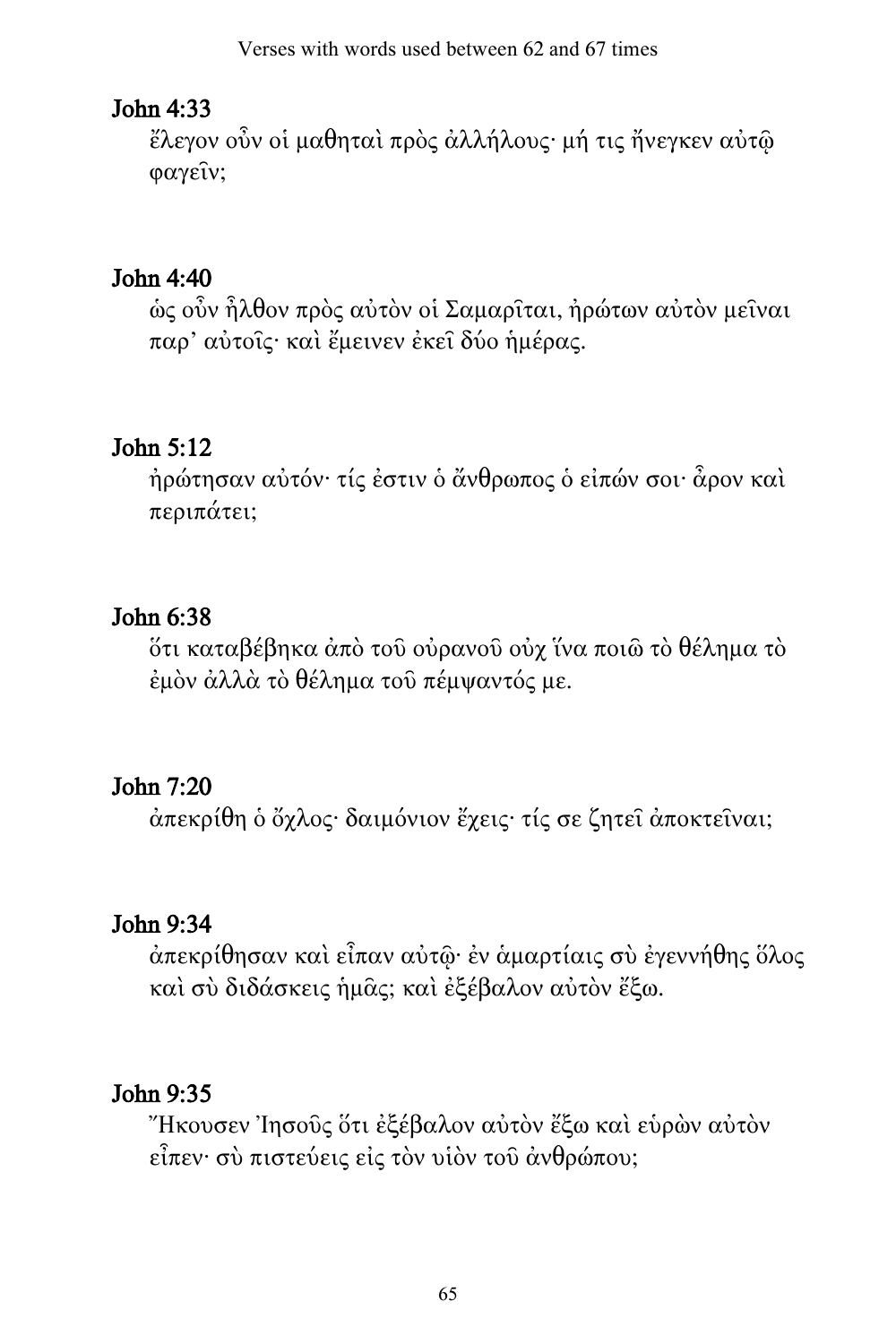### John 12:21

οὗτοι οὖν προσῆλθον Φιλίππῳ τῷ ἀπὸ Βηθσαϊδὰ τῆς Γαλιλαίας καὶ ἠρώτων αὐτὸν λέγοντες· κύριε, θέλομεν τὸν Ἰησοῦν ἰδεῖν.

### John 12:50

καὶ οἶδα ὅτι ἡ ἐντολὴ αὐτοῦ ζωὴ αἰώνιός ἐστιν. ἃ οὖν ἐγὼ λαλῶ, καθὼς εἴρηκέν μοι ὁ πατήρ, οὕτως λαλῶ.

### John 14:15

Ἐὰν ἀγαπᾶτέ με, τὰς ἐντολὰς τὰς ἐμὰς τηρήσετε·

### John 15:10

ἐὰν τὰς ἐντολάς μου τηρήσητε, μενεῖτε ἐν τῇ ἀγάπῃ μου, καθὼς ἐγὼ τὰς ἐντολὰς τοῦ πατρός μου τετήρηκα καὶ μένω αὐτοῦ ἐν τῇ ἀγάπῃ.

### John 15:12

Αὕτη ἐστὶν ἡ ἐντολὴ ἡ ἐμή, ἵνα ἀγαπᾶτε ἀλλήλους καθὼς ἠγάπησα ὑμᾶς.

### John 16:23

Καὶ ἐν ἐκείνῃ τῇ ἡμέρᾳ ἐμὲ οὐκ ἐρωτήσετε οὐδέν. ἀμὴν ἀμὴν λέγω ὑμῖν, ἄν τι αἰτήσητε τὸν πατέρα ἐν τῷ ὀνόματί μου δώσει ὑμῖν.

## John 16:26

ἐν ἐκείνῃ τῇ ἡμέρᾳ ἐν τῷ ὀνόματί μου αἰτήσεσθε, καὶ οὐ λέγω ὑμῖν ὅτι ἐγὼ ἐρωτήσω τὸν πατέρα περὶ ὑμῶν·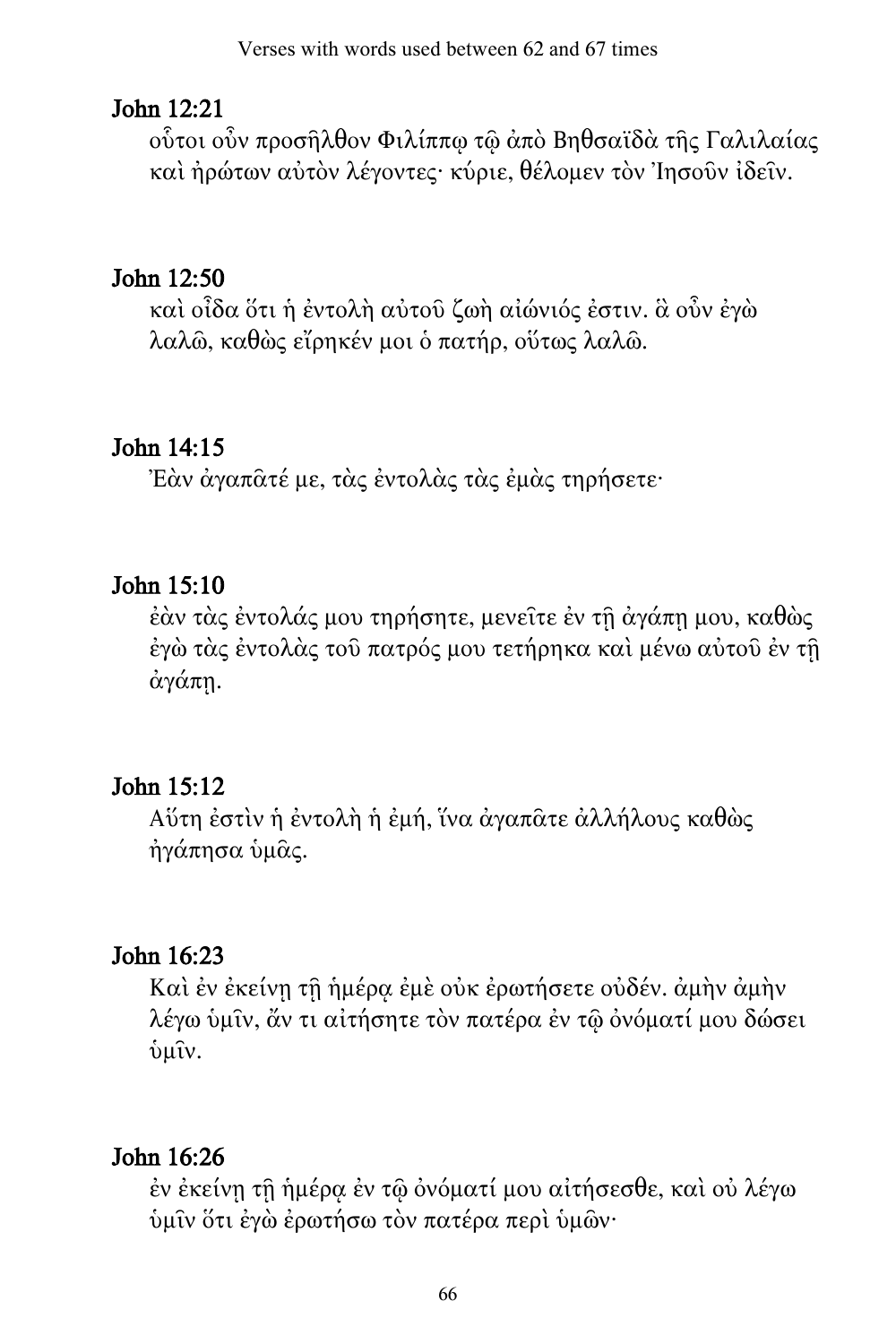#### John 17:9

Ἐγὼ περὶ αὐτῶν ἐρωτῶ, οὐ περὶ τοῦ κόσμου ἐρωτῶ ἀλλὰ περὶ ὧν δέδωκάς μοι, ὅτι σοί εἰσιν,

### John 17:15

οὐκ ἐρωτῶ ἵνα ἄρῃς αὐτοὺς ἐκ τοῦ κόσμου, ἀλλ' ἵνα τηρήσῃς αὐτοὺς ἐκ τοῦ πονηροῦ.

#### John 17:20

Οὐ περὶ τούτων δὲ ἐρωτῶ μόνον, ἀλλὰ καὶ περὶ τῶν πιστευόντων διὰ τοῦ λόγου αὐτῶν εἰς ἐμέ,

#### John 18:21

τί με ἐρωτᾷς; ἐρώτησον τοὺς ἀκηκοότας τί ἐλάλησα αὐτοῖς· ἴδε οὗτοι οἴδασιν ἃ εἶπον ἐγώ.

#### Acts 11:30

ὃ καὶ ἐποίησαν ἀποστείλαντες πρὸς τοὺς πρεσβυτέρους διὰ χειρὸς Βαρναβᾶ καὶ Σαύλου.

#### Acts 15:23

γράψαντες διὰ χειρὸς αὐτῶν· Οἱ ἀπόστολοι καὶ οἱ πρεσβύτεροι ἀδελφοὶ τοῖς κατὰ τὴν Ἀντιόχειαν καὶ Συρίαν καὶ Κιλικίαν ἀδελφοῖς τοῖς ἐξ ἐθνῶν χαίρειν.

### Rom 7:10

ἐγὼ δὲ ἀπέθανον καὶ εὑρέθη μοι ἡ ἐντολὴ ἡ εἰς ζωήν, αὕτη εἰς θάνατον·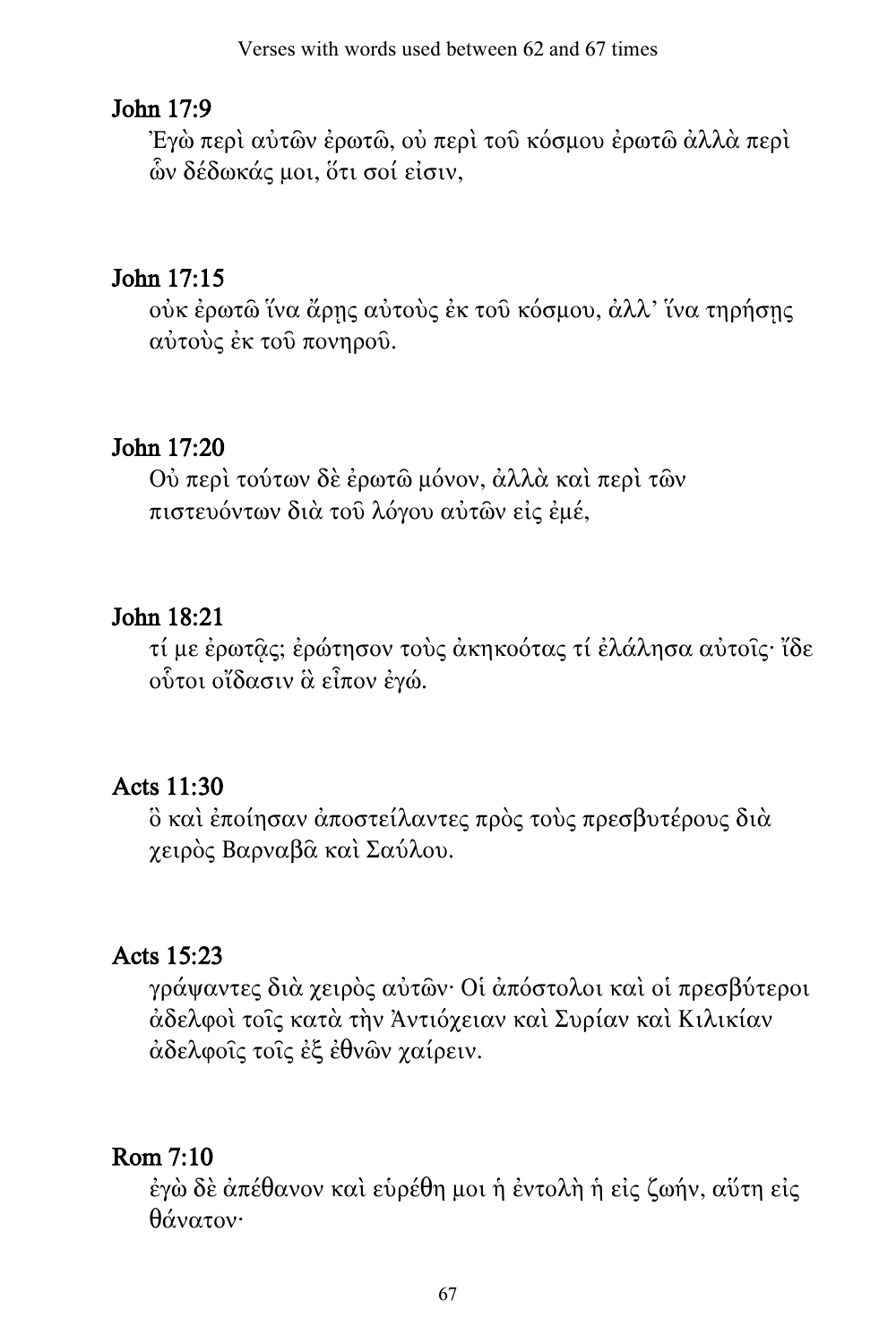## Rom 7:12

ὥστε ὁ μὲν νόμος ἅγιος καὶ ἡ ἐντολὴ ἁγία καὶ δικαία καὶ ἀγαθή.

# 1 Cor 10:12

Ὥστε ὁ δοκῶν ἑστάναι βλεπέτω μὴ πέσῃ.

# 1 Cor 10:31

Εἴτε οὖν ἐσθίετε εἴτε πίνετε εἴτε τι ποιεῖτε, πάντα εἰς δόξαν θεοῦ ποιεῖτε.

# 2 Cor 1:1

Παῦλος ἀπόστολος Χριστοῦ Ἰησοῦ διὰ θελήματος θεοῦ καὶ Τιμόθεος ὁ ἀδελφὸς τῇ ἐκκλησίᾳ τοῦ θεοῦ τῇ οὔσῃ ἐν Κορίνθῳ σὺν τοῖς ἁγίοις πᾶσιν τοῖς οὖσιν ἐν ὅλῃ τῇ Ἀχαΐᾳ,

# Eph 1:1

Παῦλος ἀπόστολος Χριστοῦ Ἰησοῦ διὰ θελήματος θεοῦ τοῖς ἁγίοις τοῖς οὖσιν [ἐν Ἐφέσῳ] καὶ πιστοῖς ἐν Χριστῷ Ἰησοῦ,

# Col 1:1

Παῦλος ἀπόστολος Χριστοῦ Ἰησοῦ διὰ θελήματος θεοῦ καὶ Τιμόθεος ὁ ἀδελφὸς

# Col 1:2

τοῖς ἐν Κολοσσαῖς ἁγίοις καὶ πιστοῖς ἀδελφοῖς ἐν Χριστῷ, χάρις ὑμῖν καὶ εἰρήνη ἀπὸ θεοῦ πατρὸς ἡμῶν.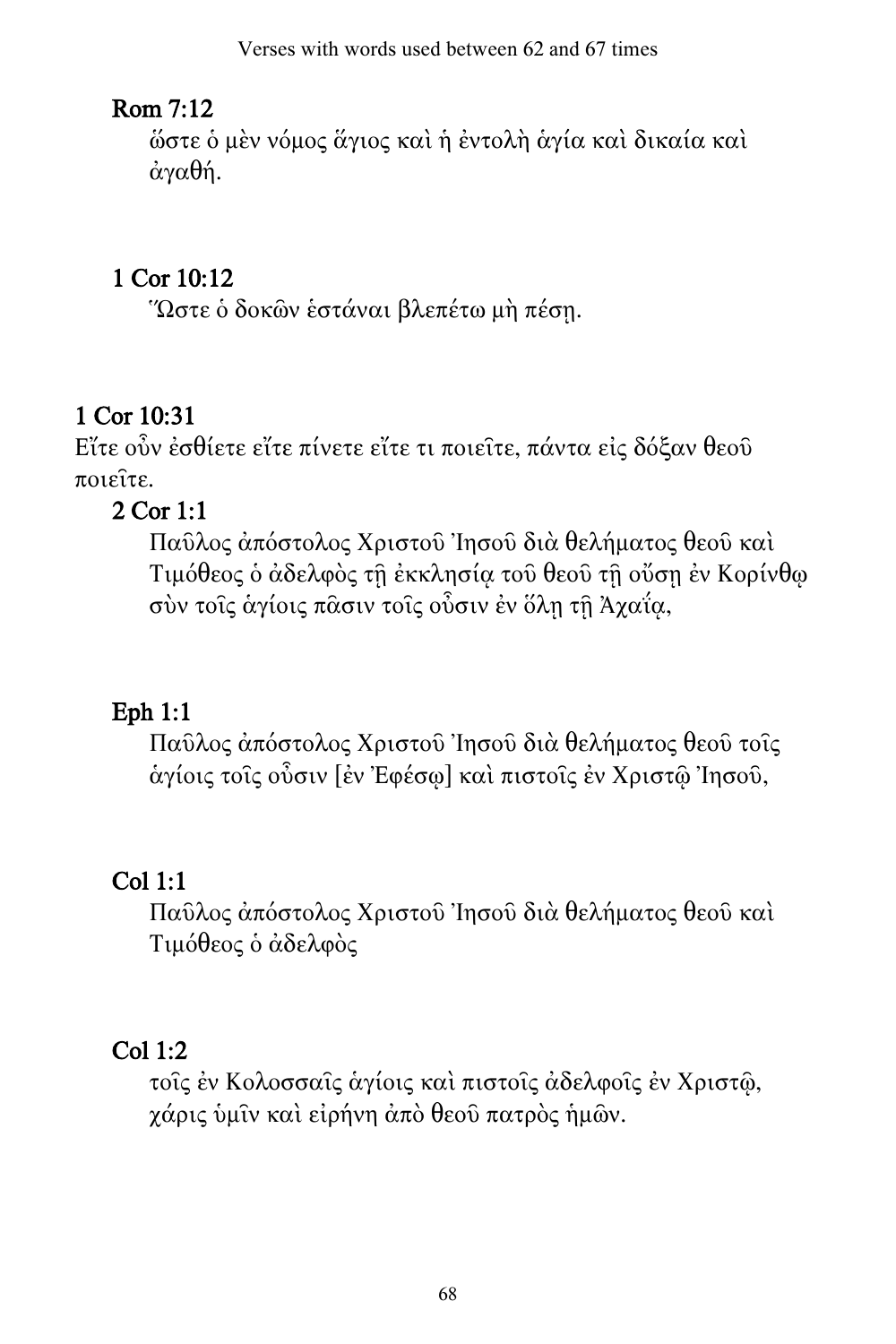### 1 Thess 5:24

πιστὸς ὁ καλῶν ὑμᾶς, ὃς καὶ ποιήσει.

### Heb 3:2

πιστὸν ὄντα τῷ ποιήσαντι αὐτὸν ὡς καὶ Μωϋσῆς ἐν [ὅλῳ] τῷ οἴκῳ αὐτοῦ.

## Heb 11:2

ἐν ταύτῃ γὰρ ἐμαρτυρήθησαν οἱ πρεσβύτεροι.

## 2 Pet 1:18

καὶ ταύτην τὴν φωνὴν ἡμεῖς ἠκούσαμεν ἐξ οὐρανοῦ ἐνεχθεῖσαν σὺν αὐτῷ ὄντες ἐν τῷ ἁγίῳ ὄρει.

## 1 John 2:3

Καὶ ἐν τούτῳ γινώσκομεν ὅτι ἐγνώκαμεν αὐτόν, ἐὰν τὰς ἐντολὰς αὐτοῦ τηρῶμεν.

## 1 John 3:23

Καὶ αὕτη ἐστὶν ἡ ἐντολὴ αὐτοῦ, ἵνα πιστεύσωμεν τῷ ὀνόματι τοῦ υἱοῦ αὐτοῦ Ἰησοῦ Χριστοῦ καὶ ἀγαπῶμεν ἀλλήλους, καθὼς ἔδωκεν ἐντολὴν ἡμῖν.

## 1 John 3:24

καὶ ὁ τηρῶν τὰς ἐντολὰς αὐτοῦ ἐν αὐτῷ μένει καὶ αὐτὸς ἐν αὐτῷ· καὶ ἐν τούτῳ γινώσκομεν ὅτι μένει ἐν ἡμῖν, ἐκ τοῦ πνεύματος οὗ ἡμῖν ἔδωκεν.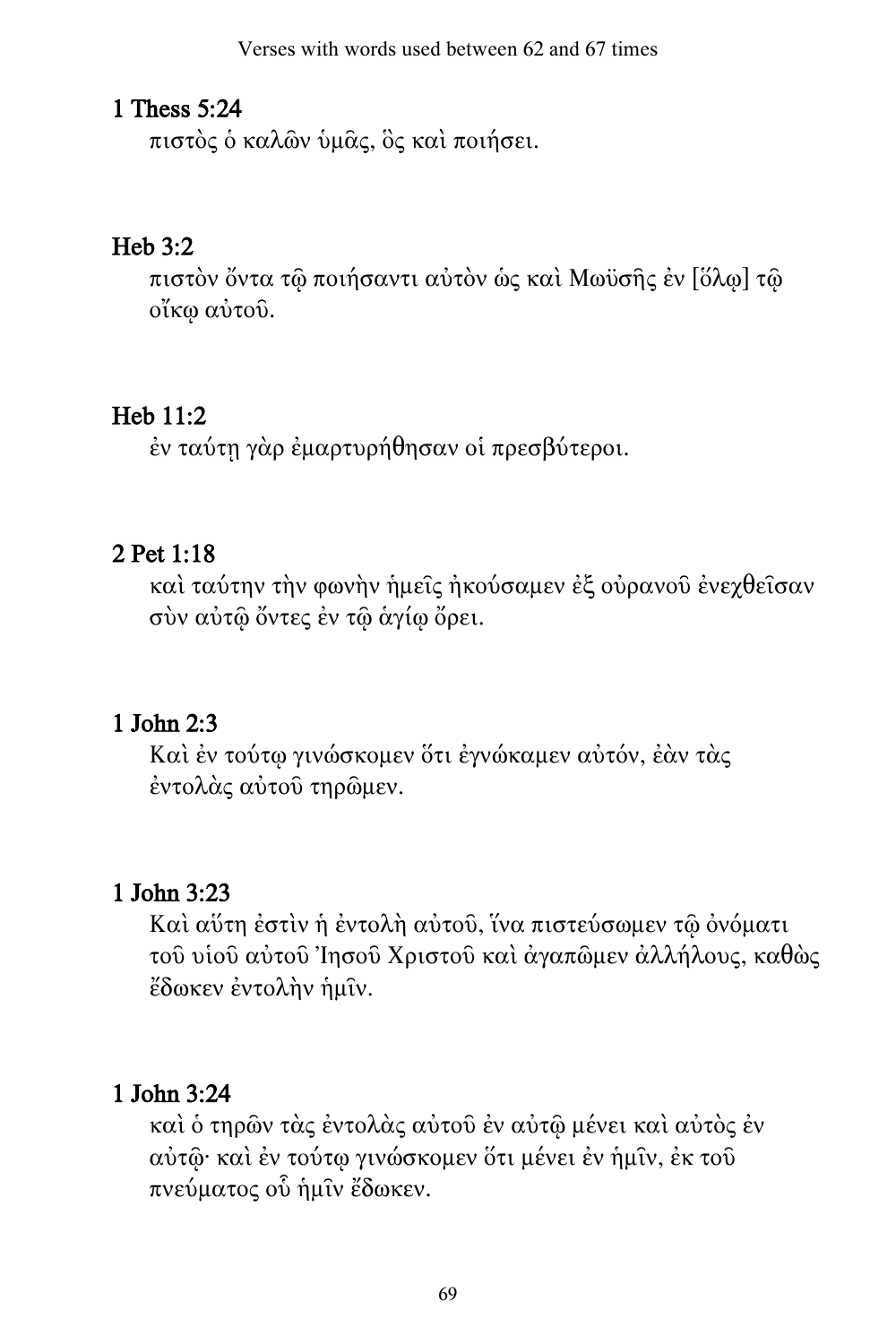## 1 John 4:21

καὶ ταύτην τὴν ἐντολὴν ἔχομεν ἀπ' αὐτοῦ, ἵνα ὁ ἀγαπῶν τὸν θεὸν ἀγαπᾷ καὶ τὸν ἀδελφὸν αὐτοῦ.

## 1 John 5:2

ἐν τούτῳ γινώσκομεν ὅτι ἀγαπῶμεν τὰ τέκνα τοῦ θεοῦ, ὅταν τὸν θεὸν ἀγαπῶμεν καὶ τὰς ἐντολὰς αὐτοῦ ποιῶμεν.

## Rev 1:4

Ἰωάννης ταῖς ἑπτὰ ἐκκλησίαις ταῖς ἐν τῇ Ἀσίᾳ· χάρις ὑμῖν καὶ εἰρήνη ἀπὸ ὁ ὢν καὶ ὁ ἦν καὶ ὁ ἐρχόμενος καὶ ἀπὸ τῶν ἑπτὰ πνευμάτων ἃ ἐνώπιον τοῦ θρόνου αὐτοῦ

## Rev 21:24

καὶ περιπατήσουσιν τὰ ἔθνη διὰ τοῦ φωτὸς αὐτῆς, καὶ οἱ βασιλεῖς τῆς γῆς φέρουσιν τὴν δόξαν αὐτῶν εἰς αὐτήν,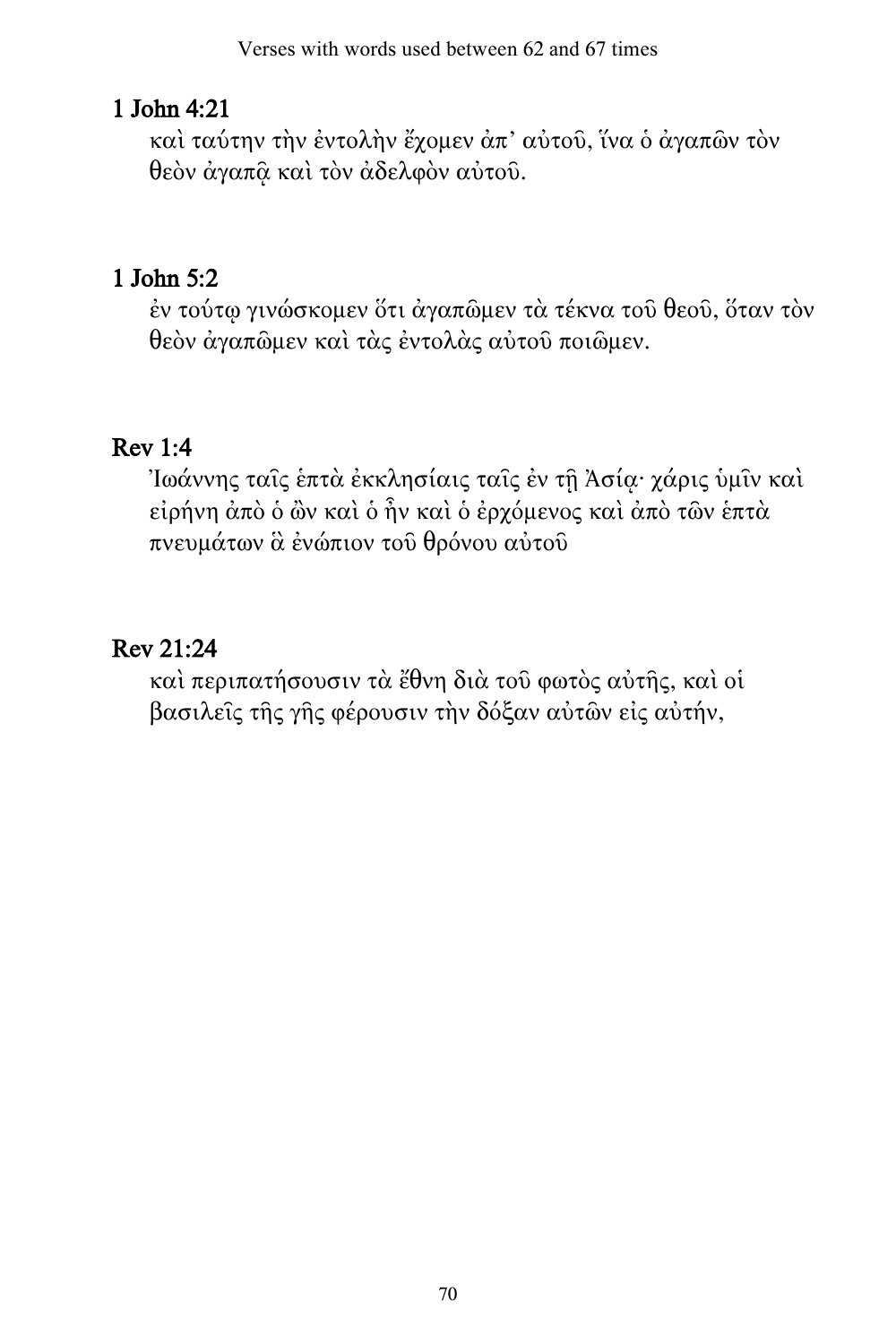#### Matt 3:9

καὶ μὴ δόξητε λέγειν ἐν ἑαυτοῖς· πατέρα ἔχομεν τὸν Ἀβραάμ. λέγω γὰρ ὑμῖν ὅτι δύναται ὁ θεὸς ἐκ τῶν λίθων τούτων ἐγεῖραι τέκνα τῷ Ἀβραάμ.

#### Matt 4:9

καὶ εἶπεν αὐτῷ· ταῦτά σοι πάντα δώσω, ἐὰν πεσὼν προσκυνήσῃς μοι.

#### Matt 8:19

καὶ προσελθὼν εἷς γραμματεὺς εἶπεν αὐτῷ· διδάσκαλε, ἀκολουθήσω σοι ὅπου ἐὰν ἀπέρχῃ.

#### Matt 10:12

εἰσερχόμενοι δὲ εἰς τὴν οἰκίαν ἀσπάσασθε αὐτήν·

#### Matt 10:24

Οὐκ ἔστιν μαθητὴς ὑπὲρ τὸν διδάσκαλον οὐδὲ δοῦλος ὑπὲρ τὸν κύριον αὐτοῦ.

#### Matt 12:6

λέγω δὲ ὑμῖν ὅτι τοῦ ἱεροῦ μεῖζόν ἐστιν ὧδε.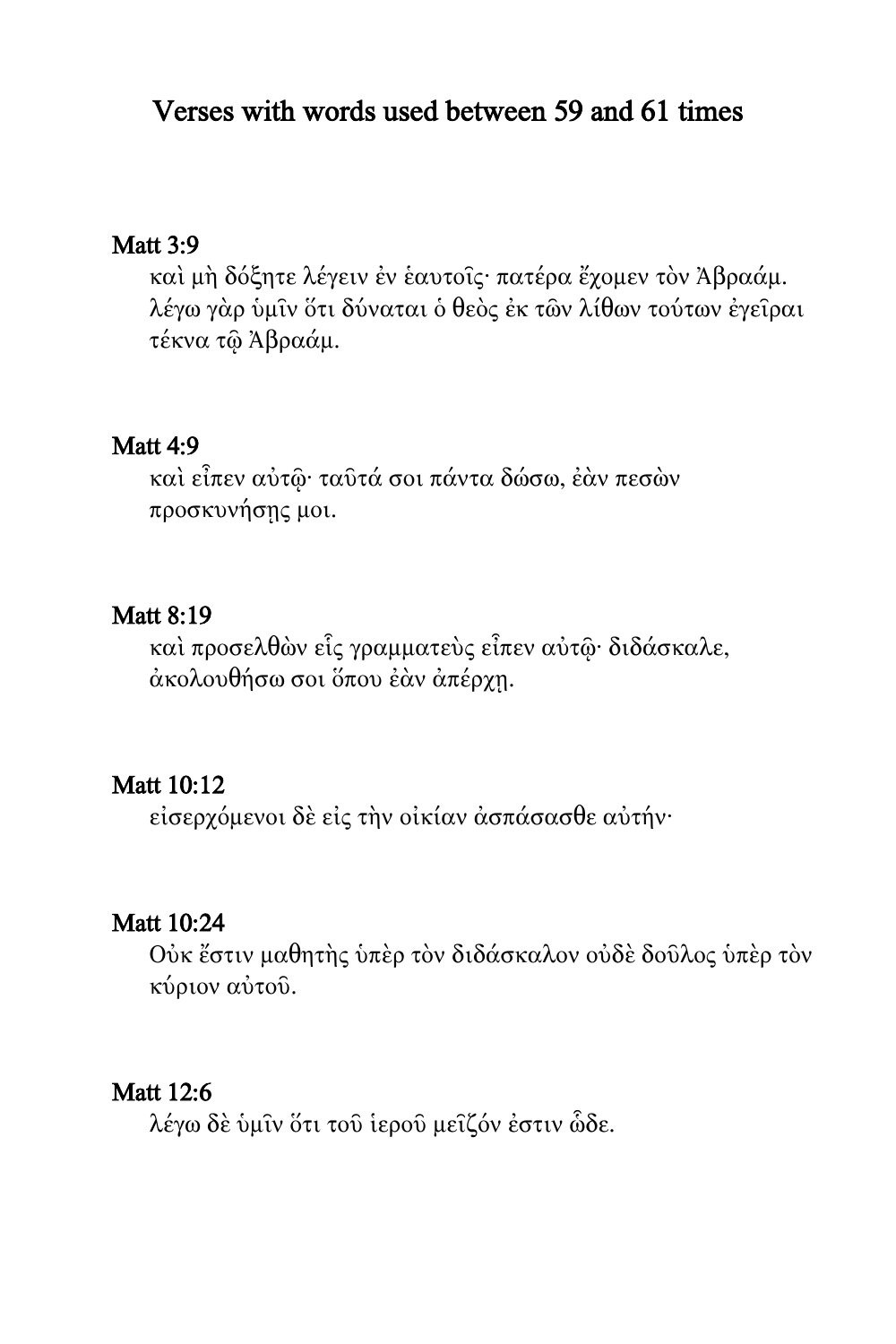## Matt 12:38

Τότε ἀπεκρίθησαν αὐτῷ τινες τῶν γραμματέων καὶ Φαρισαίων λέγοντες· διδάσκαλε, θέλομεν ἀπὸ σοῦ σημεῖον ἰδεῖν.

## Matt 14:18

ὁ δὲ εἶπεν· φέρετέ μοι ὧδε αὐτούς.

## Matt 19:16

Καὶ ἰδοὺ εἷς προσελθὼν αὐτῷ εἶπεν· διδάσκαλε, τί ἀγαθὸν ποιήσω ἵνα σχῶ ζωὴν αἰώνιον;

## Matt 20:20

Τότε προσῆλθεν αὐτῷ ἡ μήτηρ τῶν υἱῶν Ζεβεδαίου μετὰ τῶν υἱῶν αὐτῆς προσκυνοῦσα καὶ αἰτοῦσά τι ἀπ' αὐτοῦ.

## Matt 23:8

Ὑμεῖς δὲ μὴ κληθῆτε ῥαββί· εἷς γάρ ἐστιν ὑμῶν ὁ διδάσκαλος, πάντες δὲ ὑμεῖς ἀδελφοί ἐστε.

## Matt 24:23

Τότε ἐάν τις ὑμῖν εἴπῃ· ἰδοὺ ὧδε ὁ χριστός, ἤ· ὧδε, μὴ πιστεύσητε·

## Matt 27:17

συνηγμένων οὖν αὐτῶν εἶπεν αὐτοῖς ὁ Πιλᾶτος· τίνα θέλετε ἀπολύσω ὑμῖν, [Ἰησοῦν τὸν] Βαραββᾶν ἢ Ἰησοῦν τὸν λεγόμενον χριστόν;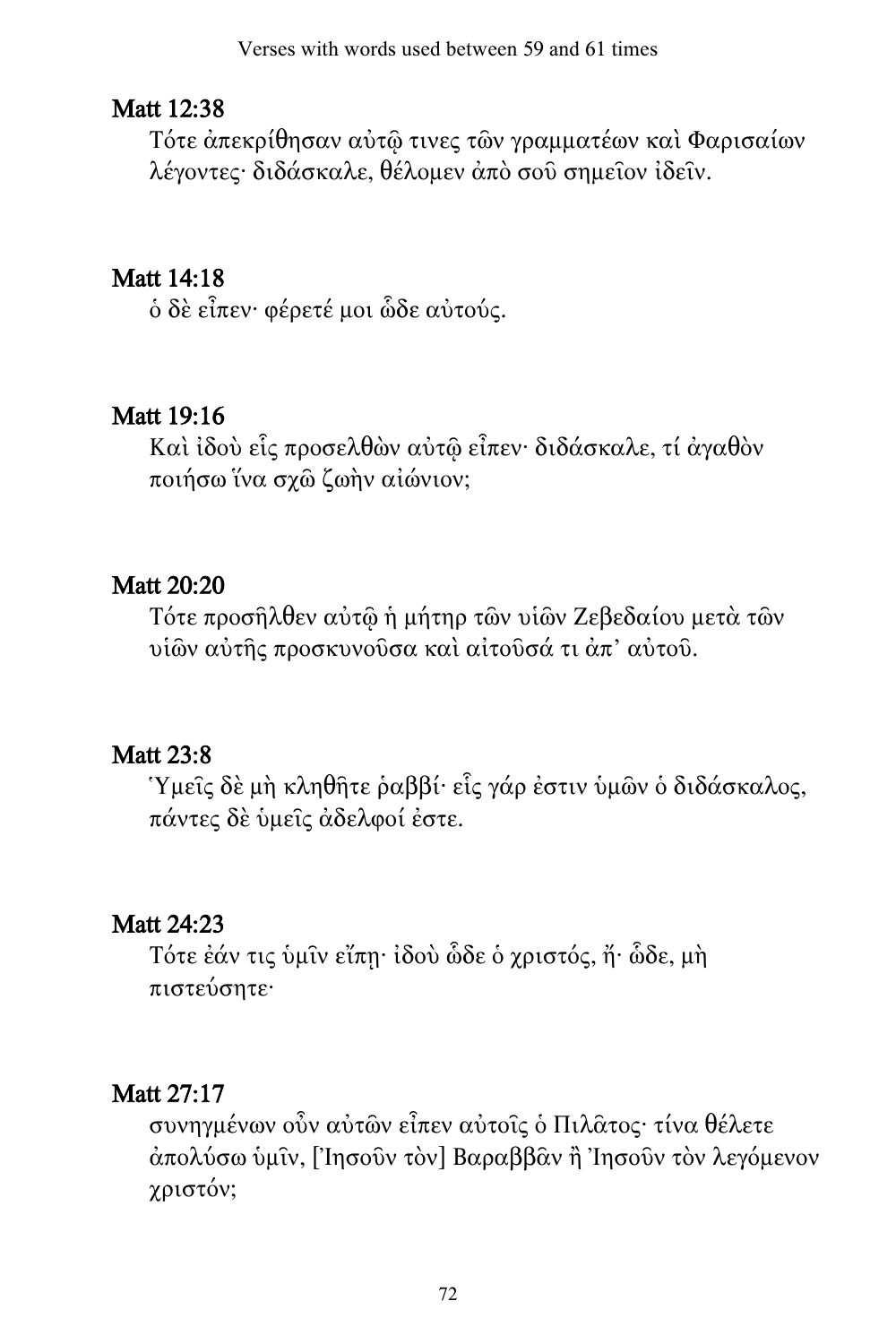## Mark 1:14

Μετὰ δὲ τὸ παραδοθῆναι τὸν Ἰωάννην ἦλθεν ὁ Ἰησοῦς εἰς τὴν Γαλιλαίαν κηρύσσων τὸ εὐαγγέλιον τοῦ θεοῦ

## Mark 7:1

Καὶ συνάγονται πρὸς αὐτὸν οἱ Φαρισαῖοι καί τινες τῶν γραμματέων ἐλθόντες ἀπὸ Ἱεροσολύμων.

## Mark 13:10

καὶ εἰς πάντα τὰ ἔθνη πρῶτον δεῖ κηρυχθῆναι τὸ εὐαγγέλιον.

## Mark 13:21

Καὶ τότε ἐάν τις ὑμῖν εἴπῃ· ἴδε ὧδε ὁ χριστός, ἴδε ἐκεῖ, μὴ πιστεύετε·

## Mark 15:18

καὶ ἤρξαντο ἀσπάζεσθαι αὐτόν· χαῖρε, βασιλεῦ τῶν Ἰουδαίων·

## Luke 1:40

καὶ εἰσῆλθεν εἰς τὸν οἶκον Ζαχαρίου καὶ ἠσπάσατο τὴν Έλισάβετ.

## Luke 4:7

σὺ οὖν ἐὰν προσκυνήσῃς ἐνώπιον ἐμοῦ, ἔσται σοῦ πᾶσα.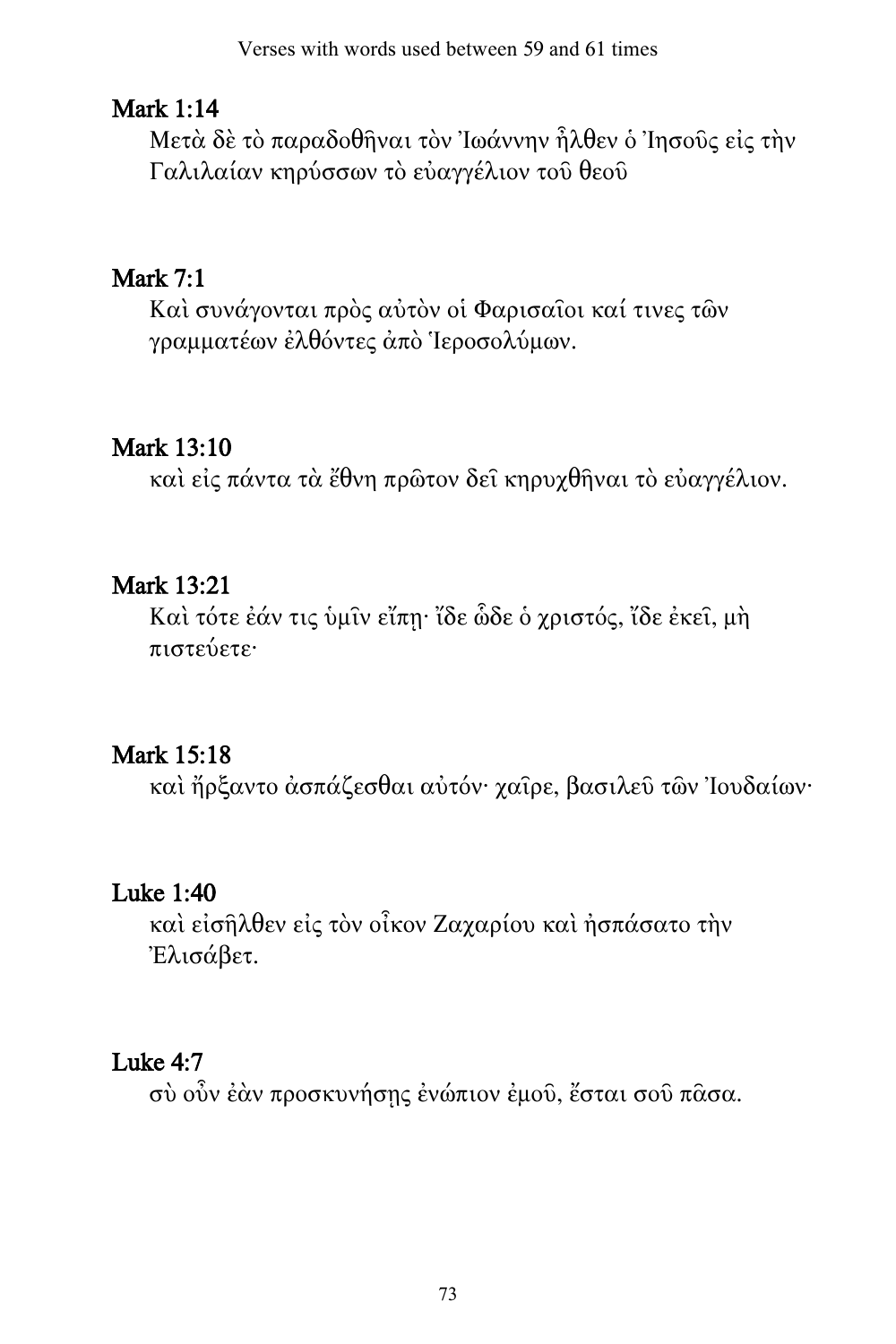### Luke 7:40

Καὶ ἀποκριθεὶς ὁ Ἰησοῦς εἶπεν πρὸς αὐτόν· Σίμων, ἔχω σοί τι εἰπεῖν. ὁ δέ· διδάσκαλε, εἰπέ, φησίν.

## John 3:2

οὗτος ἦλθεν πρὸς αὐτὸν νυκτὸς καὶ εἶπεν αὐτῷ· ῥαββί, οἴδαμεν ὅτι ἀπὸ θεοῦ ἐλήλυθας διδάσκαλος· οὐδεὶς γὰρ δύναται ταῦτα τὰ σημεῖα ποιεῖν ἃ σὺ ποιεῖς, ἐὰν μὴ ᾖ ὁ θεὸς μετ' αὐτοῦ.

#### John 3:10

ἀπεκρίθη Ἰησοῦς καὶ εἶπεν αὐτῷ· σὺ εἶ ὁ διδάσκαλος τοῦ Ἰσραὴλ καὶ ταῦτα οὐ γινώσκεις;

#### John 4:20

οἱ πατέρες ἡμῶν ἐν τῷ ὄρει τούτῳ προσεκύνησαν· καὶ ὑμεῖς λέγετε ὅτι ἐν Ἱεροσολύμοις ἐστὶν ὁ τόπος ὅπου προσκυνεῖν δεῖ.

### John 4:21

λέγει αὐτῇ ὁ Ἰησοῦς· πίστευέ μοι, γύναι, ὅτι ἔρχεται ὥρα ὅτε οὔτε ἐν τῷ ὄρει τούτῳ οὔτε ἐν Ἱεροσολύμοις προσκυνήσετε τῷ πατρί.

### John 4:24

πνεῦμα ὁ θεός, καὶ τοὺς προσκυνοῦντας αὐτὸν ἐν πνεύματι καὶ ἀληθείᾳ δεῖ προσκυνεῖν.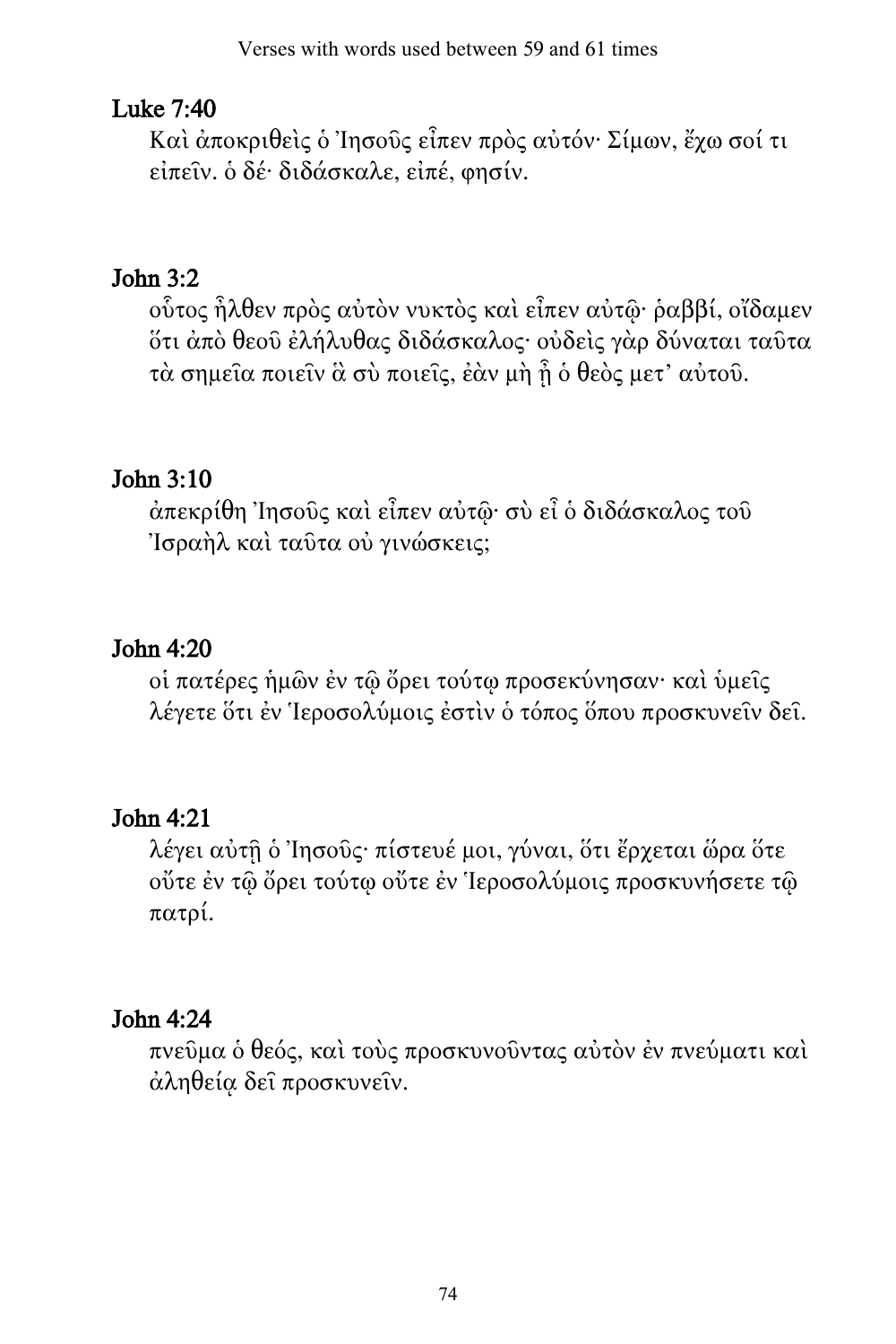### John 9:27

ἀπεκρίθη αὐτοῖς· εἶπον ὑμῖν ἤδη καὶ οὐκ ἠκούσατε· τί πάλιν θέλετε ἀκούειν; μὴ καὶ ὑμεῖς θέλετε αὐτοῦ μαθηταὶ γενέσθαι;

### John 9:38

ὁ δὲ ἔφη· πιστεύω, κύριε· καὶ προσεκύνησεν αὐτῷ.

### John 11:21

εἶπεν οὖν ἡ Μάρθα πρὸς τὸν Ἰησοῦν· κύριε, εἰ ἦς ὧδε οὐκ ἂν ἀπέθανεν ὁ ἀδελφός μου·

### John 11:32

Ἡ οὖν Μαριὰμ ὡς ἦλθεν ὅπου ἦν Ἰησοῦς ἰδοῦσα αὐτὸν ἔπεσεν αὐτοῦ πρὸς τοὺς πόδας λέγουσα αὐτῷ· κύριε, εἰ ἦς ὧδε οὐκ ἄν μου ἀπέθανεν ὁ ἀδελφός.

### John 12:23

Ὁ δὲ Ἰησοῦς ἀποκρίνεται αὐτοῖς λέγων· ἐλήλυθεν ἡ ὥρα ἵνα δοξασθῇ ὁ υἱὸς τοῦ ἀνθρώπου.

### John 12:28

πάτερ, δόξασόν σου τὸ ὄνομα. ἦλθεν οὖν φωνὴ ἐκ τοῦ οὐρανοῦ· καὶ ἐδόξασα καὶ πάλιν δοξάσω.

### John 13:31

Ὅτε οὖν ἐξῆλθεν, λέγει Ἰησοῦς· νῦν ἐδοξάσθη ὁ υἱὸς τοῦ ἀνθρώπου καὶ ὁ θεὸς ἐδοξάσθη ἐν αὐτῷ·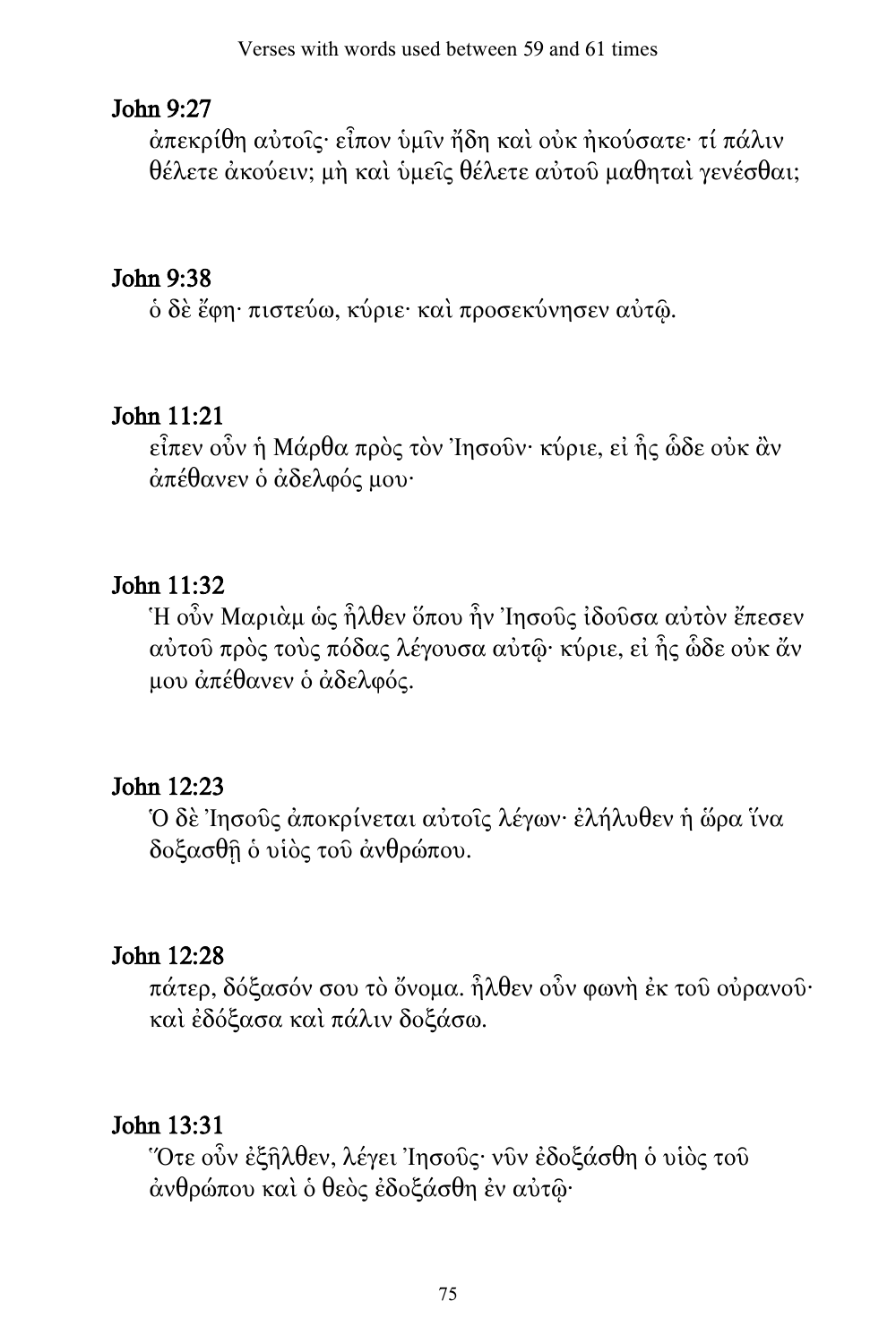## John 14:13

καὶ ὅ τι ἂν αἰτήσητε ἐν τῷ ὀνόματί μου τοῦτο ποιήσω, ἵνα δοξασθῇ ὁ πατὴρ ἐν τῷ υἱῷ.

### John 15:8

ἐν τούτῳ ἐδοξάσθη ὁ πατήρ μου, ἵνα καρπὸν πολὺν φέρητε καὶ γένησθε ἐμοὶ μαθηταί.

### John 15:11

Ταῦτα λελάληκα ὑμῖν ἵνα ἡ χαρὰ ἡ ἐμὴ ἐν ὑμῖν ἦ καὶ ἡ χαρὰ ὑμῶν πληρωθῇ.

## John 17:13

νῦν δὲ πρὸς σὲ ἔρχομαι καὶ ταῦτα λαλῶ ἐν τῷ κόσμῳ ἵνα ἔχωσιν τὴν χαρὰν τὴν ἐμὴν πεπληρωμένην ἐν ἑαυτοῖς.

## Acts 8:8

ἐγένετο δὲ πολλὴ χαρὰ ἐν τῇ πόλει ἐκείνῃ.

## Acts 13:52

οἵ τε μαθηταὶ ἐπληροῦντο χαρᾶς καὶ πνεύματος ἁγίου.

## Acts 15:6

Συνήχθησάν τε οἱ ἀπόστολοι καὶ οἱ πρεσβύτεροι ἰδεῖν περὶ τοῦ λόγου τούτου.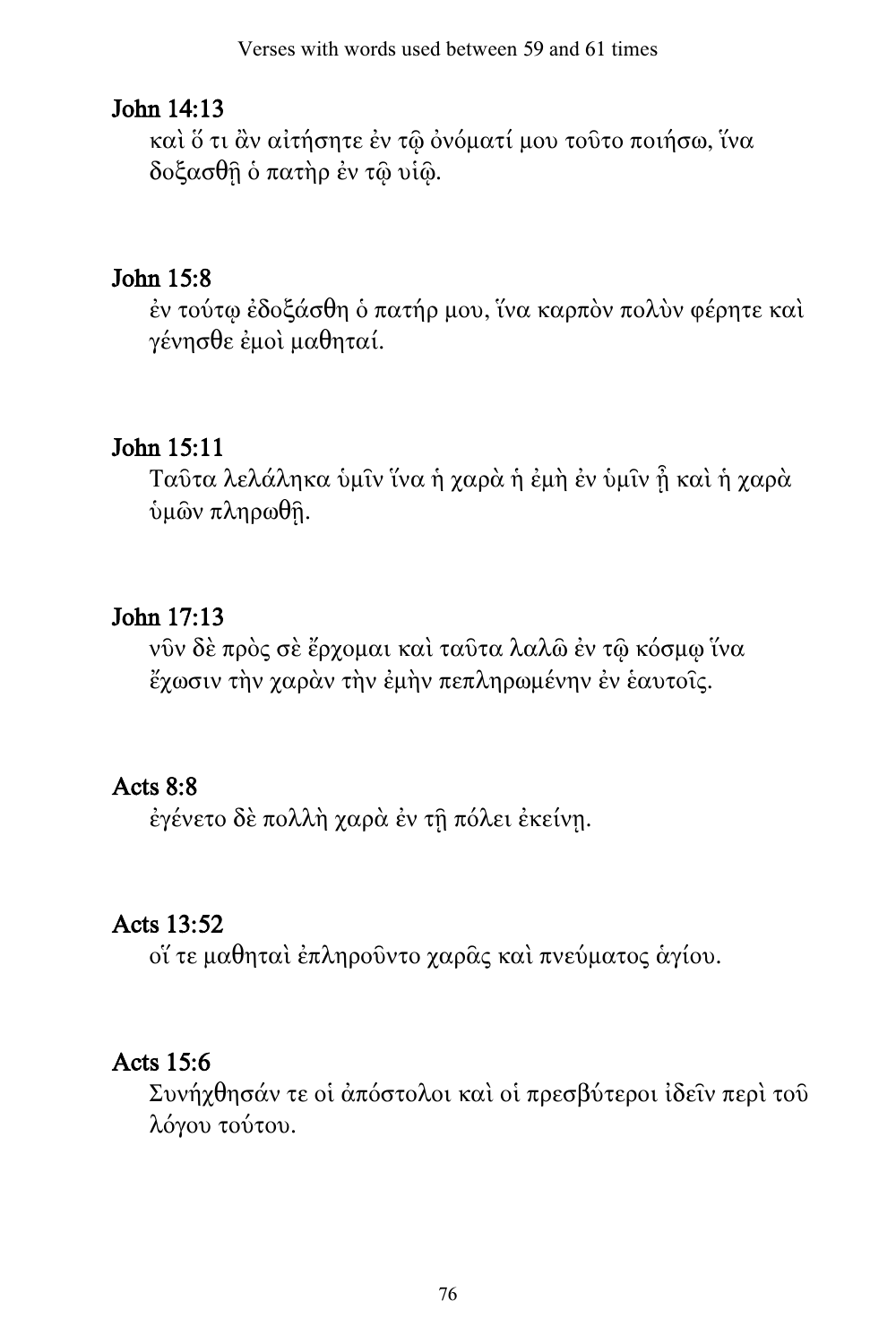#### Rom 16:8

ἀσπάσασθε Ἀμπλιᾶτον τὸν ἀγαπητόν μου ἐν κυρίῳ.

### Rom 16:14

ἀσπάσασθε Ἀσύγκριτον, Φλέγοντα, Ἑρμῆν, Πατροβᾶν, Ἑρμᾶν καὶ τοὺς σὺν αὐτοῖς ἀδελφούς.

### 1 Cor 5:4

ἐν τῷ ὀνόματι τοῦ κυρίου [ἡμῶν] Ἰησοῦ συναχθέντων ὑμῶν καὶ τοῦ ἐμοῦ πνεύματος σὺν τῇ δυνάμει τοῦ κυρίου ἡμῶν Ἰησοῦ,

### 1 Cor 12:29

μὴ πάντες ἀπόστολοι; μὴ πάντες προφῆται; μὴ πάντες διδάσκαλοι; μὴ πάντες δυνάμεις;

## 1 Cor 15:11

εἴτε οὖν ἐγὼ εἴτε ἐκεῖνοι, οὕτως κηρύσσομεν καὶ οὕτως ἐπιστεύσατε.

## 1 Cor 16:19

Ἀσπάζονται ὑμᾶς αἱ ἐκκλησίαι τῆς Ἀσίας. ἀσπάζεται ὑμᾶς ἐν κυρίῳ πολλὰ Ἀκύλας καὶ Πρίσκα σὺν τῇ κατ' οἶκον αὐτῶν έκκλησία.

### 2 Cor 4:5

Οὐ γὰρ ἑαυτοὺς κηρύσσομεν ἀλλ' Ἰησοῦν Χριστὸν κύριον, ἑαυτοὺς δὲ δούλους ὑμῶν διὰ Ἰησοῦν.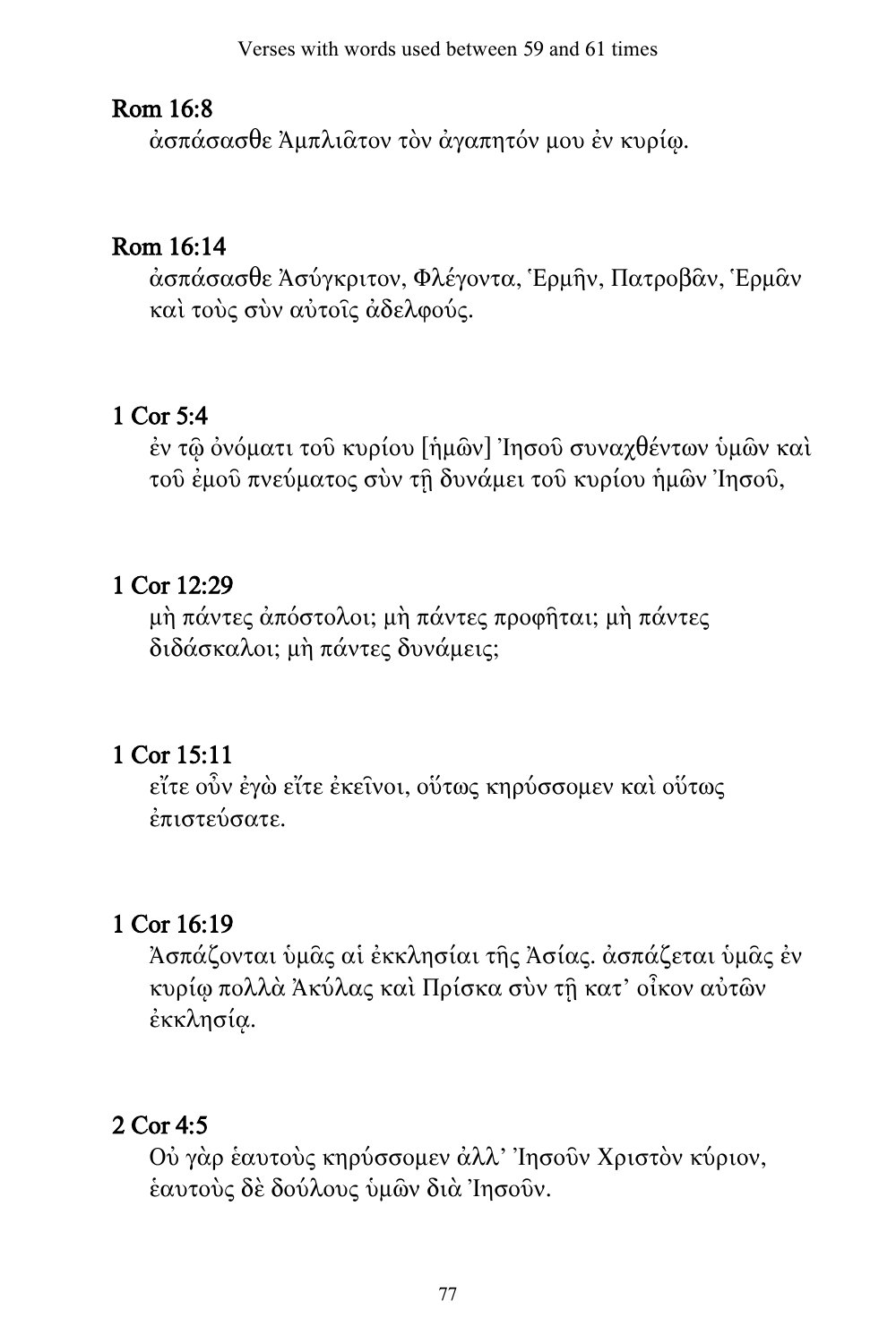### Gal 1:24

καὶ ἐδόξαζον ἐν ἐμοὶ τὸν θεόν.

### Phil 4:21

Ἀσπάσασθε πάντα ἅγιον ἐν Χριστῷ Ἰησοῦ. ἀσπάζονται ὑμᾶς οἱ σὺν ἐμοὶ ἀδελφοί.

## Col 4:15

Ἀσπάσασθε τοὺς ἐν Λαοδικείᾳ ἀδελφοὺς καὶ Νύμφαν καὶ τὴν κατ' οἶκον αὐτῆς ἐκκλησίαν.

### 1 Thess 2:20

ὑμεῖς γάρ ἐστε ἡ δόξα ἡμῶν καὶ ἡ χαρά.

## 2 Tim 4:19

Ἄσπασαι Πρίσκαν καὶ Ἀκύλαν καὶ τὸν Ὀνησιφόρου οἶκον.

## 1 John 1:4

καὶ ταῦτα γράφομεν ἡμεῖς, ἵνα ἡ χαρὰ ἡμῶν ἦ πεπληρωμένη.

## 1 John 4:7

Ἀγαπητοί, ἀγαπῶμεν ἀλλήλους, ὅτι ἡ ἀγάπη ἐκ τοῦ θεοῦ ἐστιν, καὶ πᾶς ὁ ἀγαπῶν ἐκ τοῦ θεοῦ γεγέννηται καὶ γινώσκει τὸν θεόν.

## 3 John 1:1

Ὁ πρεσβύτερος Γαΐῳ τῷ ἀγαπητῷ, ὃν ἐγὼ ἀγαπῶ ἐν ἀληθείᾳ.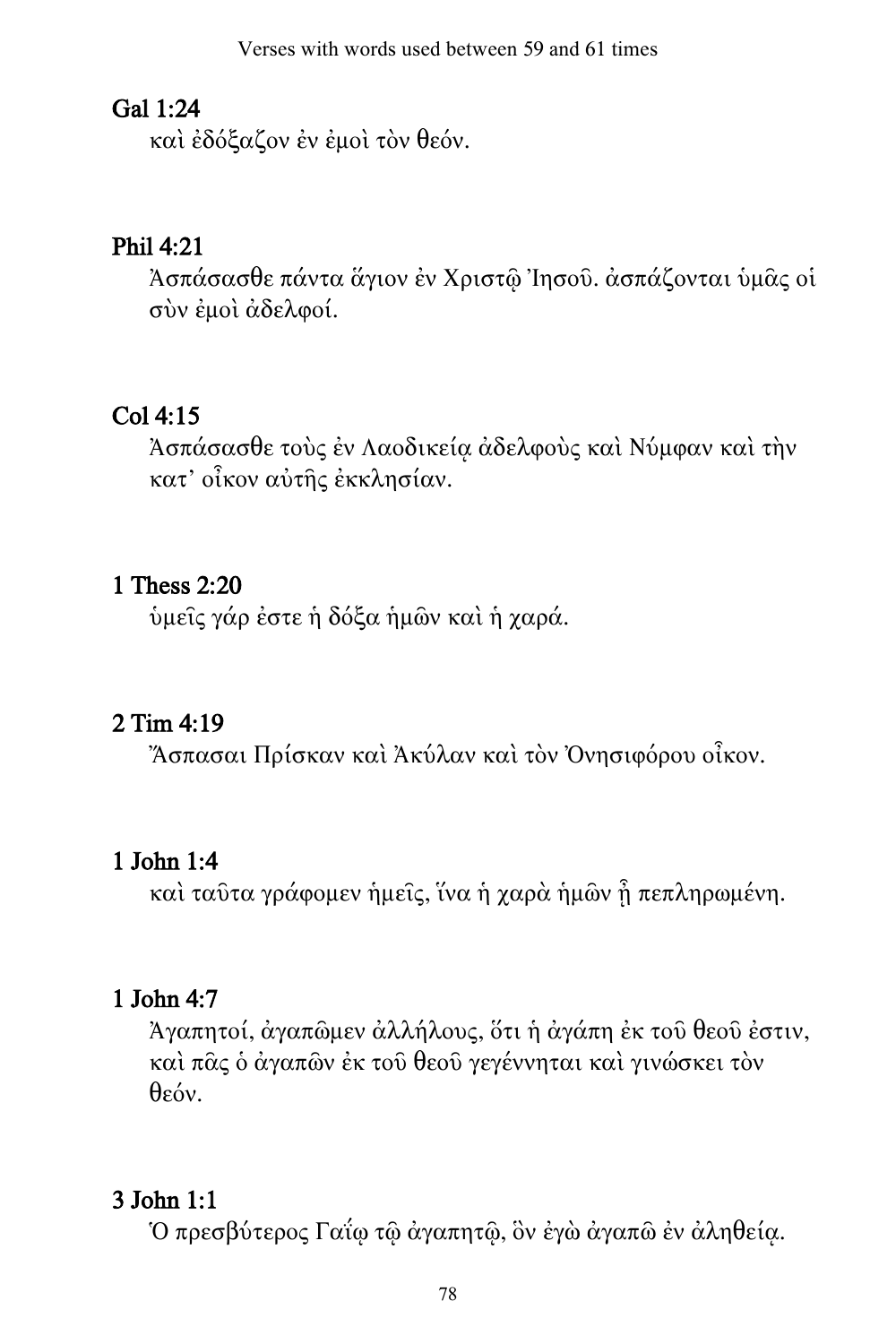## 3 John 1:4

μειζοτέραν τούτων οὐκ ἔχω χαράν, ἵνα ἀκούω τὰ ἐμὰ τέκνα ἐν ἀληθείᾳ περιπατοῦντα.

# Rev 16:16

Καὶ συνήγαγεν αὐτοὺς εἰς τὸν τόπον τὸν καλούμενον Ἑβραϊστὶ Ἁρμαγεδών.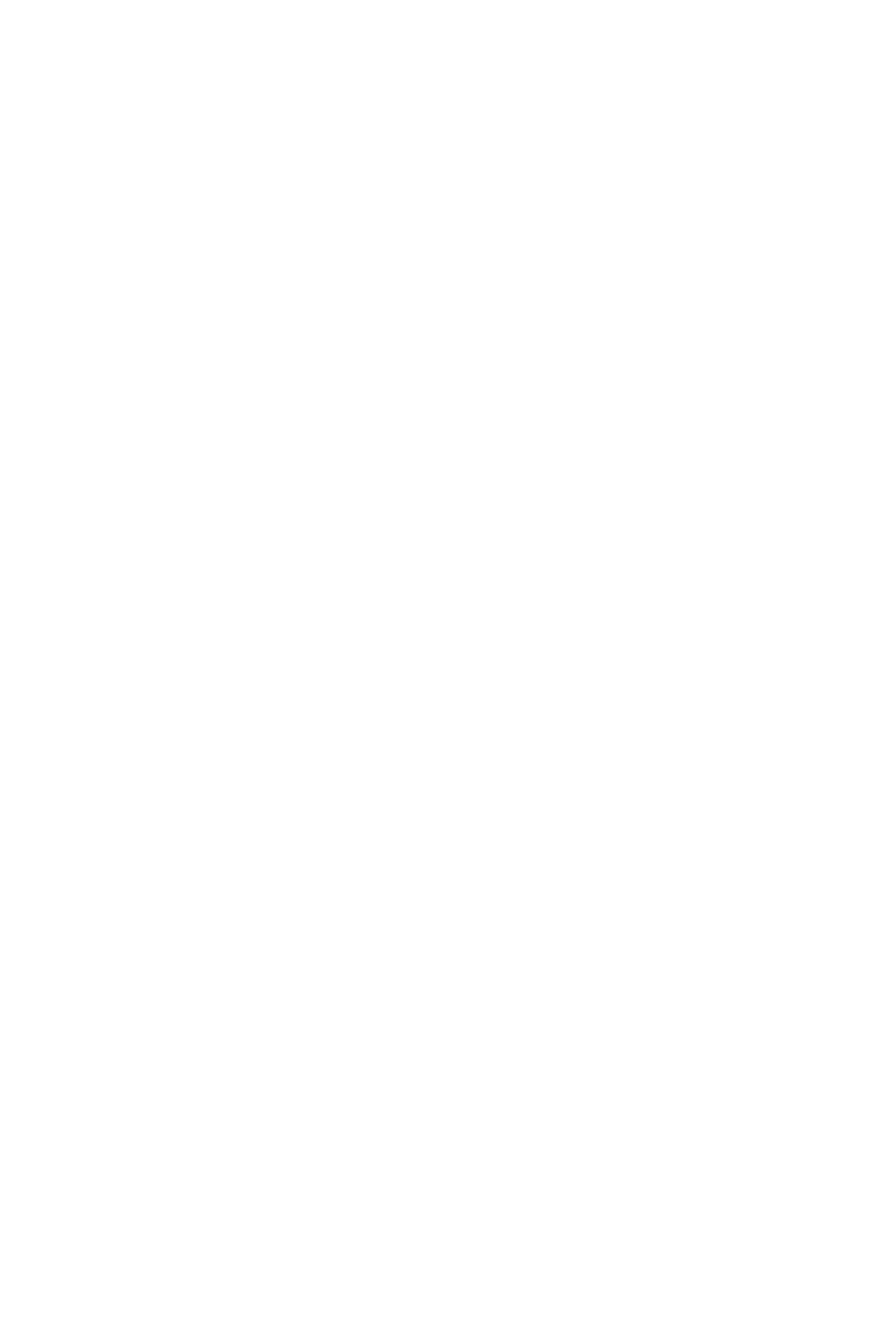#### Matt 9:8

ἰδόντες δὲ οἱ ὄχλοι ἐφοβήθησαν καὶ ἐδόξασαν τὸν θεὸν τὸν δόντα ἐξουσίαν τοιαύτην τοῖς ἀνθρώποις.

#### Matt 10:40

Ὁ δεχόμενος ὑμᾶς ἐμὲ δέχεται, καὶ ὁ ἐμὲ δεχόμενος δέχεται τὸν ἀποστείλαντά με.

#### Matt 11:14

καὶ εἰ θέλετε δέξασθαι, αὐτός ἐστιν Ἠλίας ὁ μέλλων ἔρχεσθαι.

#### Matt 17:10

Καὶ ἐπηρώτησαν αὐτὸν οἱ μαθηταὶ λέγοντες· τί οὖν οἱ γραμματεῖς λέγουσιν ὅτι Ἠλίαν δεῖ ἐλθεῖν πρῶτον;

#### Matt 22:41

Συνηγμένων δὲ τῶν Φαρισαίων ἐπηρώτησεν αὐτοὺς ὁ Ἰησοῦς

#### Matt 26:44

Καὶ ἀφεὶς αὐτοὺς πάλιν ἀπελθὼν προσηύξατο ἐκ τρίτου τὸν αὐτὸν λόγον εἰπὼν πάλιν.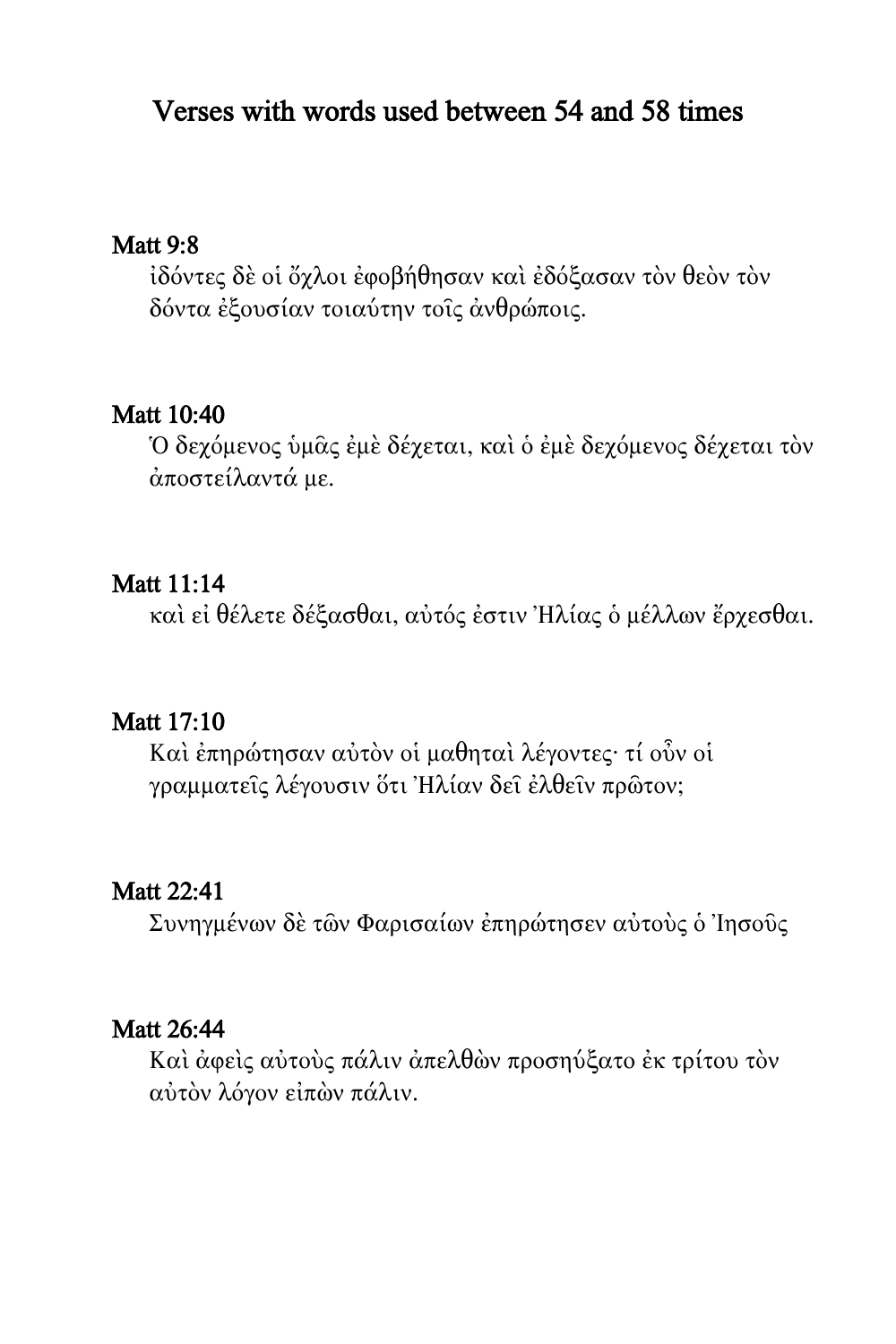#### Matt 27:49

οἱ δὲ λοιποὶ ἔλεγον· ἄφες ἴδωμεν εἰ ἔρχεται Ἠλίας σώσων αὐτόν.

#### Matt 27:50

δ δε Ίησοῦς πάλιν κράξας φωνῆ μεγάλη ἀφῆκεν τὸ πνεῦμα.

#### Mark 1:1

Ἀρχὴ τοῦ εὐαγγελίου Ἰησοῦ Χριστοῦ [υἱοῦ θεοῦ].

#### Mark 1:39

Καὶ ἦλθεν κηρύσσων εἰς τὰς συναγωγὰς αὐτῶν εἰς ὅλην τὴν Γαλιλαίαν καὶ τὰ δαιμόνια ἐκβάλλων.

#### Mark 8:29

καὶ αὐτὸς ἐπηρώτα αὐτούς· ὑμεῖς δὲ τίνα με λέγετε εἶναι; ἀποκριθεὶς ὁ Πέτρος λέγει αὐτῷ· σὺ εἶ ὁ χριστός.

#### Mark 9:11

Καὶ ἐπηρώτων αὐτὸν λέγοντες· ὅτι λέγουσιν οἱ γραμματεῖς ὅτι Ἠλίαν δεῖ ἐλθεῖν πρῶτον;

#### Mark 9:28

Καὶ εἰσελθόντος αὐτοῦ εἰς οἶκον οἱ μαθηταὶ αὐτοῦ κατ' ἰδίαν ἐπηρώτων αὐτόν· ὅτι ἡμεῖς οὐκ ἠδυνήθημεν ἐκβαλεῖν αὐτό;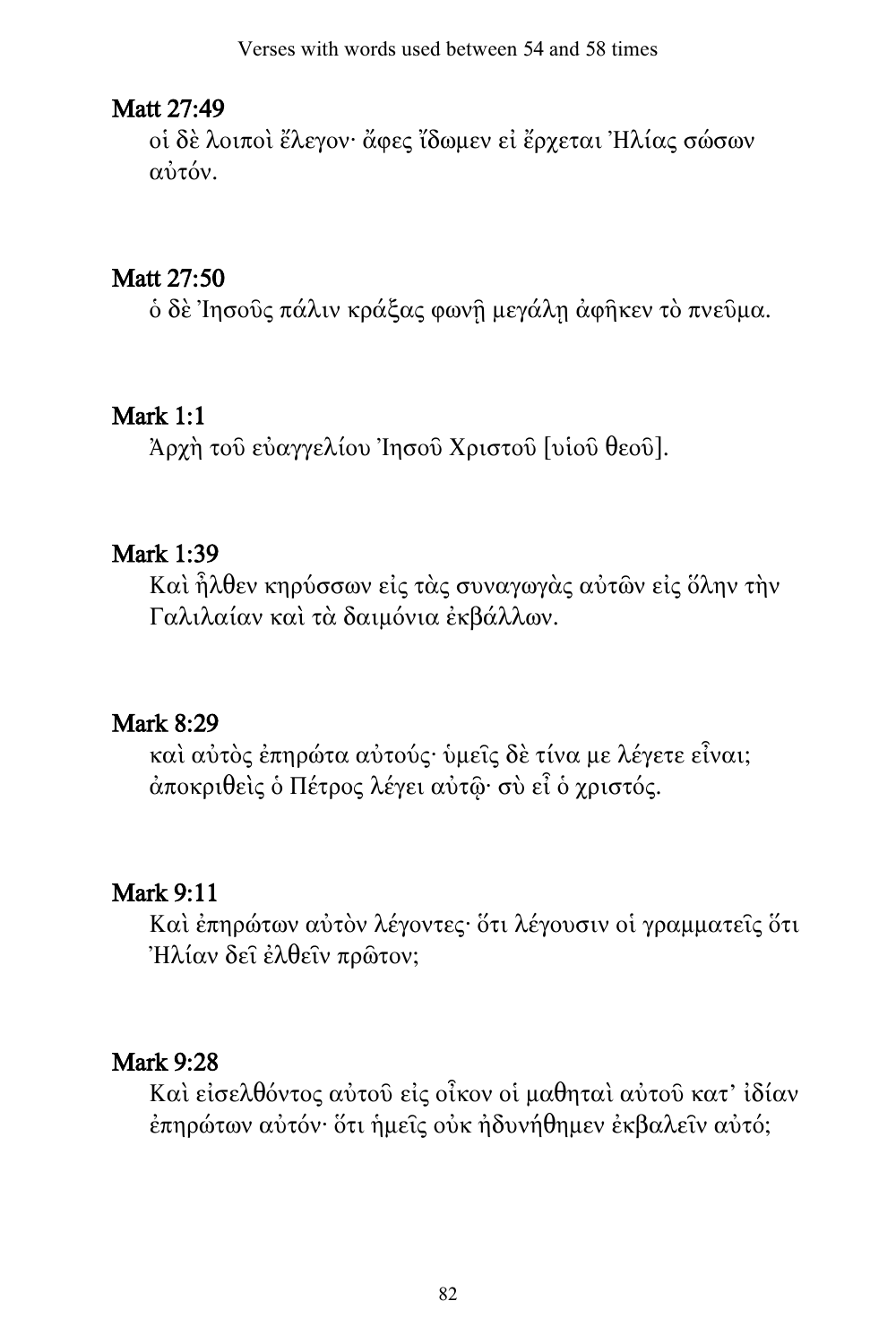#### Mark 10:10

Καὶ εἰς τὴν οἰκίαν πάλιν οἱ μαθηταὶ περὶ τούτου ἐπηρώτων αὐτόν.

### Mark 15:2

Καὶ ἐπηρώτησεν αὐτὸν ὁ Πιλᾶτος· σὺ εἶ ὁ βασιλεὺς τῶν Ἰουδαίων; ὁ δὲ ἀποκριθεὶς αὐτῷ λέγει· σὺ λέγεις.

#### Luke 1:60

καὶ ἀποκριθεῖσα ἡ μήτηρ αὐτοῦ εἶπεν· οὐχί, ἀλλὰ κληθήσεται Ἰωάννης.

#### Luke 2:10

καὶ εἶπεν αὐτοῖς ὁ ἄγγελος· μὴ φοβεῖσθε, ἰδοὺ γὰρ εὐαγγελίζομαι ὑμῖν χαρὰν μεγάλην ἥτις ἔσται παντὶ τῷ λαῷ,

#### Luke 3:10

Καὶ ἐπηρώτων αὐτὸν οἱ ὄχλοι λέγοντες· τί οὖν ποιήσωμεν;

#### Luke 3:18

Πολλὰ μὲν οὖν καὶ ἕτερα παρακαλῶν εὐηγγελίζετο τὸν λαόν.

#### Luke 4:15

καὶ αὐτὸς ἐδίδασκεν ἐν ταῖς συναγωγαῖς αὐτῶν δοξαζόμενος ὑπὸ πάντων.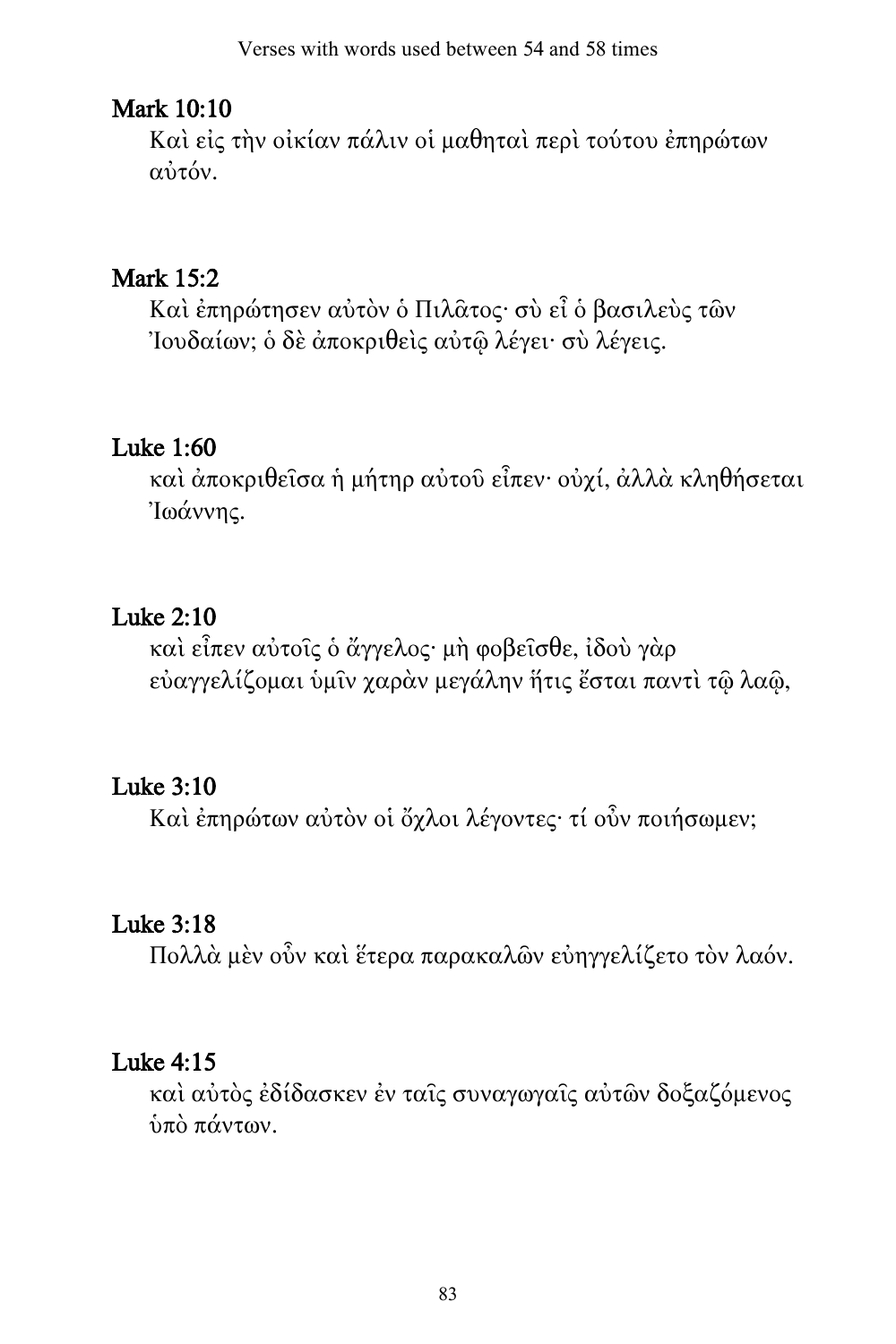#### Luke 4:43

ὁ δὲ εἶπεν πρὸς αὐτοὺς ὅτι καὶ ταῖς ἑτέραις πόλεσιν εὐαγγελίσασθαί με δεῖ τὴν βασιλείαν τοῦ θεοῦ, ὅτι ἐπὶ τοῦτο ἀπεστάλην.

### Luke 4:44

Καὶ ἦν κηρύσσων εἰς τὰς συναγωγὰς τῆς Ἰουδαίας.

### Luke 9:53

καὶ οὐκ ἐδέξαντο αὐτόν, ὅτι τὸ πρόσωπον αὐτοῦ ἦν πορευόμενον εἰς Ἰερουσαλήμ.

### Luke 13:10

<sup>7</sup> Ην δὲ διδάσκων ἐν μιῷ τῶν συναγωγῶν ἐν τοῖς σάββασιν.

### Luke 22:69

ἀπὸ τοῦ νῦν δὲ ἔσται ὁ υἱὸς τοῦ ἀνθρώπου καθήμενος ἐκ δεξιῶν τῆς δυνάμεως τοῦ θεοῦ.

### Luke 23:6

Πιλᾶτος δὲ ἀκούσας ἐπηρώτησεν εἰ ὁ ἄνθρωπος Γαλιλαῖός ἐστιν,

### Luke 24:10

ἦσαν δὲ ἡ Μαγδαληνὴ Μαρία καὶ Ἰωάννα καὶ Μαρία ἡ Ἰακώβου καὶ αἱ λοιπαὶ σὺν αὐταῖς. ἔλεγον πρὸς τοὺς ἀποστόλους ταῦτα,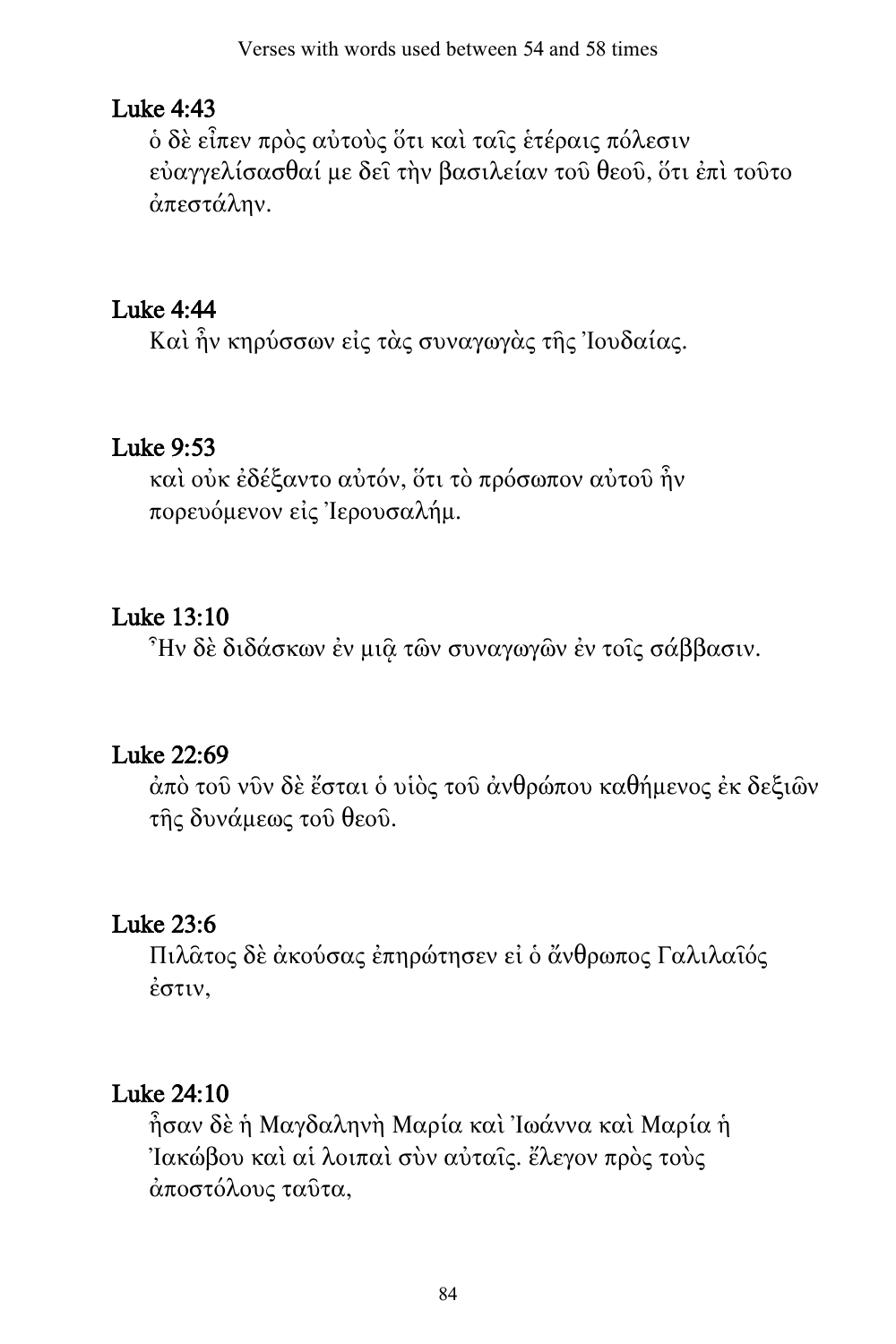### Luke 24:36

Ταῦτα δὲ αὐτῶν λαλούντων αὐτὸς ἔστη ἐν μέσῳ αὐτῶν καὶ λέγει αὐτοῖς· εἰρήνη ὑμῖν.

## John 1:1

Ἐν ἀρχῇ ἦν ὁ λόγος, καὶ ὁ λόγος ἦν πρὸς τὸν θεόν, καὶ θεὸς ἦν ὁ λόγος.

## John 1:2

οὗτος ἦν ἐν ἀρχῇ πρὸς τὸν θεόν.

## John 1:26

ἀπεκρίθη αὐτοῖς ὁ Ἰωάννης λέγων· ἐγὼ βαπτίζω ἐν ὕδατι· μέσος ὑμῶν ἕστηκεν ὃν ὑμεῖς οὐκ οἴδατε,

## John 4:19

Λέγει αὐτῷ ἡ γυνή· κύριε, θεωρῶ ὅτι προφήτης εἶ σύ.

## John 6:59

Ταῦτα εἶπεν ἐν συναγωγῇ διδάσκων ἐν Καφαρναούμ.

## John 6:64

ἀλλ' εἰσὶν ἐξ ὑμῶν τινες οἳ οὐ πιστεύουσιν. ᾔδει γὰρ ἐξ ἀρχῆς ὁ Ἰησοῦς τίνες εἰσὶν οἱ μὴ πιστεύοντες καὶ τίς ἐστιν ὁ παραδώσων αὐτόν.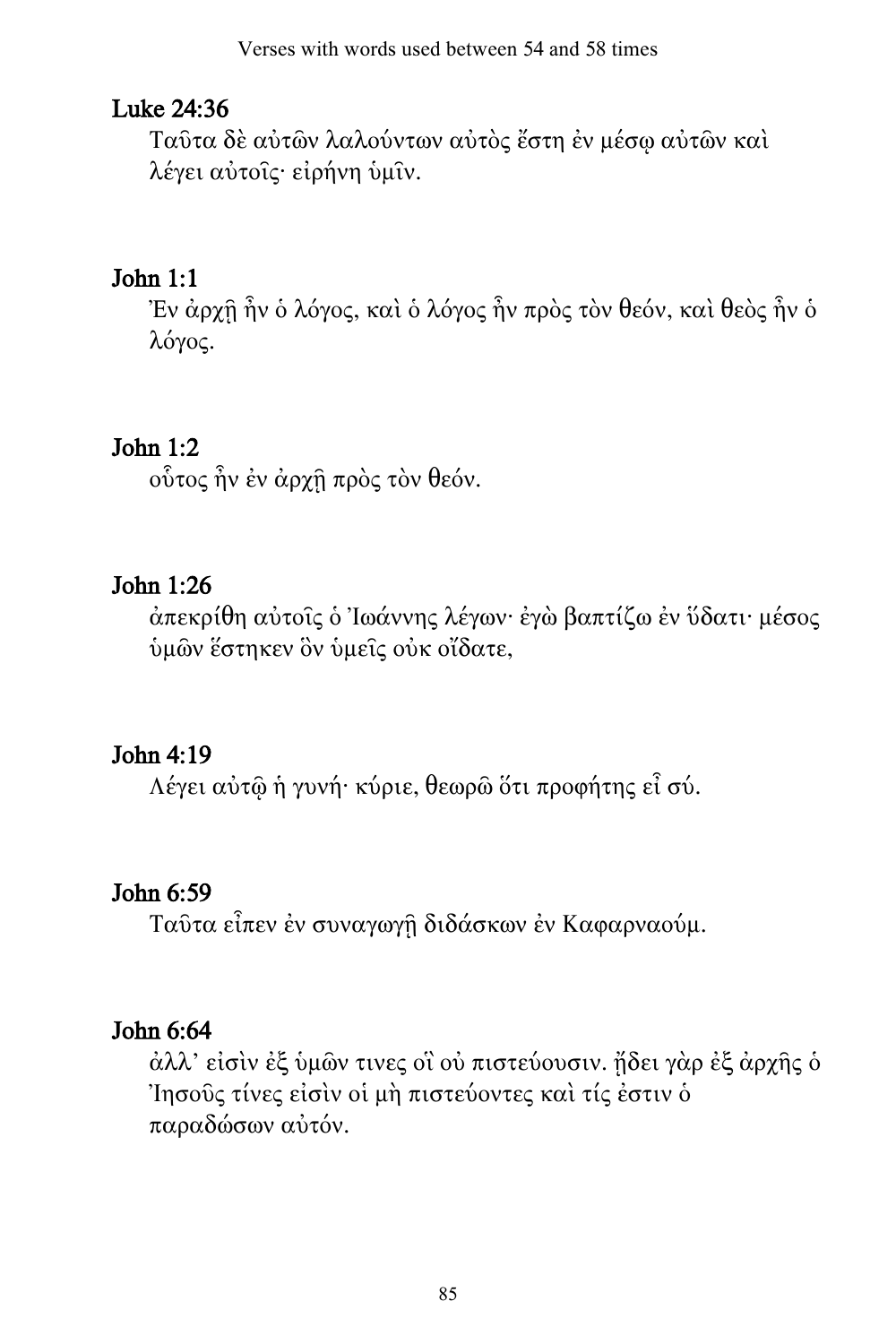#### John 8:25

Ἔλεγον οὖν αὐτῷ· σὺ τίς εἶ; εἶπεν αὐτοῖς ὁ Ἰησοῦς· τὴν ἀρχὴν ὅ τι καὶ λαλῶ ὑμῖν;

#### John 8:51

ἀμὴν ἀμὴν λέγω ὑμῖν, ἐάν τις τὸν ἐμὸν λόγον τηρήσῃ, θάνατον οὐ μὴ θεωρήσῃ εἰς τὸν αἰῶνα.

#### John 12:44

Ἰησοῦς δὲ ἔκραξεν καὶ εἶπεν· ὁ πιστεύων εἰς ἐμὲ οὐ πιστεύει εἰς ἐμὲ ἀλλ' εἰς τὸν πέμψαντά με,

#### John 12:45

καὶ ὁ θεωρῶν ἐμὲ θεωρεῖ τὸν πέμψαντά με.

#### John 14:17

τὸ πνεῦμα τῆς ἀληθείας, ὃ ὁ κόσμος οὐ δύναται λαβεῖν, ὅτι οὐ θεωρεῖ αὐτὸ οὐδὲ γινώσκει· ὑμεῖς γινώσκετε αὐτό, ὅτι παρ' ὑμῖν μένει καὶ ἐν ὑμῖν ἔσται.

#### John 15:27

καὶ ὑμεῖς δὲ μαρτυρεῖτε, ὅτι ἀπ' ἀρχῆς μετ' ἐμοῦ ἐστε.

#### John 18:7

Πάλιν οὖν ἐπηρώτησεν αὐτούς· τίνα ζητεῖτε; οἱ δὲ εἶπαν· Ἰησοῦν τὸν Ναζωραῖον.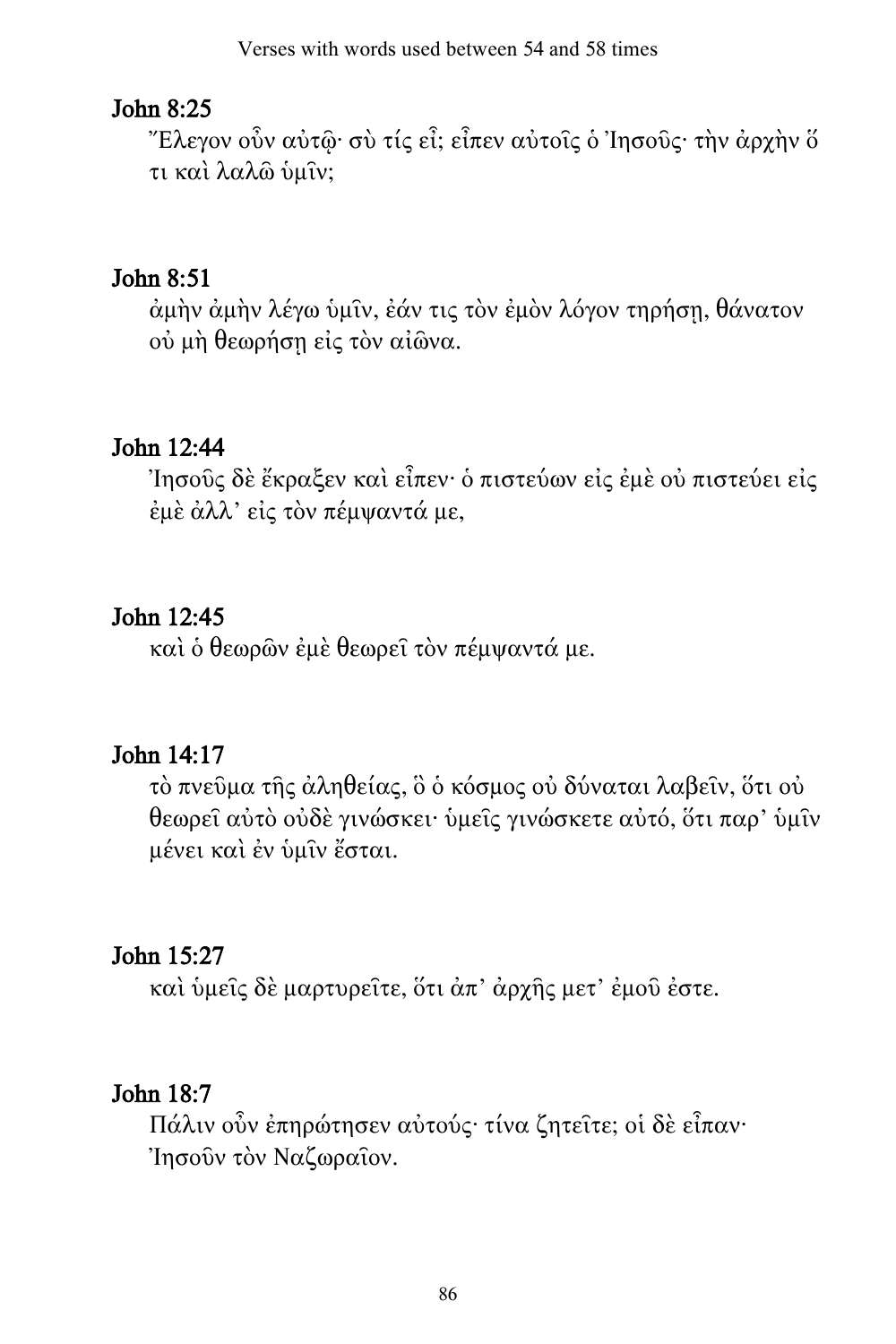## Acts 1:7

εἶπεν δὲ πρὸς αὐτούς· οὐχ ὑμῶν ἐστιν γνῶναι χρόνους ἢ καιροὺς οὓς ὁ πατὴρ ἔθετο ἐν τῇ ἰδίᾳ ἐξουσίᾳ,

## Acts 2:34

οὐ γὰρ Δαυὶδ ἀνέβη εἰς τοὺς οὐρανούς, λέγει δὲ αὐτός· εἶπεν [ὁ] κύριος τῷ κυρίῳ μου κάθου ἐκ δεξιῶν μου,

## Acts 7:50

οὐχὶ ἡ χείρ μου ἐποίησεν ταῦτα πάντα;

## Acts 8:12

ὅτε δὲ ἐπίστευσαν τῷ Φιλίππῳ εὐαγγελιζομένῳ περὶ τῆς βασιλείας τοῦ θεοῦ καὶ τοῦ ὀνόματος Ἰησοῦ Χριστοῦ, ἐβαπτίζοντο ἄνδρες τε καὶ γυναῖκες.

## Acts 8:14

Ἀκούσαντες δὲ οἱ ἐν Ἱεροσολύμοις ἀπόστολοι ὅτι δέδεκται ἡ Σαμάρεια τὸν λόγον τοῦ θεοῦ, ἀπέστειλαν πρὸς αὐτοὺς Πέτρον καὶ Ἰωάννην,

## Acts 10:36

τὸν λόγον [ὃν] ἀπέστειλεν τοῖς υἱοῖς Ἰσραὴλ εὐαγγελιζόμενος εἰρήνην διὰ Ἰησοῦ Χριστοῦ, οὗτός ἐστιν πάντων κύριος,

# Acts 11:1

Ἤκουσαν δὲ οἱ ἀπόστολοι καὶ οἱ ἀδελφοὶ οἱ ὄντες κατὰ τὴν Ἰουδαίαν ὅτι καὶ τὰ ἔθνη ἐδέξαντο τὸν λόγον τοῦ θεοῦ.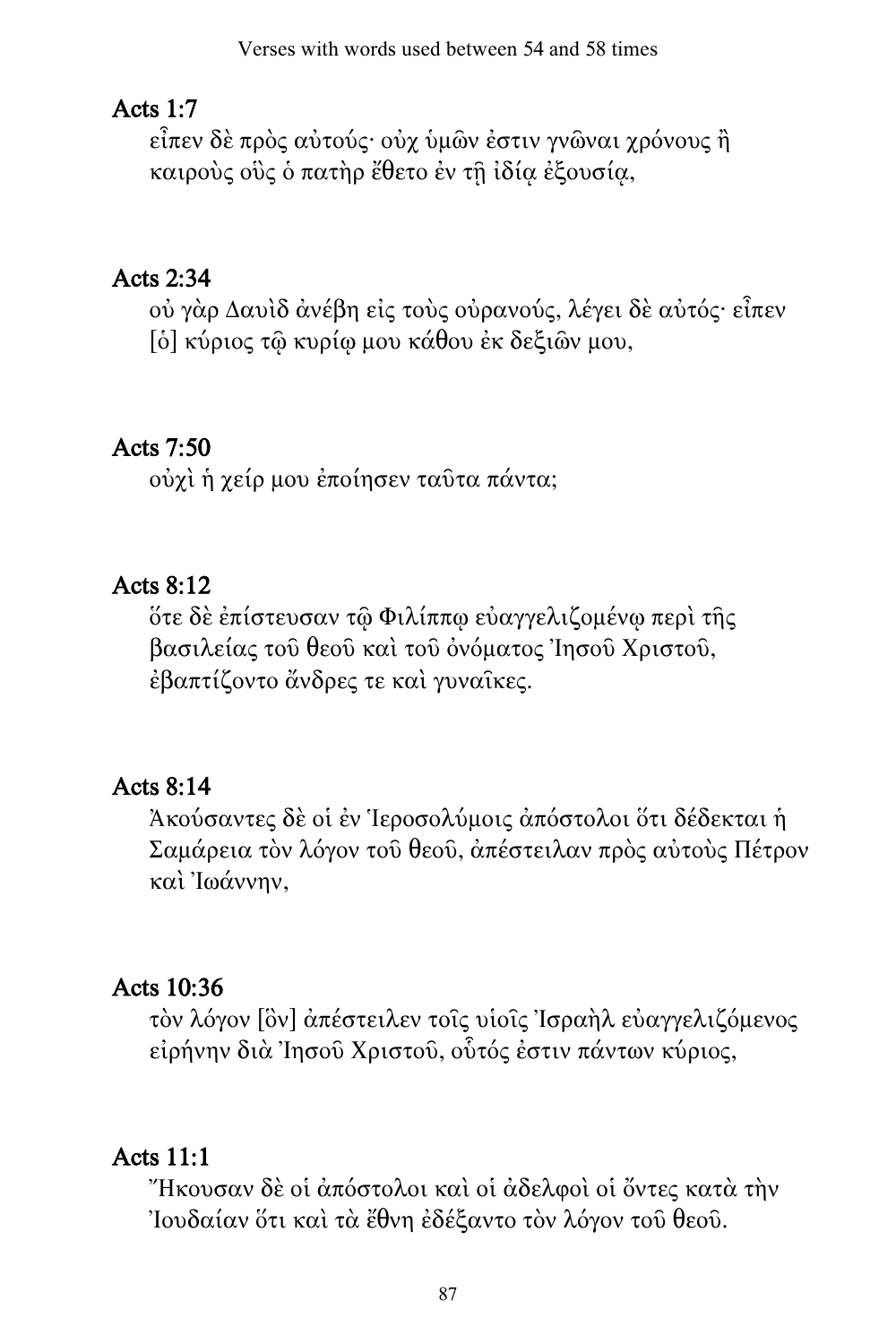# Acts 11:20

Ἦσαν δέ τινες ἐξ αὐτῶν ἄνδρες Κύπριοι καὶ Κυρηναῖοι, οἵτινες ἐλθόντες εἰς Ἀντιόχειαν ἐλάλουν καὶ πρὸς τοὺς Ἑλληνιστὰς εὐαγγελιζόμενοι τὸν κύριον Ἰησοῦν.

# Acts 15:33

ποιήσαντες δὲ χρόνον ἀπελύθησαν μετ' εἰρήνης ἀπὸ τῶν ἀδελφῶν πρὸς τοὺς ἀποστείλαντας αὐτούς.

## Acts 17:33

οὕτως ὁ Παῦλος ἐξῆλθεν ἐκ μέσου αὐτῶν.

# 1 Cor 1:16

ἐβάπτισα δὲ καὶ τὸν Στεφανᾶ οἶκον, λοιπὸν οὐκ οἶδα εἴ τινα ἄλλον ἐβάπτισα.

## Col 2:10

καὶ ἐστὲ ἐν αὐτῷ πεπληρωμένοι, ὅς ἐστιν ἡ κεφαλὴ πάσης ἀρχῆς καὶ ἐξουσίας.

## 1 Pet 1:25

τὸ δὲ ῥῆμα κυρίου μένει εἰς τὸν αἰῶνα. τοῦτο δέ ἐστιν τὸ ῥῆμα τὸ εὐαγγελισθὲν εἰς ὑμᾶς.

## 1 Pet 4:6

εἰς τοῦτο γὰρ καὶ νεκροῖς εὐηγγελίσθη, ἵνα κριθῶσιν μὲν κατὰ ἀνθρώπους σαρκί, ζῶσιν δὲ κατὰ θεὸν πνεύματι.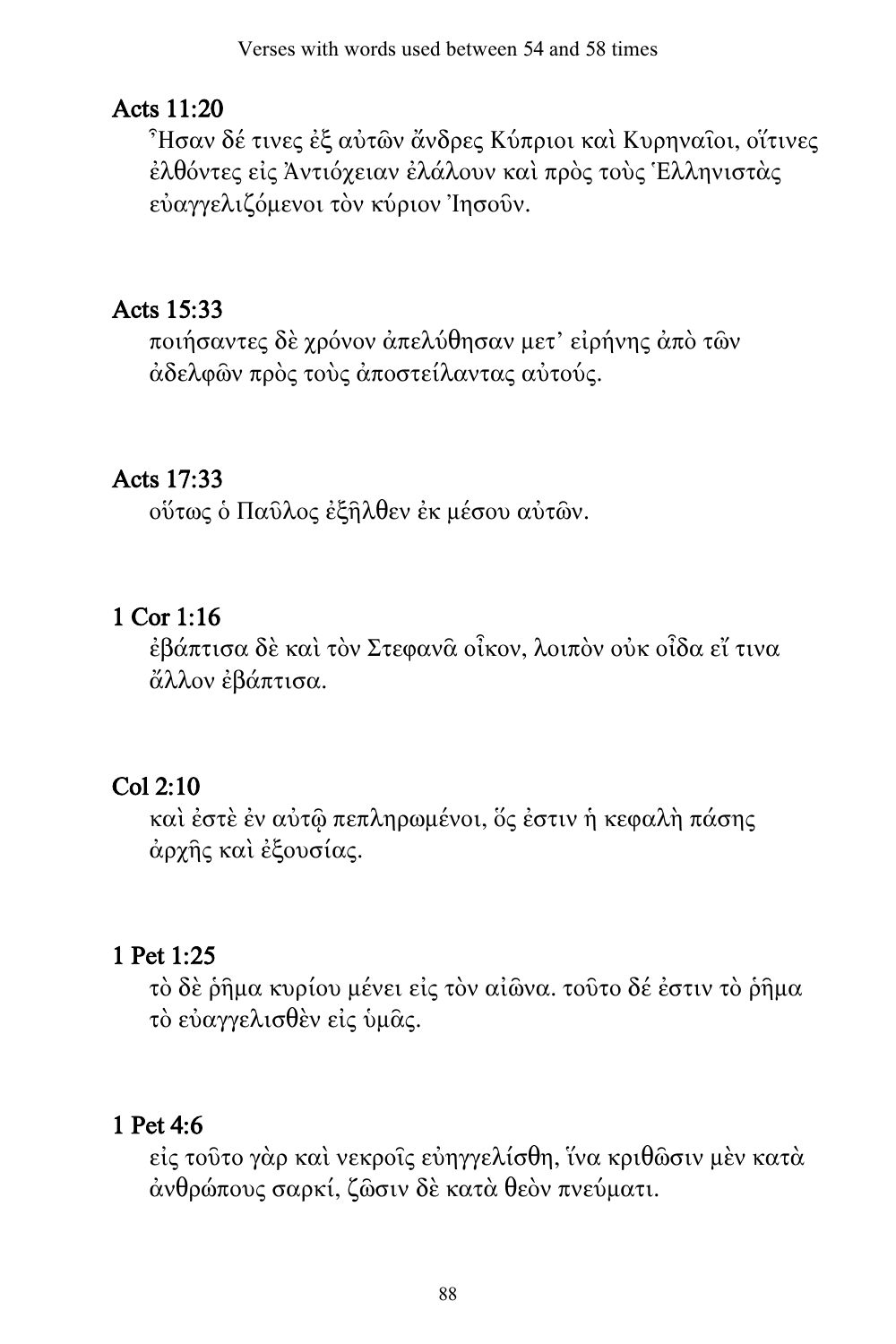# 1 John 2:15

Μὴ άγαπᾶτε τὸν κόσμον μηδὲ τὰ ἐν τῷ κόσμῳ. ἐάν τις ἀγαπῷ τὸν κόσμον, οὐκ ἔστιν ἡ ἀγάπη τοῦ πατρὸς ἐν αὐτῷ·

# 1 John 2:24

ὑμεῖς ὃ ἠκούσατε ἀπ' ἀρχῆς, ἐν ὑμῖν μενέτω. ἐὰν ἐν ὑμῖν μείνῃ ὃ ἀπ' ἀρχῆς ἠκούσατε, καὶ ὑμεῖς ἐν τῷ υἱῷ καὶ ἐν τῷ πατρὶ μενεῖτε.

# 2 John 1:6

καὶ αὕτη ἐστὶν ἡ ἀγάπη, ἵνα περιπατῶμεν κατὰ τὰς ἐντολὰς αὐτοῦ· αὕτη ἡ ἐντολή ἐστιν, καθὼς ἠκούσατε ἀπ' ἀρχῆς, ἵνα ἐν αὐτῇ περιπατῆτε.

# Rev 5:7

καὶ ἦλθεν καὶ εἴληφεν ἐκ τῆς δεξιᾶς τοῦ καθημένου ἐπὶ τοῦ θρόνου.

# Rev 10:5

Καὶ ὁ ἄγγελος, ὃν εἶδον ἑστῶτα ἐπὶ τῆς θαλάσσης καὶ ἐπὶ τῆς γῆς, ἦρεν τὴν χεῖρα αὐτοῦ τὴν δεξιὰν εἰς τὸν οὐρανὸν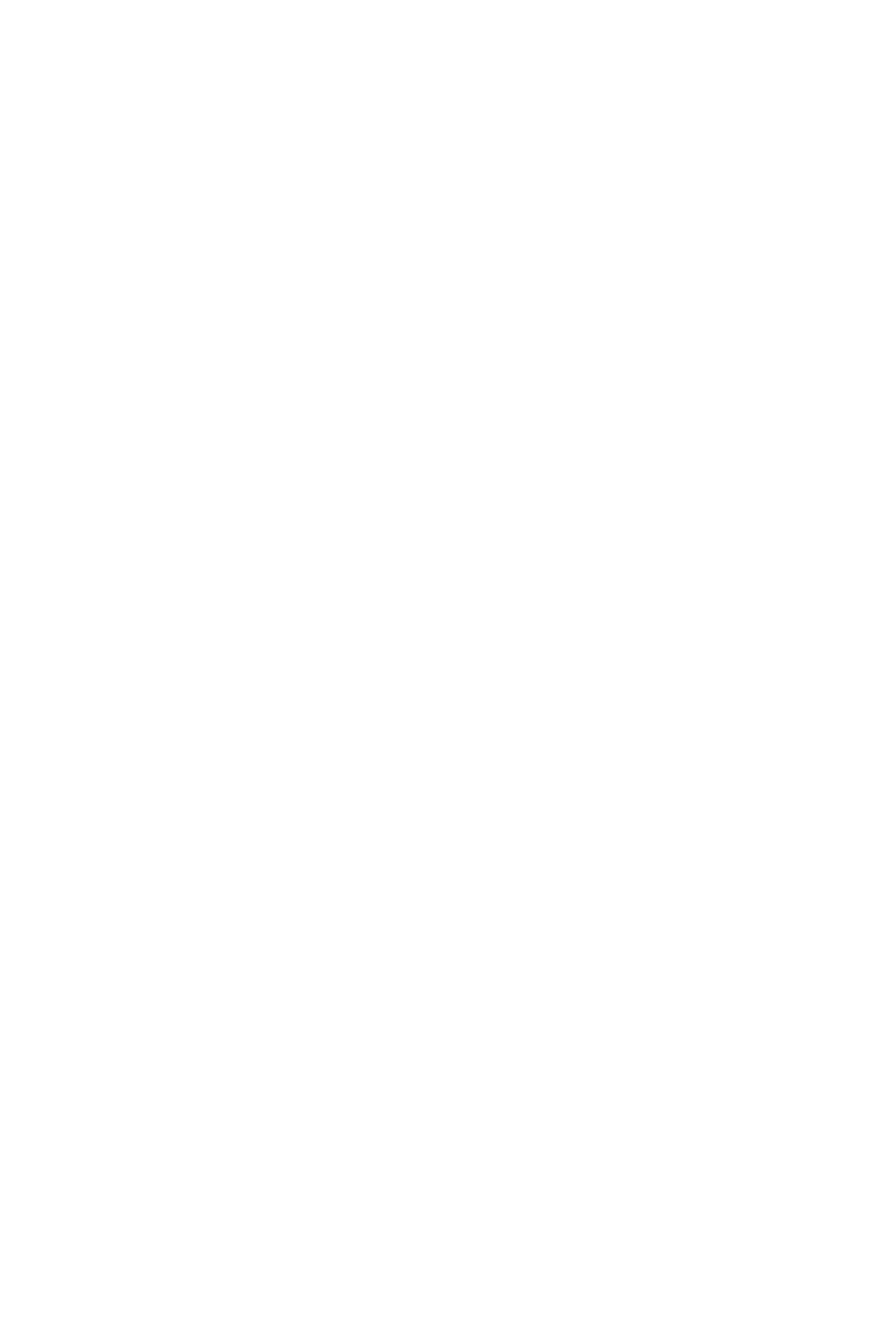#### Matt 13:3

Καὶ ἐλάλησεν αὐτοῖς πολλὰ ἐν παραβολαῖς λέγων· ἰδοὺ ἐξῆλθεν ὁ σπείρων τοῦ σπείρειν.

#### Matt 13:10

Καὶ προσελθόντες οἱ μαθηταὶ εἶπαν αὐτῷ· διὰ τί ἐν παραβολαῖς λαλεῖς αὐτοῖς;

#### Matt 13:18

Ὑμεῖς οὖν ἀκούσατε τὴν παραβολὴν τοῦ σπείραντος.

#### Matt 18:5

καὶ ὃς ἐὰν δέξηται ἓν παιδίον τοιοῦτο ἐπὶ τῷ ὀνόματί μου, ἐμὲ δέχεται.

#### Matt 19:30

πολλοὶ δὲ ἔσονται πρῶτοι ἔσχατοι καὶ ἔσχατοι πρῶτοι.

#### Matt 20:16

οὕτως ἔσονται οἱ ἔσχατοι πρῶτοι καὶ οἱ πρῶτοι ἔσχατοι.

#### Matt 21:45

Καὶ ἀκούσαντες οἱ ἀρχιερεῖς καὶ οἱ Φαρισαῖοι τὰς παραβολὰς αὐτοῦ ἔγνωσαν ὅτι περὶ αὐτῶν λέγει·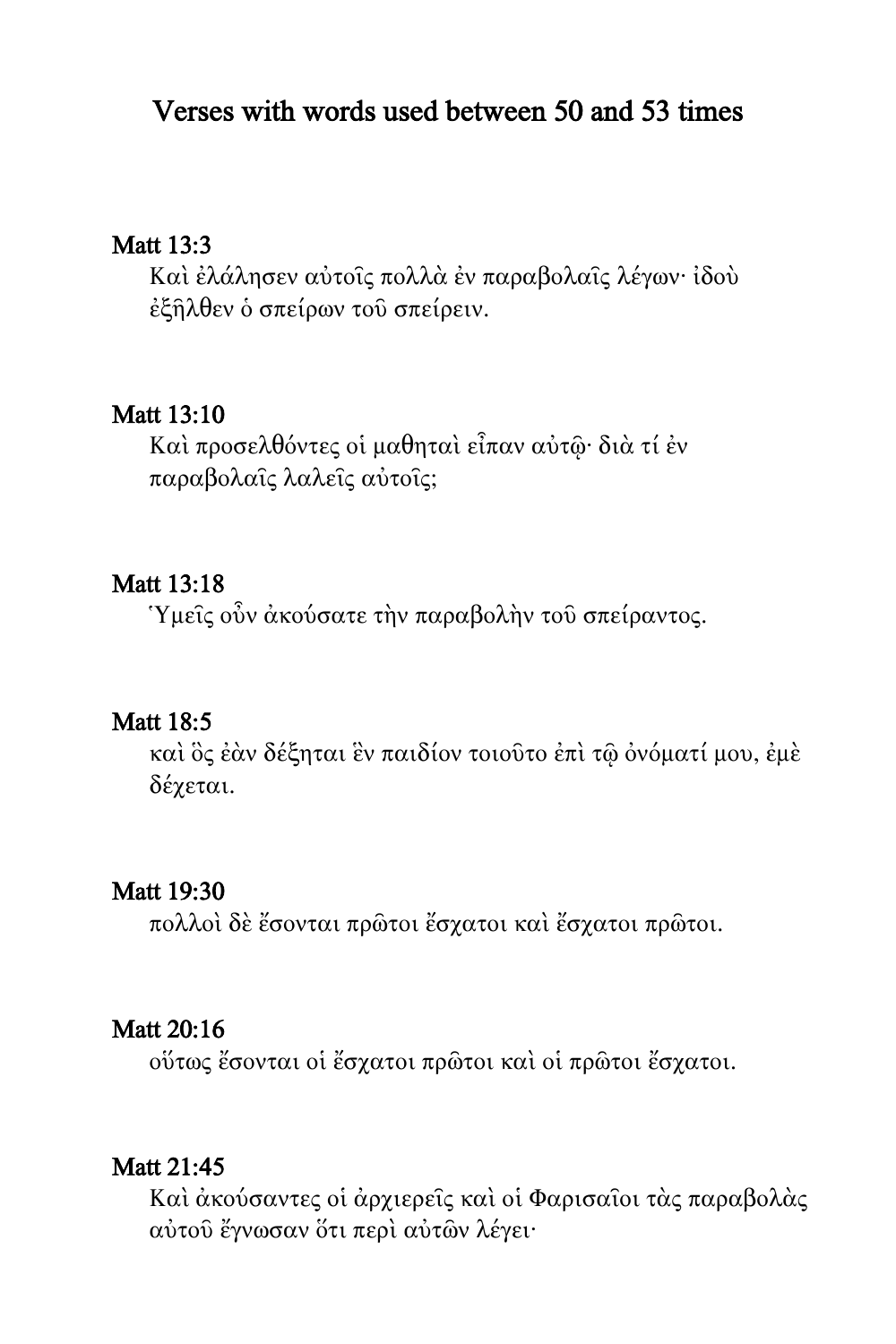#### Matt 22:1

Καὶ ἀποκριθεὶς ὁ Ἰησοῦς πάλιν εἶπεν ἐν παραβολαῖς αὐτοῖς λέγων·

### Matt 24:46

μακάριος ὁ δοῦλος ἐκεῖνος ὃν ἐλθὼν ὁ κύριος αὐτοῦ εὑρήσει οὕτως ποιοῦντα·

#### Matt 26:54

πῶς οὖν πληρωθῶσιν αἱ γραφαὶ ὅτι οὕτως δεῖ γενέσθαι;

#### Matt 27:20

Οἱ δὲ ἀρχιερεῖς καὶ οἱ πρεσβύτεροι ἔπεισαν τοὺς ὄχλους ἵνα αἰτήσωνται τὸν Βαραββᾶν, τὸν δὲ Ἰησοῦν ἀπολέσωσιν.

#### Mark 1:29

Καὶ εὐθὺς ἐκ τῆς συναγωγῆς ἐξελθόντες ἦλθον εἰς τὴν οἰκίαν Σίμωνος καὶ Ἀνδρέου μετὰ Ἰακώβου καὶ Ἰωάννου.

#### Mark 4:3

Ἀκούετε. ἰδοὺ ἐξῆλθεν ὁ σπείρων σπεῖραι.

#### Mark 4:10

Καὶ ὅτε ἐγένετο κατὰ μόνας, ἠρώτων αὐτὸν οἱ περὶ αὐτὸν σὺν τοῖς δώδεκα τὰς παραβολάς.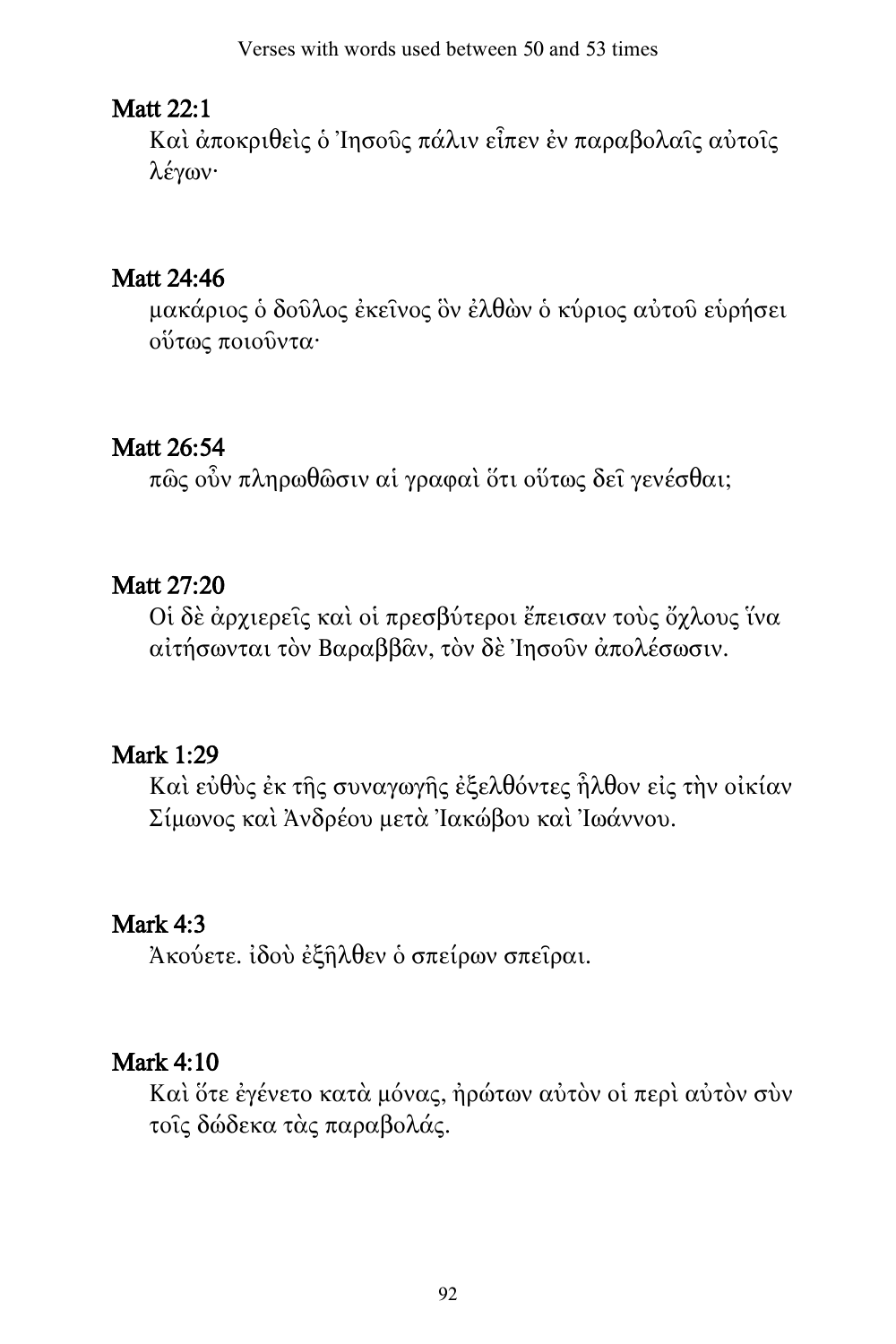### Mark 4:13

Καὶ λέγει αὐτοῖς· οὐκ οἴδατε τὴν παραβολὴν ταύτην, καὶ πῶς πάσας τὰς παραβολὰς γνώσεσθε;

### Mark 4:14

ὁ σπείρων τὸν λόγον σπείρει.

### Mark 4:15

οὗτοι δέ εἰσιν οἱ παρὰ τὴν ὁδόν· ὅπου σπείρεται ὁ λόγος καὶ ὅταν ἀκούσωσιν, εὐθὺς ἔρχεται ὁ σατανᾶς καὶ αἴρει τὸν λόγον τὸν ἐσπαρμένον εἰς αὐτούς.

#### Mark 4:33

Καὶ τοιαύταις παραβολαῖς πολλαῖς ἐλάλει αὐτοῖς τὸν λόγον καθὼς ἠδύναντο ἀκούειν·

### Mark 7:17

Καὶ ὅτε εἰσῆλθεν εἰς οἶκον ἀπὸ τοῦ ὄχλου, ἐπηρώτων αὐτὸν οἱ μαθηταὶ αὐτοῦ τὴν παραβολήν.

### Mark 9:37

ὃς ἂν ἓν τῶν τοιούτων παιδίων δέξηται ἐπὶ τῷ ὀνόματί μου, ἐμὲ δέχεται· καὶ ὃς ἂν ἐμὲ δέχηται, οὐκ ἐμὲ δέχεται ἀλλὰ τὸν ἀποστείλαντά με.

### Mark 10:15

ἀμὴν λέγω ὑμῖν, ὃς ἂν μὴ δέξηται τὴν βασιλείαν τοῦ θεοῦ ὡς παιδίον, οὐ μὴ εἰσέλθῃ εἰς αὐτήν.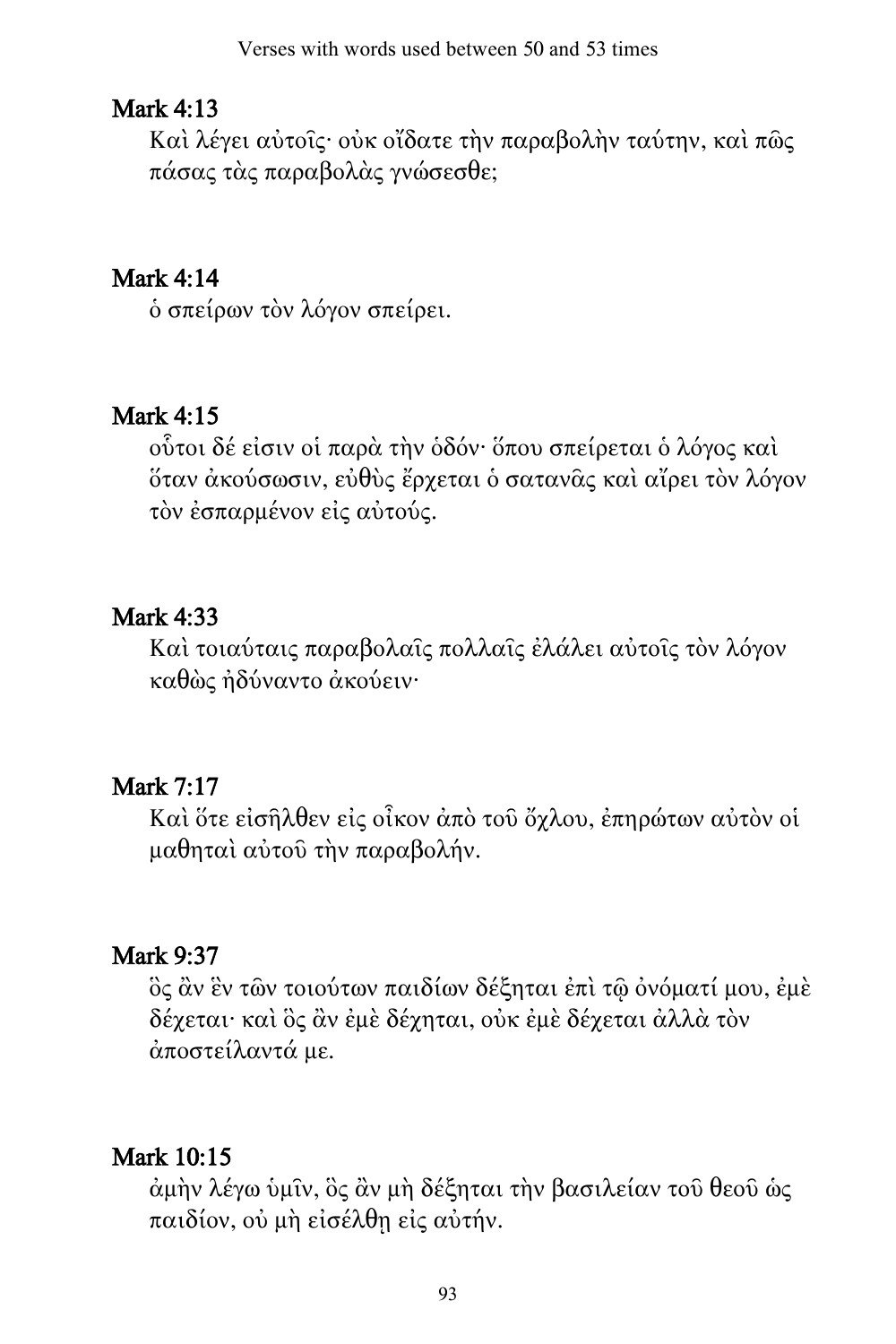### Mark 10:31

πολλοὶ δὲ ἔσονται πρῶτοι ἔσχατοι καὶ [οἱ] ἔσχατοι πρῶτοι.

#### Luke 8:9

Ἐπηρώτων δὲ αὐτὸν οἱ μαθηταὶ αὐτοῦ τίς αὕτη εἴη ἡ παραβολή.

### Luke 12:41

Εἶπεν δὲ ὁ Πέτρος· κύριε, πρὸς ἡμᾶς τὴν παραβολὴν ταύτην λέγεις ἢ καὶ πρὸς πάντας;

### Luke 12:43

μακάριος ὁ δοῦλος ἐκεῖνος, ὃν ἐλθὼν ὁ κύριος αὐτοῦ εὑρήσει ποιοῦντα οὕτως.

### Luke 13:30

καὶ ἰδοὺ εἰσὶν ἔσχατοι οἳ ἔσονται πρῶτοι καὶ εἰσὶν πρῶτοι οἳ ἔσονται ἔσχατοι.

### Luke 15:3

Εἶπεν δὲ πρὸς αὐτοὺς τὴν παραβολὴν ταύτην λέγων·

### Luke 16:31

εἶπεν δὲ αὐτῷ· εἰ Μωϋσέως καὶ τῶν προφητῶν οὐκ ἀκούουσιν, οὐδ' ἐάν τις ἐκ νεκρῶν ἀναστῇ πεισθήσονται.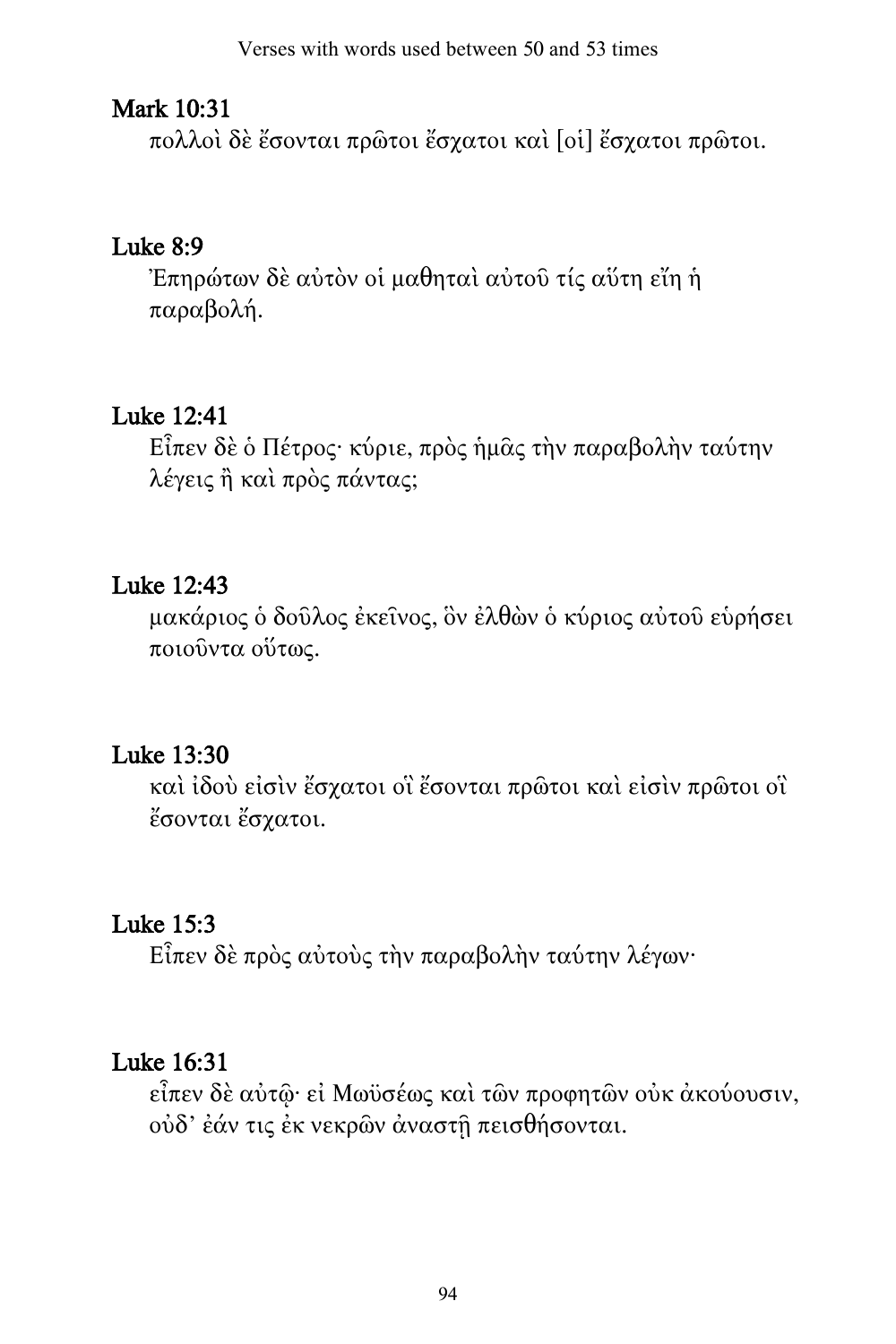## Luke 18:17

ἀμὴν λέγω ὑμῖν, ὃς ἂν μὴ δέξηται τὴν βασιλείαν τοῦ θεοῦ ὡς παιδίον, οὐ μὴ εἰσέλθῃ εἰς αὐτήν.

# John 6:39

τοῦτο δέ ἐστιν τὸ θέλημα τοῦ πέμψαντός με, ἵνα πᾶν ὃ δέδωκέν μοι μὴ ἀπολέσω ἐξ αὐτοῦ, ἀλλ' ἀναστήσω αὐτὸ [ἐν] τῇ ἐσχάτῃ ήμέρα.

# John 6:40

τοῦτο γάρ ἐστιν τὸ θέλημα τοῦ πατρός μου, ἵνα πᾶς ὁ θεωρῶν τὸν υἱὸν καὶ πιστεύων εἰς αὐτὸν ἔχῃ ζωὴν αἰώνιον, καὶ ἀναστήσω αὐτὸν ἐγὼ [ἐν] τῇ ἐσχάτῃ ἡμέρᾳ.

# John 9:17

λέγουσιν οὖν τῷ τυφλῷ πάλιν· τί σὺ λέγεις περὶ αὐτοῦ, ὅτι ἠνέῳξέν σου τοὺς ὀφθαλμούς; ὁ δὲ εἶπεν ὅτι προφήτης ἐστίν.

# John 9:32

ἐκ τοῦ αἰῶνος οὐκ ἠκούσθη ὅτι ἠνέῳξέν τις ὀφθαλμοὺς τυφλοῦ γεγεννημένου·

## John 9:40

ἤκουσαν ἐκ τῶν Φαρισαίων ταῦτα οἱ μετ' αὐτοῦ ὄντες καὶ εἶπον αὐτῷ· μὴ καὶ ἡμεῖς τυφλοί ἐσμεν;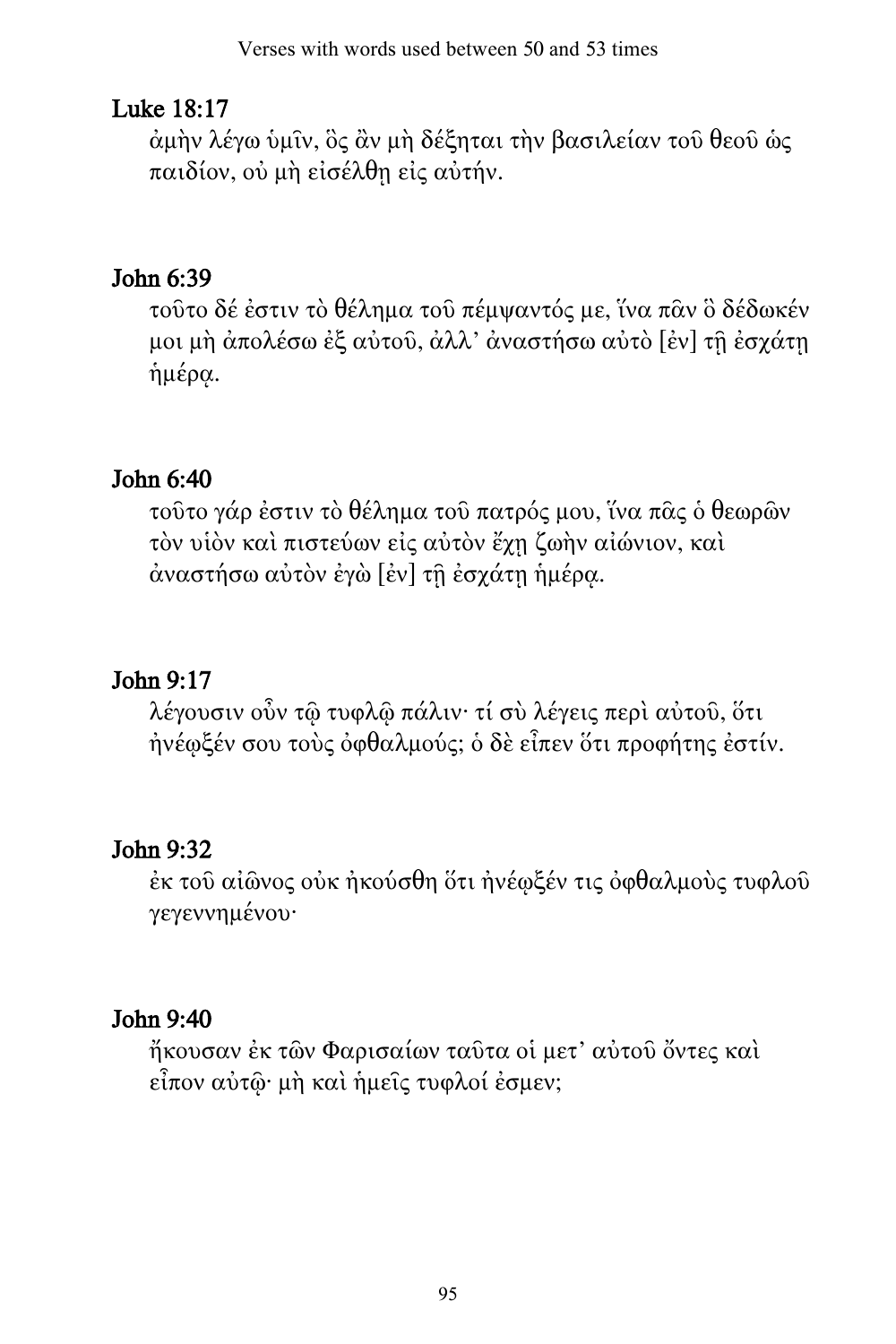### John 9:41

εἶπεν αὐτοῖς ὁ Ἰησοῦς· εἰ τυφλοὶ ἦτε, οὐκ ἂν εἴχετε ἁμαρτίαν· νῦν δὲ λέγετε ὅτι βλέπομεν, ἡ ἁμαρτία ὑμῶν μένει.

### John 11:37

τινὲς δὲ ἐξ αὐτῶν εἶπαν· οὐκ ἐδύνατο οὗτος ὁ ἀνοίξας τοὺς ὀφθαλμοὺς τοῦ τυφλοῦ ποιῆσαι ἵνα καὶ οὗτος μὴ ἀποθάνῃ;

#### John 13:17

εἰ ταῦτα οἴδατε, μακάριοί ἐστε ἐὰν ποιῆτε αὐτά.

#### John 13:32

[εἰ ὁ θεὸς ἐδοξάσθη ἐν αὐτῷ], καὶ ὁ θεὸς δοξάσει αὐτὸν ἐν αὐτῷ, καὶ εὐθὺς δοξάσει αὐτόν.

### John 18:30

ἀπεκρίθησαν καὶ εἶπαν αὐτῷ· εἰ μὴ ἦν οὗτος κακὸν ποιῶν, οὐκ ἄν σοι παρεδώκαμεν αὐτόν.

### John 20:29

λέγει αὐτῷ ὁ Ἰησοῦς· ὅτι ἑώρακάς με πεπίστευκας; μακάριοι οἱ μὴ ἰδόντες καὶ πιστεύσαντες.

### Acts 8:15

οἵτινες καταβάντες προσηύξαντο περὶ αὐτῶν ὅπως λάβωσιν πνεῦμα ἅγιον·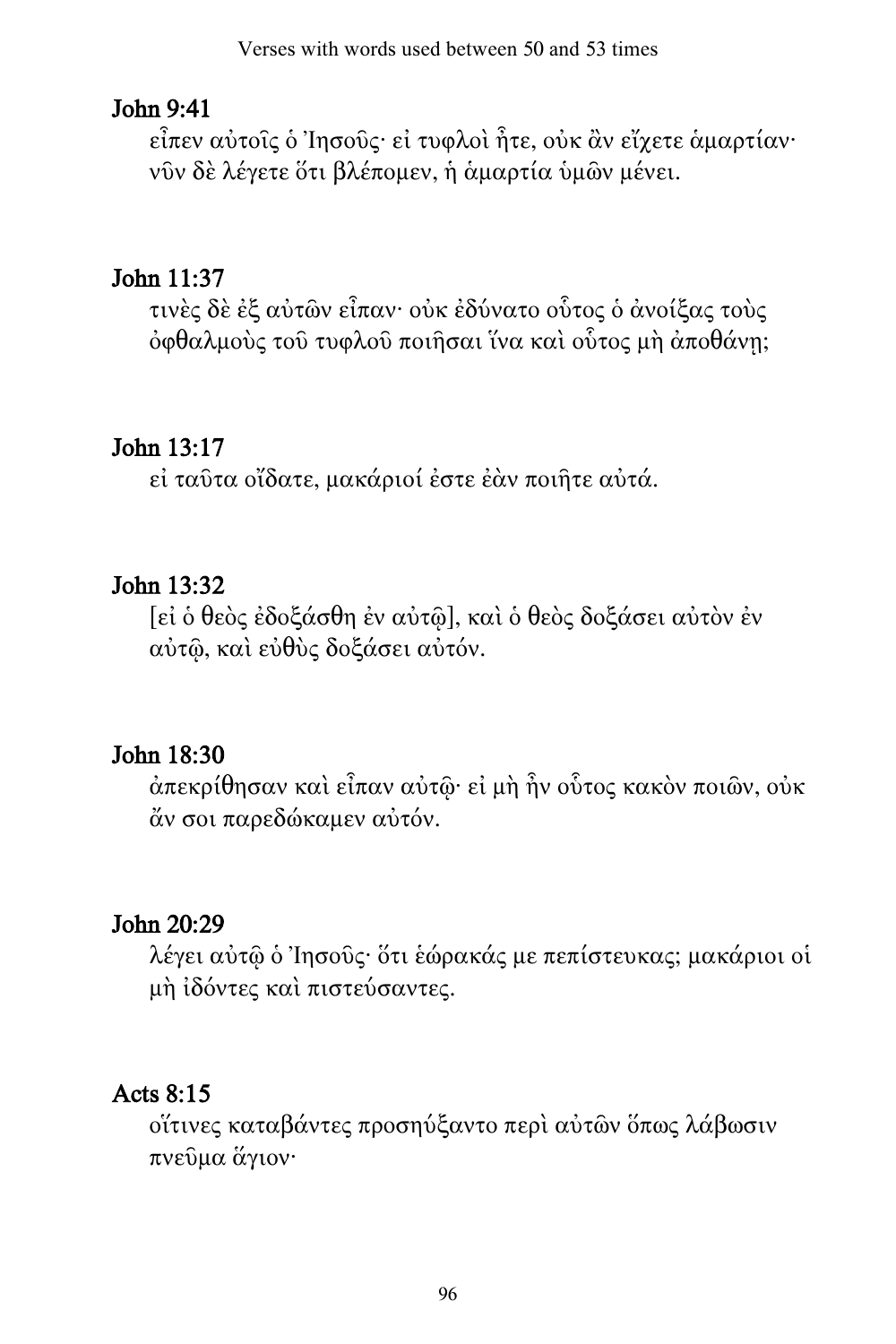## Acts 8:35

ἀνοίξας δὲ ὁ Φίλιππος τὸ στόμα αὐτοῦ καὶ ἀρξάμενος ἀπὸ τῆς γραφῆς ταύτης εὐηγγελίσατο αὐτῷ τὸν Ἰησοῦν.

# Acts 9:13

ἀπεκρίθη δὲ Ἁνανίας· κύριε, ἤκουσα ἀπὸ πολλῶν περὶ τοῦ ἀνδρὸς τούτου ὅσα κακὰ τοῖς ἁγίοις σου ἐποίησεν ἐν Ἰερουσαλήμ·

## Acts 13:32

Καὶ ἡμεῖς ὑμᾶς εὐαγγελιζόμεθα τὴν πρὸς τοὺς πατέρας ἐπαγγελίαν γενομένην,

# Acts 26:6

καὶ νῦν ἐπ' ἐλπίδι τῆς εἰς τοὺς πατέρας ἡμῶν ἐπαγγελίας γενομένης ὑπὸ τοῦ θεοῦ ἕστηκα κρινόμενος,

# Rom 9:9

ἐπαγγελίας γὰρ ὁ λόγος οὗτος· κατὰ τὸν καιρὸν τοῦτον ἐλεύσομαι καὶ ἔσται τῇ Σάρρᾳ υἱός.

# 1 Cor 2:5

ἵνα ἡ πίστις ὑμῶν μὴ ᾖ ἐν σοφίᾳ ἀνθρώπων ἀλλ' ἐν δυνάμει θεοῦ.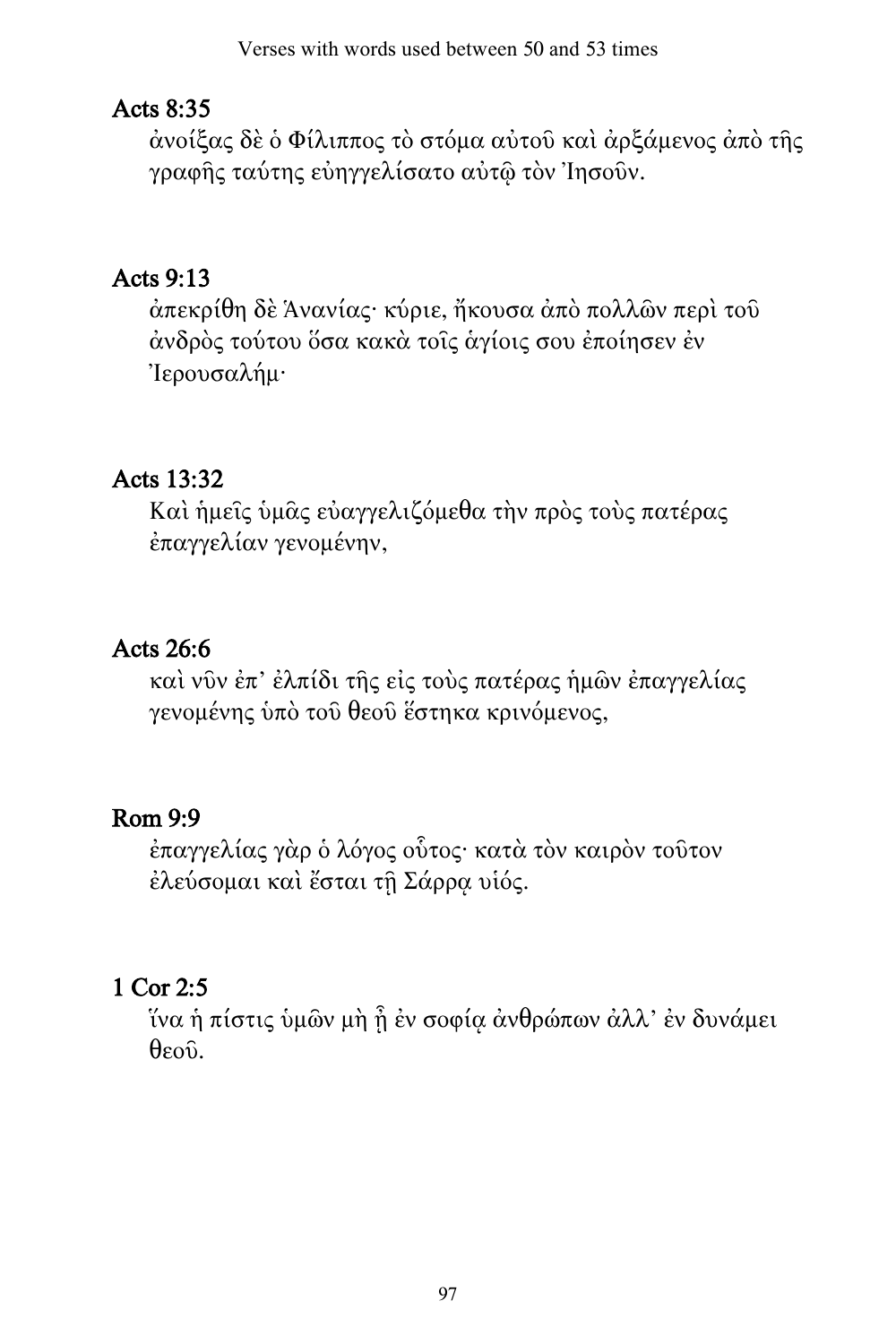# 2 Cor 4:13

Ἔχοντες δὲ τὸ αὐτὸ πνεῦμα τῆς πίστεως κατὰ τὸ γεγραμμένον· ἐπίστευσα, διὸ ἐλάλησα, καὶ ἡμεῖς πιστεύομεν, διὸ καὶ λαλοῦμεν,

# Gal 4:28

Ὑμεῖς δέ, ἀδελφοί, κατὰ Ἰσαὰκ ἐπαγγελίας τέκνα ἐστέ.

# 1 Tim 1:11

κατὰ τὸ εὐαγγέλιον τῆς δόξης τοῦ μακαρίου θεοῦ, ὃ ἐπιστεύθην ἐγώ.

# 2 Tim 1:1

Παῦλος ἀπόστολος Χριστοῦ Ἰησοῦ διὰ θελήματος θεοῦ κατ' ἐπαγγελίαν ζωῆς τῆς ἐν Χριστῷ Ἰησοῦ

# Heb 2:13

καὶ πάλιν· ἐγὼ ἔσομαι πεποιθὼς ἐπ' αὐτῷ, καὶ πάλιν· ἰδοὺ ἐγὼ καὶ τὰ παιδία ἅ μοι ἔδωκεν ὁ θεός.

## Jas 3:18

καρπὸς δὲ δικαιοσύνης ἐν εἰρήνῃ σπείρεται τοῖς ποιοῦσιν εἰρήνην.

# 1 Pet 1:21

τοὺς δι' αὐτοῦ πιστοὺς εἰς θεὸν τὸν ἐγείραντα αὐτὸν ἐκ νεκρῶν καὶ δόξαν αὐτῷ δόντα, ὥστε τὴν πίστιν ὑμῶν καὶ ἐλπίδα εἶναι εἰς θεόν.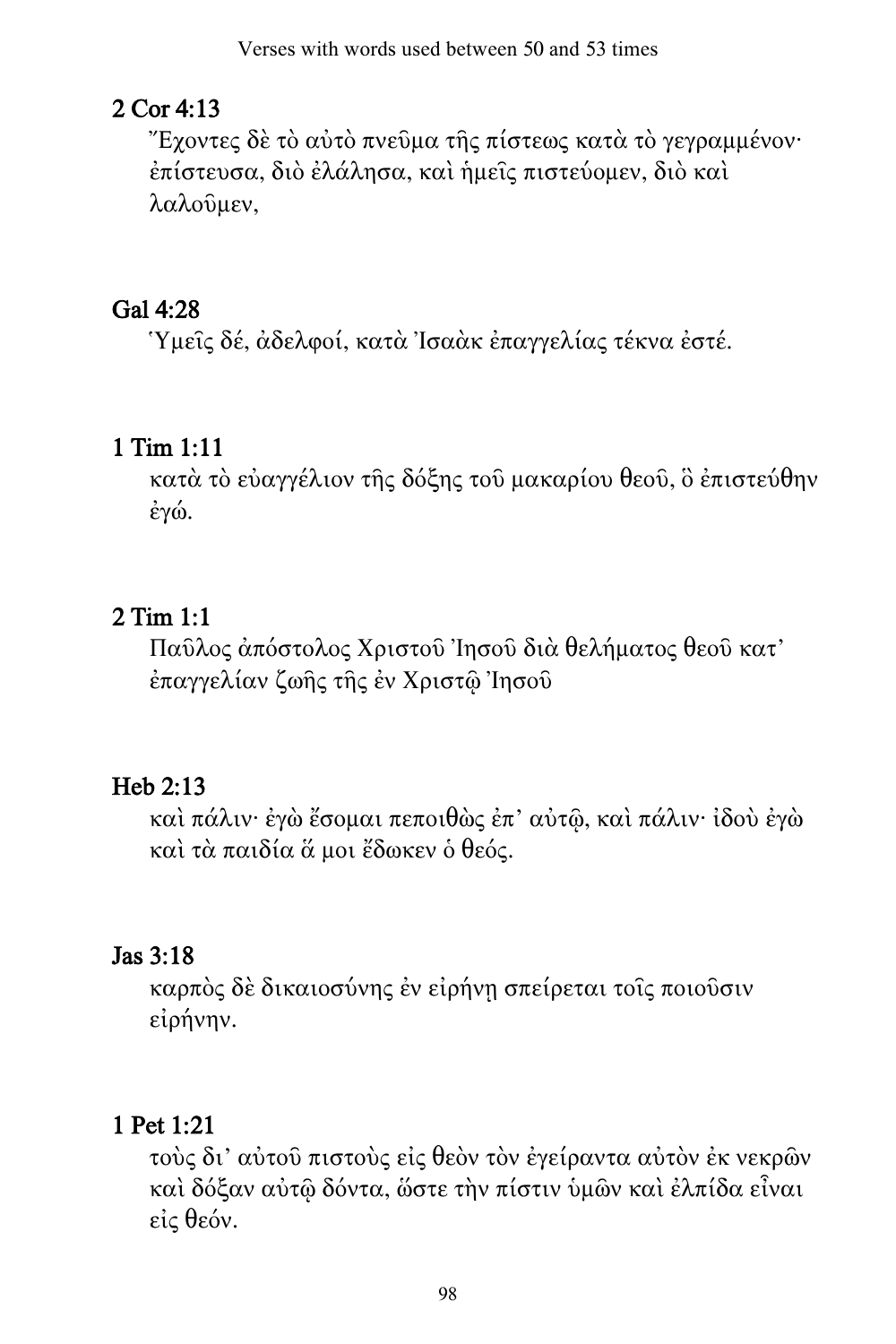## Rev 1:17

Καὶ ὅτε εἶδον αὐτόν, ἔπεσα πρὸς τοὺς πόδας αὐτοῦ ὡς νεκρός, καὶ ἔθηκεν τὴν δεξιὰν αὐτοῦ ἐπ' ἐμὲ λέγων· μὴ φοβοῦ· ἐγώ εἰμι ὁ πρῶτος καὶ ὁ ἔσχατος